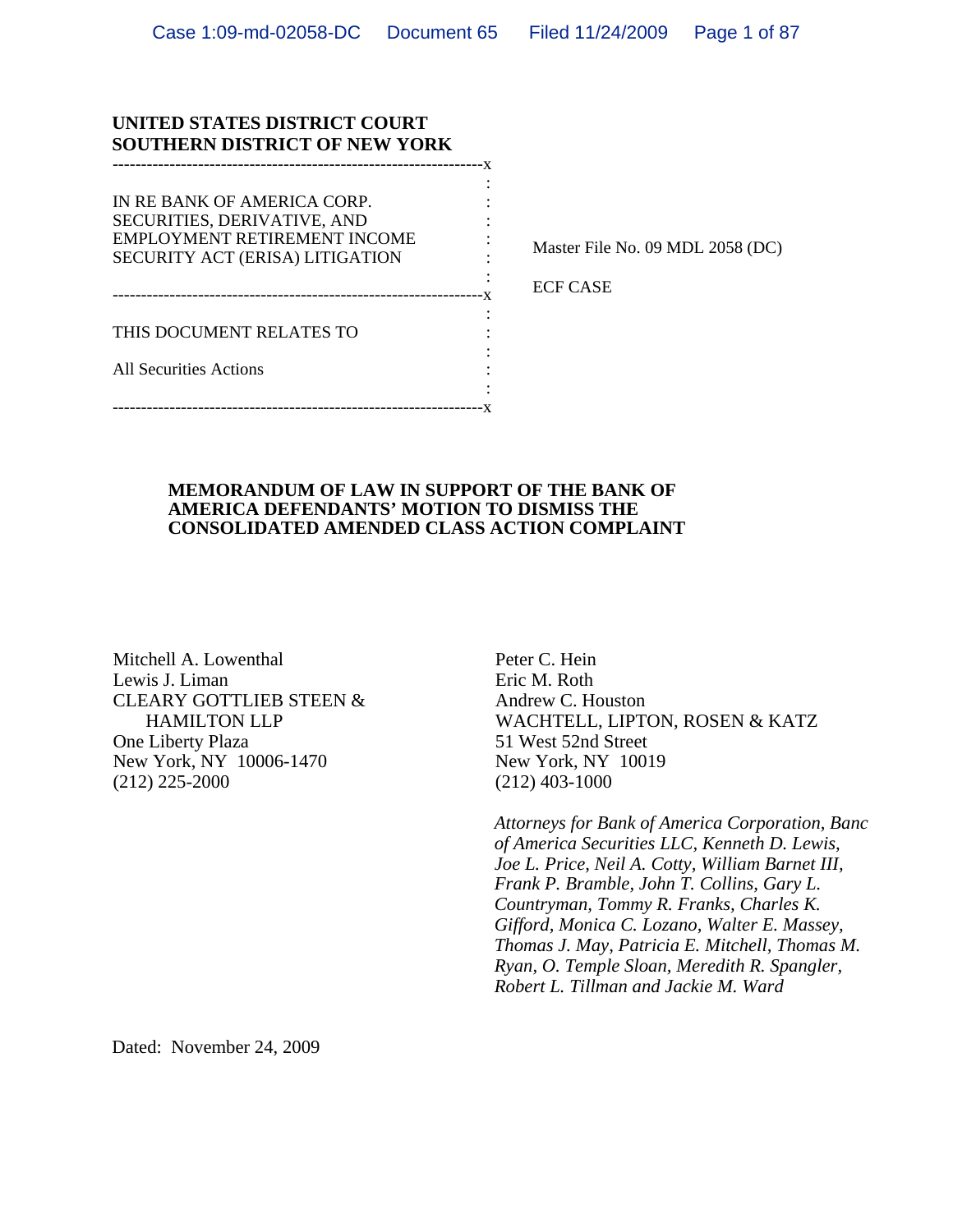## TABLE OF CONTENTS

**Page**

|    | ARGUMENT  |                                                                                                                                                                       |                                                                                                                                                      |  |  |  |
|----|-----------|-----------------------------------------------------------------------------------------------------------------------------------------------------------------------|------------------------------------------------------------------------------------------------------------------------------------------------------|--|--|--|
| I. |           |                                                                                                                                                                       | PLAINTIFFS' CLAIMS REGARDING COMPENSATION TO BE                                                                                                      |  |  |  |
|    |           |                                                                                                                                                                       |                                                                                                                                                      |  |  |  |
|    | A.        |                                                                                                                                                                       | There Was No Material Misrepresentation Regarding                                                                                                    |  |  |  |
|    |           | 1.                                                                                                                                                                    | The Bank Disclosed That The Negative Covenant<br>Regarding Merrill's Payment Of Bonuses Was                                                          |  |  |  |
|    |           | 2.                                                                                                                                                                    | <b>SEC Filings Made Clear That Negative Covenants</b>                                                                                                |  |  |  |
|    | <b>B.</b> | Merrill's Expected Compensation Expense Levels And<br>Intention To Pay Bonuses Were Public, And There Was No<br>Material Misrepresentation Or Omission As A Matter Of |                                                                                                                                                      |  |  |  |
|    |           | 1.                                                                                                                                                                    | Merrill's SEC Filings Disclosed Multibillion-Dollar                                                                                                  |  |  |  |
|    |           | 2.                                                                                                                                                                    | The Media And Marketplace Understood That<br>Merrill Would Pay Billions In Bonus Compensation                                                        |  |  |  |
|    | C.        |                                                                                                                                                                       | The Bank Had No Duty To Disclose The "Bonus Cap" And<br>The Existence Of The "Bonus Cap" Was Immaterial As A                                         |  |  |  |
|    | D.        |                                                                                                                                                                       | The March 2008 Annual Proxy Predated The Merger And, In<br>Any Event, Disclosed That Merrill Had Paid Bonuses                                        |  |  |  |
|    | Ε.        |                                                                                                                                                                       | The Complaint Fails To Adequately Allege Scienter, Or                                                                                                |  |  |  |
|    |           | 1.                                                                                                                                                                    | Scienter And Fraudulent Conduct Are Not                                                                                                              |  |  |  |
|    |           |                                                                                                                                                                       | Plaintiffs fail to plead particularized facts<br>a.                                                                                                  |  |  |  |
|    |           |                                                                                                                                                                       | Non-fraudulent inferences are more<br>$\mathbf b$ .<br>compelling than any alleged inferences of                                                     |  |  |  |
|    |           | 2.                                                                                                                                                                    | Plaintiffs' Section 14(A) And Securities Act Claims<br>Must Also Be Held To The Heightened Pleading<br>Standard For Pleading Fraud Claims Imposed By |  |  |  |
|    |           | 3.                                                                                                                                                                    |                                                                                                                                                      |  |  |  |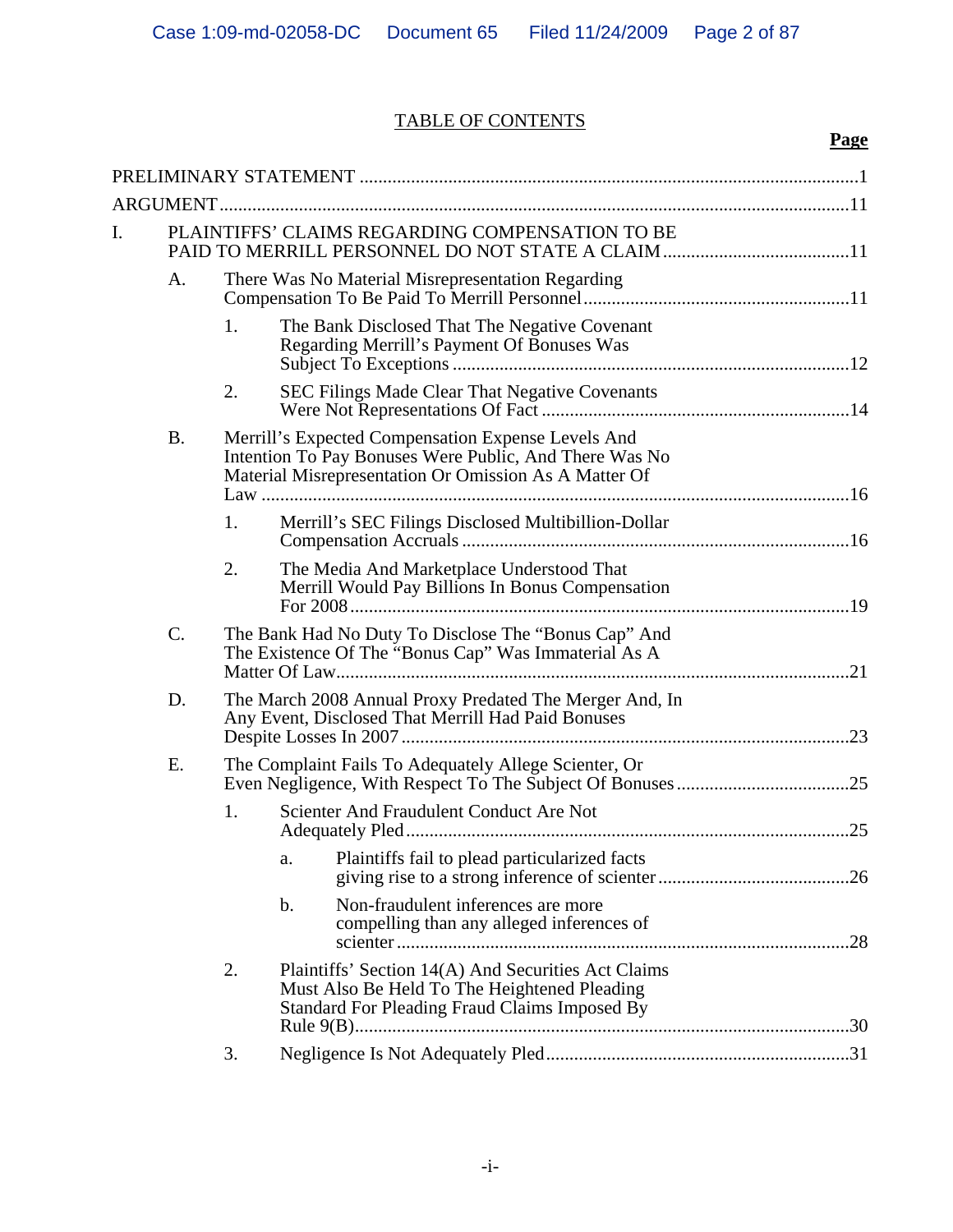| Π. | PLAINTIFFS' CLAIMS REGARDING DEFENDANTS'<br>DISCLOSURES OF THE FINANCIAL CONDITION OF<br>MERRILL AND THE BANK PRIOR TO THE SHAREHOLDER |                                                                                                                                                                               |                                                                                                                                                  |  |  |  |
|----|----------------------------------------------------------------------------------------------------------------------------------------|-------------------------------------------------------------------------------------------------------------------------------------------------------------------------------|--------------------------------------------------------------------------------------------------------------------------------------------------|--|--|--|
|    | A.                                                                                                                                     |                                                                                                                                                                               | Defendants Had No Duty To Disclose Interim Results Or                                                                                            |  |  |  |
|    | <b>B.</b>                                                                                                                              | Neither The Duty To Correct Nor The Duty To Update<br>Required Defendants To Disclose Their Interim Results Or                                                                |                                                                                                                                                  |  |  |  |
|    | C.                                                                                                                                     |                                                                                                                                                                               | The Proxy Rules Did Not Require Disclosure Of Interim                                                                                            |  |  |  |
|    | D.                                                                                                                                     |                                                                                                                                                                               | Merrill's Interim Results And Forecasts Were Immaterial As                                                                                       |  |  |  |
|    | E.                                                                                                                                     |                                                                                                                                                                               | Plaintiffs Have Failed To Satisfy The Pleading Requirements<br>Imposed By Rule 9(b) And The PSLRA With Respect To                                |  |  |  |
|    |                                                                                                                                        | 1.                                                                                                                                                                            | Plaintiffs Have Failed To Plead Fraud With                                                                                                       |  |  |  |
|    |                                                                                                                                        | 2.                                                                                                                                                                            | Plaintiffs Have Failed To Satisfy The PSLRA's                                                                                                    |  |  |  |
| Ш. |                                                                                                                                        | PLAINTIFFS' CLAIMS REGARDING POST-VOTE<br>DISCLOSURE OF FOURTH QUARTER 2008 INTERIM<br>RESULTS AND FORECASTS, DISCUSSIONS WITH<br>REGULATORS, OR CONSIDERATION OF ASSERTING A |                                                                                                                                                  |  |  |  |
|    | А.                                                                                                                                     |                                                                                                                                                                               | There Was No Material Misrepresentation Or Omission<br>Post-Vote Regarding Fourth Quarter 2008 Interim Results                                   |  |  |  |
|    |                                                                                                                                        | 1.                                                                                                                                                                            | Defendants Had No Duty To Disclose Interim                                                                                                       |  |  |  |
|    |                                                                                                                                        | 2.                                                                                                                                                                            | The January 1, 2009 Press Release Was Not<br>Misleading Because It Did Not Include Any<br><b>Statement Regarding Fourth Quarter Earnings For</b> |  |  |  |
|    |                                                                                                                                        | 3.                                                                                                                                                                            | Neither The Duty To Correct Nor The Duty To<br>Update Required Defendants To Disclose Merrill's                                                  |  |  |  |
|    |                                                                                                                                        | 4.                                                                                                                                                                            | Merrill's Interim Results And Forecasts Were                                                                                                     |  |  |  |
|    |                                                                                                                                        | 5.                                                                                                                                                                            | No Strong Inference Of Scienter Is Pled<br>With Respect To Disclosing Fourth Quarter Results                                                     |  |  |  |
|    | <b>B.</b>                                                                                                                              |                                                                                                                                                                               | There Was No Material Misrepresentation Or Omission<br>Regarding Consideration Of Asserting A "Material Adverse                                  |  |  |  |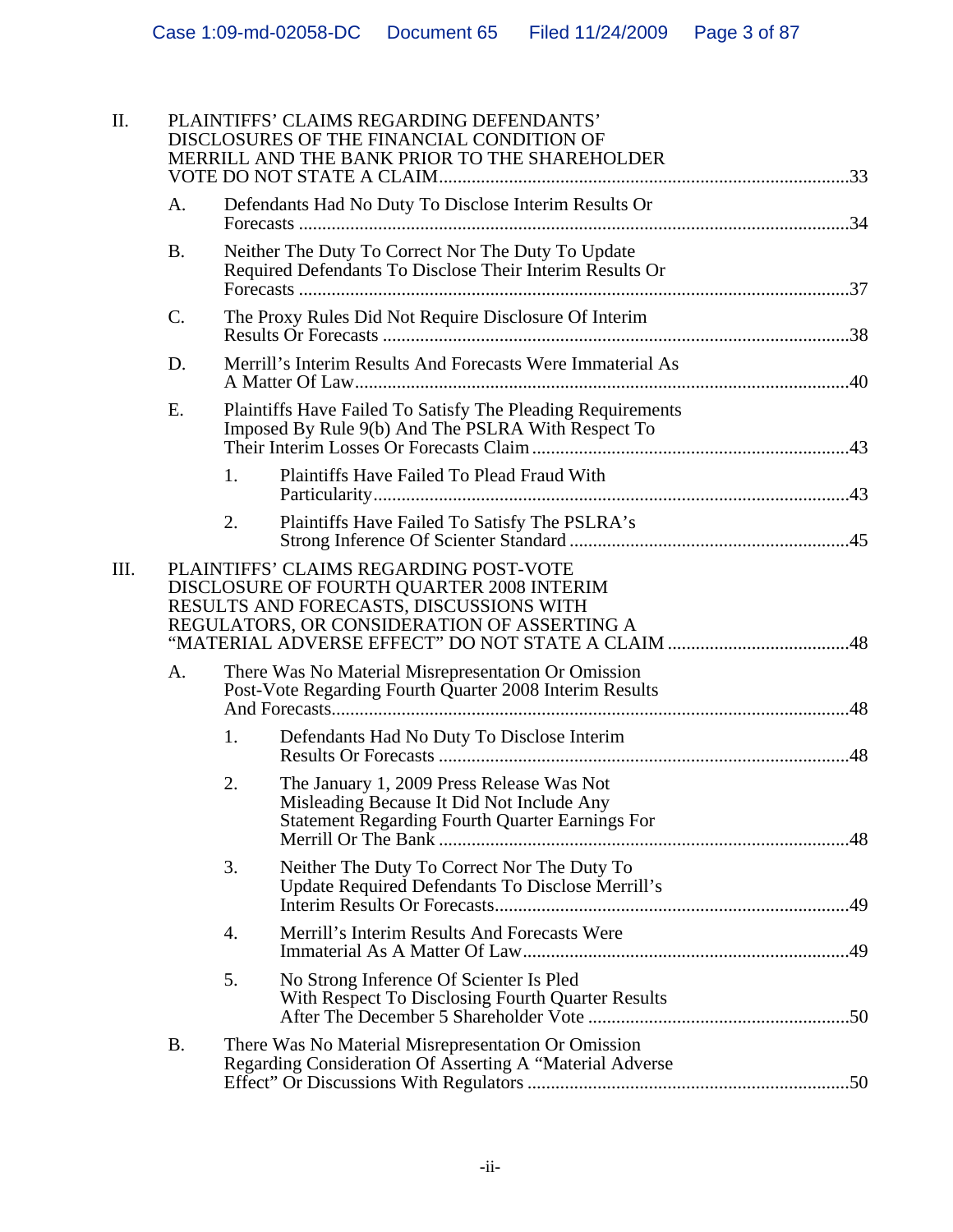|     |                                                                                                | 1.               | There Was No Duty To Disclose The Bank's<br>Consideration Of Asserting A "Material Adverse                                                            |  |
|-----|------------------------------------------------------------------------------------------------|------------------|-------------------------------------------------------------------------------------------------------------------------------------------------------|--|
|     |                                                                                                | 2.               | There Was No Duty To Disclose The Bank's                                                                                                              |  |
|     |                                                                                                | 3.               | The January 1, 2009 Press Release Was Not                                                                                                             |  |
|     |                                                                                                | 4.               | No "Strong Inference" Of Scienter Is Pled With<br>Respect To Consideration Of Invoking The MAC<br>Clause, Discussions With Regulators, Or The January |  |
| IV. | PLAINTIFFS' CLAIMS RELATING TO ANTICIPATED<br>MERGER BENEFITS, THE EXTENT OF DUE DILIGENCE AND |                  |                                                                                                                                                       |  |
|     | A.                                                                                             |                  | The Statements Regarding Anticipated Merger Benefits Are                                                                                              |  |
|     |                                                                                                | 1.               | Statements Of Corporate Optimism On September 15                                                                                                      |  |
|     |                                                                                                | 2.               | Forward-Looking Statements On September 15 Are                                                                                                        |  |
|     |                                                                                                | 3.               | <b>Statements In Connection With The Secondary</b><br>Offering Regarding The Benefits Of The Merger Are                                               |  |
|     |                                                                                                | $\overline{4}$ . | Statements In The Proxy Regarding The Benefits Of                                                                                                     |  |
|     | <b>B.</b>                                                                                      |                  | The Statements Regarding Due Diligence Are Not                                                                                                        |  |
|     | C.                                                                                             |                  | The Statements Regarding Merger Negotiations Are Not                                                                                                  |  |
|     | D.                                                                                             |                  | Plaintiffs Fail To Plead Actual Knowledge Of Falsity With<br>Respect To Forward-Looking Statements And Statements Of                                  |  |
|     | Ε.                                                                                             |                  | Plaintiffs Fail To Plead Facts That Give Rise To A Strong                                                                                             |  |
|     | F.                                                                                             |                  | Plaintiffs' Securities Act Claims Regarding The September<br>15 Press Release Are Not Plead With The Requisite                                        |  |
| V.  |                                                                                                |                  | THE BANK'S SHAREHOLDERS - WHO DID NOT BUY, SELL<br>OR EXCHANGE THEIR SHARES - SIMPLY DO NOT HAVE                                                      |  |
| VI. |                                                                                                |                  | PLAINTIFFS' SECTION 15 AND 20 CLAIMS MUST BE                                                                                                          |  |
|     |                                                                                                |                  |                                                                                                                                                       |  |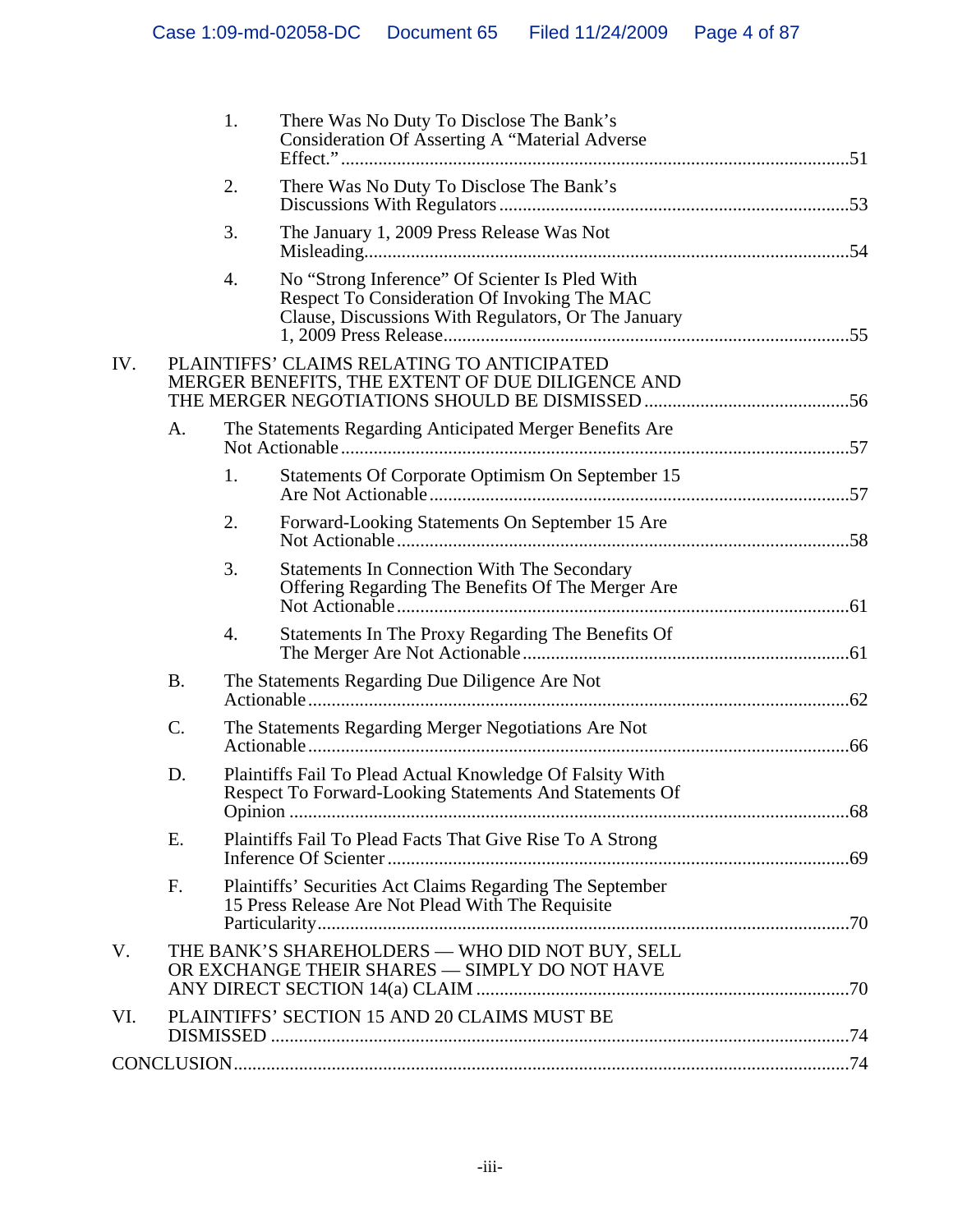# TABLE OF AUTHORITIES

| <b>Cases</b>                                            | <b>Page</b> |
|---------------------------------------------------------|-------------|
| 1st Home Liquidating Trust v. United States,            |             |
| ABC Arbitrage v. Tchuruk,                               |             |
| Ashcroft v. Iqbal,                                      |             |
| ATSI Comme'ns, Inc. v. Shaar Fund, Ltd.,                |             |
| Basic, Inc. v. Levinson,                                |             |
| Beissinger v. Rockwood Computer Corp.,                  |             |
| Benzon v. Morgan Stanley Distribs., Inc.,               |             |
| Blum v. Semiconductor Packaging Materials Co. Inc.,     |             |
| Bond Opportunity Fund v. Unilab Corp., 2003 WL 21058251 |             |
| Caiafa v. Sea Containers Ltd.,                          |             |
| CALPERS v. Chubb Corp.,                                 |             |
| Campo v. Sears Holdings Corp.,                          |             |
| City of Brockton Ret. Sys. v. Shaw Group Inc.,          |             |
| Cole v. Health Mgmt. Assocs.,                           |             |
| DeBenedictis v.                                         |             |
| DeCicco v. United Rentals, Inc.,                        |             |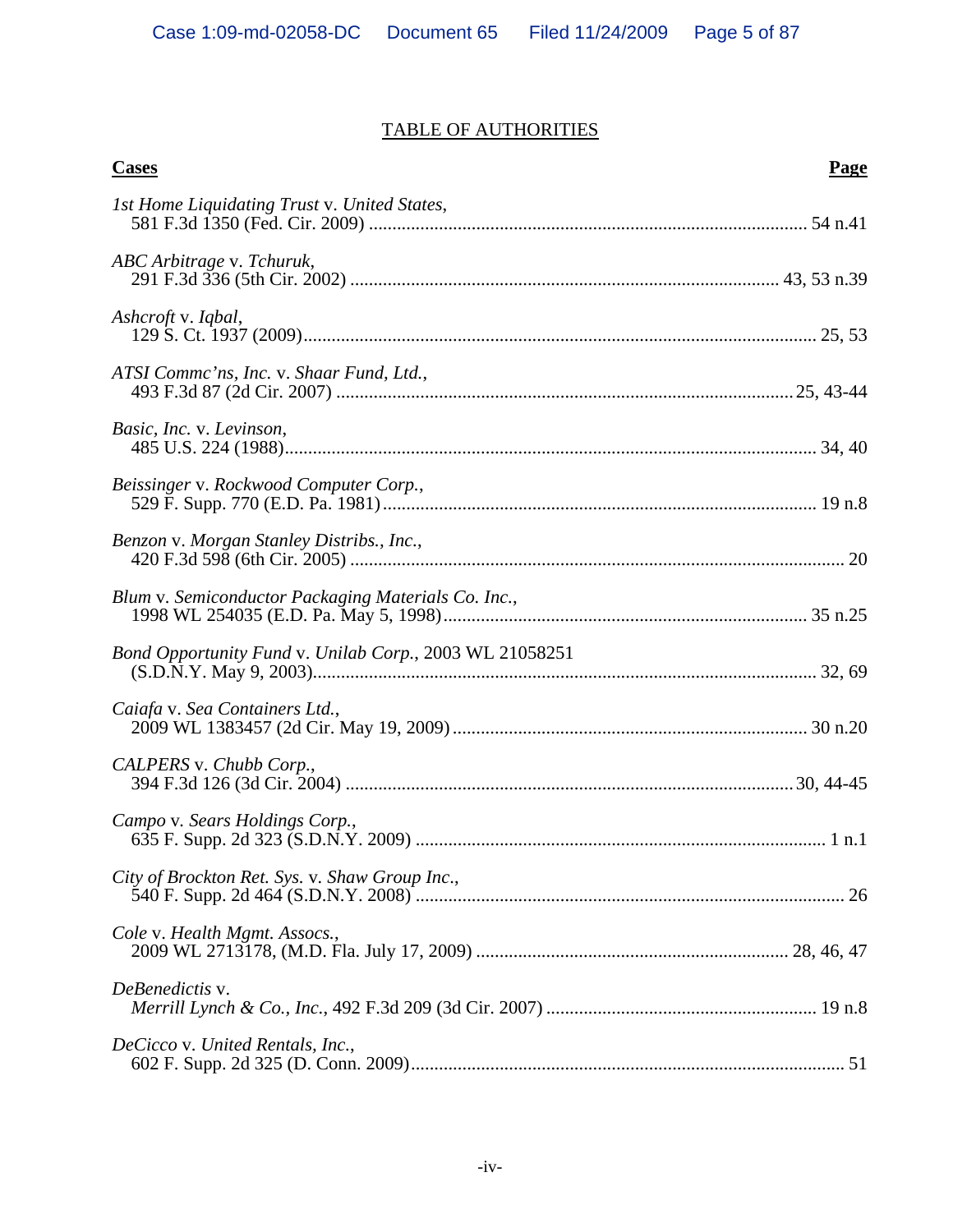| ECA v. JP Morgan Chase Co.,                           |  |
|-------------------------------------------------------|--|
| Elkind v. Liggett & Myers, Inc.,                      |  |
| Evanoski v. BankWorcester Corp.,                      |  |
| Fanni v. Northrup Grumman Corp.,                      |  |
| Feldman v. Cutaia,                                    |  |
| Fisher v. Kanas,                                      |  |
| Fort Worth Employers' Ret. Fund v. Biovail Corp.,     |  |
| Freedman v. Barrow,                                   |  |
| GAF Corp. v. Heyman,                                  |  |
| Gallagher v. Abbott Labs.,                            |  |
| Ganino v. Citizens Utils. Co.,                        |  |
| Gentile v. Rossette,                                  |  |
| Glazer v. Formica Corp.,                              |  |
| Glazer Capital Mgt., L.P. v. Magistri,                |  |
| Goldberger v. Baker,                                  |  |
| Grossman v. Novell, Inc.,                             |  |
| Halperin v. eBankerUSA.com, Inc.,                     |  |
| Harborview Master Fund, LP v. LightPath Techs., Inc., |  |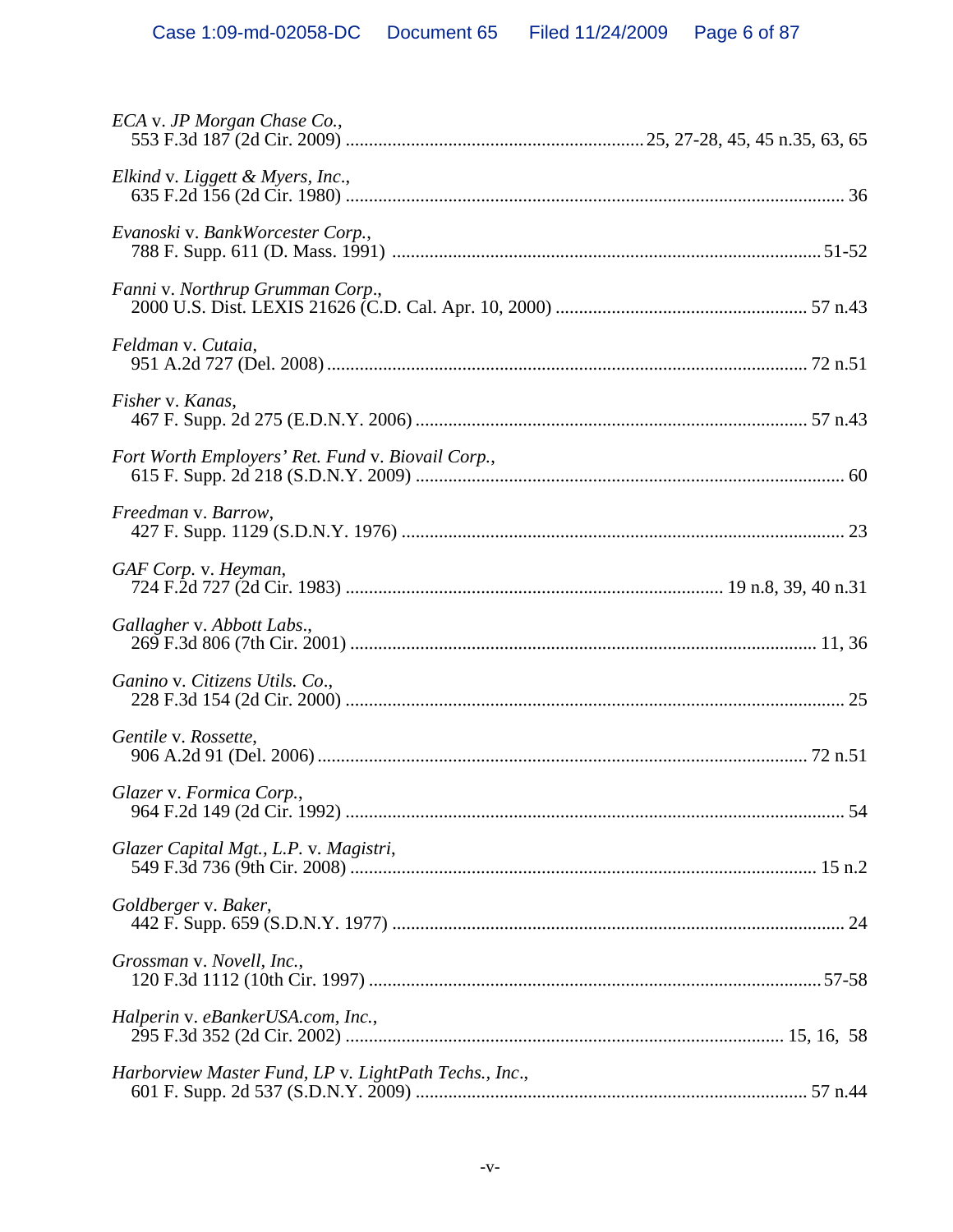| Higginbotham v. Baxter Int'l Inc.,                             |  |
|----------------------------------------------------------------|--|
| In re Aegon N.V. Sec. Litig.,                                  |  |
| In re Apple Computer Sec. Litig.,                              |  |
| In re AstraZeneca Sec. Litig.,                                 |  |
| In re Axis Capital Holdings Ltd. Sec. Litig.,                  |  |
| In re BearingPoint, Inc. Sec. Litig.,                          |  |
| In re Bristol-Meyers Squibb Sec. Litig.,                       |  |
| In re Browning-Ferris Industries, Inc. S'holder Deriv. Litig., |  |
| In re Burlington Coat Factory Sec. Litig.,                     |  |
| In re Ceridian Corp. Sec. Litig.,                              |  |
| In re Cheyenne Software, Inc.,                                 |  |
| In re Convergent Techs. Sec. Litig.,                           |  |
| In re Duane Reade Inc. Sec. Litig.,                            |  |
| In re Elan Corp. Sec. Litig., 2004 WL 1305845                  |  |
| In re Foxhollow Techs., Inc. Sec. Litig.,                      |  |
| In re GeoPharma, Inc. Sec. Litig.,                             |  |
| In re Gilat Satellite Networks Ltd. Sec. Litig.,               |  |
| In re IBM Corp. Sec. Litig. (Kowal v. IBM),                    |  |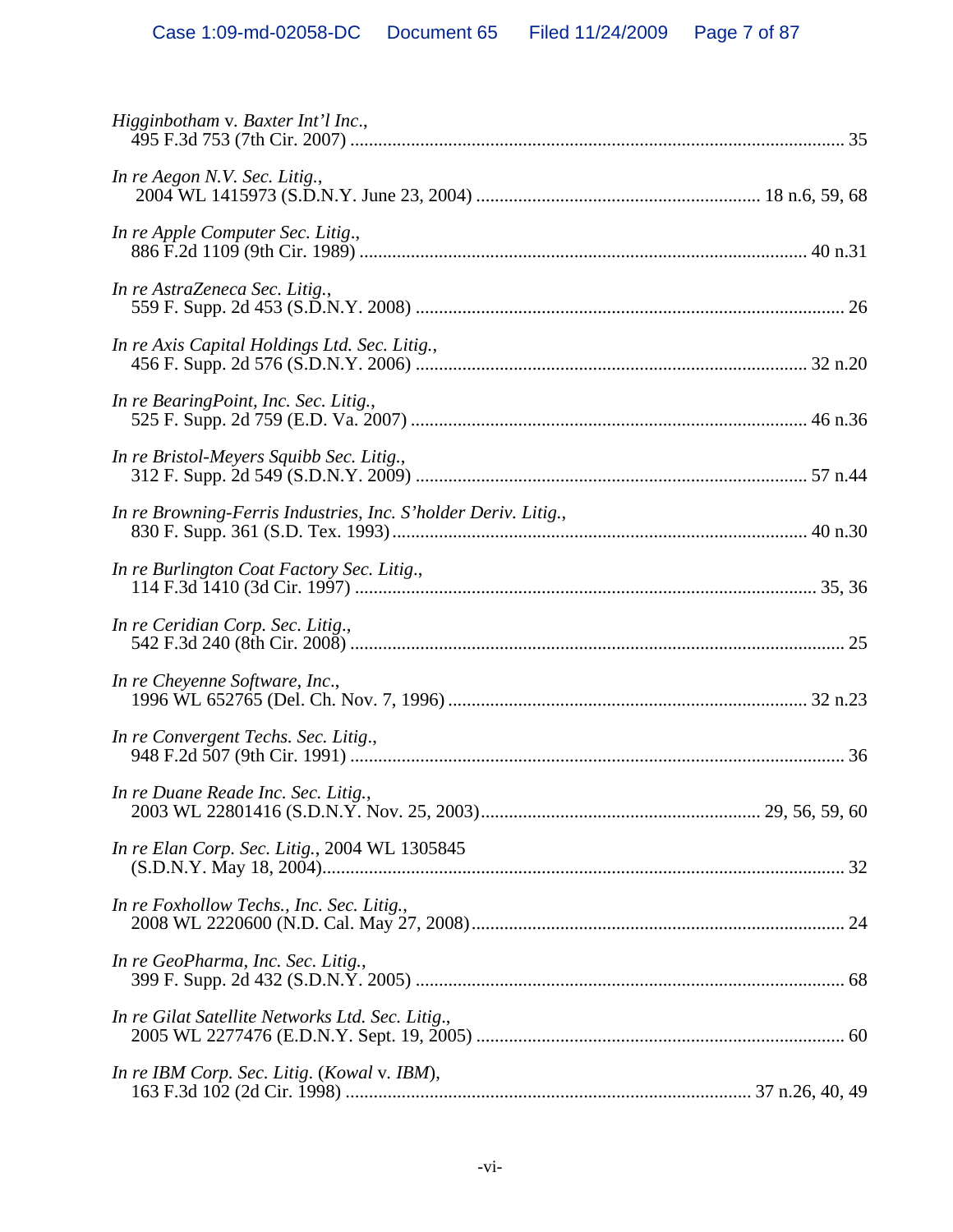| In re J.P. Morgan Chase & Co. S'holder Litig.,                |  |
|---------------------------------------------------------------|--|
| In re JPMorgan Chase Sec. Litig.,                             |  |
| In re Keyspan Corp. Sec. Litig.,                              |  |
| In re Livent, Inc. Noteholders Sec. Litig.,                   |  |
| In re Marsh & McLennan Cos. Sec. Litig.,                      |  |
| In re Merrill Lynch & Co., Inc. Research Reports Sec. Litig., |  |
| In re Merrill Lynch & Co., Research Reports Sec. Litig.,      |  |
| In re N. Telecom Ltd. Sec. Litig.,                            |  |
| In re Optionable Sec. Litig.,                                 |  |
| In re Penn Central Sec. Litig.,                               |  |
| In re PXRE Group, Ltd., Sec. Litig.,                          |  |
| In re Syncor Int'l Corp. S'holders Litig.,                    |  |
| In re Time Warner Inc. Sec. Litig.,                           |  |
| In re Worlds of Wonder Sec. Litig.,                           |  |
| In re Yukos Oil Co. Sec. Litig.,                              |  |
| J.I. Case Co. v. Borak, 377 U.S.                              |  |
| Kahn v. Wien,                                                 |  |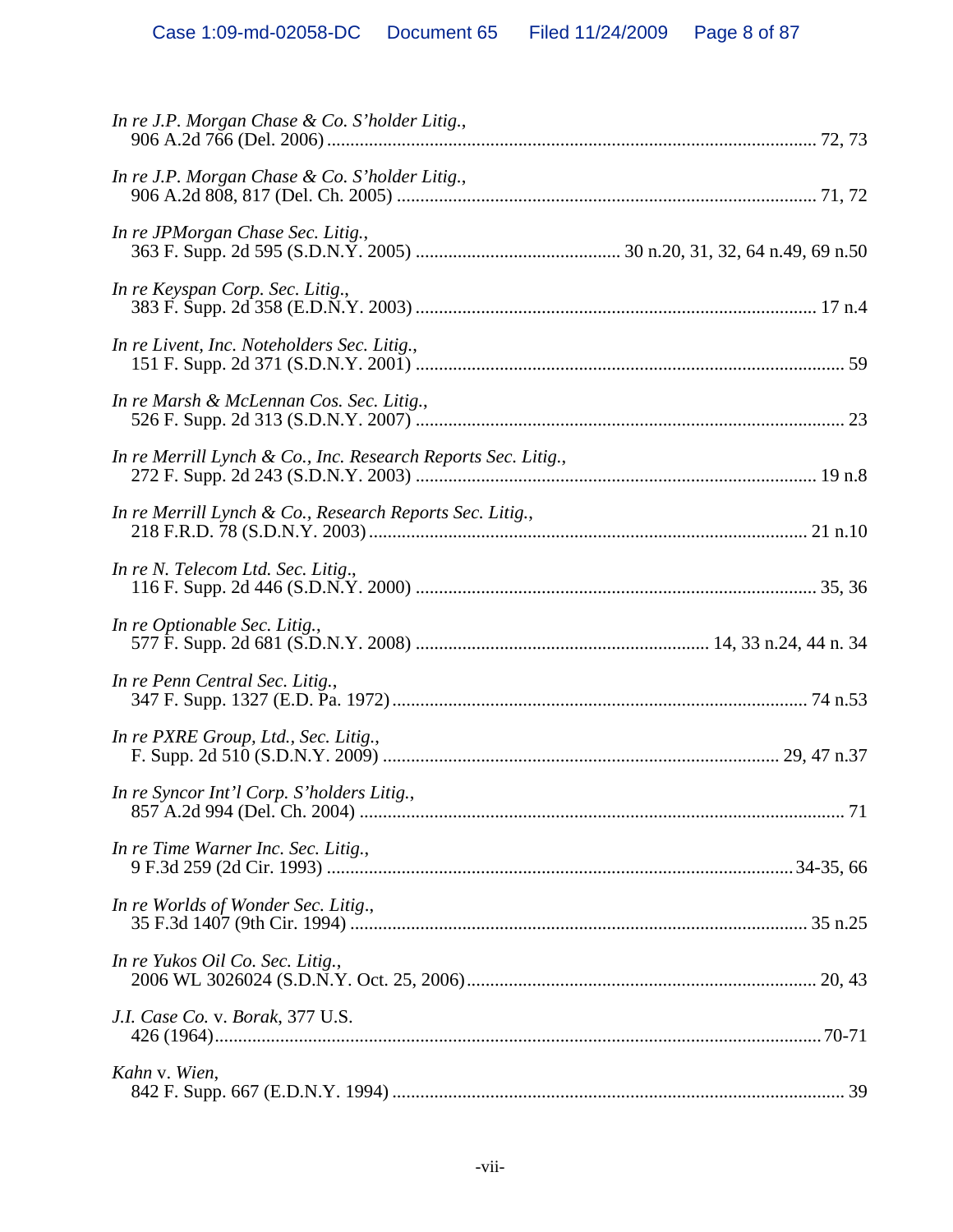| Kamen v. Kemper Fin. Servs. Inc.,          |  |
|--------------------------------------------|--|
| Kane v. Madge Networks N.V.,               |  |
| Kelley v. Rambus, Inc.,                    |  |
| Ladmen Partners, Inc. v. Globalstar, Inc., |  |
| Langford v. Barnholt,                      |  |
| Lasker v. N.Y. State Elec. & Gas Corp.,    |  |
| Lentell v. Merrill Lynch & Co.,            |  |
| Leykin v. AT&T Corp.,                      |  |
| Lipsky v. Commonwealth United Corp.,       |  |
| Lipton v. News Int'l,                      |  |
| Malin v. XL Capital Ltd.,                  |  |
| Olkey v. Hyperion 1999 Term Trust, Inc.,   |  |
| Phillips v. LCI Int'l, Inc.,               |  |
| Podany v. Robertson Stephens, Inc.,        |  |
| Police & Fire Ret. Sys. v. SafeNet, Inc.,  |  |
| Pollio v. MF Global, Ltd.,                 |  |
| Rediker v. Geon Indus., Inc.,              |  |
| Resnik v. Swartz,                          |  |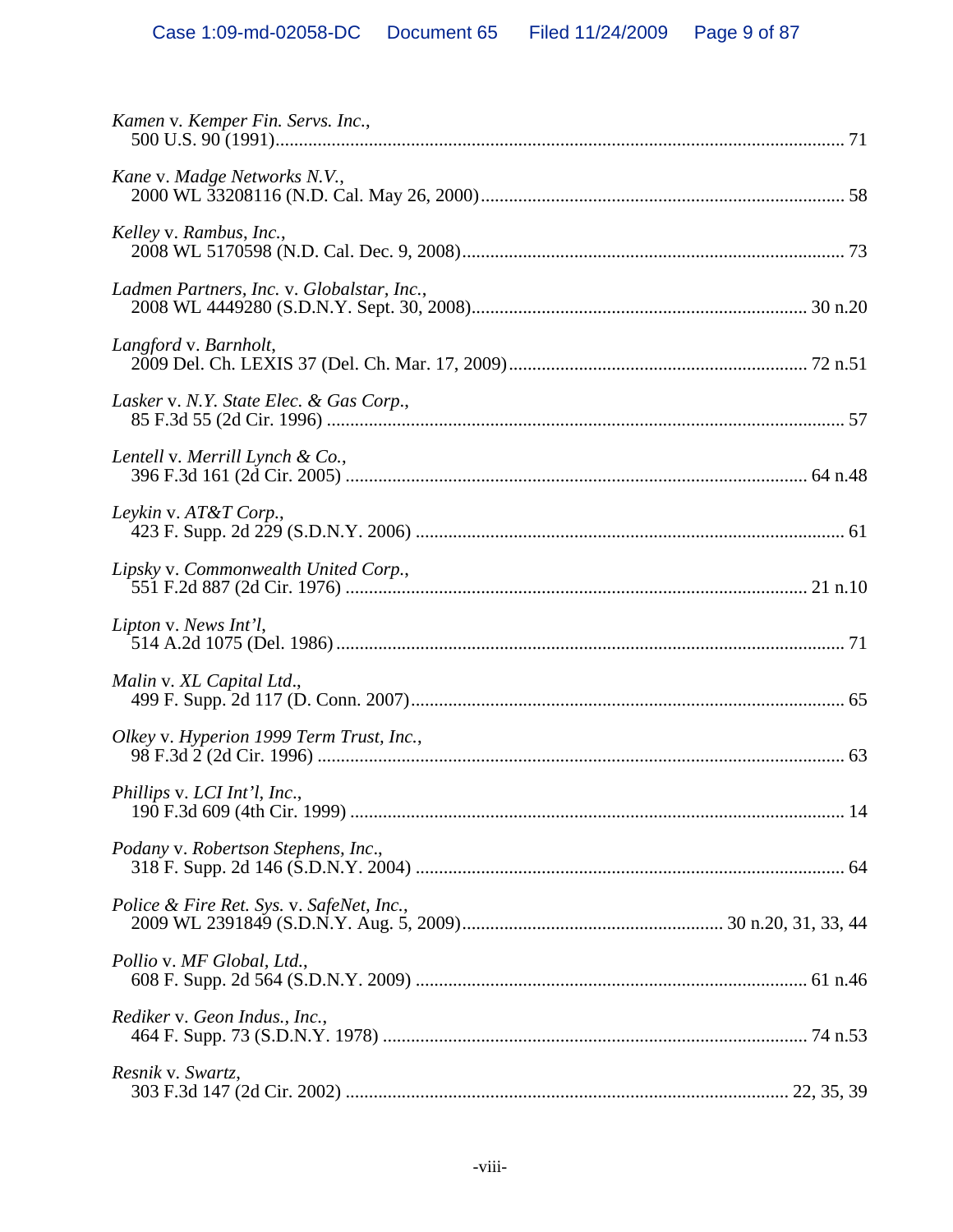| Rombach v. Chang,                                                                 |  |
|-----------------------------------------------------------------------------------|--|
| Rosenzweig v. Azurix Corp.,                                                       |  |
| Royal Bus Group, Inc. v. Realist, Inc.,                                           |  |
| Rubin v. MF Global, Ltd.,                                                         |  |
| San Leandro Emergency Med. Group Profit Sharing Plan v. Philip Morris Cos., Inc., |  |
| SEC v. Bank of Am.,                                                               |  |
|                                                                                   |  |
| Shields v. Citytrust Bancorp, Inc.,                                               |  |
| Siebert v. Sperry Rand Corp.,                                                     |  |
| Stransky v. Cummins Engine Co.,                                                   |  |
| Strougo v. Bassini,                                                               |  |
| Teachers Ins. & Annuity Ass'n of Am. v. Tribune Co.,                              |  |
| Teamsters Local 445 Freight Div. Pension Fund Inc. v. Dynex Capital Inc.,         |  |
| Tellabs, Inc. v. Makor Issues & Rts., Ltd.,                                       |  |
| Tooley v. Donaldson, Lufkin & Jenrette, Inc.,                                     |  |
| TSC Indus., Inc. v. Northway, Inc.,                                               |  |
| Vladimir v. Bioenvision Inc.,                                                     |  |
| Vogel v. Jobs,                                                                    |  |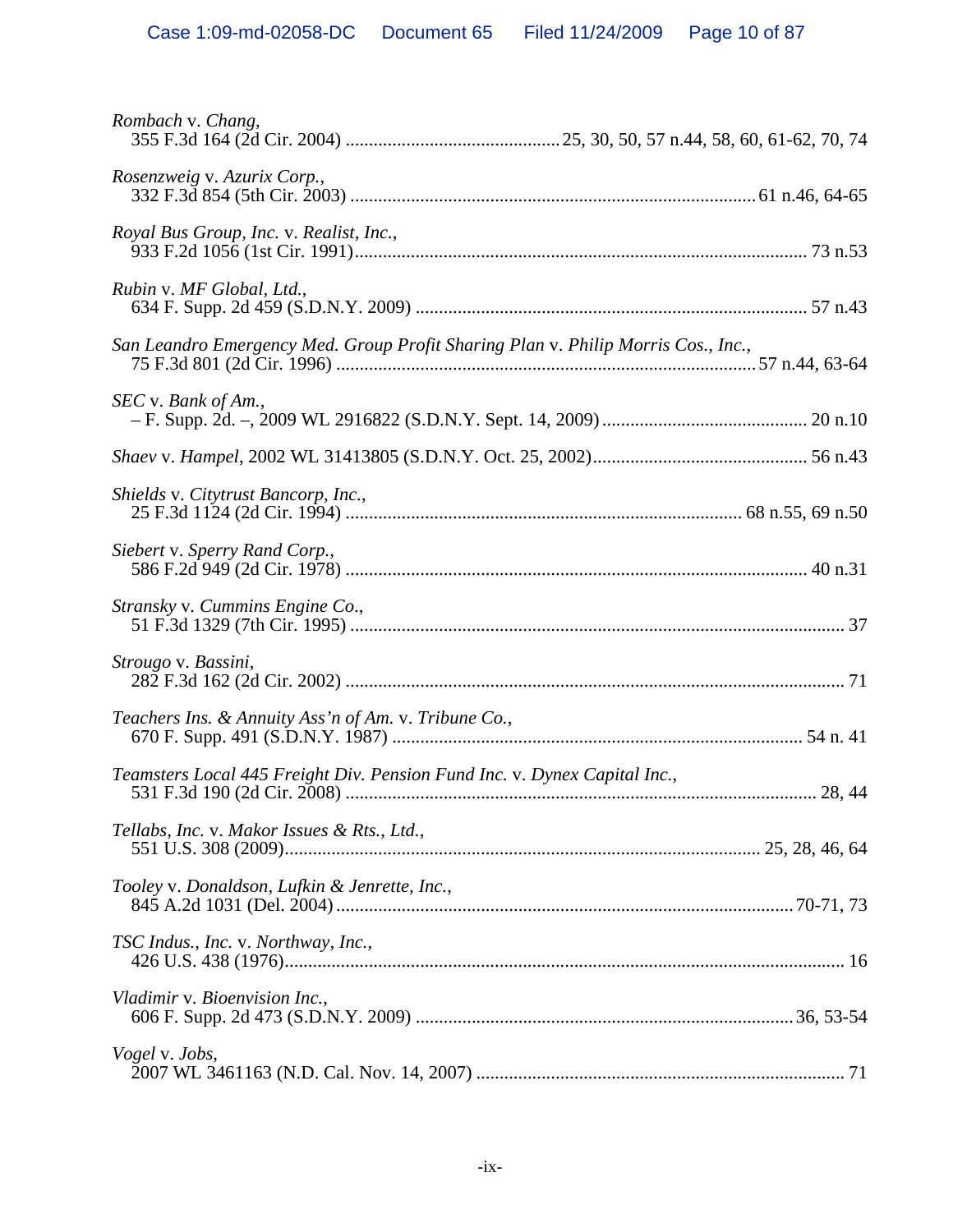| Walker v. Action Indus., Inc.,                         |  |
|--------------------------------------------------------|--|
| White v. H&R Block, Inc.,                              |  |
| Xerion Partners, I LLC v. Resurgence Asset Mgmt., LLC, |  |
| Zirkin v. Quanta Capital Holdings, Ltd.,               |  |
| Zucker v. Quasha,                                      |  |

## **Statutes**

# **Regulations**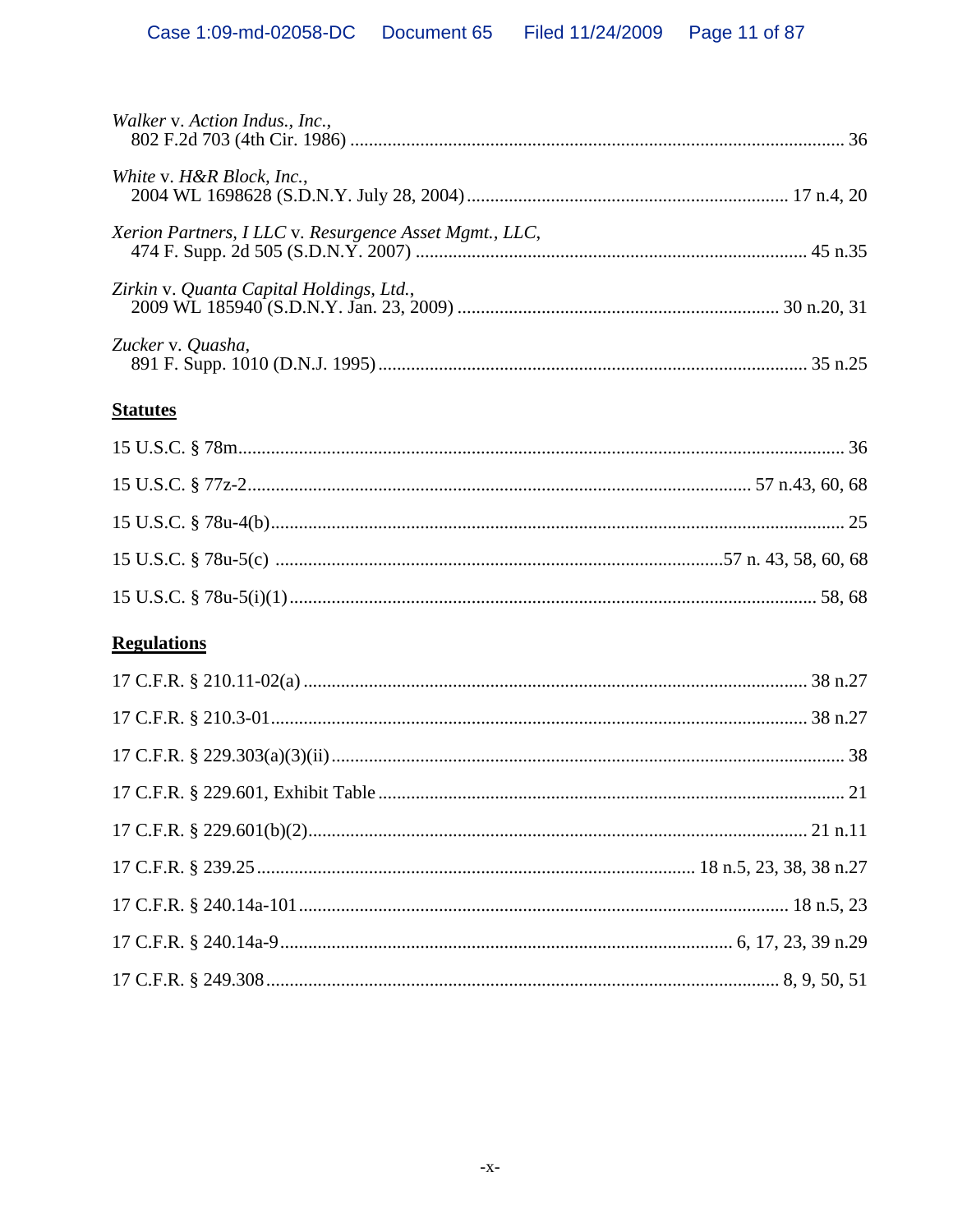# **Other Authorities**

| SEC Rel. No. 6235, [1980 Transfer Binder] Fed. Sec. L. Rep. |  |
|-------------------------------------------------------------|--|
|                                                             |  |
|                                                             |  |
|                                                             |  |
|                                                             |  |
|                                                             |  |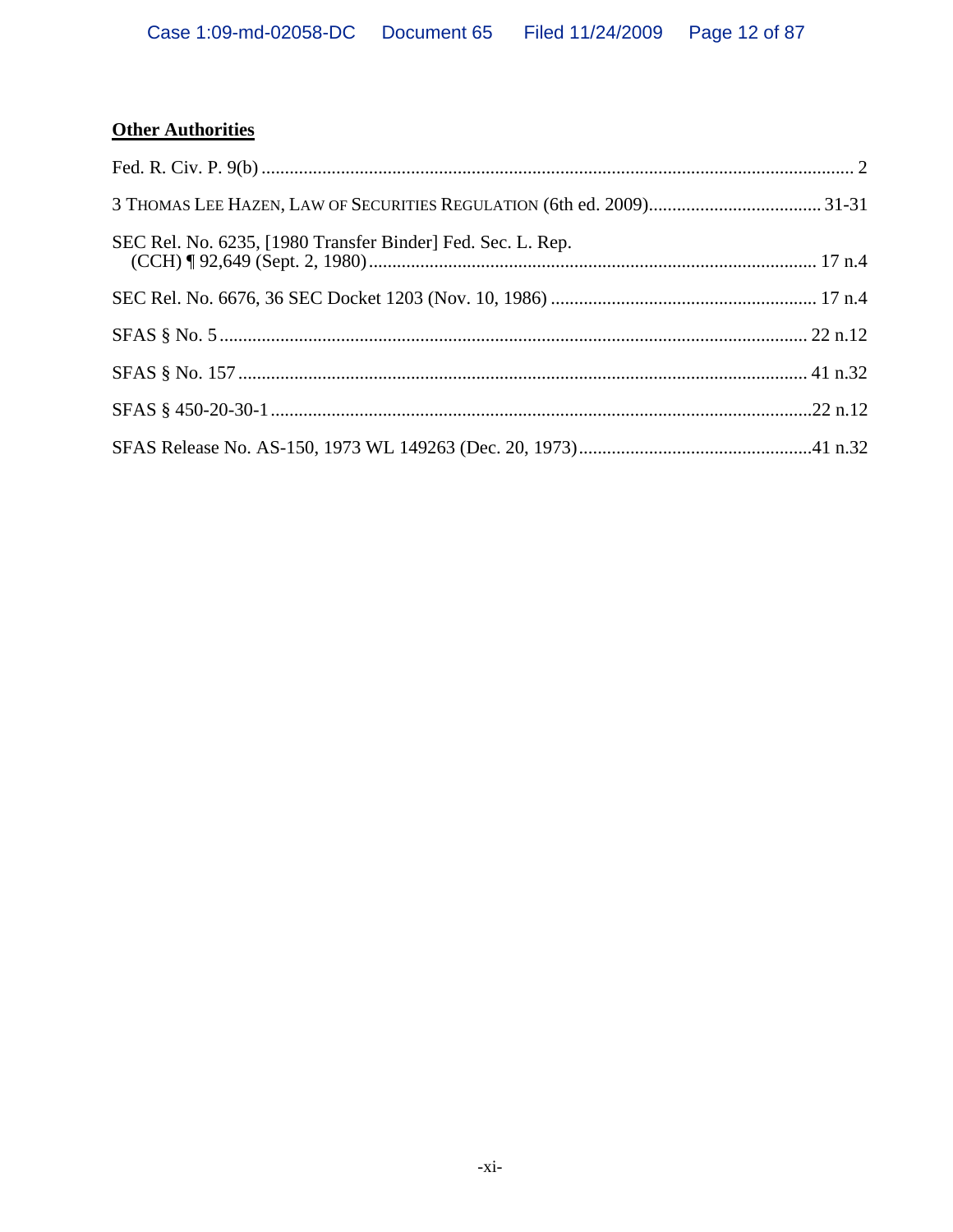#### **PRELIMINARY STATEMENT**

This memorandum of law is respectfully submitted on behalf of Defendants Bank of America Corporation (the "Bank" or "BofA"), Banc of America Securities LLC and the Bank's individual directors and officers (collectively, the "Bank Defendants") in support of their motion to dismiss the Consolidated Amended Class Action Complaint ("AC" or the "Complaint").

In mid-September 2008, the Bank's Board of Directors (the "Board" or the "Bank Board") made a business decision to act expeditiously to seize a unique opportunity created by unsettled conditions in the global financial markets to acquire Merrill Lynch & Co., Inc. ("Merrill"), one of the world's leading brokerage and investment firms, in a stock-for-stock merger. As was well publicized at the time, Merrill had been suffering multibillion-dollar losses each quarter for more than a year. Notwithstanding Merrill's valuable franchise, the nearly unprecedented turmoil in the financial markets had placed it in a precarious position. As a result, the merger was negotiated over a single weekend. The day the merger was announced, Lehman Brothers filed for bankruptcy, and the turmoil in the financial markets worsened substantially thereafter: AIG was downgraded and suffered an acute liquidity crisis; credit markets worldwide froze; the Dow Jones Industrial Average fell 22% over the eight trading days from October 1 to October 10; credit spreads widened to unprecedented levels; and the price of nearly every class of financial assets tumbled.<sup>1</sup>

Though the claims in the Complaint are cloaked as challenges to the adequacy of the Bank's disclosures, more fundamentally, Plaintiffs second-guess the Board's business judgment that it made sense to take advantage of the tumultuous market to obtain the long-term benefits that

<sup>1</sup> *See, e.g*., *Lehman Files for Bankruptcy; Merrill Is Sold*, N.Y. TIMES, Sept. 15, 2008 (Ex. 15); *Size Matters,* ECONOMIST, Sept. 20, 2008 (Ex. 19); *House Rejects Historic Bailout Bill; Dow Plummets Record 778 points; Rank and File Buck Leaders*, WASH. TIMES, Sept. 30, 2008, at A1 (Ex. 20); *Blocked Pipes,*  ECONOMIST, Oct. 4, 2008 (Ex. 21); TED Spread: Chart, BLOOMBERG (Ex. 2) (showing volatility in credit markets nearly *quadrupled* in the final months of 2008 as measured by the "TED Spread" between LIBOR and T-bills); CBOE SPX Volatility Index: Chart, BLOOMBERG (Ex. 3) (showing volatility in the S&P 500 Index options nearly *quadrupled* during the fourth quarter of 2008).

Exhibits ("Ex.") are attached to the Declaration of Jonathan E. Goldin filed herewith. In assessing the securities law claims in the Complaint, this Court may consider "(1) documents attached to or incorporated by reference in the complaint, (2) documents 'integral' to and relied upon in the complaint, even if not attached or incorporated by reference, (3) public disclosure documents required by law to be, and that have been, filed with the SEC, and (4) facts of which judicial notice properly may be taken under Rule 201 of the [Federal] Rules of Evidence]." *Campo* v*. Sears Holdings Corp.*, 635 F. Supp. 2d 323, 328-29 (S.D.N.Y. 2009).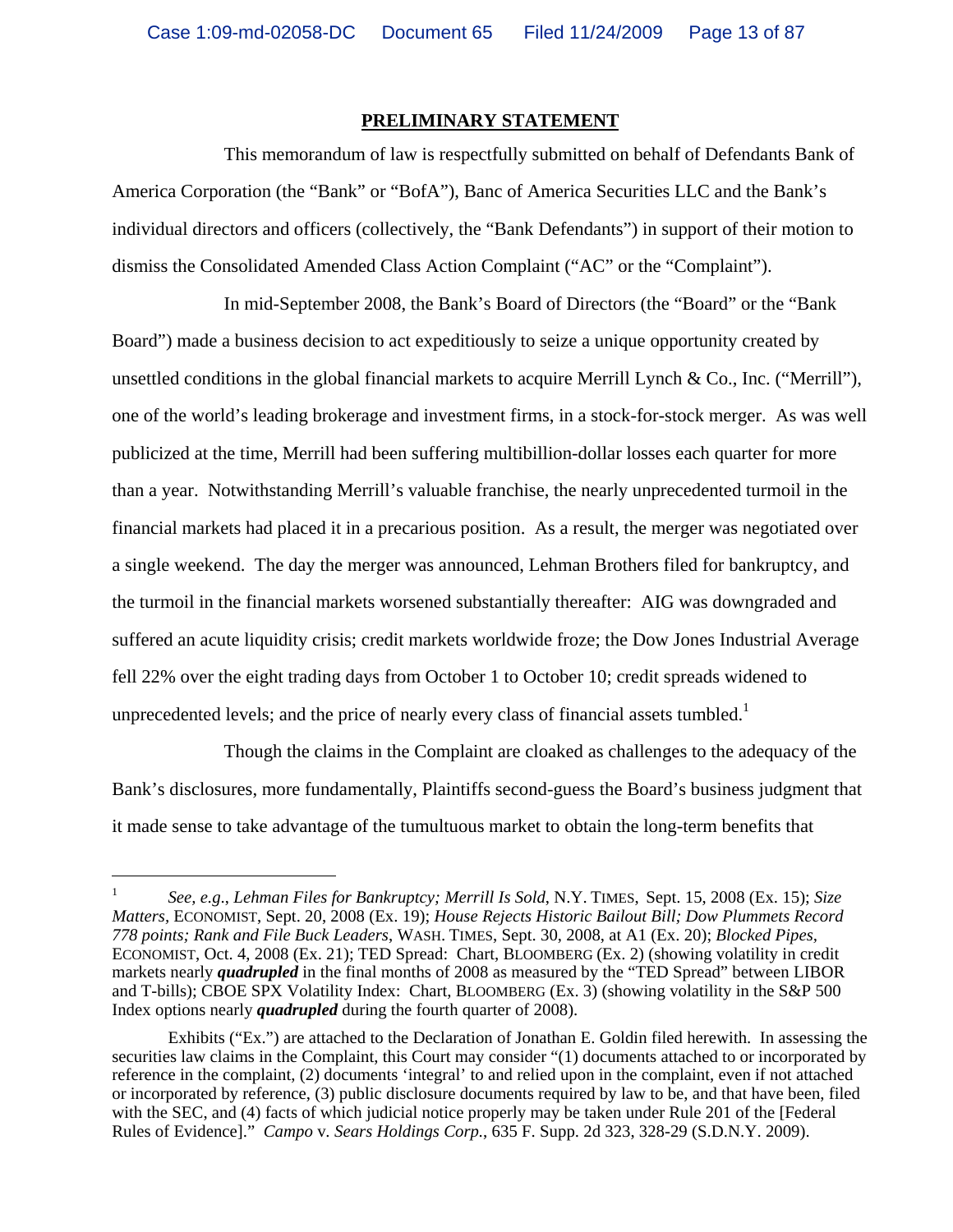acquiring Merrill and its unparalleled brokerage franchise could provide. Plaintiffs contend that the Bank overpaid for Merrill by agreeing to an exchange ratio in which Merrill was acquired for approximately 25% of the stock in the combined company. *See* AC ¶¶ 66, 83, 192-94, 291, 333(f); Proxy at 53 (Ex. 1).

However, these criticisms of the Bank's decision to buy Merrill have been proven

wrong. Since the merger closed, Merrill has been one of the Bank's most profitable units,

contributing nearly 34% of the Bank's net income for the first nine months of 2009 (\$2.2 billion of

\$6.5 billion). *See* BofA 3Q09 10Q, at 3, 12 (Ex. 61).

The profound and widespread consequences of the recent financial crisis have led to

opportunistic, hyperbolic hindsight attacks on the disclosures that the Bank made to investors.

Although the Complaint goes on for more than 130 pages, when one strips out Plaintiffs' extraneous

statements and gratuitous attacks, they assert only three principal claims:

(1) that the Merger Agreement and the Proxy Statement filed by the Bank and Merrill (the "Proxy") supposedly misrepresented that "Merrill Lynch would not make any discretionary bonus payments before the merger closed on January 1, 2009" (*e.g.*, AC ¶ 108), and improperly failed to disclose a "cap" (in favor of the Bank) on the total amount of bonuses that Merrill would be permitted to pay for 2008 to a pool of some 40,000 of its employees;

(2) that the Bank, prior to the December 5 shareholder meeting, failed to disclose that Merrill was continuing to incur substantial losses into the fourth quarter of 2008; and

(3) that, after the shareholder vote, when the Bank was advised by Merrill of major deterioration in its financial condition and prospects and consequently gave serious consideration to terminating the Merger Agreement pursuant to the Material Adverse Effect ("MAC") provision, it failed to make public disclosure of these facts.

None of these supposed misrepresentations or omissions state a claim, much less with

the particularity required for a securities fraud action to survive a motion to dismiss under the Private

Securities Litigation Reform Act of 1995 ("PSLRA") and Fed. R. Civ. P. 9(b). There was no

misrepresentation or failure to disclose required facts of any nature whatsoever.

**1.** Bonuses. Plaintiffs assert that the Proxy and Merger Agreement "affirmatively

misrepresented that Merrill Lynch would not make any discretionary bonus payments before the

merger closed on January 1, 2009." AC ¶ 108 (emphasis in original); *see also id.* ¶¶ 196, 215, 217.

But Plaintiffs' assertion is simply not true. Neither document made any such representation.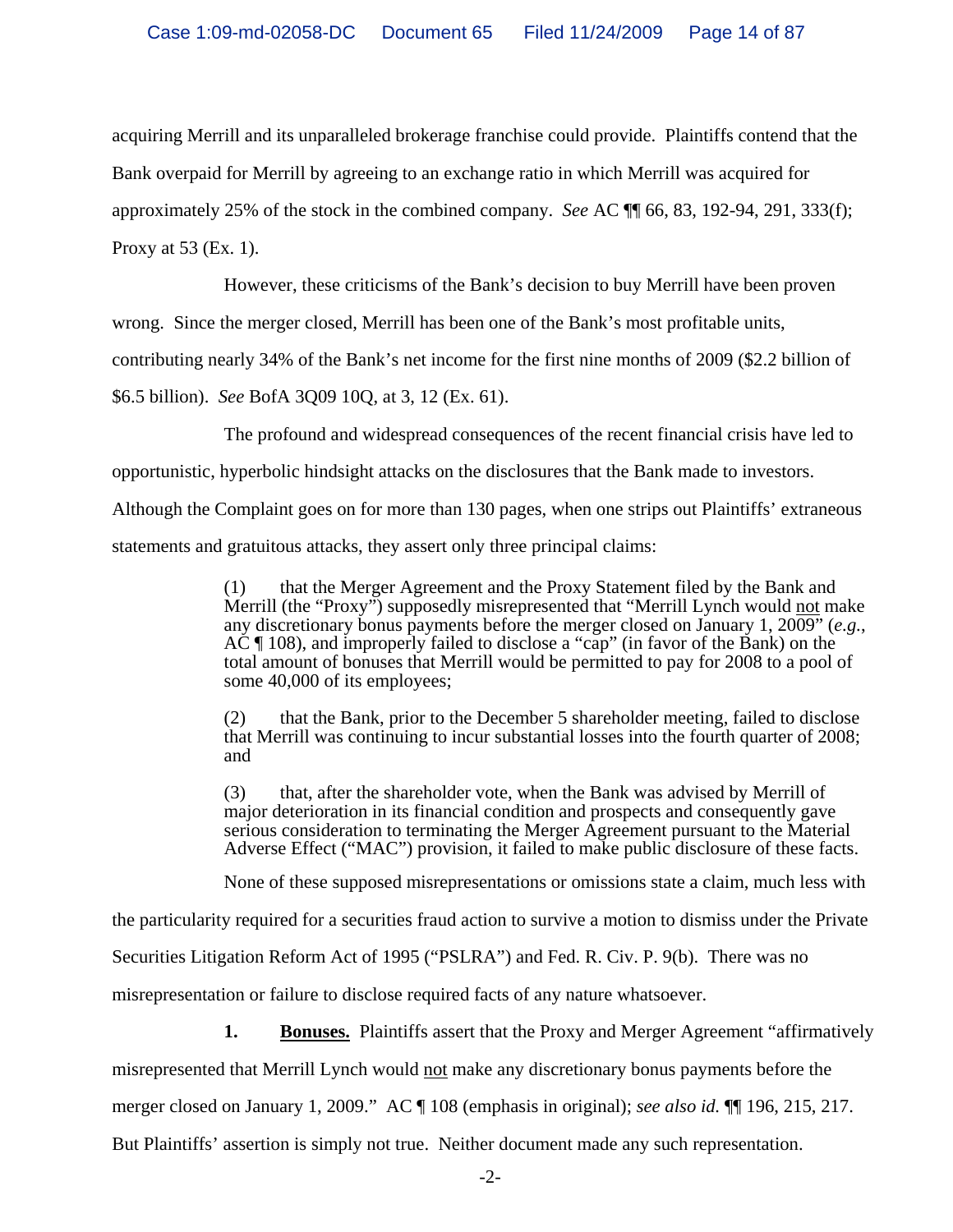Tellingly, Plaintiffs do not allege that anyone — whether a named Plaintiff or even a member of the class — was misled about Merrill's right and intention to pay 2008 bonuses.

*First*, Plaintiffs' claim is premised on a plain misreading of the Merger Agreement and Proxy. As is frequently the case, the Merger Agreement contained provisions used to allocate the risks between the parties to a corporate transaction, including representations, warranties and covenants. Plaintiffs misread the covenant in Section  $5.2(c)(ii)$  that restricted Merrill's ability to take certain actions between the signing of the Merger Agreement and the consummation of the merger, stating that Merrill had agreed "*with certain exceptions*" or "*except* with Bank of America's prior written consent" to refrain from "pay[ing] any current or former directors, officers or employees any amounts not required by existing plans or agreements." Proxy at 83-84 (Ex. 1). And the Proxy annexed the Merger Agreement in full, which expressly noted additional exceptions, including those "*set forth in . . . Section 5.2 of the Company Disclosure Schedule*" and other exceptions "*expressly contemplated or permitted by*" the Merger Agreement. *Id.* at A-31 (Ex. 1). In short, the covenant was anything but the blanket bonus prohibition Plaintiffs describe.

*Second*, the covenant was not a representation of fact to shareholders, but a contractual term allocating risk between the parties to the Merger Agreement. Consistent with typical practices for corporate transactions of this nature, the Forms 8-K that the Bank and Merrill filed annexing the Merger Agreement (which were incorporated into the Proxy) made clear that the representations, warranties and covenants in the Merger Agreement "were made . . . solely for the benefit of the parties" and were "*qualified by confidential disclosures* made for the purposes of allocating contractual risk between the parties to the Merger Agreement *instead of establishing these matters as facts*." Merrill 9/18/08 8K, at Item 1.01 (Ex. 18) (emphasis added); *see also* BofA 9/18/08 8K, at Item 1.01 (Ex. 17). Thus, far from conveying that no Merrill bonuses would be paid in 2008, it was evident from the Merger Agreement, Proxy and Forms 8-K filed that Merrill could pay bonuses.

*Third*, Plaintiffs do not allege that anyone — whether a named Plaintiff or even a member of the class — was misled. Nor could they; not only was nothing misrepresented, but after the announcement of the merger Merrill publicly disclosed its expected compensation expense levels

-3-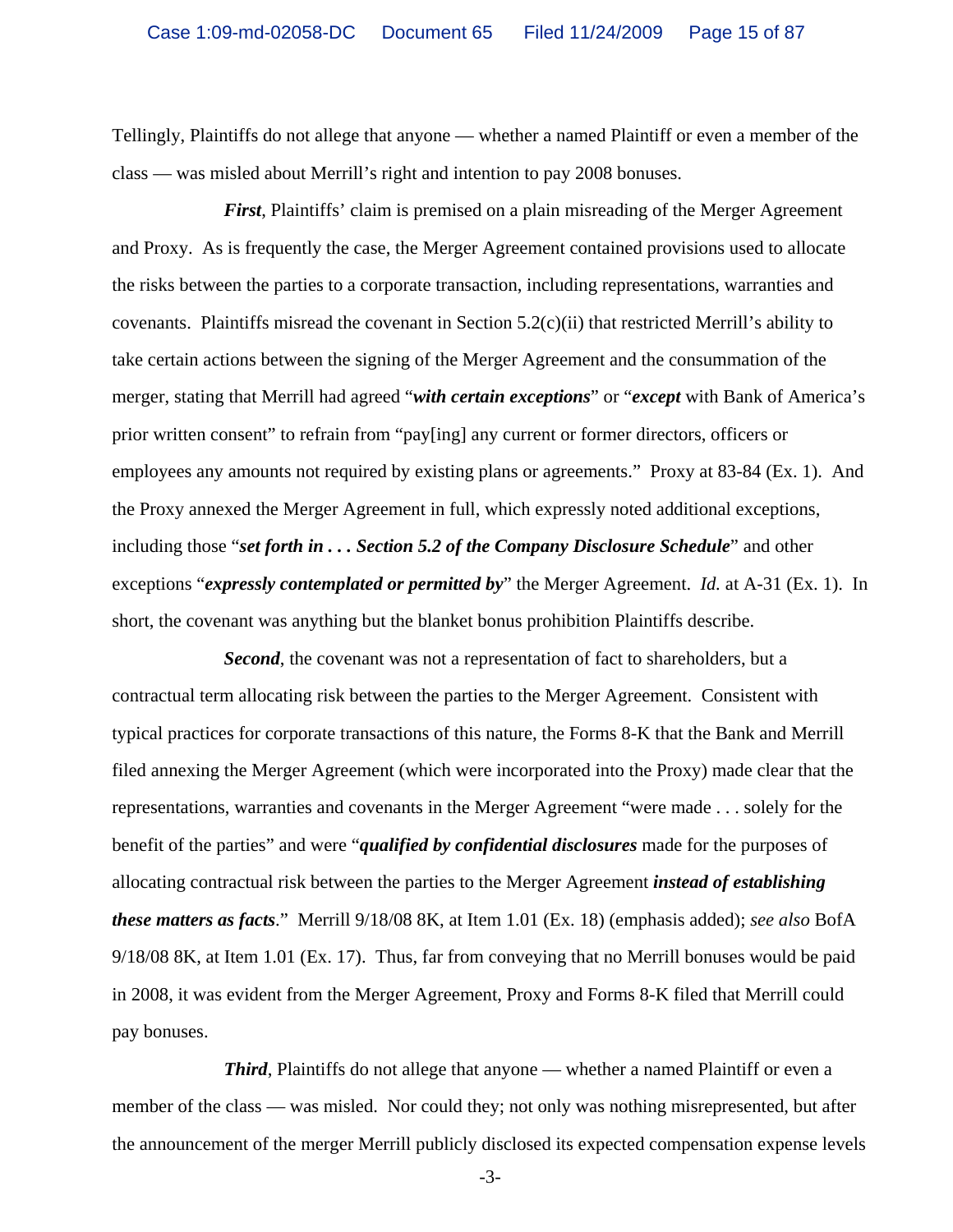reflecting its intention to pay multibillion-dollars of bonuses for 2008. These disclosures, which were incorporated by reference into the Proxy, made clear that — notwithstanding Merrill's five consecutive quarters of multibillion-dollar losses — Merrill would pay billions in bonuses for 2008. Specifically, the Proxy incorporated by reference Merrill's quarterly reports for the first three quarters of 2008 that *publicly disclosed that Merrill was accruing compensation expenses for the year to date of \$11.17 billion* (or roughly \$3.7 billion per quarter), *see* Proxy at 123-24 (Ex. 1) and Merrill 3Q08 10Q, at 5 (Ex. 34), amounts consistent with its accruals in 2007 when, as was publicly known, Merrill paid billions of dollars in bonuses despite suffering billions of dollars in losses. Indeed, Merrill's annual proxy (issued in March 2008) had made clear that Merrill's "compensation framework emphasize[d] variable pay," that "base salary normally represent[ed] a small percentage of total compensation," and that — even in 2007 when Merrill suffered large losses — it had been "essential" to "pay many key employees at market levels in order to retain them and avoid long-term damage to the franchise." Merrill March 2008 Proxy, at 28-29 (Ex. 7).

In addition to these accruals and disclosures, a Merrill spokesperson confirmed to *The New York Times* in October 2008 that Merrill indeed intended to pay bonuses, and other media and stock analysts widely reported that Merrill would pay billions of dollars in bonuses for 2008. These reports occurred prior to the shareholder vote on the merger. Plaintiffs fail to allege a single media account or analyst report suggesting that anyone at the time read the negative covenant in the Merger Agreement as a representation to the contrary. Indeed, a principal objective of the merger was for the Bank to seize the opportunity suddenly presented to obtain the benefit of Merrill's strong franchise, including the people who were key to maintaining that franchise. And Merrill had affirmatively covenanted to "use reasonable best efforts to . . . retain the services of its key officers and key employees." Proxy at A-31 (Ex. 1). Thus, it was clear that Merrill, a business whose principal assets are its people, would pay bonuses in 2008 to retain key personnel.

*Fourth*, the Bank had no legal duty under the applicable SEC regulations to disclose — and there were cogent, valid reasons not to disclose — a nonpublic schedule to the Merger Agreement that included an agreed-upon "cap" in favor of the Bank on the amount of bonuses Merrill could pay without the Bank's consent. As the Complaint itself acknowledges (AC

-4-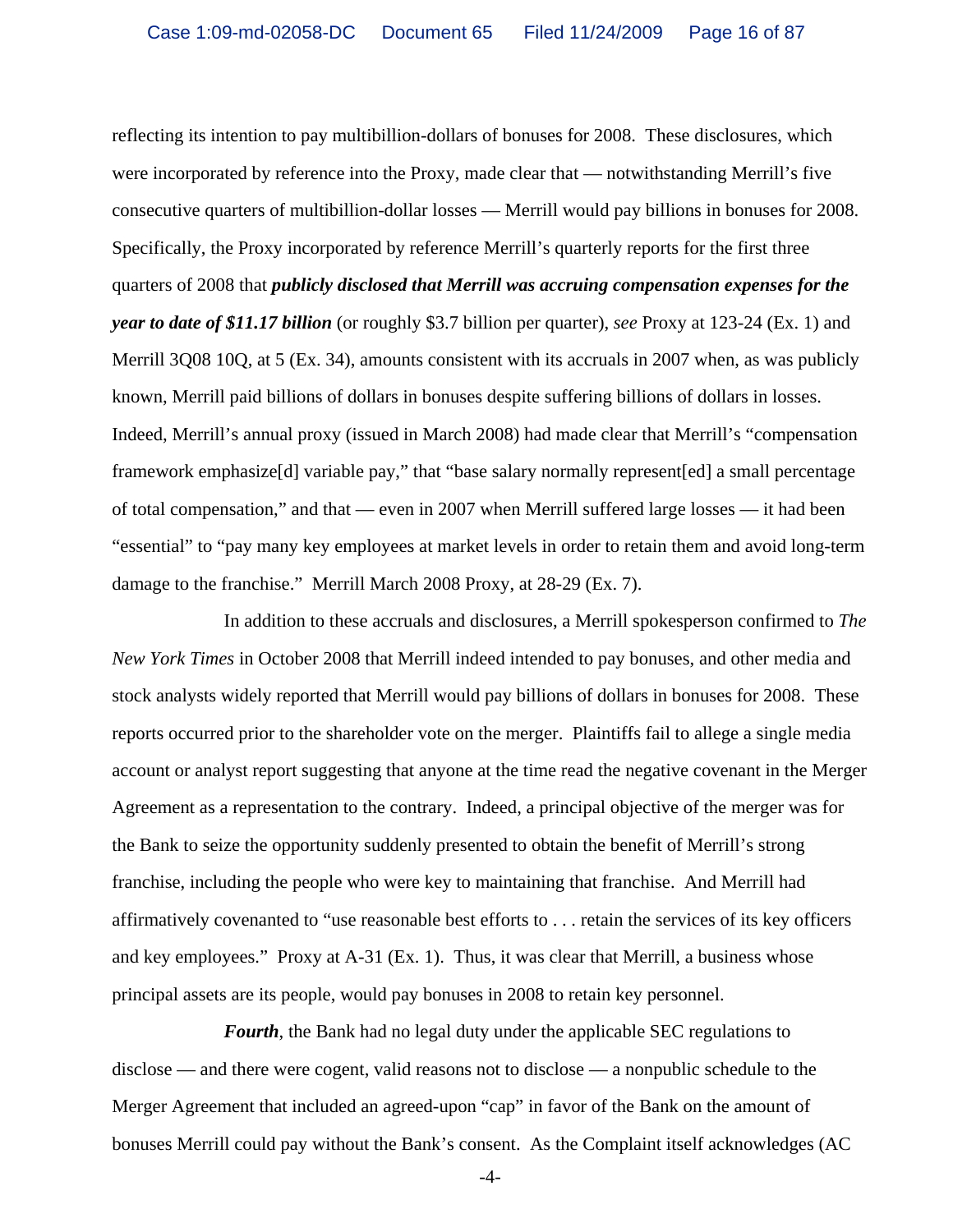¶¶ 73, 104), the contractual cap on the bonus component of Merrill's compensation expense was some \$2.2 billion higher than the \$3.6 billion that Merrill ultimately paid in 2008 bonuses. The cap was simply a limit agreed to by the parties to allocate pre-closing risk — not an estimate of what would be paid. As such, announcing the cap would not have provided material information to investors, and it could have created false expectations among Merrill employees and risked substantial disappointment by them when they learned that the actual bonuses paid were much less than the cap amount. Notably, there is no allegation that the use of a nonpublic schedule covering exceptions to the Merger Agreement covenants or the manner in which the contractual cap on bonuses was handled here departed from accepted practice in corporate transactions. The recent political uproar over Wall Street bonuses cannot be allowed to alter the legal analysis in this case.

In short, Merrill's ability to pay bonuses under any of several exceptions in the Merger Agreement, Merrill's emphasis on variable pay in its compensation practices and Merrill's compensation accruals reflecting anticipated expenses at about the same level as in 2007 (when substantial bonuses were also paid) were all fully disclosed. Nothing more was required to be said, and any statement related to the cap on bonuses risked confusing investors and alienating employees. Consequently, no claim of any kind relating to the bonus cap has any merit, and all such claims against the Bank Defendants should be dismissed. *See* Point I, *infra*.

**2. Fourth quarter interim results prior to the shareholder meeting.** There was no misrepresentation or improper failure to disclose interim results or forecasts relating to Merrill's or the Bank's fourth quarter performance prior to the December 5, 2008 shareholder meeting. It was no secret that Merrill was losing money. In the five prior fiscal quarters, Merrill had reported pre-tax losses totaling over \$38 billion (which, without the benefit of certain one-time gains, would have totaled *nearly \$50 billion in pre-tax losses*). For the fourth quarter of 2007, Merrill had reported a pre-tax loss of \$14.9 billion and, adjusting for one-time gains, Merrill incurred a pre-tax loss of \$15.4 billion in the third quarter of 2008. *Id.* The Proxy (mailed November 3) referred to and incorporated by reference all of the SEC filings that Merrill and the Bank had made during 2008 (in which Merrill's long string of multibillion-dollar losses was reported) and included a "Recent Developments" section that disclosed Merrill's third quarter losses. Proxy at 35-37 (Ex. 1).

-5-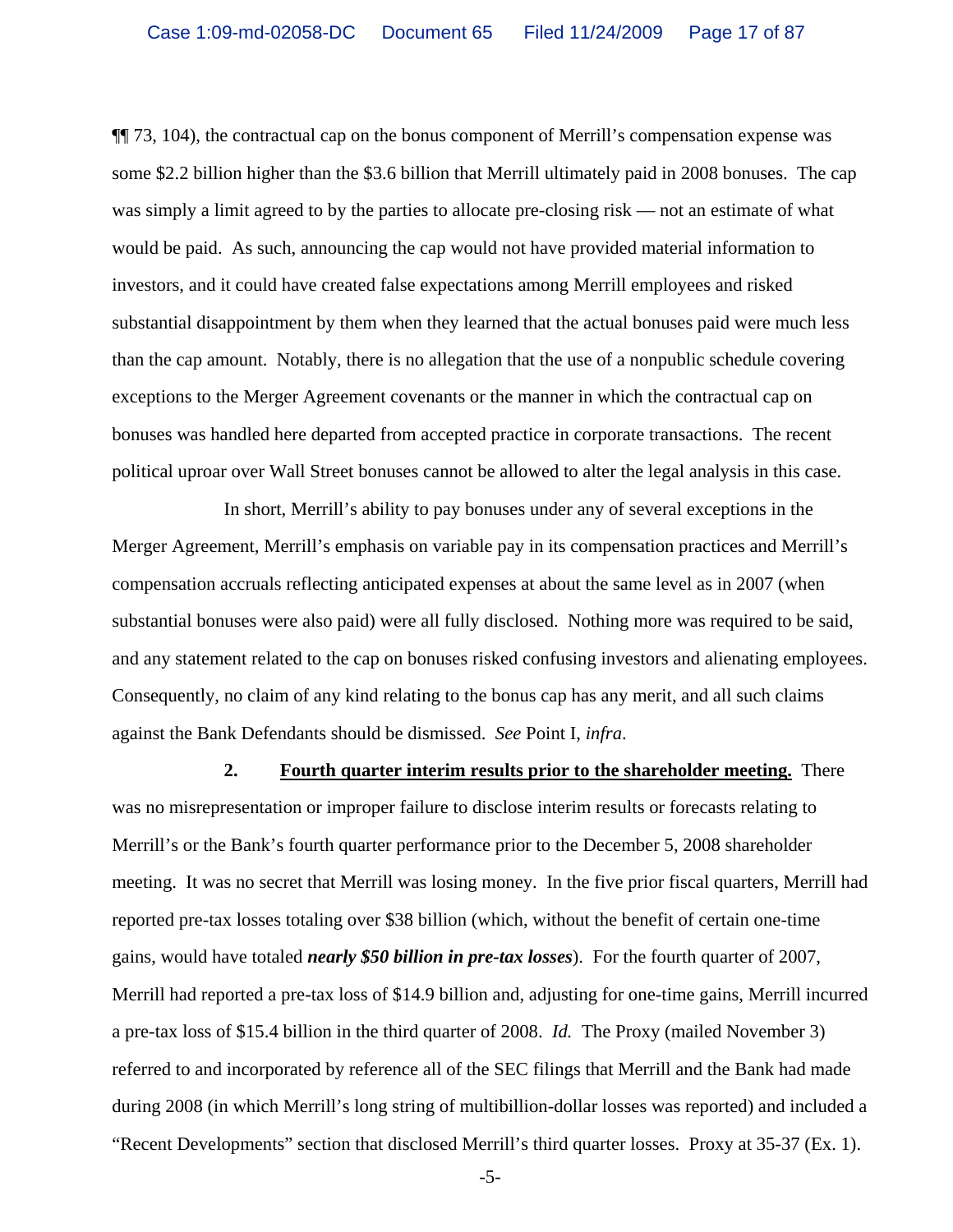The levels of Merrill's fourth quarter 2008 losses that Plaintiffs allege occurred before the December 5 shareholder vote were not a departure from the multibillion-dollar losses that Merrill had recently disclosed. Rather, they were consistent with the magnitude of losses that Merrill had been reporting for over a year.

In any event, for the purposes of this motion, the Bank was not required to disclose Merrill's interim results or forecasts prior to the shareholder vote. The federal securities laws impose a quarterly, not continual, disclosure system. Under this system, companies have no obligation to disclose interim financial information or forecasts between quarterly reports, no matter how significant such information may be at a particular point in time. Any other system would be unworkable because it is impossible to set a standard that reliably allows an issuer to determine which interim numbers should be disclosed and how often. Even in the context of a proxy solicitation, there is no obligation to disclose interim results or forecasts. Rule 14a-9 is explicit as to a company's obligations regarding disclosure of post-proxy (but pre-meeting) developments, requiring only disclosures "necessary to *correct* any statement in any earlier communication . . . which has become false or misleading." 17 C.F.R. § 240 14a-9 (emphasis added). Here, there was nothing to "correct": the Proxy contained no disclosures of interim or forecasted fourth quarter results and specifically warned that "the current and prospective environment in which Merrill Lynch operates, which reflects challenging and uncertain investment banking industry conditions and risks . . . [is] expected to persist, including the volatile valuations and illiquidity of certain financial assets and exposures . . ." Proxy at 52 (Ex. 1). No amount of artful or selective pleading can create a legal duty to disclose interim results or forecasts for a quarter that is still underway. No such duty exists.

Moreover, on November 5 and 6, 2008, just days after the Proxy was mailed out and a month before the shareholder vote, Merrill and the Bank issued their third quarter 10-Qs, which included graphic disclosures that the unprecedented disruption in the financial markets, and the deleterious impact of those market conditions on both companies' results, were expected to continue into the short- and medium-term future:

-6-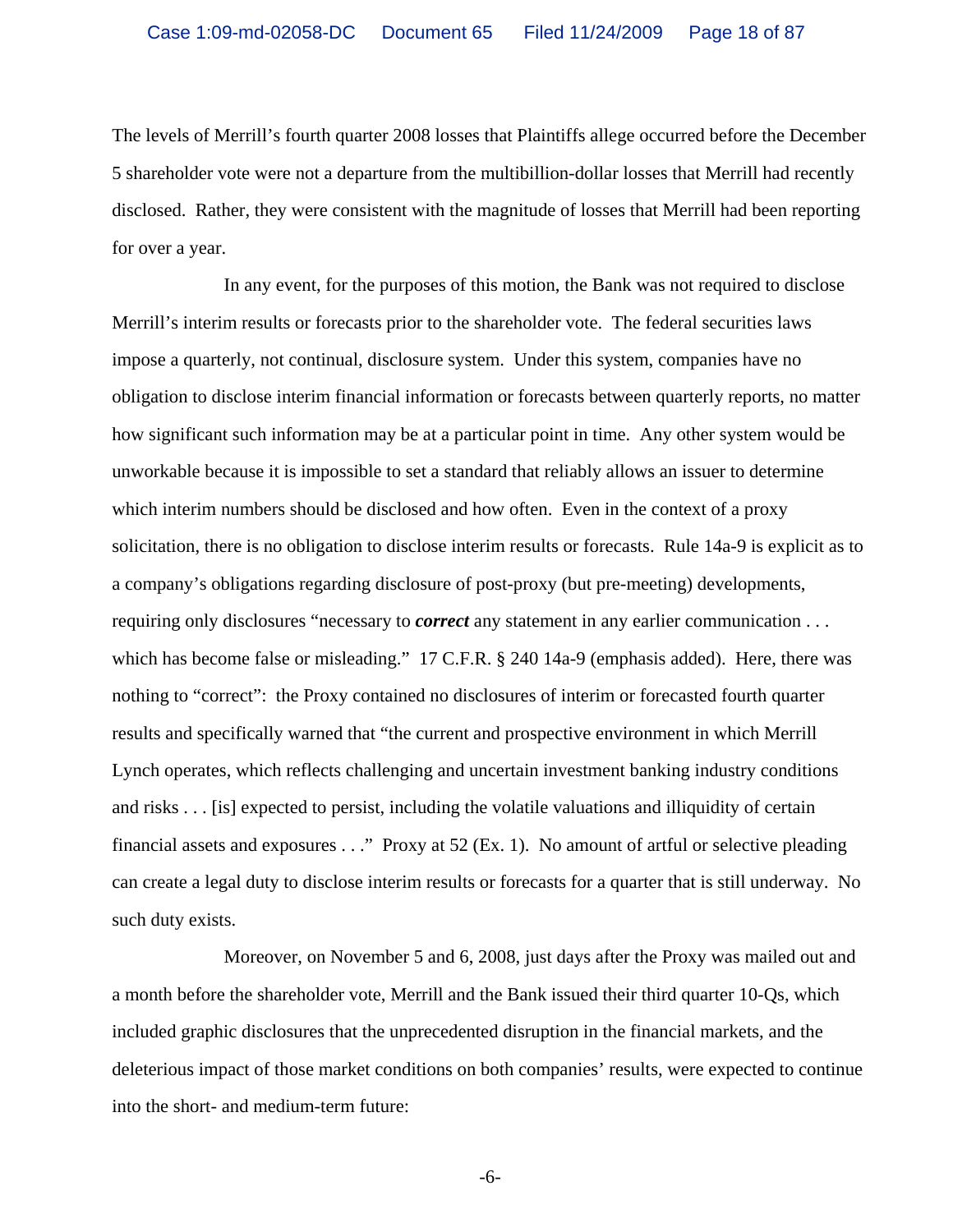- On November 5, 2008, Merrill warned investors that "[t]urbulent conditions *in the shortand medium-term will continue to have an adverse impact*" on its businesses. Merrill 3Q08 10Q, at 83 (Ex. 34) (emphasis added).
- On November 6, 2008, the Bank made explicit that "*[i]n recent weeks*" *i.e.* including the early *fourth* quarter "the *volatility and disruption*" in the capital and credit markets had "reached unprecedented levels" and had "adversely affected" its businesses, and that it did "not expect that the difficult conditions in the financial markets are likely to improve in the near future." The Bank warned that, as a result, Merrill's "*future results may continue to be materially impacted by the valuation adjustments*" to its credit market exposures. BofA 3Q08 10Q, at 175-77 (Ex. 35) (emphasis added).

Accordingly, prior to the December 5 vote, shareholders were cautioned that both companies believed that the unprecedented volatility and disruption in the capital markets were having an "adverse impact" on their respective businesses "[i]n recent weeks" (*i.e.* including the early fourth quarter) and that Merrill's future results could continue to be "materially impacted by valuation adjustments." And shareholders were never told otherwise: there was no projection of fourth quarter results in the Proxy and no suggestion that, in the short term, the fourth quarter was expected to improve. In addition, the interim losses and forecasts available to the Bank prior to the vote were in line not only with the warnings in the 10-Qs, but also with Merrill's recent past of multibillion-dollar losses every quarter, which were a matter of public record. The federal securities laws simply did not require the Bank to say any more. Indeed, in light of the volatile conditions and uncertainties that existed in the then ongoing fourth quarter, there was no additional disclosure that could responsibly have been made. Disclosure of interim data or forecasts would have presented its own perils and the risk of misleading investors. Accordingly, no claim of any kind relating to Merrill's fourth quarter interim results prior to the shareholder meeting has any merit, and all such claims against the Bank Defendants should be dismissed. *See* Point II, *infra*.

# **3. Post-vote losses, MAC consideration and discussions with regulators.** After the December 5, 2008 vote, Merrill's losses as reported to the Bank accelerated. At that time, the Bank began to give serious consideration to whether to declare a MAC and held various discussions with federal regulators. Contrary to Plaintiffs' conclusory assertion, there was simply no

obligation to disclose these matters.

As to the accelerating interim losses, the law does not require the disclosure of intraquarter results or forecasts. Plaintiffs allege that "projected losses" as of December 17 had reached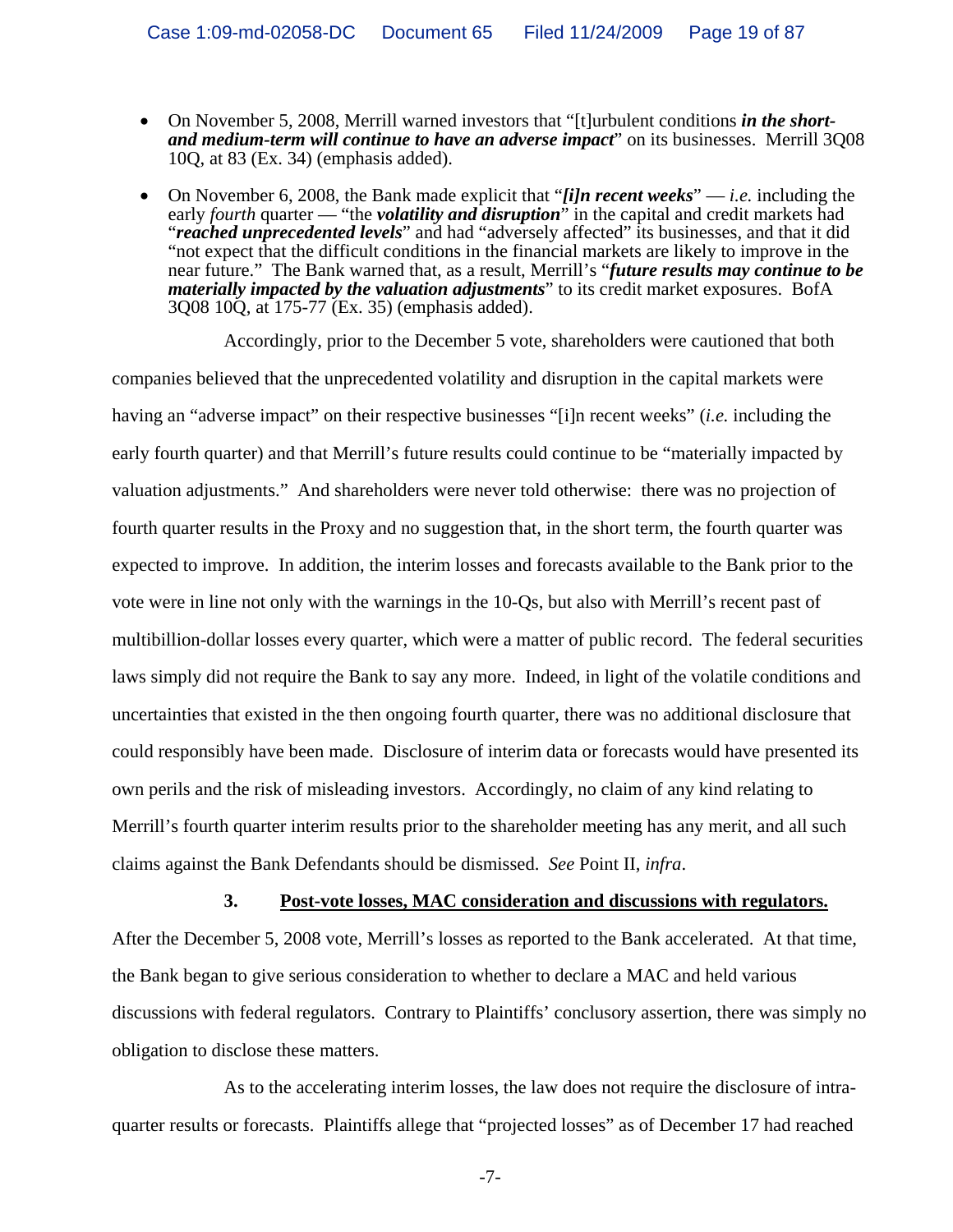\$17 billion on a pre-tax basis and that "projected losses" had climbed to \$21 billion pre-tax by December 21. AC ¶¶ 115, 124. As these very numbers illustrate, interim losses and projections can change drastically in a number of days — particularly in an inherently volatile business like Merrill's and in the turbulent market conditions that then existed — and disclosing such information would have risked misleading investors. Thus, as both a matter of prudence and as a matter of law, no disclosure of the interim or forecasted losses was required.

As to the consideration of invoking the MAC clause, one need look no further than the SEC's Form 8-K current reporting rules to see that Plaintiffs' disclosure claim is totally lacking in merit. Item 1.02 of Form 8-K provides that disclosure is required "[i]f a material definitive agreement . . . *is terminated* . . ." and Instruction 1 to that item goes on to explicitly advise that "*[n]o disclosure is required* solely by reason of this Item 1.02 during negotiations or discussions regarding termination of a material definitive agreement *unless and until the agreement has been terminated.*" 17 C.F.R. § 249.308 (emphasis added). This rule provides clear guidance and avoids second-guessing.

Not only was there no requirement to disclose consideration of invoking a MAC, but there were also good, practical reasons for not making such a premature disclosure here. Announcing that such a step was being considered could well have set off a financial panic; at a minimum, it would have created enormous uncertainty for Merrill and the Bank, particularly in the unsettled climate that existed in late 2008. The concern expressed by government officials about the impact on both the companies and the financial system if a MAC were declared (*e.g.*, AC ¶¶ 116, 126, 140), underscores why it would not have been appropriate to make an announcement — *not* required by the securities laws — that consideration was being given to invoking the MAC clause. Moreover, any such announcement would itself have risked misleading shareholders: it is undisputed that the MAC clause was never, in fact, invoked and the Merger Agreement was never terminated. It is wholly absurd to say that Defendants should be held liable for failing to disclose consideration of what was *not* done and did *not* occur. Here, the merger closed as planned on January 1, 2009, and since that date Merrill has earned billions of dollars of profit for the Bank's shareholders (*see* p.2, *supra*). Making the disclosure Plaintiffs now call for would have been

-8-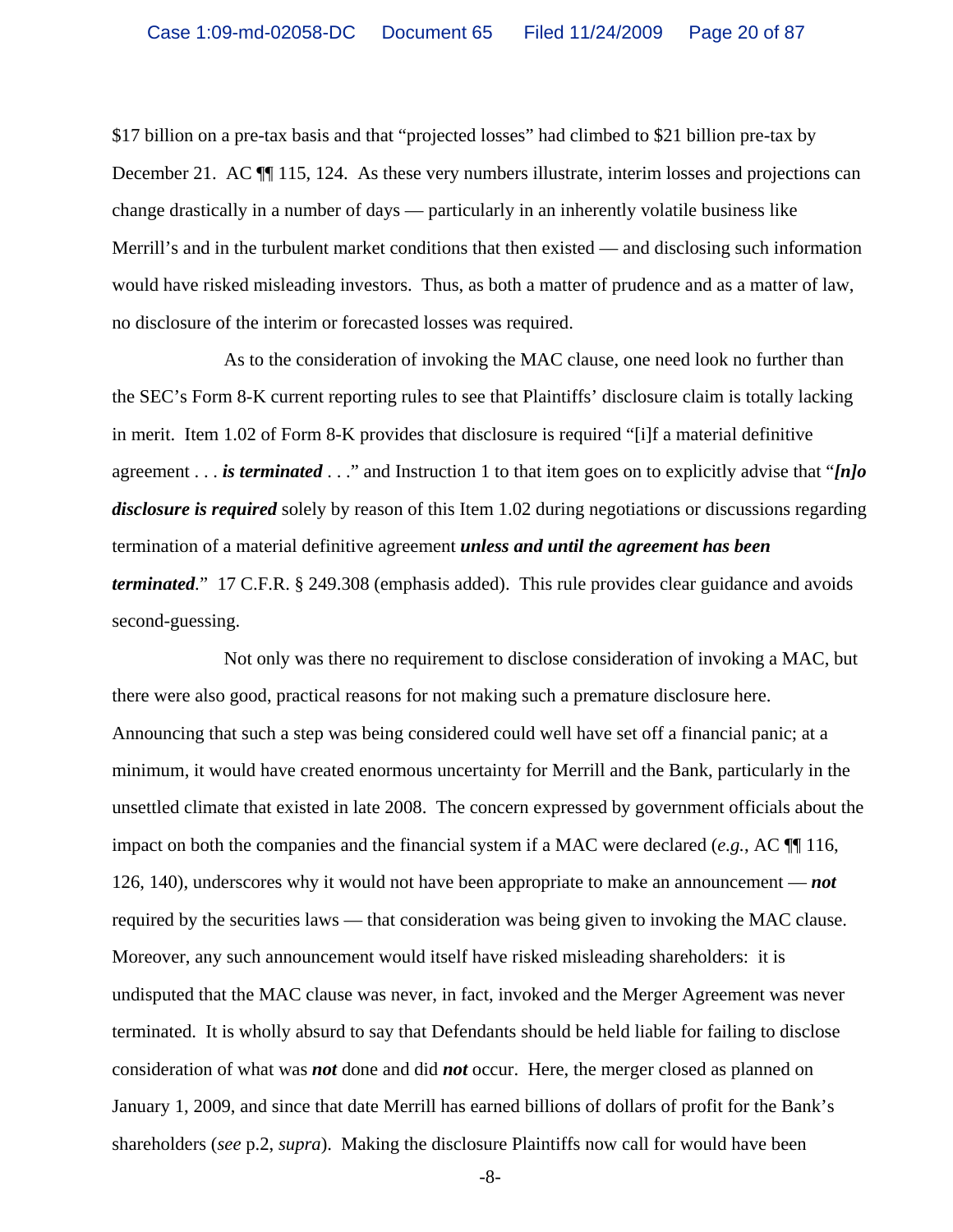reckless in the extreme. And, again, the disclosure regime Plaintiffs postulate would be wholly unworkable — under Plaintiffs' regime, the point in the process when disclosure was required of discussion or consideration of termination would be the subject of endless second-guessing.

Similarly, it would have been unwarranted and unwise to disclose the Bank's negotiations with federal regulators that began in mid-December 2008. Item 1.01 of Form 8-K is explicit that disclosure is required only if a company has "*entered into a material definitive agreement*" — not merely because negotiations commence. 17 C.F.R. § 249.308. There are many good reasons why the law does not require companies to disclose negotiations prior to entry into a definitive agreement, including that such negotiations ultimately may not result in an agreement, and those reasons take on particular cogency when one considers the fragile state of the markets that existed at the end of 2008 and beginning of 2009. Erring on the side of caution, as the Bank did here, was not only in all respects fully consistent with the securities laws, but the only sensible course in turbulent times. Therefore, no claim relating to Merrill's losses following the shareholder vote, its consideration of invoking the MAC clause, or its discussions with regulators has any merit, and all such claims against the Bank Defendants should be dismissed. *See* Point III, *infra*.

**4. Statements about anticipated merger benefits and the like.** Plaintiffs make a host of additional claims related to statements concerning the anticipated merger benefits, the extent of due diligence that the Bank performed and the negotiation of the merger. These are pure makeweight. The statements that Plaintiffs seize upon are the type of generalized statements of corporate optimism and forward-looking statements (such as those made here in press releases, on an analyst call and during a press conference announcing a merger) that courts have repeatedly and for good reason held not to be actionable. For example, the Bank's statements that it believed the merger to be "attractive" and to present "great opportunities" (AC ¶ 191) cannot serve as the basis of securities claims. Not only was there nothing remotely improper about any of the statements that Plaintiffs attempt to contort into disclosure violations, but, as noted (*see* pp.1-2, *supra*), the essential assumption underlying each of these allegations — that the merger should not have been undertaken — simply does not hold. To date in 2009, Merrill has contributed billions of dollars to the Bank's earnings. Consequently, no claim relating to statements concerning the anticipated merger benefits,

-9-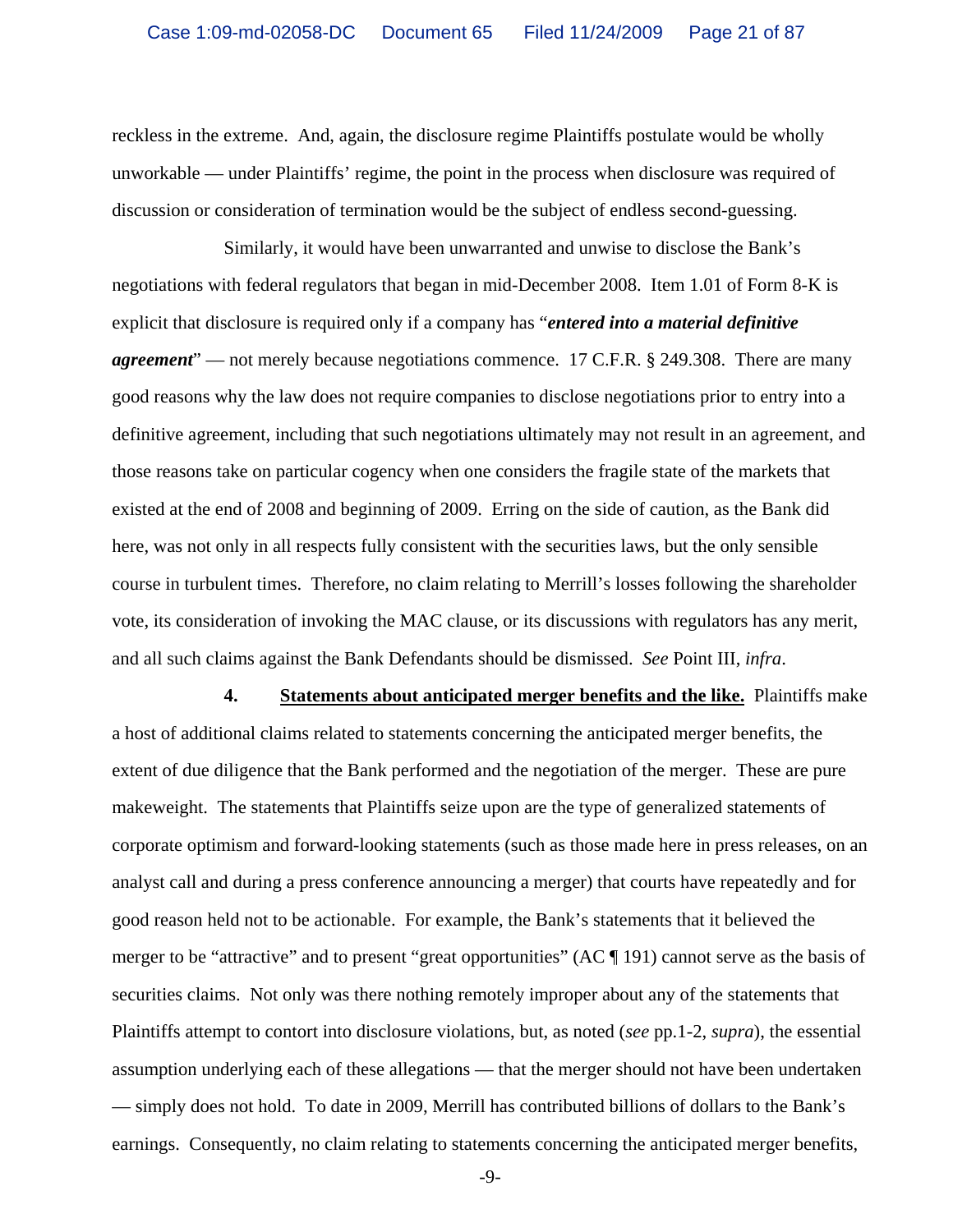the extent of due diligence performed on Merrill or the negotiation of the merger has any merit, and all such claims against the Bank Defendants should be dismissed. *See* Point IV, *infra*.

**5.** Plaintiffs' scienter allegations. Plaintiffs' claims also fail to plead with particularity a strong inference of scienter. For example, Plaintiffs contend that, prior to the shareholder vote, senior executives and Bank Board members — who in the aggregate held over \$1 *billion* of Bank stock when the Merrill merger was announced (*see* n.18 and accompanying text, *infra*) — supposedly knew of facts that caused them to question the rationale for proceeding with the transaction (*e.g.*, Merrill's interim fourth quarter losses or the prospect of Merrill paying multibillion-dollar bonuses), yet deliberately concealed that information from the Bank's shareholders to ensure the merger was approved. But that theory is wholly implausible. Why would directors and officers, who themselves held over \$1 billion worth of Bank shares, act contrary to their own financial interests and proceed with a transaction if they truly believed it would be detrimental to the Bank? Why, if they were looking for a way out of the merger, would these same directors and officers have concealed facts from shareholders before the vote if they thought the facts were so material that the Bank's shareholders would vote the deal down?

The Supreme Court's *Tellabs* decision requires that competing non-fraudulent inferences be considered in assessing whether allegations give rise to a strong inference of scienter, and here such non-fraudulent inferences are far more compelling than any inference of fraud. There is every reason to infer that, prior to the vote, the Bank's executives and directors continued to believe that the merger made sense and would benefit the Bank and its shareholders, particularly once markets returned to a more normal condition — a point of view now vindicated by Merrill's post-merger performance. And, after the vote, once the worsening of Merrill's interim results and forecasts led executives to present their concerns about the transaction to regulators, the more compelling inference is that Defendants believed (correctly) that there was simply no duty to disclose any interim results or forecasts, or discussions or negotiations with regulators about potential agreements for government assistance. Furthermore, particularly in light of the turbulent market conditions, volunteering disclosures under circumstances where they were neither required nor customary would be imprudent and potentially misleading.

-10-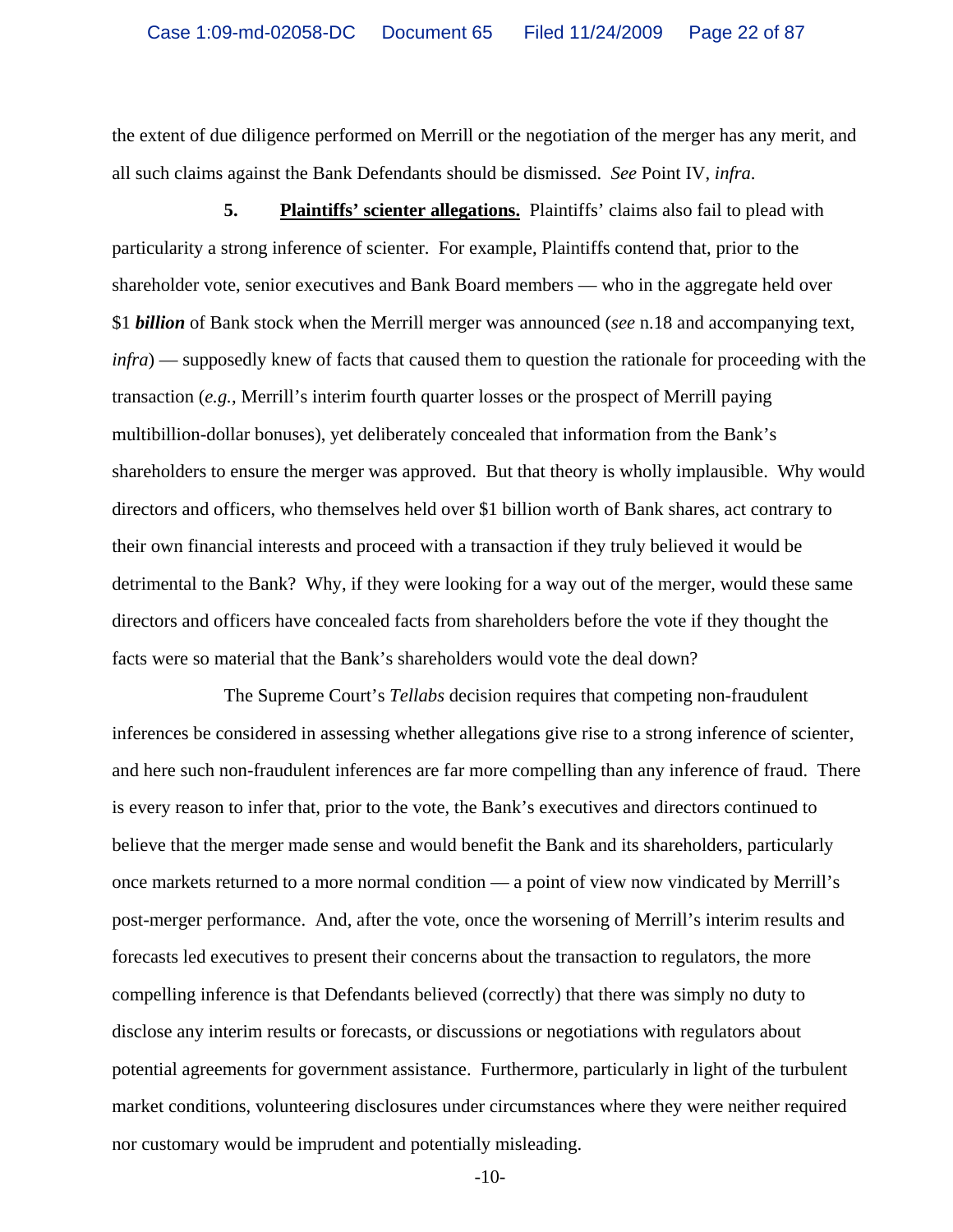$*$   $*$   $*$ 

The extraordinary events in the financial sector during the fourth quarter of 2008 confirm the wisdom of the periodic reporting regime for public companies that Congress and the SEC have put in place. Had the Bank and Merrill engaged in the sort of continuous *ad hoc* reporting that Plaintiffs urge, investors would have been bombarded by conflicting and ever-changing announcements reflecting incomplete and uncertain information about forecasts of potential results (that were frequently superseded), consideration of a merger termination provision (that management never actually invoked) and discussions with government regulators (that were not completed until mid-January). In the world of disclosure urged by Plaintiffs, investors would have been whipsawed by uncertain, qualified and incomplete information, rather than the type of considered, periodicallyreported information that the law requires public companies to convey. *See, e.g., Gallagher* v. *Abbott Labs*., 269 F.3d 806, 808 (7th Cir. 2001). During turbulent times, in particular, much could be said on a daily basis about developments at public companies of all kinds. But our legal regime does not require disclosure of such information. Given that all of Plaintiffs' claims are based upon their claims for disclosures that are both not required by the law and, in fact, would have been misleading to investors or otherwise imprudent, the Complaint must be dismissed.

#### **ARGUMENT**

#### **I. PLAINTIFFS' CLAIMS REGARDING COMPENSATION TO BE PAID TO MERRILL PERSONNEL DO NOT STATE A CLAIM.**

#### **A. There Was No Material Misrepresentation Regarding Compensation To Be Paid To Merrill Personnel.**

Plaintiffs repeatedly allege that the Proxy and Merger Agreement affirmatively misrepresented that "Merrill Lynch would not make any discretionary bonus payments before the merger closed on January 1, 2009." AC ¶ 108 (emphasis in original); *see also id.* ¶¶ 196, 215, 217, 331(i), 365, 366. Plaintiffs misstate both documents, which contained no such representation. The Merger Agreement contained some 25 negative covenants that restricted Merrill's ability to take certain actions prior to the consummation of the merger, including a covenant that Merrill would not "pay any amounts to Employees not required by any current plan or agreement (other than base salary in the ordinary course of business)." Proxy at A-31-32 (Ex. 1). But both the Proxy and the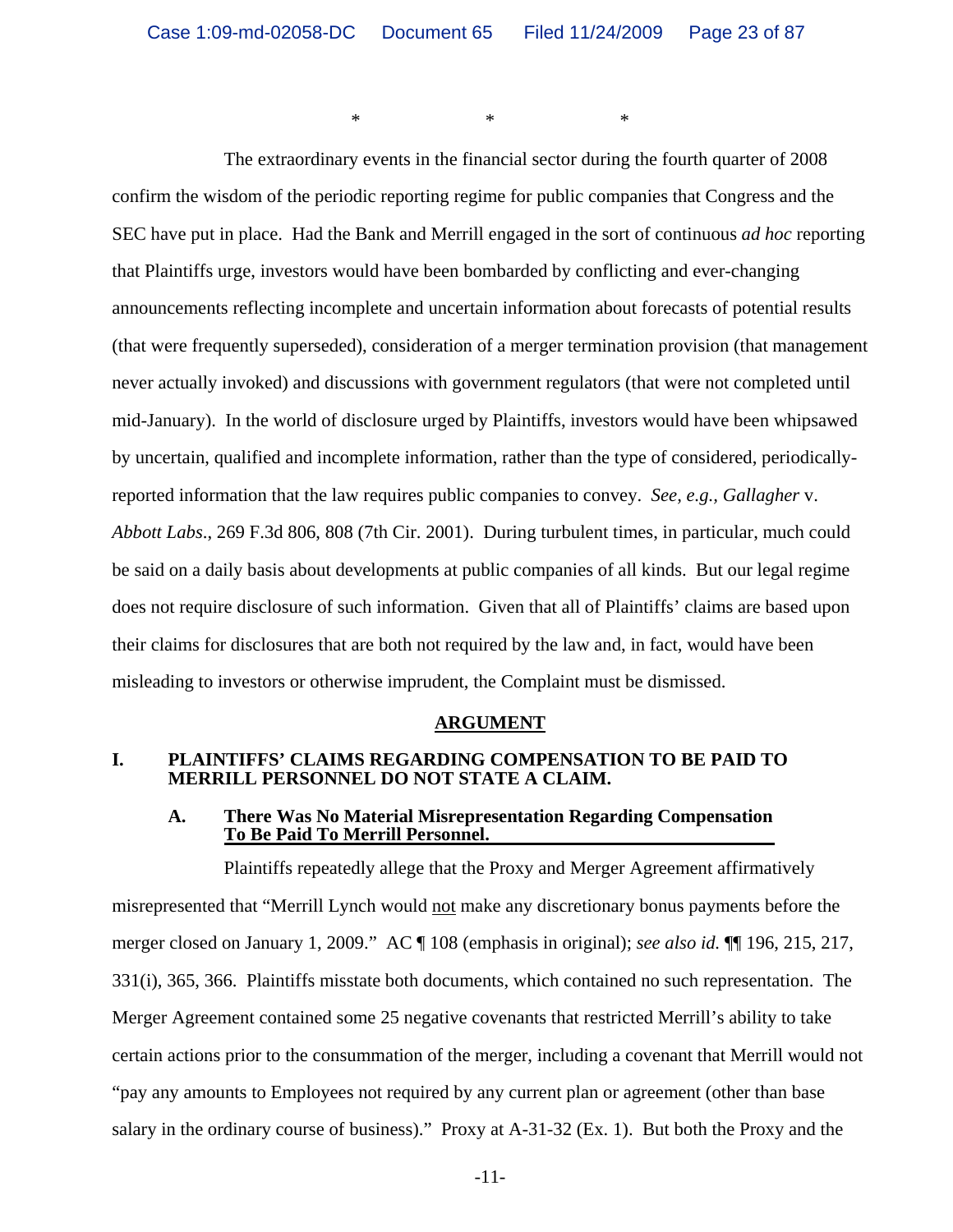Merger Agreement clearly and expressly disclosed that this negative covenant was subject to several exceptions. The Proxy and SEC filings that it incorporated by reference also informed investors that the negative covenant was qualified by confidential disclosures made for the purpose of allocating contractual risk and that neither the Merger Agreement nor the Proxy's description thereof was intended to "establish matters as facts" or to "provide any other factual information regarding Merrill Lynch." Proxy at 83 (Ex. 1); BofA 9/18/08 8K, at Item 1.01 (Ex. 17); Merrill 9/18/08 8K, at Item 1.01 (Ex. 18). Accordingly, Plaintiffs' claim that the Proxy and the Merger Agreement misrepresented that Merrill would not pay bonuses is meritless.

#### **1. The Bank disclosed that the negative covenant regarding Merrill's**

**payment of bonuses was subject to exceptions***.* Plaintiffs claim that the Merger Agreement and Proxy "assured BoA shareholders and investors that Merrill would not pay discretionary bonuses before the merger closed." AC ¶ 196; *see also id.* ¶¶ 108, 215. That is false. The Bank and Merrill accurately disclosed and described the negative covenant relating to Merrill's payment of bonuses and the fact that it was subject to exceptions. Section 5.2 of the Merger Agreement stated in part:

5.2 Company Forbearances. During the period from the date of this Agreement to the Effective Time, *except* as set forth in . . . Section 5.2 of the Company Disclosure Schedule or *except* as expressly contemplated or permitted by this Agreement, Company [Merrill] shall not . . . *without the prior written consent* of Parent [the Bank]: . . . (c) except as required under applicable law or the terms of any Company Benefit Plan existing as of the date hereof,  $\dots$  (ii) pay any amounts to Employees not required by any current plan or agreement (other than base salary in the ordinary course of business) . . . . [emphasis added]. *Id.* at A-31-2.

The Merger Agreement itself was publicly filed as an exhibit to Form 8-K filings by both companies on September 18, 2008, and was annexed to the Proxy that was mailed to shareholders on November 3, 2008. *See* BofA 9/18/08 8K, at Ex. 2.1 (Ex. 17); Merrill 9/18/08 8K, at Ex. 2.1 (Ex. 18); Proxy at Appendix A (Ex. 1).

As is apparent from the above quoted language, Section 5.2(c) did *not* contain an unqualified covenant against Merrill's payment of discretionary compensation to its employees prior to closing. Rather, by its express terms, that covenant was subject to three clear exceptions: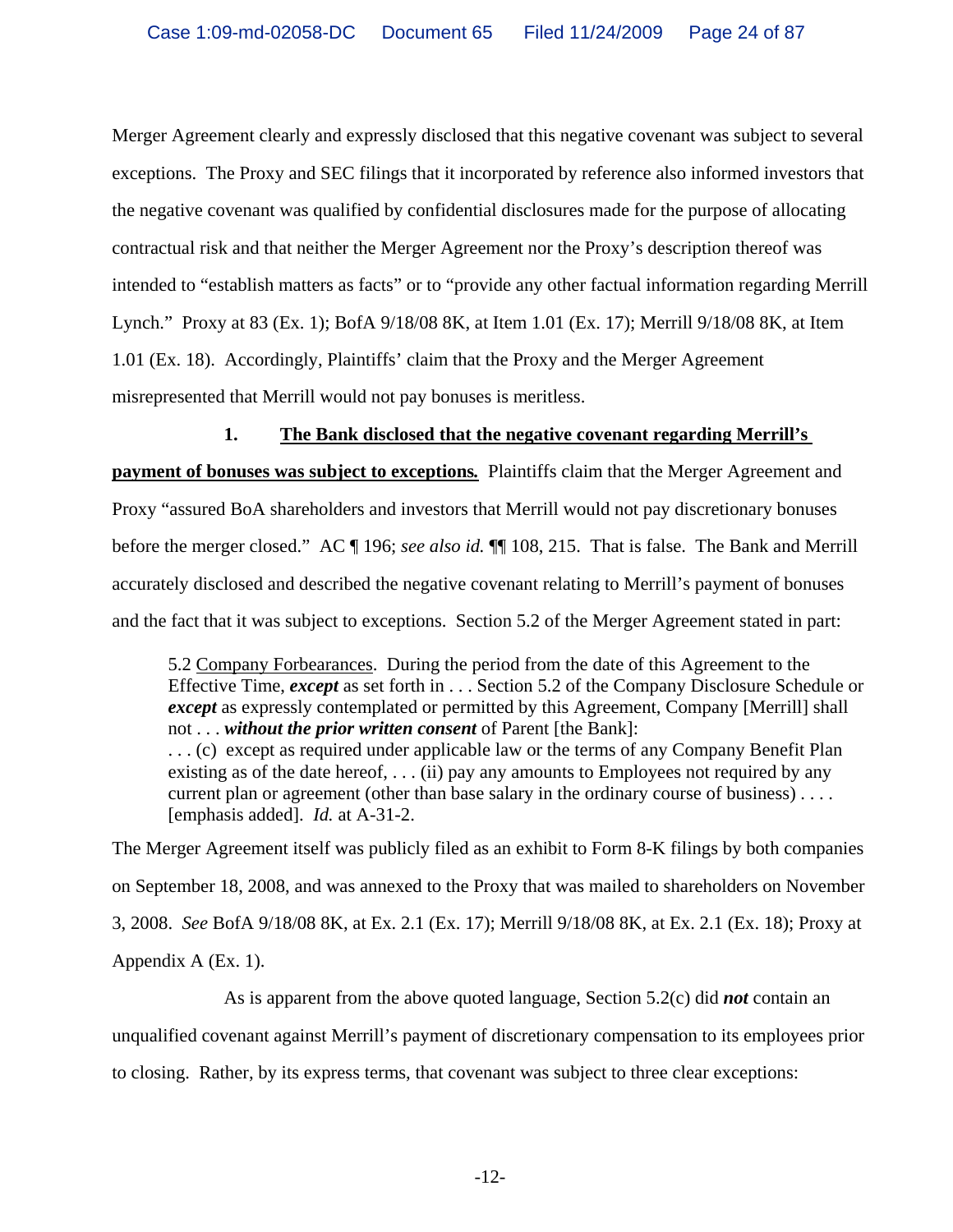#### **1. Exceptions "set forth in . . . Section 5.2 of the Company Disclosure Schedule."**

In this regard, the preamble to Article III of the Merger Agreement defines the term "Company Disclosure Schedule" as a schedule that "sets forth, among other things, items the disclosure of which is necessary or appropriate . . . as an exception to . . . one or more of [Merrill's] covenants contained herein." *Id.* at A-7.

#### **2. Exceptions "contemplated or permitted by [the Merger] Agreement."**

In this regard, Section 5.1 of the Merger Agreement contained an affirmative covenant requiring Merrill to "conduct its business in the ordinary course in all material respects" and "use reasonable best efforts to maintain and preserve intact its business organization and advantageous business relationships and retain the services of its key officers and key employees." Merrill had previously disclosed to investors its need to pay discretionary bonuses to key employees in order to retain their services. *See* Merrill March 2008 Proxy at 28-29 (Ex. 7) (stating that it was "essential that [Merrill] pay many key employees at market levels in order to retain them and avoid long-term damage to the franchise"). And in Section 6.5(a) of the Merger Agreement, the Bank agreed to maintain Merrill's "employee benefit plans and compensation opportunities" until December 31, 2009 on terms "substantially comparable" to those provided to Merrill employees immediately prior to the consummation of the merger. Proxy at A-35 (Ex. 1).

#### **3. Exceptions authorized by the Bank's "prior written consent."**

Notably, the Merger Agreement does not specify when the Bank's "prior written consent" had to be given. The Bank had the right to consent to Merrill's payment of bonuses at any time before the merger closed.

In addition to annexing a copy of the Merger Agreement, the Proxy summarized its terms. Consistent with the plain meaning of Section 5.2, the Proxy likewise disclosed that all of the negative covenants in the Merger Agreement –– including the covenant relating to Merrill's payment of bonuses –– were subject to "certain exceptions" as well as the Bank's "prior written consent." *Id.* at 83. And the Proxy's description of the Merger Agreement's terms was expressly "subject to, and qualified in its entirety by reference to the merger agreement." *Id.* at 76.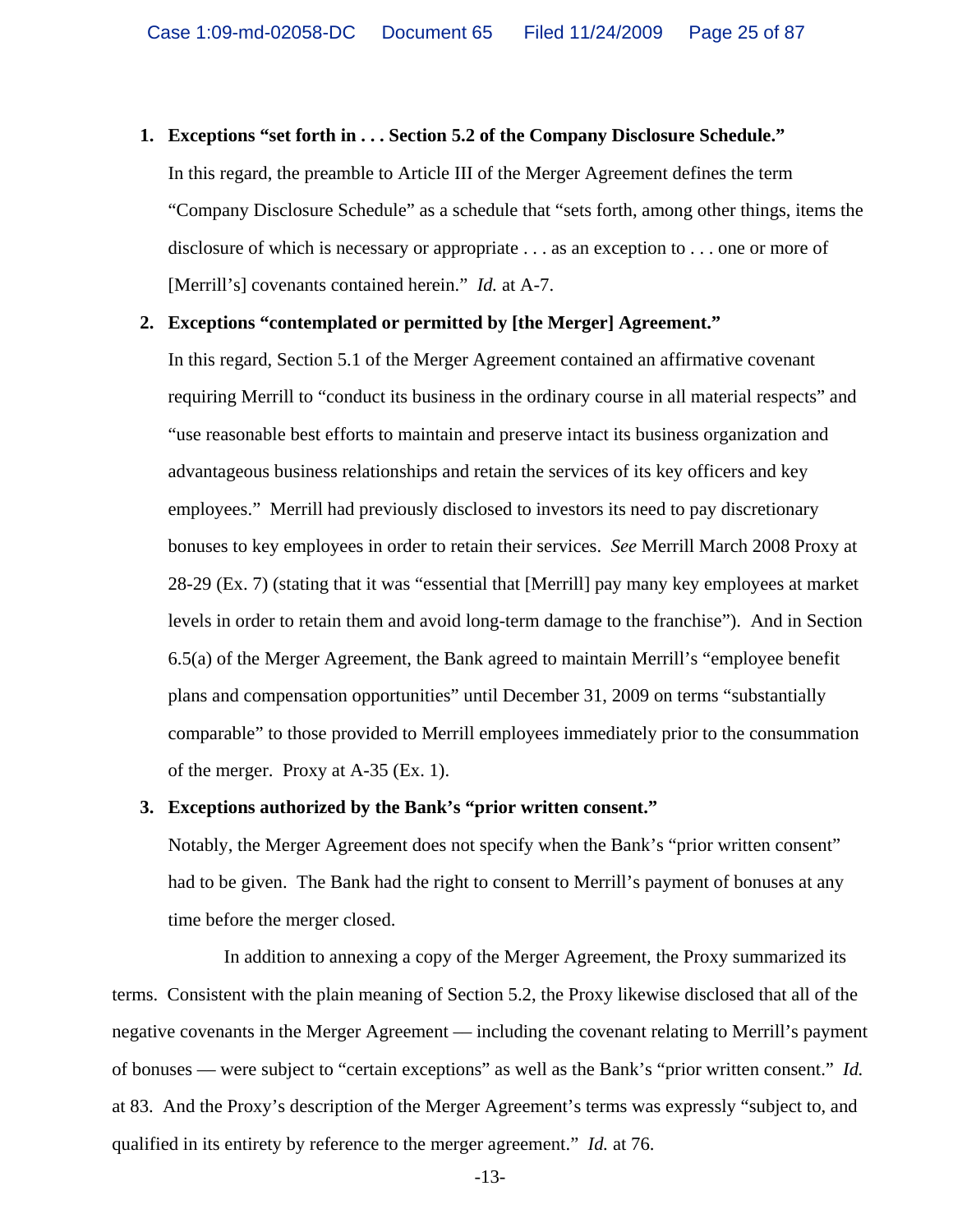No reasonable investor could have read Section 5.2(c) and the Proxy to set forth an unqualified representation that Merrill would not pay any bonuses prior to closing. Because Plaintiffs' allegation that the Bank misrepresented that the Merger Agreement provided that Merrill would not pay bonuses to its employees prior to closing is inconsistent with the text of the Merger Agreement and Proxy, it cannot survive a motion to dismiss. *See In re Optionable Sec. Litig.*, 577 F. Supp. 2d 681, 690 (S.D.N.Y. 2008) (dismissing allegations where they were contradicted by their source); *Phillips* v. *LCI Int'l, Inc*., 190 F.3d 609, 615-16 (4th Cir. 1999) (no material misrepresentation when the proxy did not indicate what plaintiffs alleged it did).

#### **2. SEC filings made clear that negative covenants were not representations**

**of fact***.* Not only did the Bank plainly disclose that the negative covenant relating to Merrill's payment of bonuses was subject to exceptions, but also both the Bank and Merrill expressly warned investors that the covenants in the Merger Agreement were contractual allocations of risk (for example, to prevent unilateral action by the company to be acquired prior to closing to the financial detriment of the acquiror), often qualified by confidential disclosure schedules, and thus should not be read as representations of fact.

Merrill's September 18 Form 8-K that annexed a copy of the Merger Agreement stated that the "representations, warranties, and covenants in the Merger Agreement" were made "solely for the benefit of the parties to the Merger Agreement" and "may be subject to limitations agreed upon by the contracting parties, including being *qualified by confidential disclosures* made for the purposes of allocating contractual risk between the parties to the Merger Agreement *instead of establishing these matters as facts*." Merrill 9/18/08 8K, at Item 1.01 (Ex. 18) (emphasis added). On the very same page the negative covenants were described, the Proxy stated: "The merger agreement is described in, and included as an appendix to, this document only to provide you with information regarding its terms and conditions and *not to provide any other factual information* regarding Merrill Lynch, Bank of America or their respective businesses." Proxy at 83 (Ex. 1) (emphasis added). The Proxy also directed investors to look for "important information about the companies and their financial condition" in specified public filings that both companies had made with the SEC, which were expressly incorporated by reference into the Proxy. *Id.* at 123. It then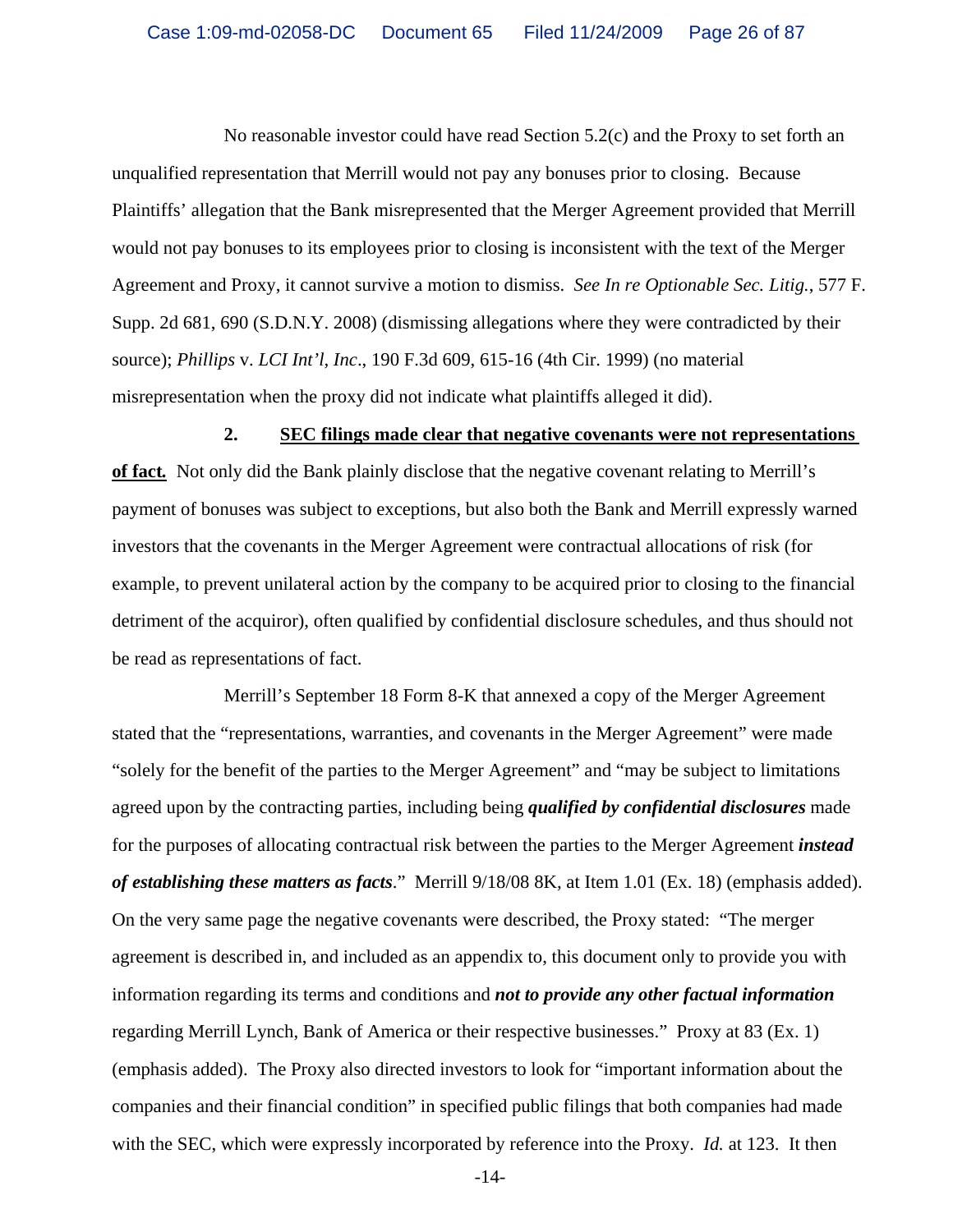warned investors that the "terms and conditions" of the Merger Agreement were "*not [intended] to provide any other factual information regarding Merrill Lynch*" and, accordingly, "*provisions of the merger agreement should not be read alone*, but should be read in conjunction with the other information . . . incorporated by reference into this document." *Id.* at 125 (emphasis added).

For this reason, too, no reasonable investor could have read Section 5.2(c) or the descriptions thereof in the Proxy as a factual representation that Merrill would not pay bonuses. *See Halperin* v. *eBanker USA.com, Inc.*, 295 F.3d 352, 357 (2d Cir. 2002) (misrepresentations in a stock offering immaterial as a matter of law "because it cannot be said that any reasonable investor could consider them important in light of adequate cautionary language set out in the same offering"). Rather, investors would have understood Section 5.2(c) to be what the Proxy said it was, *i.e.*, a contractual provision designed to protect the Bank against Merrill's having a "blank check" to pay bonuses between signing and closing without the Bank's consent, rather than a factual representation that no bonuses would be paid. $<sup>2</sup>$ </sup>

<sup>2</sup> Plaintiffs may seek to rely on the decision in *Glazer Capital Mgmt., L.P.* v*. Magistri*, 549 F.3d 736 (9th Cir. 2008). In that case, the defendant company announced its entry into a merger agreement in which it represented and warranted to its potential acquiror that it was "in compliance in all material respects with all laws" including the anti-bribery provisions of the Exchange Act. *Id*. at 741. Several months later, the company issued a press release that cast doubt on the merger because of the discovery of potential violations of anti-bribery laws. The Ninth Circuit rejected the argument that "because the statements appeared in the representations and warranties section of a private merger agreement directed solely to [the acquiror], the statements could not reasonably have been interpreted as factual communications *to investors*" such that the statements were "inactionable *as a matter of law*." *Id*. (emphasis in original). *Glazer* is readily distinguishable on several grounds. *First*, the case involved an affirmative representation of fact, as opposed to a contractual covenant. Section 5.2(c) of the Merger Agreement was not a representation that a specific fact is true, but a negative covenant, *i.e.*, a promise not to engage in certain conduct prior to closing. *Second*, the Proxy here accurately stated that Section 5.2(c) was subject to exceptions, such that the Bank could consent — in the Company Disclosure Schedule or otherwise — to permit Merrill to pay bonuses. *Third*, the SEC filings annexing the Merger Agreement expressly warned investors that negative covenants, including Section 5.2(c), were "qualified by confidential disclosures made for the purposes of allocating contractual risk between the parties to the Merger Agreement" and thus should not be read to "establish[] these matters as facts." Merrill 9/18/08 8K, at Item 1.01 (Ex. 18); *see also* BofA 9/18/08 8K, at Item 1.01 (Ex. 17). And, *finally*, unlike the acquired company in *Glazer*, Merrill disclosed facts in its SEC filings that made it apparent that Section 5.2(c) could not be read as an unqualified representation that bonuses would not be paid; as demonstrated below, Merrill publicly disclosed accruals to pay billions in compensation (including bonuses) in its 2008 quarterly reports. *See* Point I.B.1, *infra.*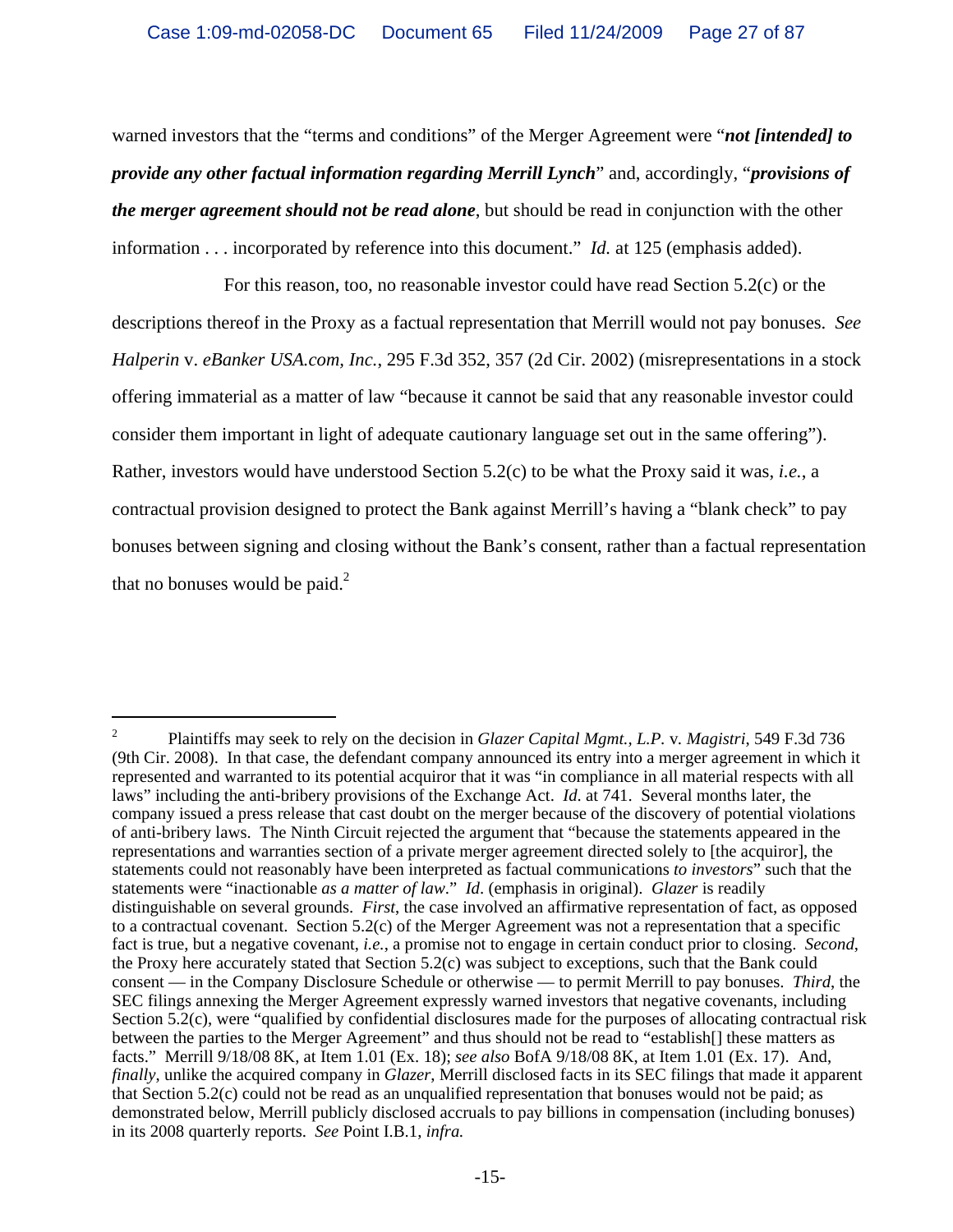#### **B. Merrill's Expected Compensation Expense Levels And Intention To Pay Bonuses Were Public, And There Was No Material Misrepresentation Or Omission As A Matter Of Law.**

In any event, absolutely no one was deceived as to Merrill's right and intention to pay bonuses. The Proxy incorporated by reference Merrill's quarterly reports for the first three quarters of 2008 — the last of which was filed only two days after the Proxy was mailed to shareholders disclosing that Merrill had accrued \$11.17 billion in compensation expense for the first nine months of 2008. Proxy at 123-24 (Ex. 1) (incorporation by reference); Merrill 3Q08 10Q, at 5 (Ex. 34) (reporting accruals). A Merrill spokeswoman publicly confirmed the company's intention to pay bonuses in an October 27 *New York Times* article, and it was widely reported in the media throughout the fall of 2008 that Merrill indeed intended to pay billions of dollars in bonuses to its employees. *See* Point I.B.2, *infra*.

An omission is material if there is "a substantial likelihood that the disclosure of the omitted fact would have been viewed by the reasonable investor as having significantly altered the 'total mix' of information made available." *Halperin*, 295 F.3d at 357 (citing *TSC Indus., Inc.* v. *Northway, Inc.*, 426 U.S. 438, 449 (1976)). In other words, the alleged misrepresentation must have "significantly altered the 'total mix' of information made available" to investors. *Id*. Here, information available to investors included (a) disclosures, even *after* the Merger Agreement was signed, that Merrill expected to pay billions of dollars in compensation in 2008, (b) public confirmation by Merrill that it would pay such bonuses and (c) widespread media reports that Merrill would in fact be paying billions of dollars in bonuses. The investing public well understood that Merrill could — and would — pay bonuses to its employees.

**1. Merrill's SEC filings disclosed multibillion-dollar compensation accruals***.* In October and November 2008 — even after entering into the Merger Agreement and after disclosing the \$29 billion in losses for the first nine months of 2008 (adjusted for one-time gains), *see* Point II.D, *infra* — Merrill publicly disclosed that it was accruing to pay compensation and

-16-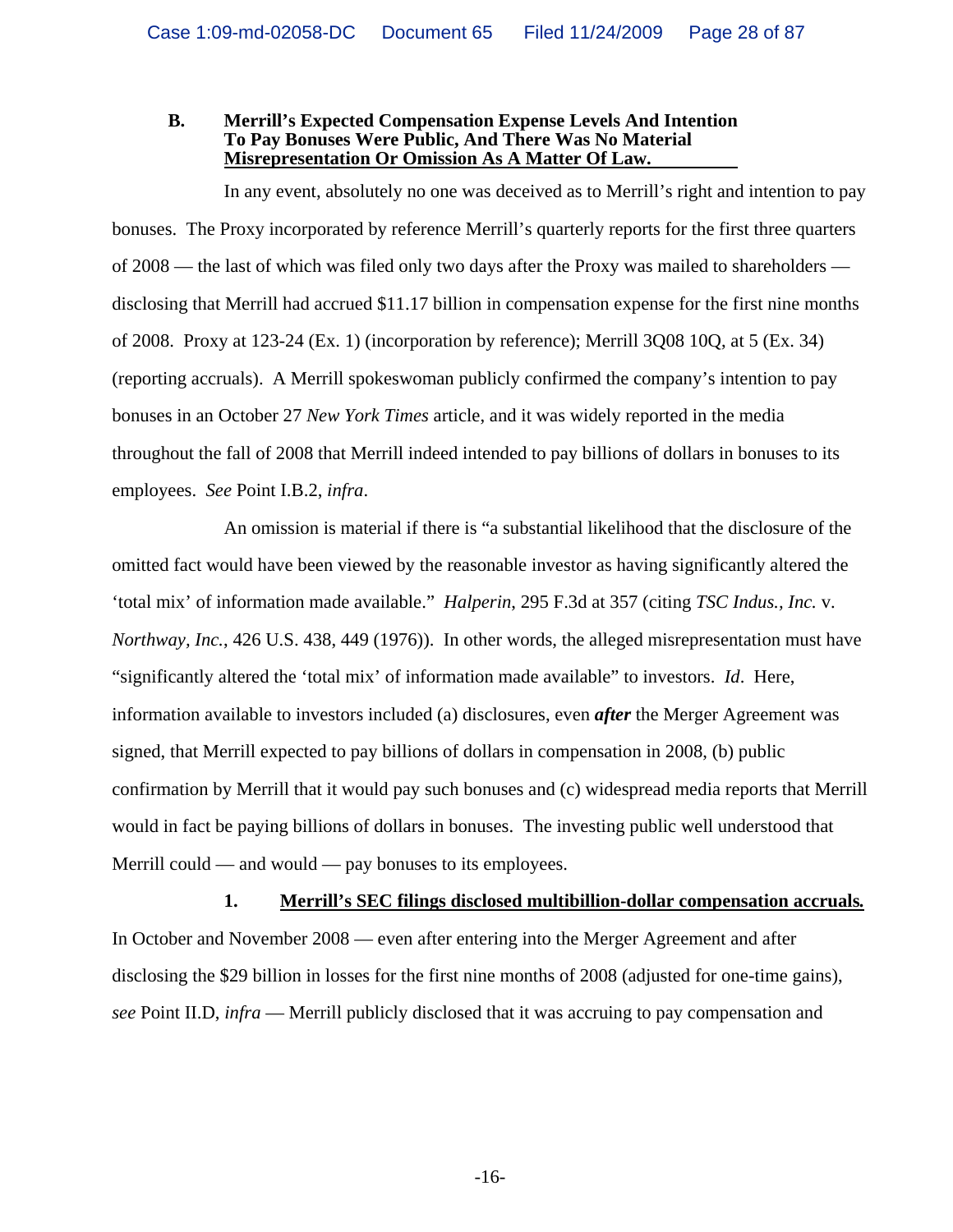benefits at approximately the same level as for 2007, a year for which it was publicly known that

Merrill had paid billions in bonuses despite suffering multibillion dollar losses.<sup>3</sup> For example:

- In a press release issued on October 16, 2008 (under the heading "Compensation Expenses"), Merrill announced compensation and benefits expenses of \$3.5 billion for the third quarter of 2008. This brought the company's accrued *compensation and benefits expense for the first nine months of 2008 to \$11.170 billion — down only 3% from \$11.564 billion for the same period in 2007*. Merrill 10/16/08 8K, Ex. 99.1, at 8 (Ex. 25). The Proxy incorporated this Form 8-K by reference. Proxy at 124 (Ex. 1).
- These accruals were further explained in a conference call that same day, during which Merrill's CFO highlighted the fact that "Compensation Expenses for the quarter . . . were \$3.5 billion" and "on the year to date basis comp expense is down slightly from comparable 2007 levels." Merrill 3Q08 Earnings Call Tr., at 5 (Ex. 26).
- Three weeks later, on November 5, Merrill filed its Form 10-O for the third quarter, which reported the same nine-month compensation accruals as the October 16 earnings release and conference call. Merrill 3Q08 10Q, at 5, 86 (Ex. 34). The Proxy incorporated this Form 10-Q by reference. Proxy at 123-24 (Ex. 1).

These disclosures, which were expressly incorporated by reference into the Proxy,

preclude any claim that material facts were withheld from investors regarding Merrill's intention to

pay bonuses. *See* Schedule 14A, Item D, 17 C.F.R. § 240.14a-101 (allowing incorporation by

reference in proxy statements).<sup>4</sup> Plaintiffs allege that "it was impossible to discern the size of the

bonuses from the general compensation and benefits expense in Merrill's financial statements,"

because the accrual numbers included base salary and other elements of compensation. AC ¶ 159.

As an initial matter, the breakdown of compensation-related expenses between base salary and

incentive compensation that Plaintiffs seek is simply not required by any SEC rule or regulation,

 $\frac{1}{3}$  *See, e.g.*, Christine Harper, *Goldman, Lehman, Morgan Lift Bonuses; Bear Cuts Them*, BLOOMBERG, Dec. 20, 2007 (Ex. 27) (estimating 2007 Merrill Lynch bonuses would total \$7.3 billion).

<sup>4</sup> *See also White* v. *H&R Block, Inc.*, 2004 WL 1698628, at \*12 (S.D.N.Y. July 28, 2004) (considering "press releases and SEC filings from [the defendant] itself"); *In re Keyspan Corp. Sec. Litig*., 383 F. Supp. 2d 358, 373-74 & n.6 (E.D.N.Y. 2003) (charging shareholders with knowledge of company's SEC filings, including "documents available on the SEC website").

It would be inconsistent with the SEC's entire integrated disclosure regime *not* to consider other documents publicly filed with the SEC, especially where those documents are incorporated by reference into a proxy statement, the company offers to mail those documents to shareholders, and they are readily and instantaneously available on the SEC's website. *See* Securities Act Release No. 6235, [1980 Transfer Binder] Fed. Sec. L. Rep. (CCH) ¶ 92,649, at 83,484 (Sept. 2, 1980) (adopting incorporation by reference rules for a prospectus); *see also* Securities Act Release No. 6676, 36 SEC Docket 1203 (Nov. 10, 1986) (adopting incorporation by reference rules for proxy statements).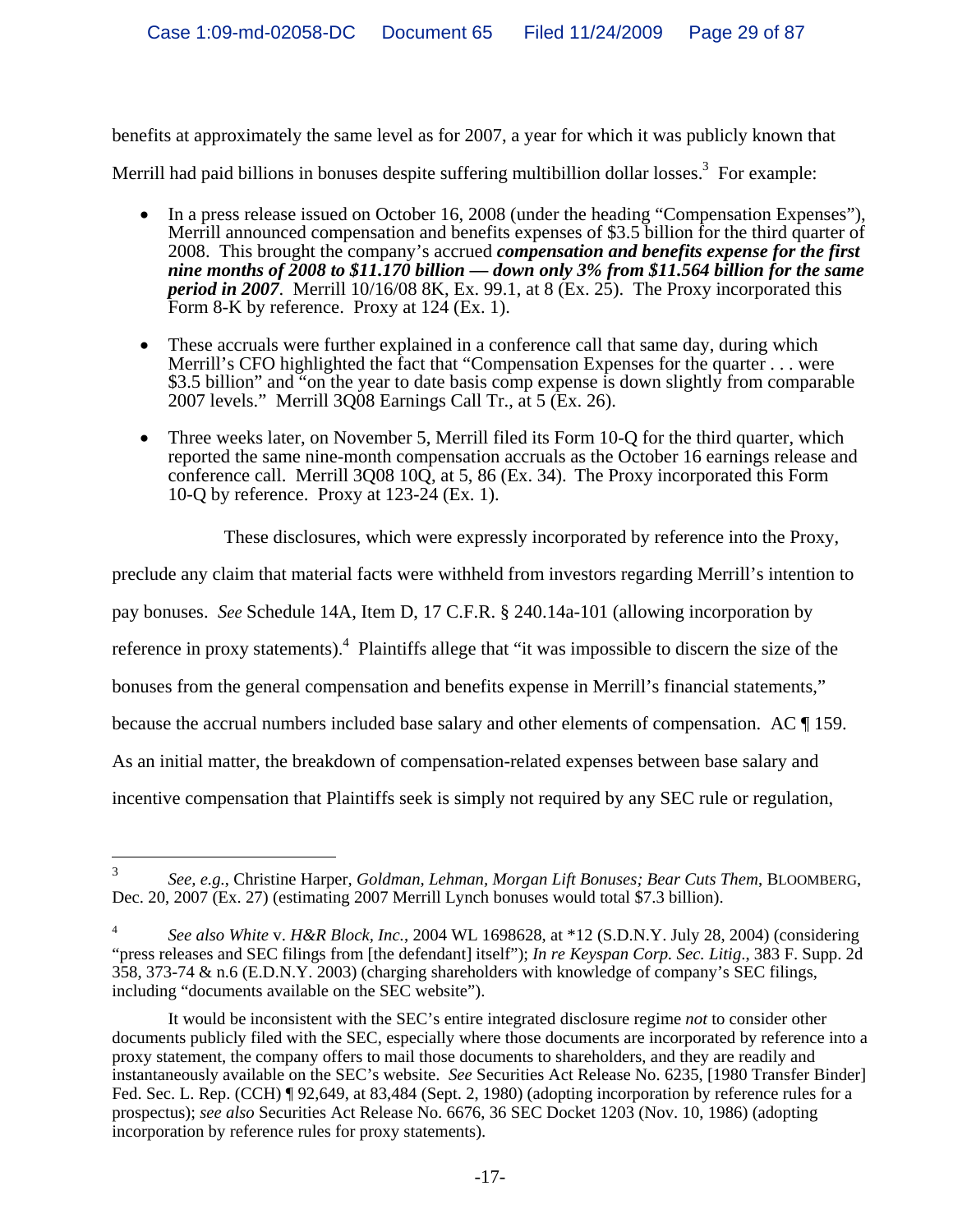including those specifically applicable in the merger context.<sup>5</sup> Consistent with Merrill's own past practices, Merrill did not distinguish among base salary, incentive compensation, and other benefits and compensation-related expenses, other than for its most senior executive officers. *See* Merrill, 2007 10K, at 32 (Ex. 6). In doing so, Merrill followed not only the SEC rules, but also industry practice; no comparable financial institution provides such a breakdown.<sup>6</sup>

Moreover, Merrill disclosed in its March 2008 Annual Proxy that base salary normally represents a portion of total compensation and that despite "significant losses in one area of our business," industry practice made it "essential" to "pay many key employees at market levels in order to retain them and avoid long-term damage to the franchise." Merrill March 2008 Proxy, at 28-29 (Ex. 7). Thus, Merrill disclosed its intention to pay bonuses to employees in a year in which the company had suffered a \$12.8 billion pre-tax loss. The March 2008 Proxy further disclosed that Merrill's "compensation framework emphasize[d] variable pay" and "use[d] substantial stock-based compensation." Merrill March 2008 Proxy at 29 (Ex. 7). Thus, it was apparent to any investor reading the Proxy and the SEC filings it incorporated by reference that "base salary" represented only a portion of the \$11.17 billion in compensation expense that Merrill had accrued through the first three quarters of 2008. *Id*.; Merrill 3Q08 10Q at 5 (Ex. 34). Finally, even a rudimentary calculation using the publicly available compensation accruals would have yielded total

<sup>5</sup> The SEC rules required that Merrill describe in the Proxy the compensation that its directors and senior executive officers would derive from the merger itself. *See* Schedule 14A, Item 5, 17 C.F.R. § 240.14a-101. Merrill provided such disclosure. *See* Proxy at 73-75 (Ex. 1). In addition, Item 18 of Form S-4 requires a registrant to disclose compensation paid to a small number of its most senior officials during the previous fiscal year, but a registrant eligible for use of Form S-3 (as Merrill was) is entitled to incorporate by reference its most recent annual report instead of including separate disclosures in the proxy (*see* Form S-4, Item 18(b), 17 C.F.R. § 239.25), which is what Merrill did. *See* Proxy at 124 (Ex. 1); *see also* Merrill 2007 10K, at 170 (Ex. 6) (incorporating by reference this information from the Merrill March 2008 Proxy (at 38 (Ex. 7)), as permitted by Form 10-K at G(2)). Conspicuously absent from the SEC rules is *any* requirement to disclose company-wide compensation payments, much less a breakdown of salary versus incentive compensation.

<sup>6</sup> *See, e.g.*, Goldman Sachs Group Inc. 2008 10K, at 81, 131 (Ex. 46); Morgan Stanley 2008 10K, at 34 (Ex. 47); Citigroup Inc. 2008 10K, at 116 (Ex. 51); JPMorgan Chase & Co. 2008 10K, at 36, 118 (Ex. 52). These documents, like other SEC filings, may be considered on this motion to dismiss. *See In re Aegon N.V. Sec. Litig.*, 2004 WL 1415973, at \*9 (S.D.N.Y. June 23, 2004) (considering facts drawn from an SEC filing of a company not party to the instant litigation).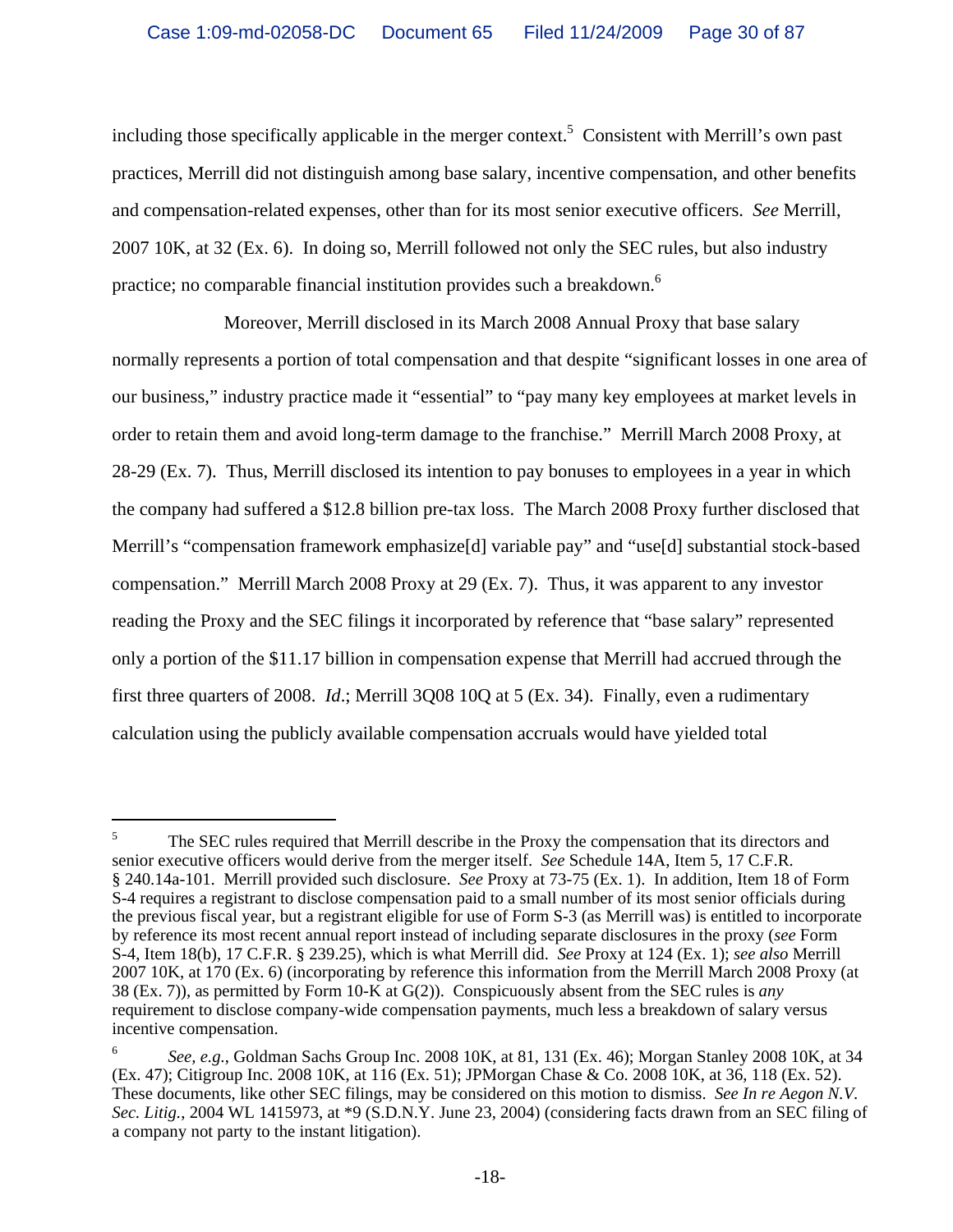compensation and benefits expenses for 2008 *within one percent of the actual amount* ultimately paid by Merrill. $^7$ 

### **2. The media and marketplace understood that Merrill would pay billions**

**in bonus compensation for 2008***.* The Court may take judicial notice of the widespread news accounts reporting in the fall of 2008 that, just as it had in 2007, Merrill *would pay billions in*  **bonuses** for 2008 despite suffering billions of dollars in losses.<sup>8</sup> These included an October article in *The New York Times* in which a Merrill spokeswoman confirmed that the firm was accruing to pay billions of dollars in bonuses for 2008, and a *Bloomberg* article on the same day including a chart converting compensation accruals into bonus estimates. Thus:

- CNN's *The Situation Room* reported on October 23 that Merrill had set aside \$11.2 billion for "salaries and *bonuses*" through the third quarter. (Ex. 29)
- *The New York Times* and *Bloomberg News* reported on October 27 that Merrill was "*allocating about \$6.7 billion to pay bonuses.*" These reports included *confirmation by a Merrill spokeswoman* that "the firm's accrued *bonuses* were not down as much as those at Goldman and Morgan Stanley because Merrill cut expenses last year." These reports added that "[t]he *bonus figures* are based on estimates that *about 60 percent of the compensation and benefits expenses reported by the companies [for the first nine months of the year] will be paid in year-end bonuses, as occurred in past years*." (Exs. 30 & 31) (emphases added).
- The next day, October 28, NBC's *The Today Show* reported that "at Merrill Lynch, *Bloomberg* estimates \$6.7 billion [was] set aside for *bonuses*." (Ex. 32).
- *Bloomberg News* reported on October 30 that Merrill and its competitors Goldman Sachs and Morgan Stanley had "already set aside \$20 billion to pay for *bonuses* this year." That report noted that "industry veterans" had said that the Wall Street firms "will . . . pay bonuses this year," that bonuses "typically account for about two-thirds of compensation at the biggest Wall Street firms," and that "bonuses are accrued throughout the year." *The Financial Times* similarly so reported the next day. (Exs. 33 and 62).

<sup>7</sup> Annualizing the \$11.17 billion in accruals for the first three quarters would result in an estimate of \$14.893 billion in compensation and benefits for the year. Ultimately, Merrill paid \$14.763 billion in total compensation, Merrill 2008 10K at 52 (Ex. 49), a difference of only 0.87%.

<sup>8</sup> *See e.g. GAF Corp.* v. *Heyman*, 724 F.2d 727, 729 (2d Cir. 1983) ("total mix" of information available at time of proxy contest "included the many news stories that the closely watched contest had generated"); *In re Merrill Lynch & Co., Inc. Research Reports Sec. Litig*., 272 F. Supp. 2d 243, 250-51 (S.D.N.Y. 2003) (relying on newspaper articles to dismiss on the basis that "information regarding the alleged conflict of interest was public knowledge"); *accord DeBenedictis v. Merrill Lynch & Co., Inc*., 492 F.3d 209, 214, 217-18 (3d Cir. 2007) (considering articles from *USA Today*, *Time Magazine* and *The Wall Street Journal*); *Beissinger* v. *Rockwood Computer Corp*., 529 F. Supp. 770, 781 (E.D. Pa. 1981) (granting dismissal based on "widely known" industry knowledge).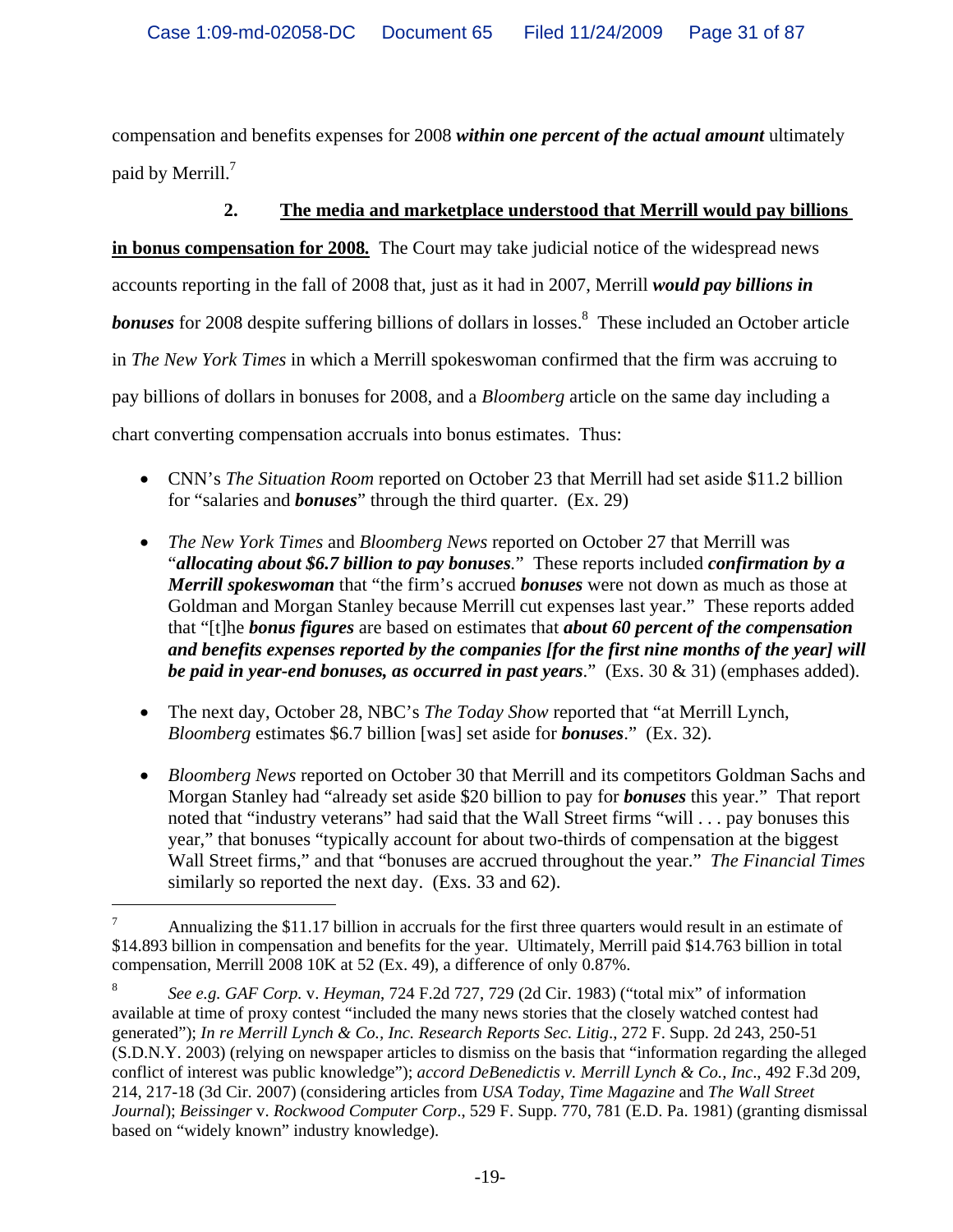- Fox News Channel on its 6 p.m. news show *Fox Special Report with Brit Hume* reported on November 13 on the size of "*bonuses*" that Merrill employees "will . . . receive." (Ex. 37).
- On December 3 just two days before the shareholder vote *Bloomberg News* reported yet again that Merrill would be paying billions of dollars in year-end bonuses. This *Bloomberg* report specifically noted that Merrill was "plan[ning] to cut year end bonuses" by "about 50%" compared to the prior year, which would have equated to 2008 year-end incentive compensation payments of over \$3 billion. (Ex. 40). *MarketWatch.com* issued a similar report the same day.  $(Ex. 41)$ .

It is notable that Plaintiffs' 395-paragraph Complaint does not cite a single media account from the fall of 2008 reporting that Merrill would not pay year-end bonuses. In light of the widespread media reports that Merrill would pay bonuses, it is apparent that nobody at the time read the Proxy or the Merger Agreement the way Plaintiffs now claim these documents could be read.

In sum, in light of the SEC filings incorporated by reference into the Proxy and the widespread media accounts in the fall of 2008 regarding Merrill's intention to pay billions of dollars in bonuses, the fact that Merrill would (and could) make such payments to its employees was not a "secret." *See, e.g.,* AC ¶ 110. No one was misled. There was no material misrepresentation or omission as a matter of law. *See, e.g., In re Yukos Oil Co. Sec. Litig.*, 2006 WL 3026024, at \*21-22 (S.D.N.Y. Oct. 25, 2006) (taking judicial notice of news reports and dismissing for lack of materiality because alleged omissions were "immaterial in light of the wealth of publicly available information"); *Benzon* v. *Morgan Stanley Distribs., Inc.*, 420 F.3d 598, 603, 608 (6th Cir. 2005) (underlying material data was available in the prospectus and consequently failure to specifically disclose that Morgan Stanley's "broker compensation structure creates more attractive incentives for the sale of Class B shares" was not actionable); *White*, 2004 WL 1698628, at \*12 (dismissing complaint where the "truth was all over the market").<sup>10</sup>

<sup>9</sup> Even the international press picked up this same story line. For example, *The Guardian* reported on October 17 that Merrill had accrued over \$11 billion for "salaries and *bonuses*" through the first nine months of the year, that "[p]ay plans for bankers have been disclosed in recent corporate statements," and that for Merrill the "total accrued in the last quarter grew 76% to \$3.49bn." (Ex. 28) (emphasis added).

<sup>&</sup>lt;sup>10</sup> The Complaint (AC  $\P$  175) cites Judge Rakoff's order of September 14 rejecting the settlement in the SEC Action, but that order simply reflected his determination that the settlement proposed by the SEC and the Bank was not fair and reasonable and, accordingly, that that case should proceed to trial. *SEC* v. *Bank of Am.*, --- F. Supp. 2d ----, 2009 WL 2916822, at \*2 (S.D.N.Y. Sept. 14, 2009). Judge Rakoff never addressed whether the allegations in the complaint in the SEC Action stated a claim upon which relief can be granted, even in a case brought by the SEC. In addition, the SEC's allegations that the Proxy was misleading with respect to bonus disclosures are not entitled to any weight as they have yet to be adjudicated and, indeed,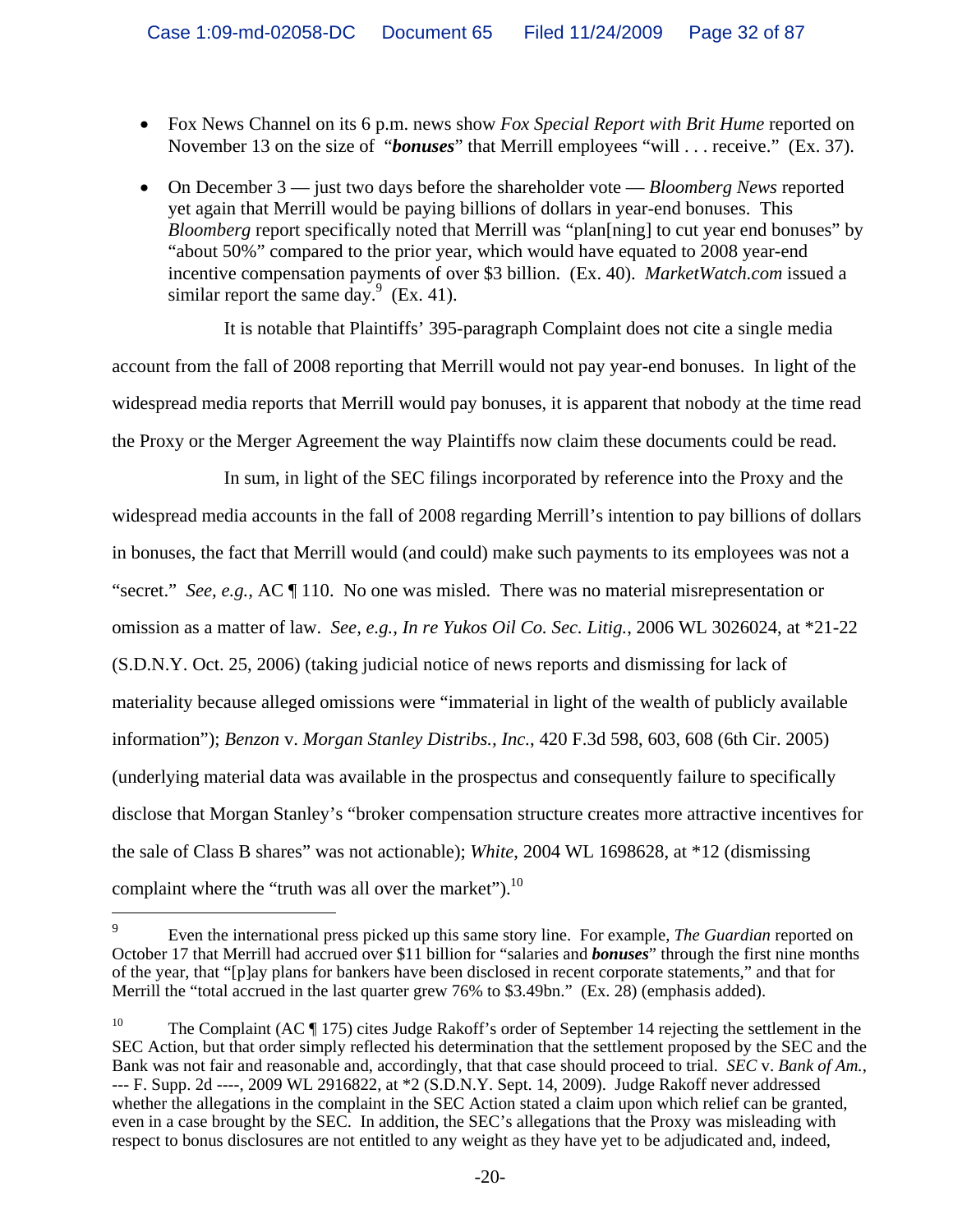#### **C. The Bank Had No Duty To Disclose The "Bonus Cap" And The Existence Of The "Bonus Cap" Was Immaterial As A Matter Of Law.**

The Bank simply had no duty under applicable SEC rules to disclose the contractual cap on the amount that Merrill could pay in bonuses prior to the closing. The accruals, which reflected the amounts Merrill actually expected to pay, and not the contractual cap, were the potentially material information — and that information was fully disclosed.

**(1) Form 8-K**. Plaintiffs acknowledge that the Merger Agreement referred to the Company Disclosure Schedule, but allege that the Bank's "failure to either publicly file the Disclosure Schedule or summarize [its] contents" rendered the Forms 8-K filed on September 18, 2008 with respect to the Merger Agreement "materially false and misleading because they violated Item  $601(b)(2)$  of Regulation S-K." AC  $\P$  198.

Plaintiffs are wrong. Item 601 of Regulation  $S-K$  — an SEC rule that relates to the filing of "exhibits" –– did not require the Bank or Merrill to make any disclosure of the bonus "cap." Indeed, Item 601 is a technical rule that speaks to when companies should affix exhibits to their filings. One category of documents to be filed as exhibits to an 8-K is a "plan of acquisition" –– *i.e.*, merger agreement. *See* 17 C.F.R. § 229.601, Exhibit Table. Here, the Merger Agreement itself was filed. Item 601(b)(2), relating to "plan[s] of acquisition," goes on to provide that "[s]chedules (or similar attachments) to [merger agreements] shall *not* be filed unless such schedules contain information which is material to an investment decision and which is not otherwise disclosed in the agreement or the disclosure document." 17 C.F.R.  $\S$  229.601(b)(2) (emphasis added).<sup>11</sup> Indeed, it is a common practice to use nonpublic disclosure schedules to qualify covenants. *See* n.23, *infra*.

 $\overline{\phantom{0}}$ should be struck under Rule 12(f). *See Lipsky* v. *Commonwealth United Corp.*, 551 F.2d 887, 893-94 (2d Cir. 1976); *In re Merrill Lynch & Co., Research Reports Sec. Litig.*, 218 F.R.D. 78, 78-79 (S.D.N.Y. 2003) (granting motion in private securities action to strike references to SEC allegations). The Bank is defending the SEC Action vigorously. That it has answered the Complaint in that action — a case that Judge Rakoff set for early trial and in which the plaintiff is not subject to the pleading strictures the PSLRA imposes on private litigants — has no bearing on the Bank's motion here.

<sup>&</sup>lt;sup>11</sup> Moreover, as discussed below, there is no line-item requirement in Schedule 14A or Form S-4, the federal proxy rules imposing the disclosure obligations applicable to stock-for-stock mergers that require disclosures regarding company-wide bonus programs. If no substantive disclosure requirement is imposed by the rules that prescribe what must be disclosed, one should not infer such a substantive requirement from Item 601, a provision that, on its face, governs the technical aspects of the filing of exhibits and establishes a general rule of *non*-disclosure of schedules to a merger agreement unless "material" and "not otherwise disclosed." 17 C.F.R. § 229.601(b)(2) (emphasis added).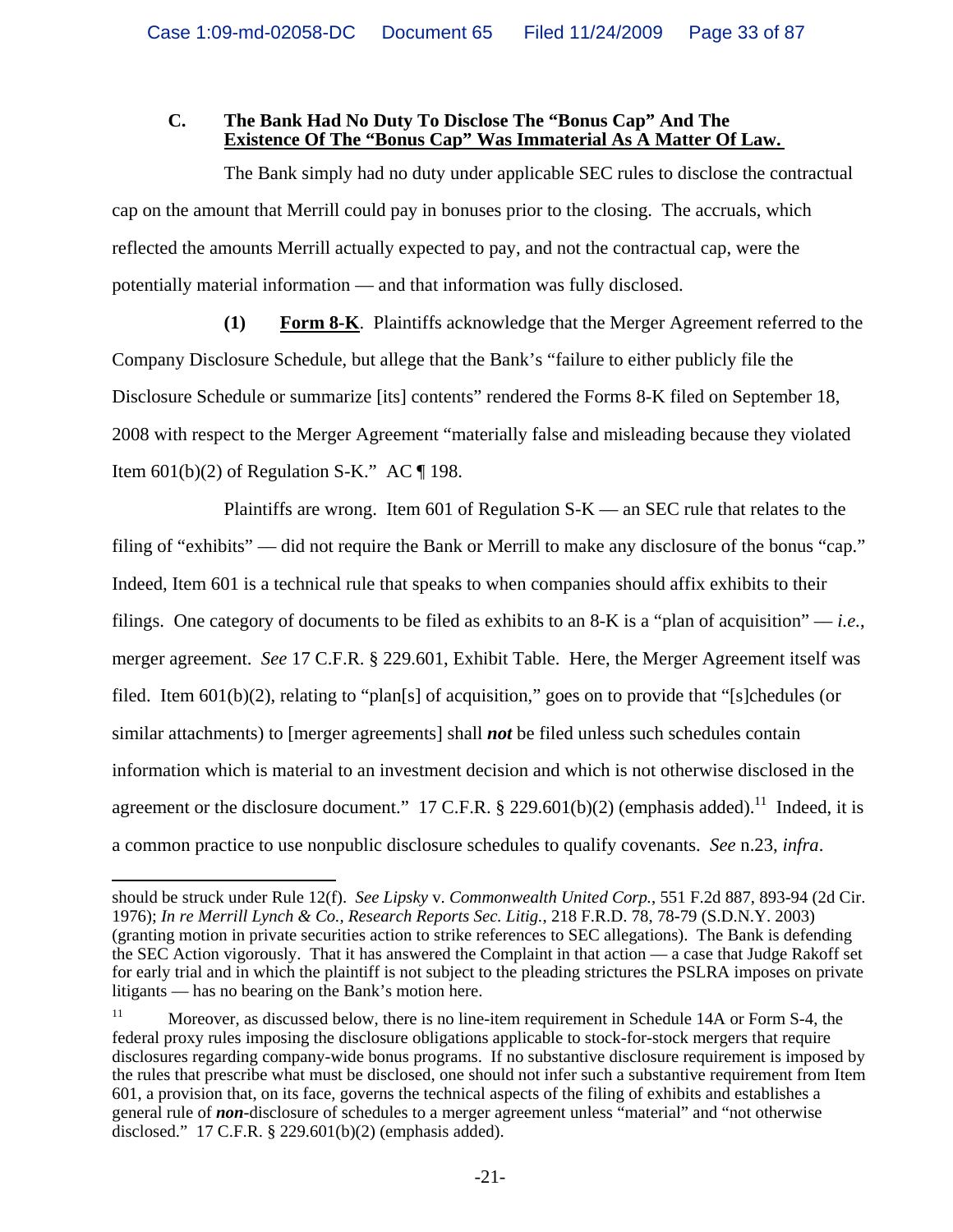The existence of the disclosure schedule setting forth a \$5.8 billion upper limit on the amount of bonus compensation that Merrill could pay without the Bank's prior consent was not "material to an investment decision" by anyone. *Id.* The \$5.8 billion cap bore no relationship to the amount of incentive compensation that Merrill actually intended to award or to the already disclosed total amount of compensation Merrill would pay to its employees. Indeed, the latter is the only figure that might have mattered to the reasonable investor. As noted, Merrill made such disclosure in its third quarter 2008 10-Q. Merrill 3Q08 10Q, at 5 (Ex. 34). This included amounts representing accrued year-end compensation that Merrill estimated that it would pay for  $2008<sup>12</sup>$  As the Complaint concedes (AC ¶ 228), Merrill in fact ultimately paid *\$3.6 billion* in bonuses in 2008 –– an amount well below the \$5.8 billion cap.<sup>13</sup> Particularly since the compensation accruals were both fully disclosed and the subject of widespread media coverage, the existence of a cap on bonuses at a level well in excess of what Merrill expected to pay (and what it ultimately paid) was not material. *See* Point I.B, *supra*.

**(2) Proxy Rules**. Plaintiffs allege that the Proxy violated Section 14(a) of the Securities Exchange Act of 1934 ("Exchange Act") by omitting disclosure of the bonus cap. AC ¶ 331(a). Again, Plaintiffs are wrong. An omission is actionable under Section 14(a) only if "the SEC regulations specifically require disclosure of the omitted information in a proxy statement, or the omission makes other statements in the proxy statement materially false or misleading." *Resnik*  v*. Swartz*, 303 F.3d 147, 151 (2d Cir. 2002).

 $12$  The size of the accrual was an indicator of Merrill's intention to pay bonuses (and the amount it expected to pay), whereas the contractual cap was not. Under GAAP standards, incentive compensation accruals are considered current liabilities for accounting purposes and thus the best estimate (or at least the minimum amount in an expected range) must be disclosed. *See GAAP Codification Enhanced* 718-19 (Wiley 2009); SFAS § No. 5 ¶ 11; SFAS § 450-20-30-1 (Fin. Accounting Standards Bd. 2009). Thus, continued accruals for compensation throughout 2008 –– and the lack of any reversal or reduction of such accruals after the Merger Agreement was signed –– manifested Merrill's belief that it had the right to pay such compensation under the Merger Agreement and its intention to do so.

<sup>&</sup>lt;sup>13</sup> Though Plaintiffs seek to sensationalize their bonus claims by reference to a "page ripped from a notebook" on which someone from Merrill "scribbled eight-digit [bonus] figures for each of Merrill's top five executives," (AC ¶ 68), as Merrill later disclosed, none of its top five executives received a bonus for 2008. Merrill 12/8/08 Press Release (Ex. 42).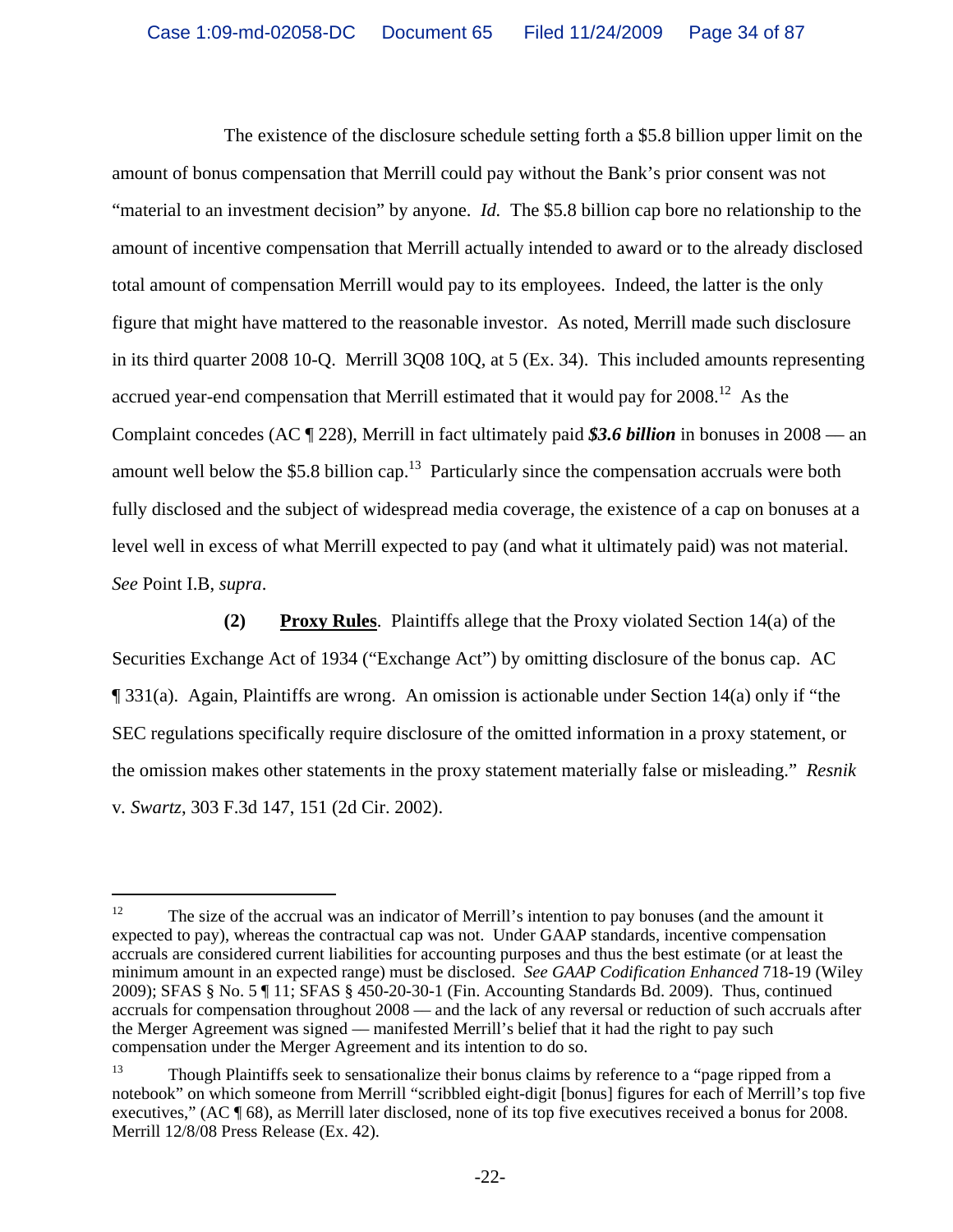Here the applicable SEC rules did not require that the "bonus cap" be disclosed. The SEC rules required Merrill and the Bank to disclose "any substantial interest" of their directors or senior officers in the merger. *See* Form S-4, Item 18(a)(5)(i), 17 C.F.R. § 239.25; Schedule 14A, Items 5(a), 14(c), 17 C.F.R. § 240.14a-101.<sup>14</sup> But they did *not* require disclosure regarding any company-wide compensation program, let alone disclosure of a negotiated *limit* on the discretionary component of such compensation. And, nothing in Rule 14a-9 required this disclosure. Disclosure of the bonus cap was not "necessary in order to make the statements [in the Proxy] not misleading" or "to correct any statement in any earlier communication . . . which has become false or misleading." 17 C.F.R. § 240.14a-9. To the contrary, the Proxy accurately disclosed that the negative covenant in Section 5.2(c) was "subject to exceptions," and the Proxy incorporated by reference the 10-Qs reflecting Merrill's accruals to pay compensation expense, which accrual was in line with the amount of aggregate compensation (including bonuses) that Merrill ultimately paid. Proxy at 123-24 (Ex. 1).

Because the Proxy's disclosures relating to compensation complied with the proxy rules, the Section 14(a) claims relating to these disclosures must be dismissed. *See Resnik*, 303 F.3d at 153-54 (affirming dismissal of Section 14(a) claim based on alleged omission where SEC rules did not require disclosure); *In re Marsh & McLennan Cos. Sec. Litig.*, 526 F. Supp. 2d 313, 321 (S.D.N.Y. 2007) (dismissing 14(a) claim where plaintiff did not allege that disclosure of omitted information was "required by the SEC"); *Freedman* v. *Barrow*, 427 F. Supp. 1129, 1141 (S.D.N.Y. 1976) (dismissing 14a-9 claim "primarily because the omission . . . did not make any of the other statements in the proxy materials false or misleading").

#### **D. The March 2008 Annual Proxy Predated The Merger And, In Any Event, Disclosed That Merrill Had Paid Bonuses Despite Losses In 2007.**

Plaintiffs allege that statements in Merrill's March 2008 annual meeting Proxy, including that Merrill paid bonuses "in January for performance in the prior fiscal year," and had a "pay for performance" compensation policy whose purpose was to "enhance returns to

<sup>&</sup>lt;sup>14</sup> The Proxy provided such disclosure. Proxy at  $73-75$  (Ex. 1).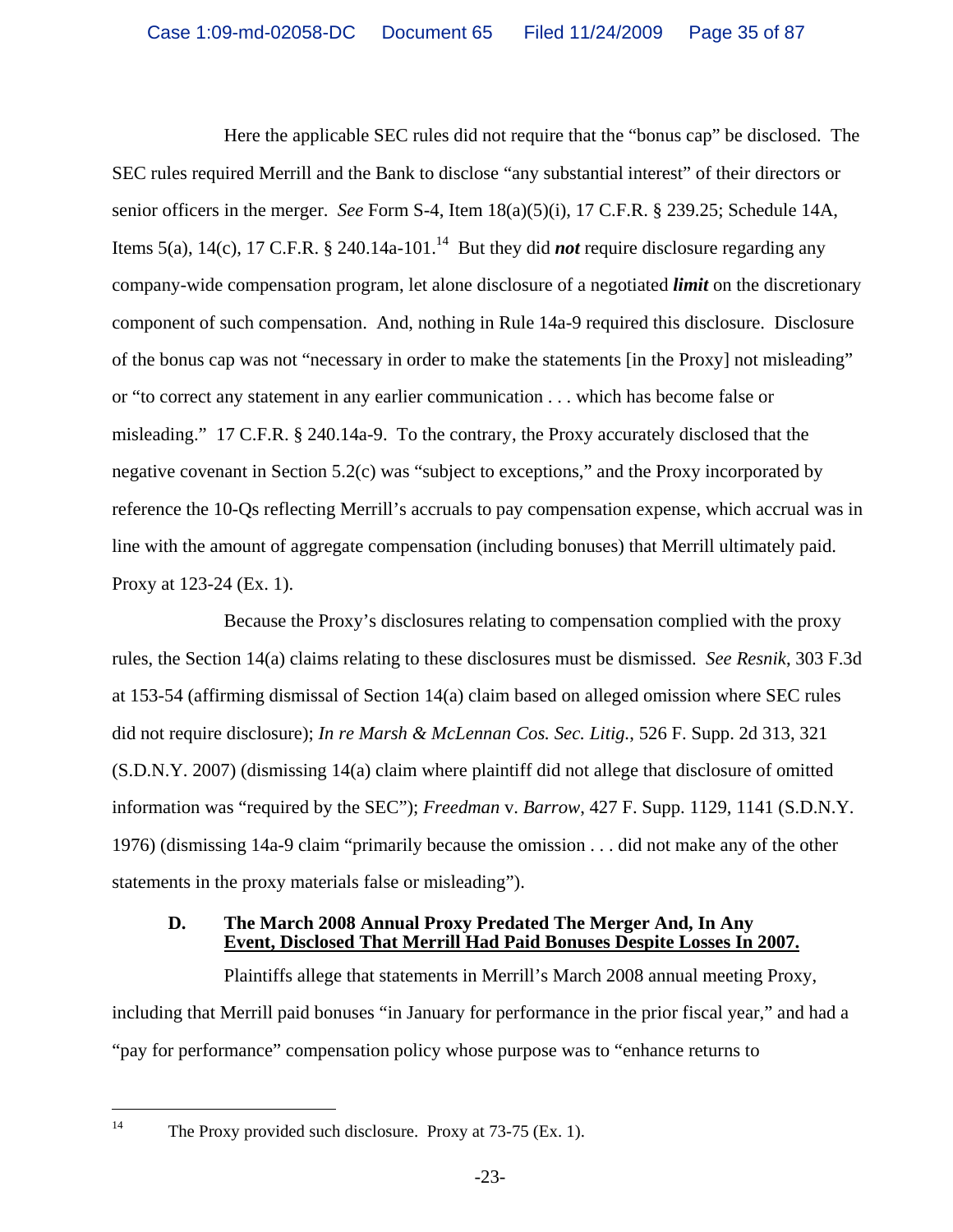shareholders," were misleading because Merrill paid billions of dollars in bonuses notwithstanding its fourth quarter losses. AC ¶¶ 219-20, 333(j). This claim is totally without merit.

The March 2008 Proxy predated the execution of the Merger Agreement by over six months and did not purport to relate to the merger. Plaintiffs fail to allege any facts suggesting that the general description of Merrill's compensation philosophy and practices set forth in the March 2008 Proxy was false when made. Nor do Plaintiffs allege any facts to suggest that Merrill represented to the investing public that the general practices on timing of payment referred to in the March 2008 Proxy would continue to apply in the event that Merrill entered into a merger expected to close on January 1, 2009. *See In re Foxhollow Techs., Inc. Sec. Litig.*, 2008 WL 2220600, at \*20- 21 (N.D. Cal. May 27, 2008) (statement that executive compensation philosophy is to "attract and retain executives" not an ongoing representation that specific employees would be retained); *Goldberger* v. *Baker*, 442 F. Supp. 659, 665 (S.D.N.Y. 1977) (dismissing claims and finding "no reason why every transaction in which a corporation wishes to engage should have to be measured against all statements of company policy previously made"). No reasonable shareholder would have read these general descriptions of Merrill's compensation practices –– which predated the Merger Agreement by more than six months –– as ongoing representations that, for example, bonuses would invariably be paid in January rather than December.<sup>15</sup>

Furthermore, the March 2008 Proxy did not contain any representation that bonuses would be paid only if the company as a whole was profitable. *See* Point I.B, *supra*. In 2007, Merrill paid billions in bonuses — despite losing \$12.8 billion pre-tax. Proxy at 41 (Ex. 1) It was therefore apparent to shareholders that, even in a year in which the company's performance was disappointing, competitive pressures may nevertheless require Merrill to pay bonuses. Indeed, the March 2008 Proxy disclosed that in 2007, although Merrill's "overall performance was disproportionately

<sup>&</sup>lt;sup>15</sup> Further, while the March 2008 Proxy disclosed that, with respect to "executive officers," its practice had been to pay bonuses in January (Merrill March 2008 Proxy at 29 (Ex. 7)), it nowhere stated that Merrill would always pay bonuses to all employees after year-end. To the contrary, the March 2008 Proxy said that the company's compensation program, even for executive officers, "can vary significantly year to year" and was "[n]ot formulaic." *Id.* In any event, the timing of bonus payments, in and of itself, can hardly be described as material to a reasonable investor.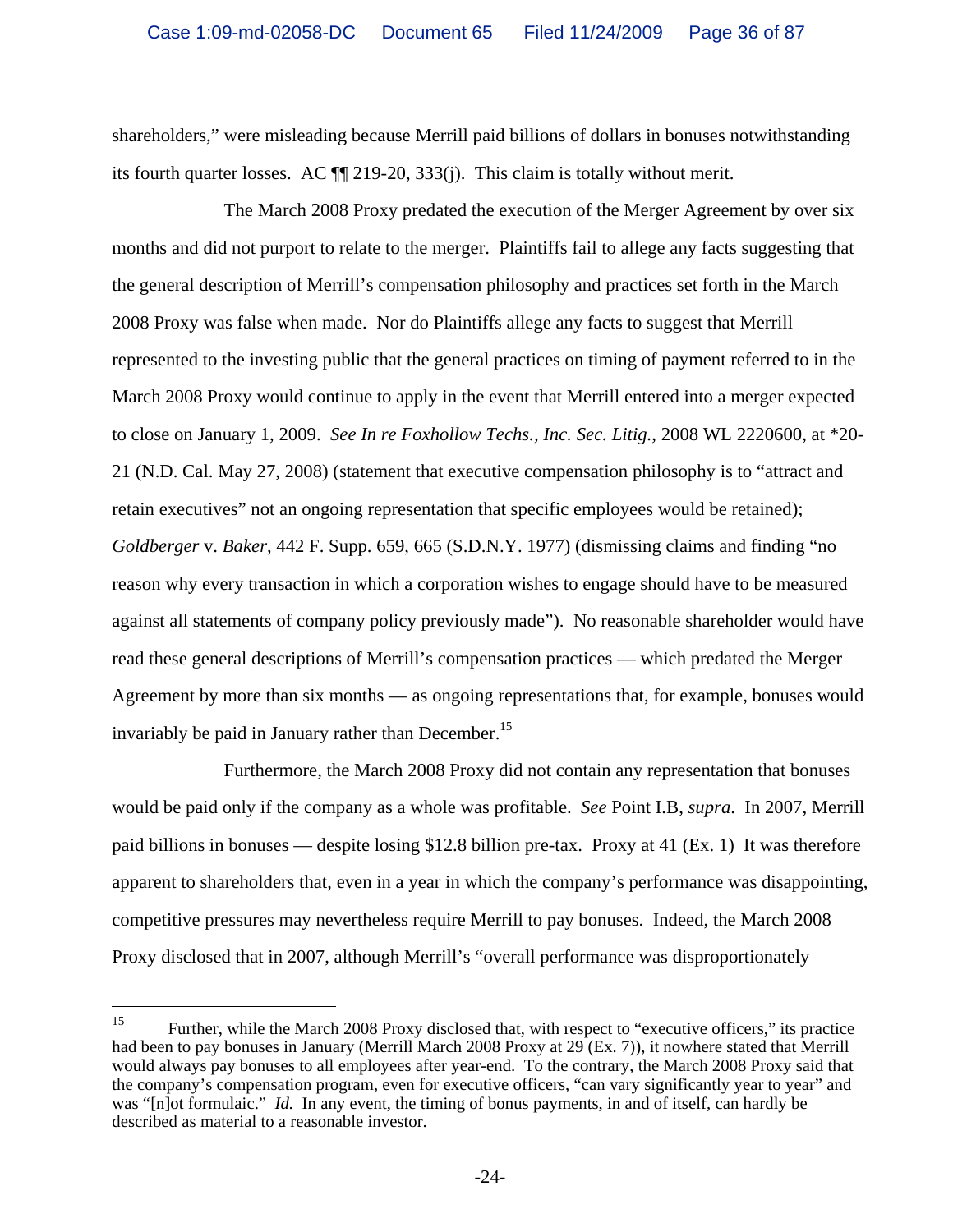affected by significant losses in one area" of its business, Merrill nonetheless concluded that "it was essential that the Company pay many key employees at market levels in order to retain them and avoid long-term damage to the franchise." Merrill March 2008 Proxy, at 28 (Ex. 7).

#### **E. The Complaint Fails To Adequately Allege Scienter, Or Even Negligence, With Respect To The Subject Of Bonuses.**

The PSLRA imposes the requirement that any Exchange Act claim, Section 10(b) or 14(a) alike, "specify each statement alleged to have been misleading [and] the reason or reasons why the statement is misleading," 15 U.S.C., § 78u-4(b)(1), and, in addition, that "with respect to each act or omission alleged to violate this chapter, [the complaint shall] state with particularity facts giving rise to a strong inference that the defendant acted with the required state of mind." *Id*. § 78u-4(b)(2). Rule 9(b) imposes the similar requirement that a complaint sounding in fraud "(1) specify the statements that the plaintiff contends were fraudulent, (2) identify the speaker, (3) state where and when the statements were made, and (4) explain why the statements were fraudulent." *Rombach* v. *Chang*, 355 F.3d 164, 170 (2d Cir. 2004). Even apart from Rule 9(b) and the PSLRA, to survive a motion to dismiss a claim must be "plausible on its face." *Ashcroft* v. *Iqbal*, 129 S. Ct. 1937, 1949 (2009) (quoting *Bell Atlantic Corp.* v. *Twombly*, 550 U.S. 544, 570 (2007)).

Notably, these pleading requirements must be met "as to each of the defendants." *Ganino* v*. Citizens Utils. Co*., 228 F.3d 154, 168 (2d Cir. 2000); *see also In re Ceridian Corp. Sec. Litig*., 542 F.3d 240, 246 (8th Cir. 2008) (dismissing claims that failed to make "*specific* allegations in the complaint linking one of the individual defendants to the violation").

### **1. Scienter And Fraudulent Conduct Are Not Adequately Pled.**

The required state of mind for a Section 10(b) claim is "a mental state embracing intent to deceive, manipulate, or defraud." *Tellabs, Inc.* v. *Makor Issues & Rts., Ltd.*, 551 U.S. 308, 319 (2009) (internal citations and quotations omitted). A plaintiff must allege facts (1) showing that each defendant had both motive and opportunity to commit fraud or (2) constituting strong circumstantial evidence of conscious misbehavior or recklessness. *ECA* v. *JP Morgan Chase Co.*, 553 F.3d 187, 198 (2d Cir. 2009); *see also ATSI Commc'ns, Inc.* v. *Shaar Fund, Ltd.*, 493 F.3d 87, 99 (2d Cir. 2007). The Supreme Court has made clear that the scienter pleading hurdle is high: "[An] inference of scienter must be more than merely plausible or reasonable — it must be cogent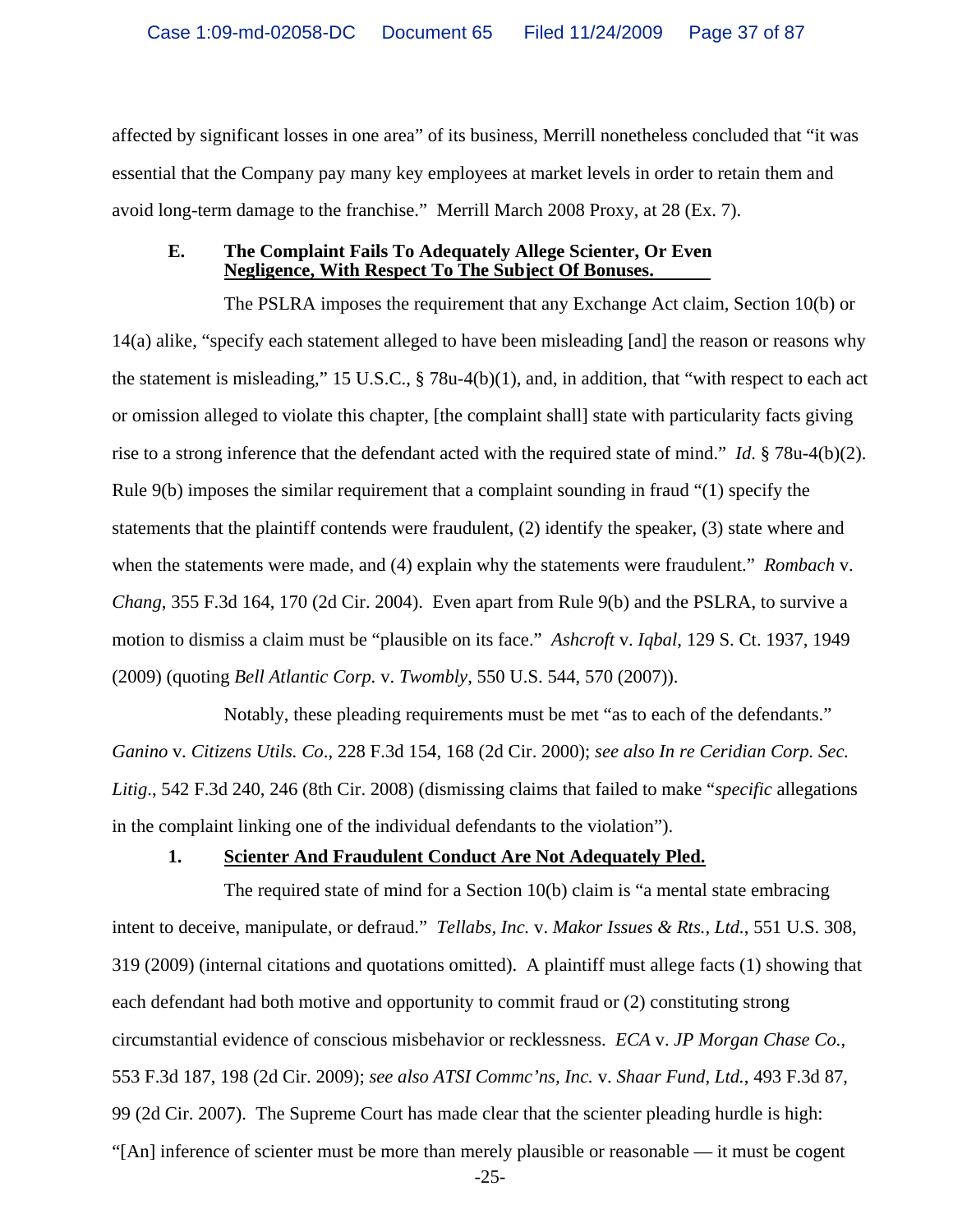and at least as compelling as any opposing inference of nonfraudulent intent." *Tellabs*, 551 U.S. at 313. This Court must thus "consider plausible nonculpable explanations for the defendant's conduct, as well as inferences favoring the plaintiff" and only allow a complaint to survive a motion to dismiss "if a reasonable person would deem the inference of scienter cogent and at least as compelling as any plausible opposing inference one could draw from the facts alleged." *Id*. at 324. If, after weighing all nonculpable explanations, the inference of scienter is merely "plausible" or "reasonable," the complaint cannot survive. *City of Brockton Ret. Sys.* v*. Shaw Group Inc*., 540 F. Supp. 2d 464, 471 (S.D.N.Y. 2008). Here, the facts pled do not give rise to a cogent inference of scienter, and non-fraudulent inferences are more compelling.

**a. Plaintiffs fail to plead particularized facts giving rise to a strong inference of scienter.** The Complaint devotes ten pages to allegations of scienter (AC ¶¶ 230-60), but in all of those ten pages, only four paragraphs (*id.* ¶¶ 236, 250, 256-57) relate to the "bonus" issue. None of these allegations plead facts giving rise to a "strong inference" of scienter.

The first of the allegations, ¶ 236, alleges scienter as to all Defendants. This is impermissible "group" pleading of scienter. *See In re AstraZeneca Sec. Litig.*, 559 F. Supp. 2d 453, 472 (S.D.N.Y. 2008), *aff'd State Univ. Ret. Sys. of Ill.* v. *AstraZeneca PLC*, 2009 WL 1796534 (2d Cir. Jun. 25, 2009). The only individual allegations are directed against the Bank's CEO Kenneth Lewis and Merrill's CEO John Thain.<sup>16</sup> Plaintiffs do not even attempt to plead any particularized allegations of scienter related to the "bonus" issue as to Bank Executives Joe Price or Neil Cotty or any of 15 named outside directors of the Bank Board. The scienter-based claims against these 17 defendants fall for this reason alone. *See AstraZeneca*, 559 F. Supp. 2d at 472.

 Even as to Lewis and Thain, all that is said in ¶ 236 is that they have "admitted their knowledge of the bonus agreement." But this does not suffice to support an inference of fraudulent conduct. As set forth above, the Proxy (and the 10-Qs incorporated by reference) publicly disclosed that Merrill was accruing compensation expenses at levels consistent with its 2007 compensation accruals (when Merrill had paid billions of dollars in bonuses), and a spokeswoman for Merrill

<sup>&</sup>lt;sup>16</sup> Thain will be submitting a separate brief addressing the allegations raised against him.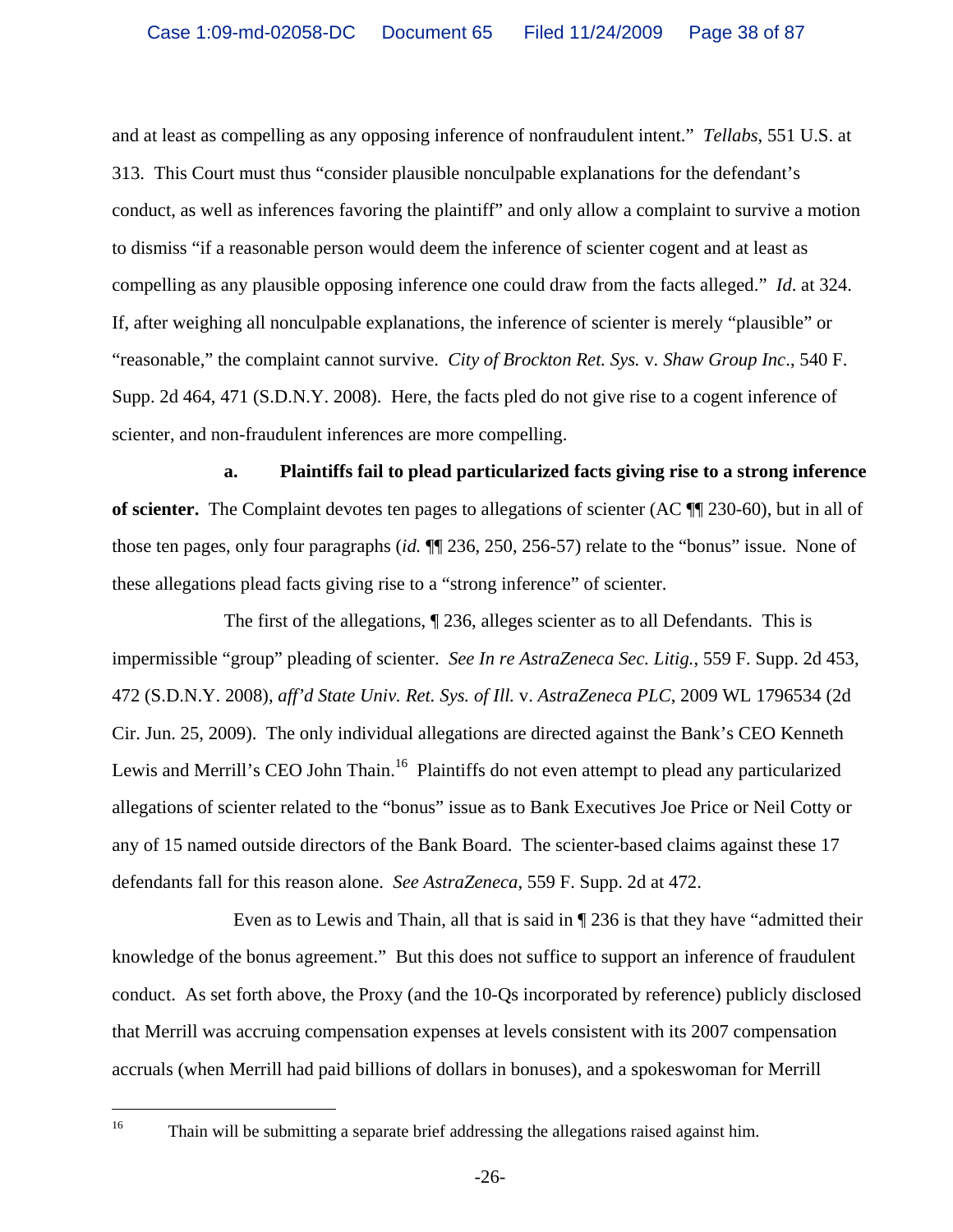confirmed to *The New York Times* in October 2008 that Merrill was accruing to pay bonuses. *See*  Point I.B, *supra*. These disclosures totally undermine any claim that Defendants fraudulently sought to keep investors from knowing that Merrill expected to pay bonuses for 2008. While the disclosure schedule that set forth the agreed-upon cap on bonuses was not made public, as explained above, the SEC's rules did not require the schedule to be made public and shareholders were told that covenants may be "qualified by confidential disclosures." *See* Points I.A.2 and I.C, *supra*.

As to Lewis only, Plaintiffs predicate their scienter allegations in ¶ 250 on so-called "inconsistencies" in his public statements or between Lewis's understanding of events and those of others. These allegations fail to demonstrate scienter on Lewis's part. Several of these purported "inconsistencies" are simply a product of Plaintiffs' mischaracterization of Lewis's statements. For example, Plaintiffs take issue with Lewis's testimony to Congress that his involvement in approving Merrill's bonus awards was "very limited" (as Merrill had a "separate Board [and] compensation committee and [the Bank] had no authority to tell them what to do") because, in Plaintiffs' view, Lewis "specifically authorized Merrill to pay up to \$5.8 billion of bonuses."<sup>17</sup> AC ¶ 250. This allegation confuses the Bank's agreement to a cap on bonus compensation with the decision as to how much should actually be paid and to whom — a decision that was, in fact, made by the Merrill Board and not Lewis. See AC ¶ 104 ("Merrill's Compensation Committee approved the accelerated schedule"); *Merrill delivered bonuses before BofA deal*, FIN. TIMES (Jan. 21, 2009) (Ex. 45) (cited at AC ¶ 155) ("Merrill's compensation committee approved the bonuses.").

Plaintiffs have thus failed to plead facts demonstrating "concrete and personal benefit" to Lewis (or any other defendant) that would potentially establish motive and opportunity;

<sup>17</sup> 17 Plaintiffs' allegation that Lewis testified falsely before Congress — apparently during his testimony on February 11, 2009 — regarding his role in the Merrill bonuses is based upon snippets of testimony shorn of context. *Compare* AC ¶ 250 ("Lewis portrayed his involvement in approving the bonuses as 'very limited,' stating that "Merrill was a public company until the first of the year. . . .") *with* Testimony of Kenneth L. Lewis, *TARP Accountability: Use of Federal Assistance by the First TARP Recipients, Hearing Before the House Comm. on Fin. Servs.*, 111th Cong. 33 (Feb. 11, 2009) (Ex. 63) ("My *personal involvement* was very limited, but let me give you *my general understanding* of what happened," continuing "I do know that we urged the Merrill Lynch executives who were involved in this compensation issue to reduce the bonuses substantially, particularly at the top."). *Id*. (emphasis added). Read in context, it is clear that by "very limited," Lewis was merely clarifying that specific subsequent statements did not come from direct knowledge, a fact that Plaintiffs do not contest.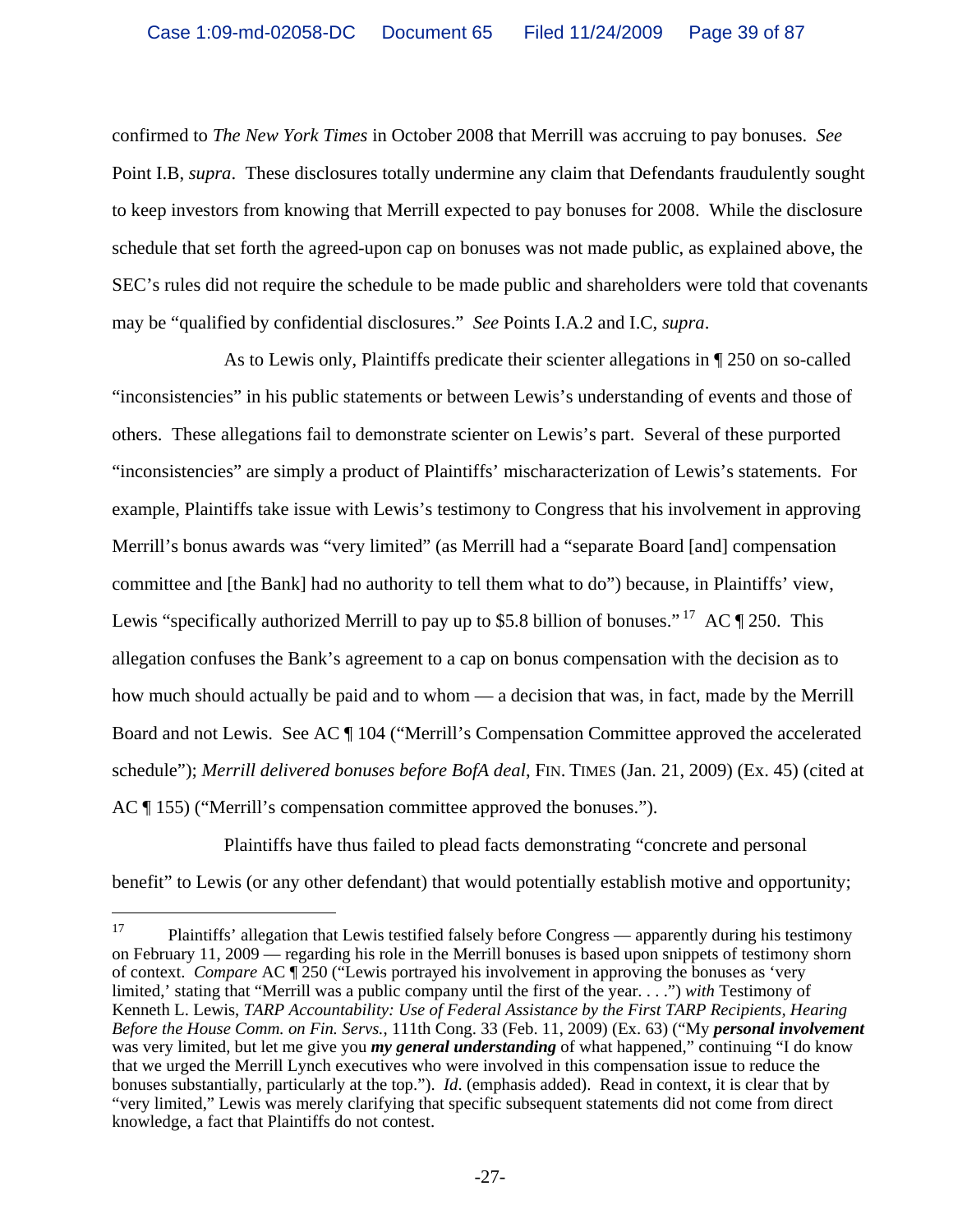nor have plaintiffs pled any facts showing "conscious misbehavior or recklessness" on the part of Lewis (or any other defendant). *ECA*, 553 F.3d at 198.

# **b. Non-fraudulent inferences are more compelling than any alleged**

**inferences of scienter.** Even if the Court were to conclude that the Complaint's bonus claims gave rise to some inference of scienter as to some Defendants, the Court would still be obligated to consider competing non-fraudulent inferences under *Tellabs*. *See* 551 U.S. at 310. Such inferences may be considered with regard to both individual defendants and corporate defendants, and in order to demonstrate that a corporate defendant possessed the requisite scienter, "the pleaded facts must create a strong inference that someone whose intent could be imputed to the corporation acted with the requisite scienter." *Teamsters Local 445 Freight Div. Pension Fund Inc.* v. *Dynex Capital Inc.*, 531 F.3d 190, 195 (2d Cir. 2008). Here, no strong inference of scienter exists as to any individual Defendant, and no recognized grounds for imputing scienter to a corporation creates a strong inference of scienter as to the Bank. *See id.* 

Strongly militating against any inference of scienter here is the substantial stock ownership of the individual directors and officers. As of September 15, 2008, Bank directors held shares valued at approximately \$1,005,896,770. Lewis alone held shares valued at \$118,869,500.<sup>18</sup> These substantial stock holdings aligned the Defendants' interests with those of the Bank's shareholders, such that it was not in Defendants' financial interest to deceive the Bank's shareholders into supporting a merger that Defendants themselves did not support. And there are no allegations in the Complaint that any Defendant was selling shares during the relevant period. The competing inference that these Defendants did not intentionally or recklessly endanger their own portfolios is compelling. *See Cole* v. *Health Mgmt. Assocs.*, 2009 WL 2713178, at \*9 (M.D. Fla. July 17, 2009).

<sup>&</sup>lt;sup>18</sup> These approximate valuations are based on the number of shares of Board common stock held by the Board (37,886,884), including Lewis (4,477,194), as of December 31, 2007, BofA 3/19/08 Proxy, at 18 (Ex. 8), and the closing price of the Bank's common stock as of September 15, 2008 (\$26.55). BLOOMBERG, Bank of America Corp. Comp/Close/Price, Sept. 15, 2008 (Ex. 16). (The members of the Board and Lewis continued to hold similar numbers of shares through the consummation of the Merger, *see* BofA 3/18/09 Proxy, at 18 (Ex. 54).)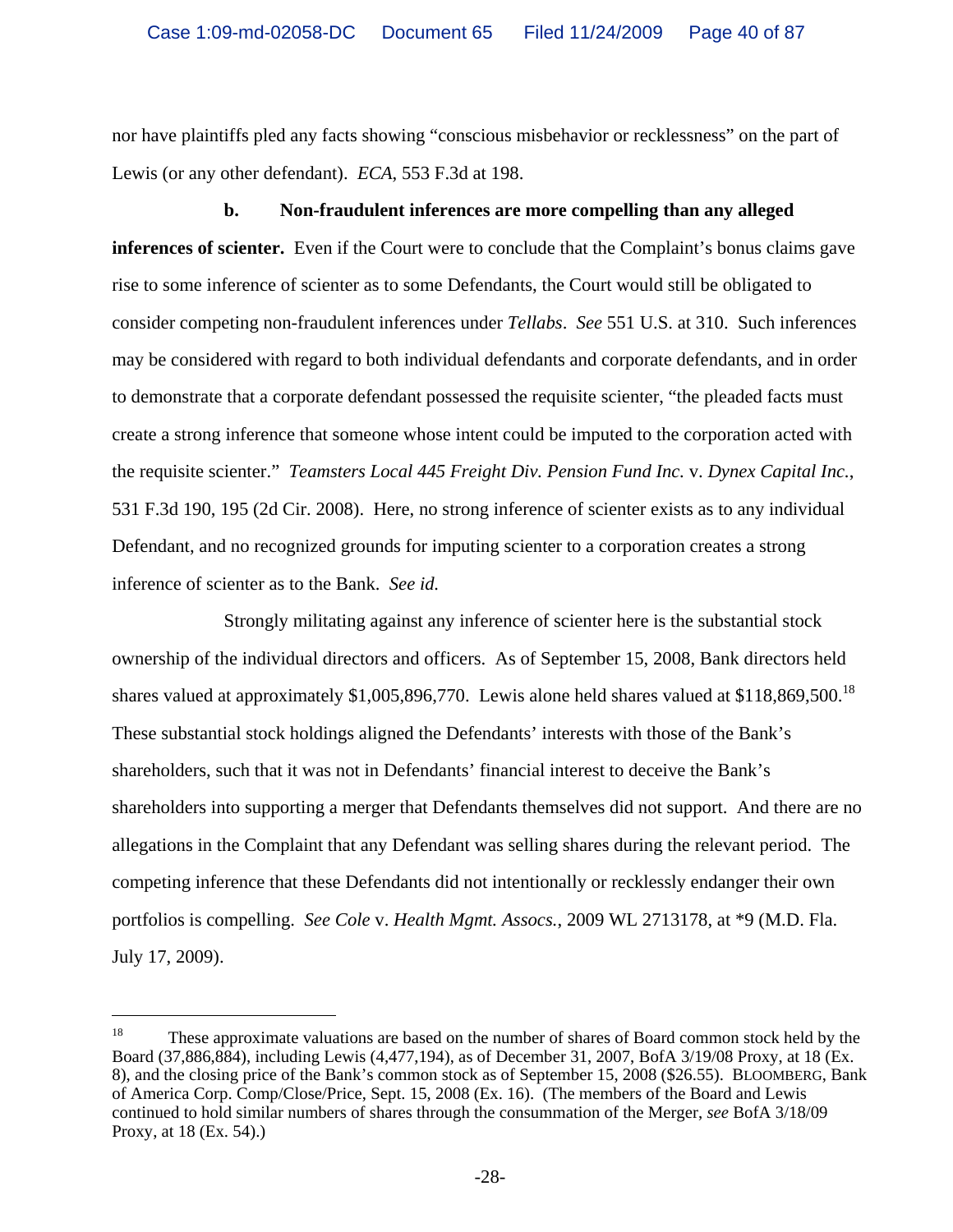In addition, the public disclosures of Merrill's compensation and intent to pay bonuses militates against a strong inference of scienter. If Defendants intended to deceive investors as to Merrill's intentions to pay bonuses for 2008, why did the Proxy incorporate Merrill's disclosure in its third quarter 10-Q that it was accruing to pay \$11.17 billion in compensation and benefits for the year? Why did a Merrill spokeswoman confirm to the *New York Times* on October 27 that Merrill intended to pay bonuses? Plaintiffs' scienter theories are "belied by logic." *In re Duane Reade Sec. Litig.*, 2003 WL 22801416, at \*9 n.22 (S.D.N.Y. Nov. 25, 2003), *aff'd*, 2004 WL 1842801 (2d Cir. Aug. 17, 2004).

Furthermore, had the Defendants come to the conclusion prior to the December 5 shareholder vote that the \$5.8 billion bonus cap was so material that it called into question the Bank's rationale for agreeing to the merger or the fairness of the proposed transaction price, what conceivable motive did they have to deliberately withhold that information from the market? The answer, of course, is *none*. Indeed, if they believed this information was material, the Bank Defendants would have had a strong financial incentive to disclose these facts to the Bank's shareholders in the hopes that the shareholders would vote down the merger. As a recent *Wall Street Journal* editorial astutely observed, one should be "skeptical that [Bank] managers would risk violating securities laws in order to make sure that *other* people could collect large bonuses, or hide *another* firm's losses so they could have the privilege of overpaying to acquire [Merrill]" as "it defies explanation why the acquiror would not wish to disclose and use this information, if [it] thought it was truly material." *Banking Scapegoat of America: Ken Lewis Takes the Fall for Bonuses and Bailouts*, WALL ST. J., Sept. 21, 2009, at A18 (Ex. 57) (emphasis in original).<sup>19</sup>

<sup>&</sup>lt;sup>19</sup> Moreover, in not disclosing the bonus cap, the Bank was adhering to customary disclosure practices that have developed in connection with corporate transactions and otherwise. As noted above, SEC rules impose no line-item requirement under the federal proxy rules requiring the disclosure of company-wide bonus amounts (*see* Point I.C, *supra*), and it is customary to use nonpublic schedules to a merger agreement to qualify representations, warranties and covenants. *See* n.23 and accompanying text, *infra*. The Bank's adherence to customary disclosure practices undercuts any inference of scienter. *See In re PXRE Group, Ltd., Sec. Litig.*, 600 F. Supp. 2d 510, 540-41 (S.D.N.Y. 2009) (finding no recklessness in relying on industry-wide practices regarding loss estimation).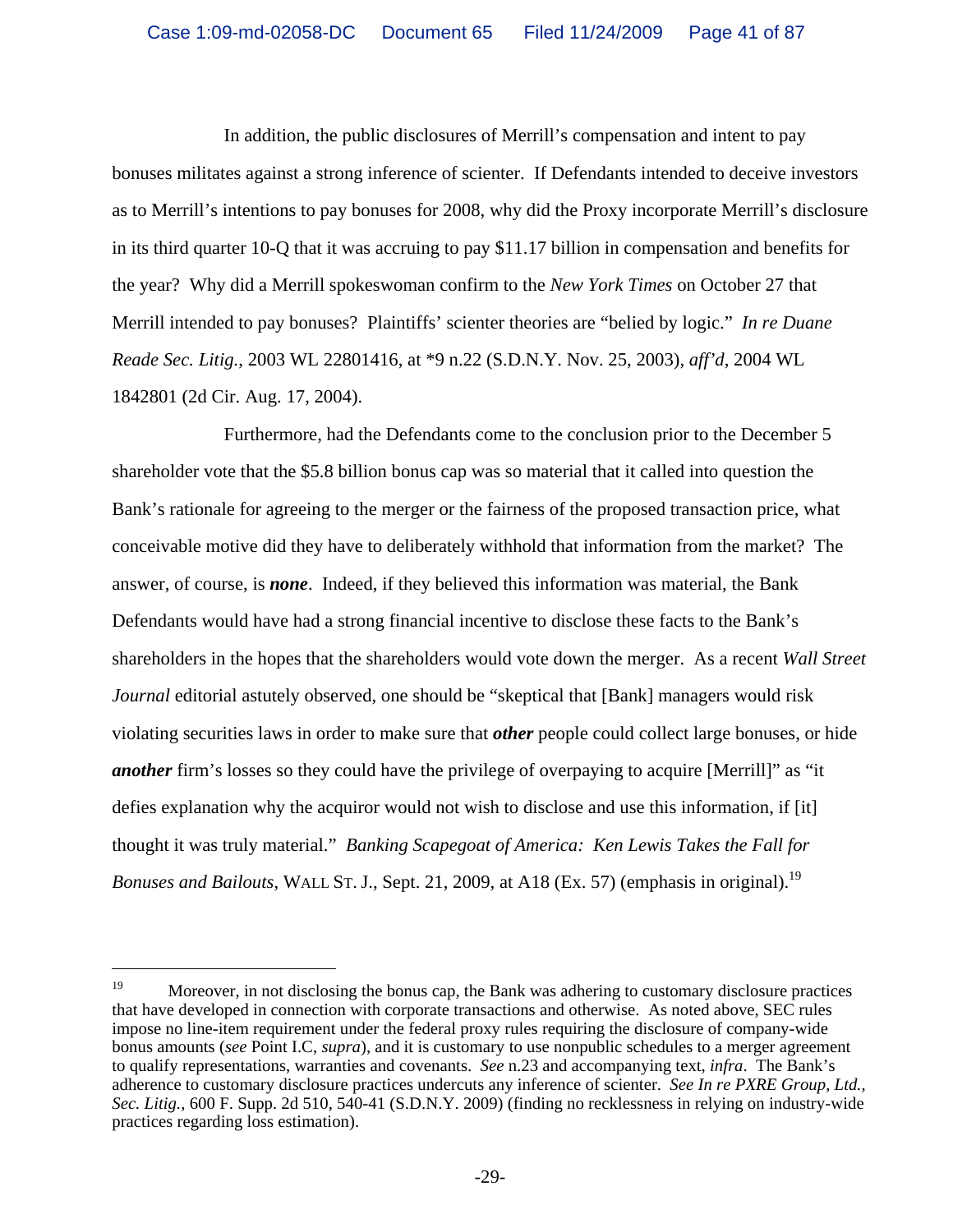#### **2. Plaintiffs' Section 14(A) And Securities Act Claims Must Also Be Held To The Heightened Pleading Standard For Pleading Fraud Claims Imposed By Rule 9(B).**

Plaintiffs purport, in conclusory fashion, to "disclaim any allegations of fraud" in connection with their claims under Section 14(a) and the Securities Act of 1933 (the "Securities Act") (AC ¶ 327, 362). But where, as here, claims actually "sound in fraud," the federal courts have repeatedly held that Section 14(a) and Securities Act plaintiffs must satisfy Rule 9(b)'s heightened pleading standard.

In its seminal decision in *Rombach* v. *Chang*, 355 F.3d 164 (2d Cir. 2004), the Second Circuit expressly held that a complaint alleging claims under the Securities Act, and employing "wording and imputations" "classically associated with fraud," must be pled in accordance with Rule 9(b), notwithstanding Plaintiffs' assertions that their claims "do[] not sound in fraud." *Id.* at 171-72. This principle has been applied repeatedly to require both Section 14(a) and Securities Act claims to be pled with the particularity required by Rule  $9(b)$ .<sup>20</sup>

Despite Plaintiffs' conclusory disclaimer of allegations of fraud, the Complaint repeatedly alleges in the Section 14(a) claims that "[a]ll of the Proxy Solicitations were materially false and misleading" (AC ¶ 329-30) and that "the Proxy Solicitations contained numerous statements which were materially false and misleading." (*Id.* ¶ 333). And the Section 14(a) allegations essentially parallel Section 10(b) allegations elsewhere in the Complaint that are

<sup>20</sup> As to claims under Section 14(a), *see, e.g.*, *CALPERS* v. *Chubb Corp.*, 394 F.3d 126, 144 (3d Cir. 2004); *Police & Fire Ret. Sys.* v. *SafeNet, Inc.*, 2009 WL 2391849, at \*9 (S.D.N.Y. Aug. 5, 2009) ("when plaintiffs assert Section 14(a) claims grounded in alleged fraudulent conduct, they are subject to heightened pleading requirements . . . even if they disclaim reliance on a fraud theory") (internal citation and quotation marks omitted); *In re JP Morgan Chase Sec. Litig.*, 363 F. Supp. 2d 595, 636 (S.D.N.Y. 2005) (dismissing Section 14(a) claim resting on allegations of fraudulent conduct notwithstanding plaintiffs' attempt to disclaim reliance on fraud theory).

The same is true as to claims under the Securities Act. *See, e.g., Caiafa* v. *Sea Containers Ltd.*, 2009 WL 1383457, at \*2 (2d Cir. May 19, 2009); *Zirkin* v. *Quanta Capital Holdings, Ltd.*, 2009 WL 185940, at \*12 (S.D.N.Y. Jan. 23, 2009); *Ladmen Partners, Inc.* v. *Globalstar, Inc.*, 2008 WL 4449280, at \*11 n.10 (S.D.N.Y. Sept. 30, 2008) ("It is well established that . . . a boilerplate disclaimer is not enough to make out a claim for negligence"); *In re Axis Capital Holdings Ltd. Sec. Litig.*, 456 F. Supp. 2d 576, 598 (S.D.N.Y. 2006).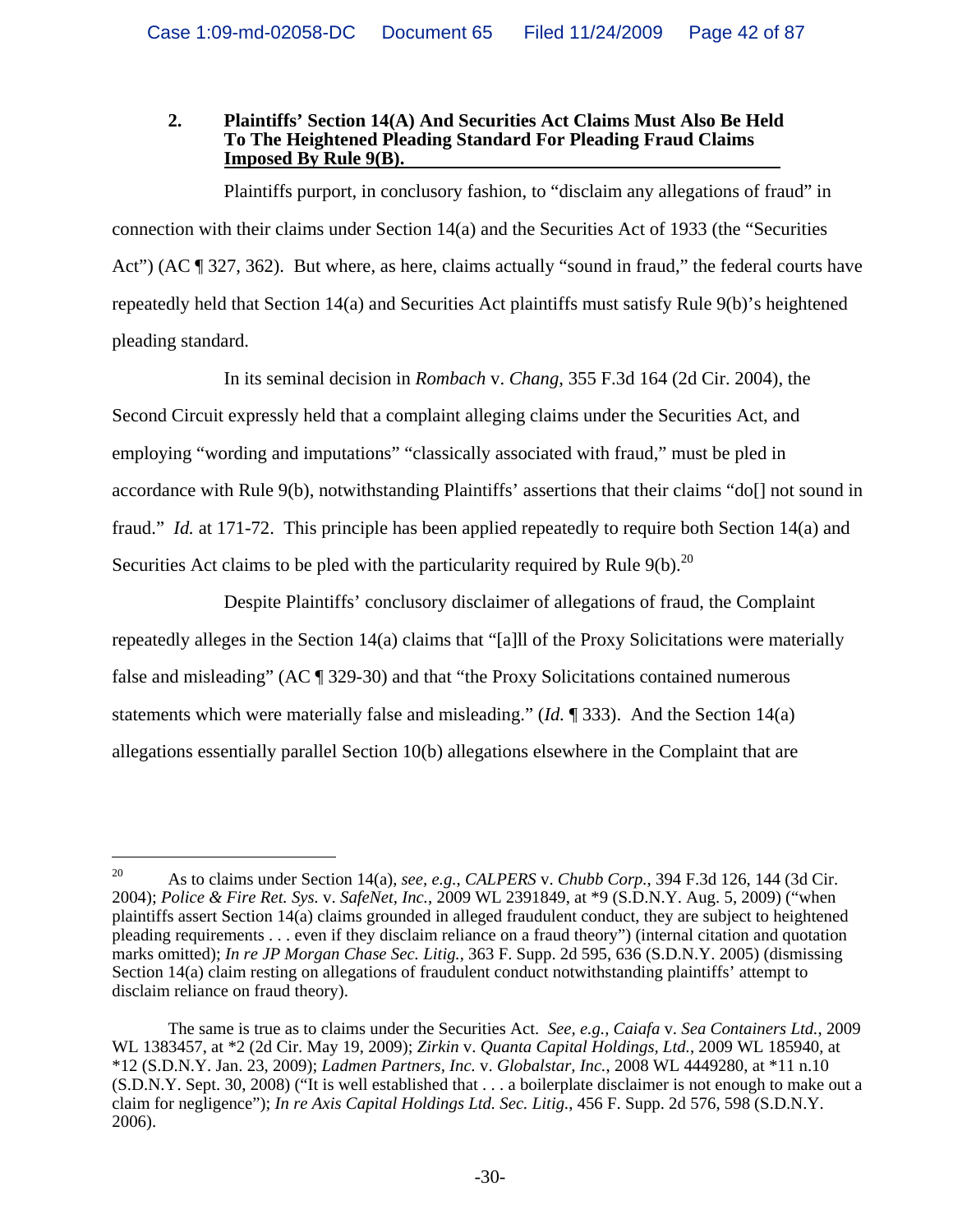premised on scienter.<sup>21</sup> Plaintiffs' Securities Act claims are likewise predicated upon factual allegations that essentially parallel their 10b-5 allegations premised on scienter.<sup>22</sup>

Here, Plaintiffs' 14(a) and Securities Act claims fail to allege scienter with the degree of particularity demanded by Rule 9(b). *See, e.g., Zirkin* v. *Quanta Capital Holdings*, *Ltd*., 2009 WL 185940, at \*11-12 (S.D.N.Y. Jan. 23, 2009) (dismissing Securities Act claims in part because plaintiffs failed to allege scienter with the particularity required by Rule 9(b)); *In re JP Morgan Chase Sec. Litig*., 363 F. Supp. 2d 595, 636 (S.D.N.Y. 2005), *aff'd*, 553 F.3d 187 (2d Cir. 2009); *Police & Fire Ret. Sys.* v. *SafeNet, Inc*., 2009 WL 2391849, at \*22 (S.D.N.Y. Aug. 5, 2009) (dismissing 14(a) claims as subject to Rule 9(b)). Plaintiffs do little more than assert that, by virtue of the individual Defendants' positions, they possessed the requisite scienter (*see, e.g.,* AC ¶¶ 230- 36). But this is not an adequate substitute for particularized allegations about what each defendant knew, and when he or she knew it. *SafeNet*, 2009 WL 2391849, at \*22.

# **3. Negligence Is Not Adequately Pled.**

i

Even if the Court were to conclude that Plaintiffs are not required to satisfy Rule 9(b) with respect to their Section 14(a) claims or their claims under the Securities Act, to establish civil liability on these claims, a plaintiff must generally plead and prove negligence. *See JP Morgan Chase,* 363 F. Supp. 2d at 636. A failure of due care must be shown. *See* 3 THOMAS LEE HAZEN,

<sup>&</sup>lt;sup>21</sup> *See, e.g.*: the alleged failure to disclose that Merrill would not pay bonuses before January 1, 2009 (*compare* AC ¶ 331(j) *with* ¶ 108 (the Proxy "*affirmatively misrepresented*" that Merrill would not pay bonuses before January 1, 2009)); the alleged misstatements that Merrill would not pay bonuses before the merger closed (*compare* AC ¶ 333(i), *with* ¶ 215 (the Proxy "*falsely represented*" that Merrill would not pay discretionary bonuses before the close of merger)); the alleged misstatements regarding an "absence of material adverse changes" (*compare* AC ¶ 333(k), *with* ¶ 212 (the Proxy "*falsely represented*" that Merrill had not suffered a material adverse change in its condition)); the alleged misstatements regarding the capital condition of the combined company (*compare* AC ¶ 333(k) *with* ¶ 213 (the Proxy "*falsely portrayed*" the combined entity "had a strong capital position, funding capabilities, and liquidity") (emphasis added in all)).

<sup>&</sup>lt;sup>22</sup> *See, e.g.*: the Offering Documents were "misleading" due to the omission of statements regard to "BoA's pre-existing agreement allowing Merrill" to pay bonuses (*compare* AC ¶ 364, *with* AC ¶ 197-98 (merger agreement "false and misleading" due to "secret" agreement allowing bonuses)); and that the Offering Documents omitted material facts by "represent[ing] that Merrill was prohibited from paying discretionary year-end bonuses" (*compare* AC ¶ 366, *with* ¶ 108 (the Proxy "*affirmatively represented*" that Merrill would not make any discretionary bonus payments before January 2009) (emphasis added)).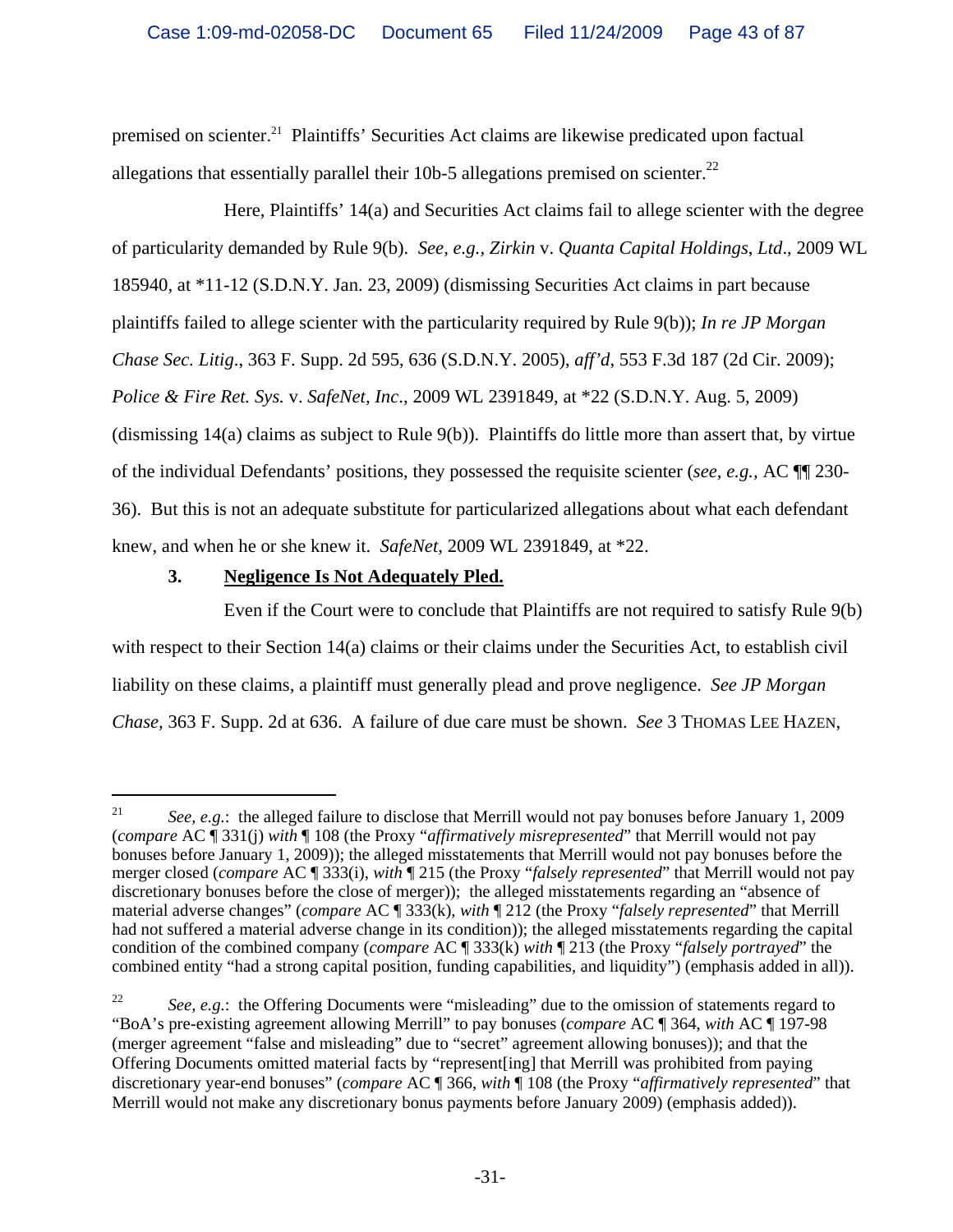LAW OF SECURITIES REGULATION § 10.3 n.32 (6th ed. 2009) ("A finding of negligence requires finding a duty to have acted otherwise.").

Since Section 14(a) claims are subject to the PSLRA, a plaintiff must allege specific facts giving rise to a "strong inference" that each defendant has acted at least negligently in misrepresenting or failing to set forth the material facts in the proxy materials. *See, e.g.*, *JP Morgan Chase*, 363 F. Supp. 2d at 636; *Bond Opportunity Fund* v. *Unilab Corp.*, 2003 WL 21058251, at \*4 (S.D.N.Y. May 9, 2003), *aff'd*, 2004 WL 249583 (2d Cir. Feb 10, 2004); *In re Elan Corp.*, 2004 WL 1305845, at \*16 (S.D.N.Y. May 18, 2004) (report and recommendation). Moreover, PSLRA requirements aside, Plaintiffs' bonus allegations are deficient because Plaintiffs have failed to allege facts to establish negligent conduct on the part of each Defendant that meet *Iqbal*'s plausibility test. 129 S. Ct. at 1949 (claims must be "plausible on [their] face").

Here, as noted above, Plaintiffs' allegations' concerning the bonus cap issue and related disclosures refer to Lewis and Thain, but not to any other individual Defendant. As respects the other individual Defendants, these claims plainly fail, irrespective of the standard applied.

As to Lewis and Thain, Plaintiffs' allegations do not give rise to a "strong inference" of negligence. There are no specific allegations that those Defendants deviated from the standard of care and accepted practice applicable to executives in their positions. Among other things, it is a common practice to use nonpublic disclosure schedules to qualify covenants and to include cautionary language in SEC filings such as that used here and to warn investors that the descriptions of contractual provisions are not representations of fact.<sup>23</sup>

<sup>23</sup> *See A "Titan"-ic Quandry: Can Contract Terms Disclosure Sink Your Company?*, Foley & Lardner LLP Webinar, at 242 (Mar. 29, 2005), *available at* http://www.foley.com/hope.aspx (Ex. 58 (second "Thoughts and Recommendations" slide)) ("We do not recommend publicly filing the confidential disclosure schedules, as they are not prepared for public disclosure but rather for risk allocation); *see also Merger Agreement Representations Take on a Life of Their Own*, Jones Day Commentary (July 2005) at 3-4 (Ex. 59); *A Repeated Call for Disclaimers When Filing Acquisition Documents on Edgar*, Day Pitney Alert (Mar. 17, 2009) at 2 (Ex. 53). Furthermore, the Bank and Merrill were assisted by multiple financial advisors and inside and outside counsel. *See, e.g.,* AC ¶¶ 179-80; 9/15/08 Press Conf. Tr., at 11 (Ex. 13). There is no allegation that any advisors involved in assisting with disclosures at issue lacked the requisite "professional or expert competence." *In re Cheyenne Software, Inc*., 1996 WL 652765, at \*2 (Del. Ch. Nov. 7, 1996) (Delaware law "provides that directors are protected from a breach of the duty of due care when the directors reasonably believe the information upon which they rely has been presented by an expert 'selected with reasonable care' and is within that person's 'professional or expert competence'") (quoting 8 Del. C.  $\S$  141(e)).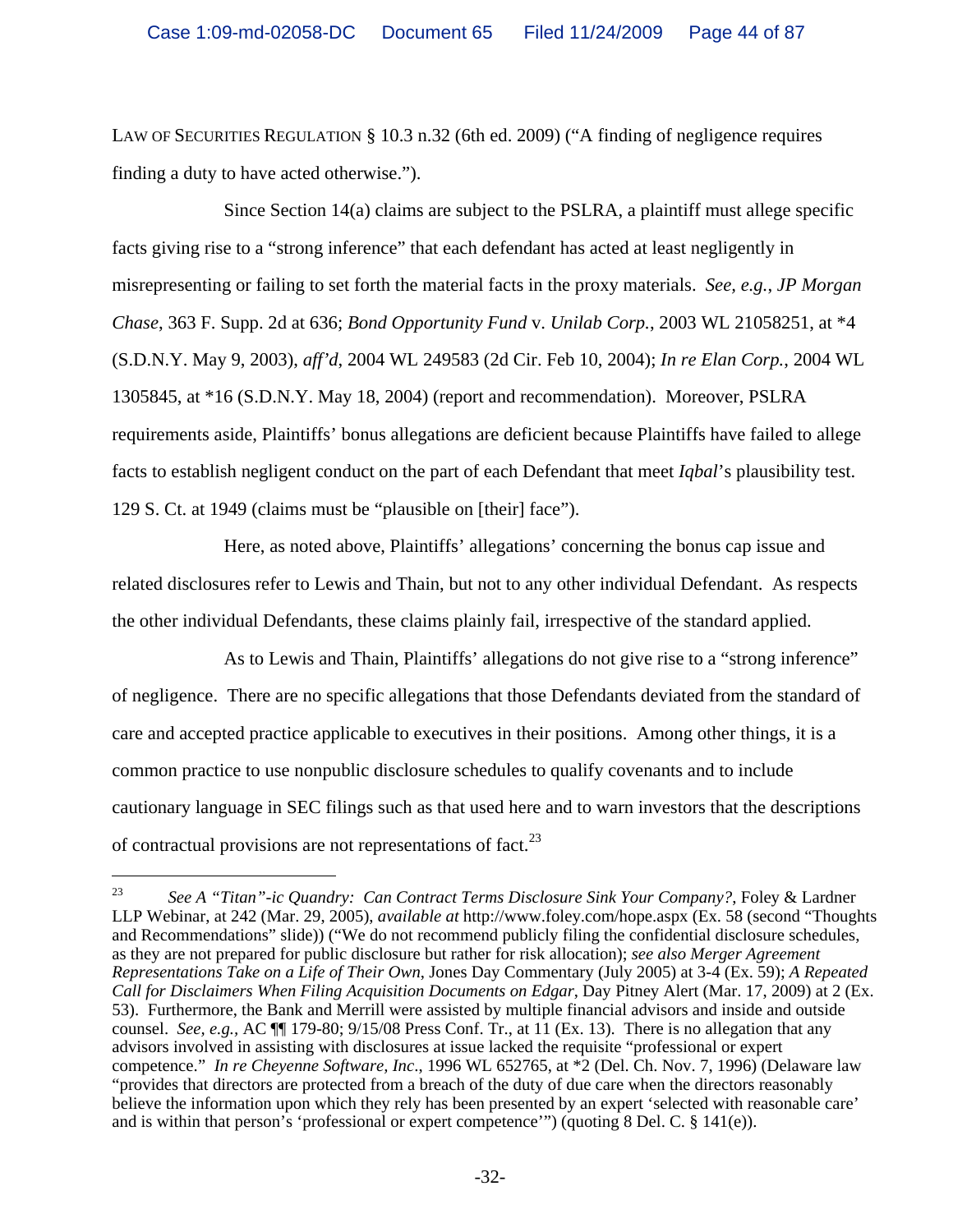Accordingly, all of Plaintiffs' claims against the Bank Defendants relating to compensation paid to Merrill employees should be dismissed.

#### **II. PLAINTIFFS' CLAIMS REGARDING DEFENDANTS' DISCLOSURES OF THE FINANCIAL CONDITION OF MERRILL AND THE BANK PRIOR TO THE SHAREHOLDER VOTE DO NOT STATE A CLAIM.**

Plaintiffs allege that Defendants violated the federal securities laws by making "false and misleading misrepresentations and omissions regarding Merrill's and BoA's financial conditions and losses." AC ¶ 289; *see id.* ¶¶ 331(b), (c). Plaintiffs assert that Merrill incurred approximately \$7 billion in losses in October (*Id.* ¶ 88) and, relying principally upon a February 5, 2009 *Wall Street Journal* story, that an unspecified "internal document" showed that Merrill had incurred a "pretax loss of \$13.3 billion for the previous two months [October and November], and December was looking even worse." *Id.*  $\sqrt{90.24}$  Plaintiffs do not squarely allege, however, that the Bank received this "internal document," or that the Bank was otherwise aware of this \$13.3 billion loss for October and November at any time prior to the December 5 vote. Plaintiffs elsewhere suggest that, according to a September 2009 letter written by the New York Attorney General, the Bank became aware "'prior to the shareholder vote'" that Merrill "had suffered 'more than \$14 billion' of losses" (*id.* ¶ 101), although, as will be shown below, the Attorney General's letter does not state that. In any event, Plaintiffs allege that the Bank had a duty to disclose the October losses when the Proxy was filed on November 3, 2008 (*id.* ¶¶ 107, 290) and a duty to update and/or correct the Proxy thereafter (*id.* ¶ 291), but failed to do so prior to the shareholder vote in violation of Sections 10(b) and 14(a). Plaintiffs also allege that during the fourth quarter the Bank's own financial condition was

 $24$  Plaintiffs elsewhere allege that, according to a September 8, 2009 letter from the New York Attorney General's office, in "November 2008, Merrill determined that it would need to take a goodwill charge of approximately \$2 billion," and that this goodwill impairment "would be charged against Merrill's income." AC ¶ 91. Plaintiffs do not squarely allege, however, that Merrill actually booked this impairment charge in November 2008, and it is apparent from the New York Attorney General's letter on which this allegation is based that, as of November 2008, Merrill was still treating this as a "potential write-off of goodwill" that was not actually included in Merrill's financials until January 2009. NYAG 9/8/09 Letter, at 4 (Ex. 56). Accordingly, Plaintiffs' allegation that "[i]ncluding this \$2 billion goodwill impairment, Merrill's total losses and impairments by the end of November 2008 totaled \$15.3 billion" is contradicted by the document on which the allegation is based and should be disregarded. AC ¶ 91. *See In re Optionable*, 577 F. Supp. 2d at 690 (S.D.N.Y. 2008) (allegations may be disregarded where they are "contradicted by [their] alleged source").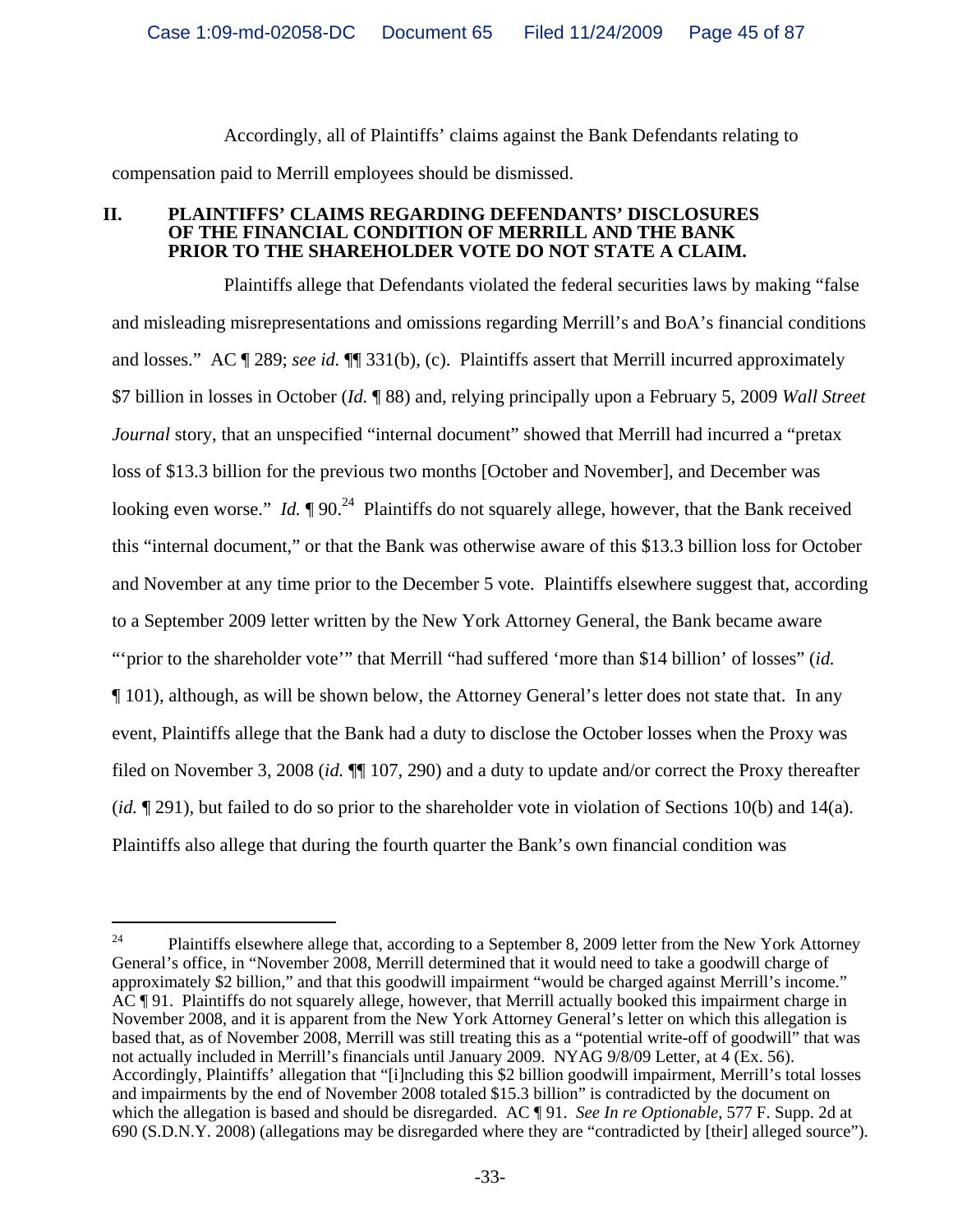deteriorating and that the Bank violated Section 14(a) by failing to disclose interim quarterly losses of \$800 million and a projected quarterly loss of \$1.4 billion. *Id.* ¶¶ 103, 331(c).

Plaintiffs are wrong. The federal securities laws did not require the disclosure of either company's interim financial results or projections, and actual fourth quarter results were not required to be disclosed at any time before the fourth quarter was closed and earnings were released (here, January 16, 2009). *See* BofA 1/16/09 8K, at Ex. 99.1 (Ex. 44). The securities laws create a system of periodic disclosures in which earnings are reported at specified quarterly intervals — not continuously whenever any new information (even if material) comes to light. The Bank thus had no duty to disclose intra-quarter financial results for Merrill or the Bank in the Proxy. It also had no duty to correct or update the disclosures that were made in the Proxy: neither the Bank nor Merrill issued a statement about their fourth quarter performance (anticipated or actual) that required correcting, and neither company made a forward-looking statement regarding the fourth quarter that required updating because it had become false or misleading. Moreover, the nonpublic information known to Defendants regarding Merrill's interim financial results was not material in light of the "total mix" of information then available to investors relating to the severe dislocations in the securities markets and their impact on Merrill's performance. Furthermore, Plaintiffs' allegations relating to the fourth quarter earnings issue do not satisfy the particularity requirements imposed by Rule 9(b) and the PSLRA. Not only do Plaintiffs fail to specify which Defendants received the allegedly material information that was not disclosed, and when, how and in what report they received it, but their allegations do not give rise to a "strong inference" that Defendants acted with scienter or even with negligence. Accordingly, Plaintiffs' claims relating to disclosure of interim results or forecasts prior to the shareholder vote must be dismissed.

### **A. Defendants Had No Duty To Disclose Interim Results Or Forecasts**.

It is a fundamental principle of federal securities law that "[s]ilence, absent a duty to disclose, is not misleading." *Basic, Inc.* v. *Levinson*, 485 U.S. 224, 239 n.17 (1988). Although Plaintiffs characterize Merrill's losses in October and November 2008 as "highly material" (AC ¶¶ 91-92, 290), this principle of securities law applies irrespective of the materiality of the information at issue. The Second Circuit has made clear that "a corporation is not required to

-34-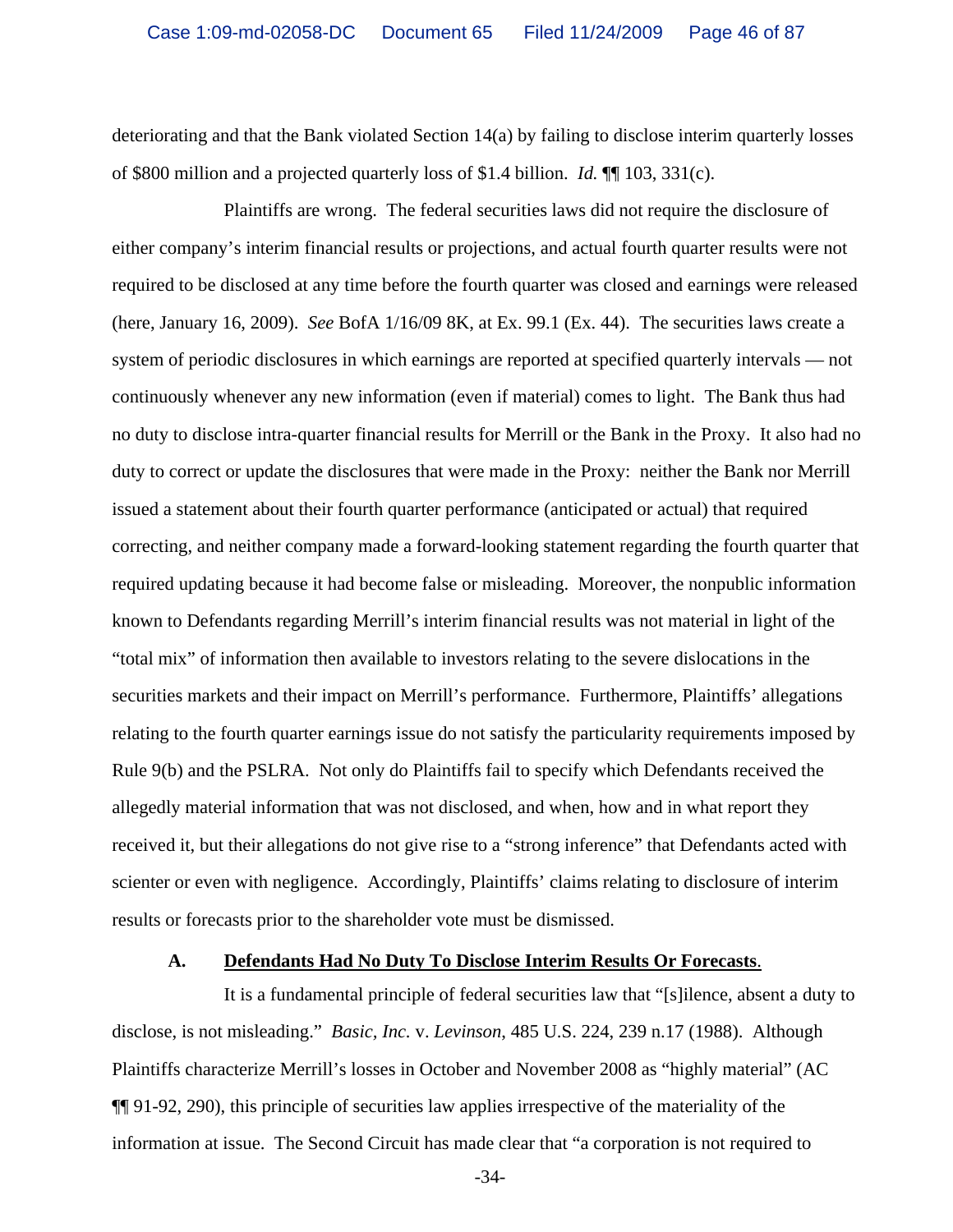disclose a fact merely because a reasonable investor would very much like to know that fact." *In re Time Warner Inc. Sec. Litig.,* 9 F.3d 259, 267 (2d Cir. 1993). "Disclosure of an item of information is not required . . . simply because it may be relevant or of interest to a reasonable investor. For an omission to be actionable, the securities laws must impose a duty to disclose the omitted information." *Resnik*, 303 F.3d at 154.

Plaintiffs allege that Defendants had a duty to disclose Merrill's interim financial results for October and November 2008. But the "securities laws create a system of periodic rather than continual disclosures," *Higginbotham* v*. Baxter Int'l Inc*., 495 F.3d 753, 760 (7th Cir. 2007), and under that periodic reporting system, there is no duty to disclose mid-quarter results. Indeed, in *Higginbotham*, a company waited until its Form 10-Q filing to disclose accounting fraud at a foreign subsidiary. The Court dismissed the allegation that the fraud should have been disclosed when first learned, stating, "[W]hat rule of law requires 10-Q reports to be updated on any cycle other than quarterly? That's what the 'Q' means. Firms regularly learn financial information between quarterly reports, and they keep it under their hats until the time arrives for disclosure. Silence is not 'fraud' without a duty to disclose." *Id*; *see also In re Burlington Coat Factory Sec. Litig*., 114 F.3d 1410, 1432 (3d Cir. 1997) (Alito, J.) ("Except for specific periodic reporting requirements (primarily the requirements to file quarterly and annual reports), there is no general duty on the part of a company to provide the public with all material information"; rejecting claim of a "continuous duty to update the public with either forecasts or hard information that would in any way change a reasonable investor's perception"); *In re N. Telecom Ltd. Sec. Litig*., 116 F. Supp. 2d 446, 459 (S.D.N.Y. 2000) (rejecting argument that company was required to disclose, prior to its quarterly report, that it was anticipating a loss in the current quarter; "The rule that there is no obligation to pre-announce results has long been embraced by courts.").<sup>25</sup>

<sup>25</sup> *See also In re Worlds of Wonder Sec. Litig*., 35 F.3d 1407, 1419-20 (9th Cir. 1994) (rejecting argument that issuer should have disclosed fact that its performance in the current quarter would be substantially lower than the first quarter of the preceding year; company "was under no duty to disclose the precise extent of the anticipated revenue drop"); *Blum* v*. Semiconductor Packaging Materials Co. Inc.*, 1998 WL 254035, at  $*2$  (E.D. Pa. May 5, 1998) ("no duty to update the public as to the status of the financial quarter in progress"); *Zucker* v*. Quasha*, 891 F. Supp. 1010, 1015-16 (D.N.J. 1995) (rejecting claim that company had a duty to disclose a negative trend in returns for the quarter that was in progress; "Courts have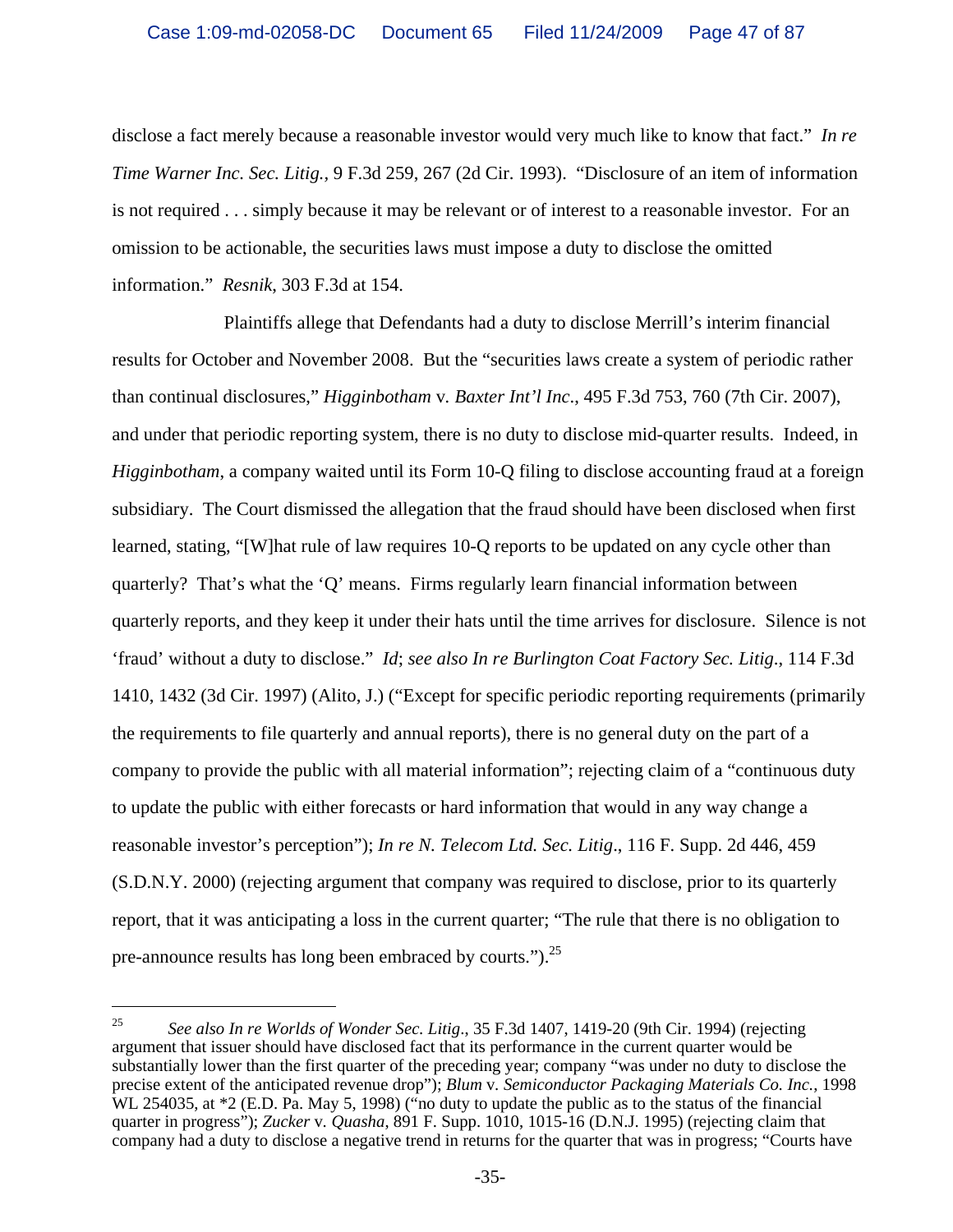It is important to remember that the periodic disclosure system has a statutory basis. In *Gallagher* v. *Abbott Labs.*, 269 F.3d 806, 808 (7th Cir. 2001), the Seventh Circuit rejected the argument that companies have "an absolute duty to disclose all information material to stock prices as soon as news comes into their possession." The Court explained: "We do not have a system of continuous disclosure. Instead firms are entitled to keep silent (about good news as well as bad news) unless positive law creates a duty to disclose." *Id.*. The Court then noted that the periodic disclosure system is embodied in Section 13 of the Exchange Act, 15 U.S.C. § 78m, and observed: "[J]udges have no authority to scoop the political branches and adopt continuous disclosure under the banner of Rule 10b-5. *Especially* not under that banner, for Rule 10b-5 condemns only fraud, and a corporation does not commit fraud by standing on its rights under a periodic-disclosure system." 269 F.3d at 809-10 (emphasis in original).

Plaintiffs also insinuate that Defendants had a duty to disclose Merrill's preliminary forecast for the month of December (AC ¶ 90), but the "federal securities laws do not obligate companies to disclose their internal forecasts." *Burlington Coat Factory*, 114 F.3d at 1427. *See also In re Convergent Techs. Sec. Litig*., 948 F.2d 507, 516 (9th Cir. 1991); *Elkind* v*. Liggett & Myers, Inc*., 635 F.2d 156, 163 (2d Cir. 1980); *N. Telecom*, 116 F. Supp. 2d at 458-59. Courts have refused to impose any duty to disclose forecasts "because of their uncertainty and their potential to mislead investors." *Walker* v. *Action Indus., Inc.*, 802 F.2d 703, 709 (4th Cir. 1986).

Outside of the insider trading context — and notably, there are absolutely *no* allegations relating to insider trading in this case — a duty to disclose arises only when "necessary to make prior statements not misleading" or "when the SEC's rules require disclosure." *Vladimir* v*. Bioenvision Inc.*, 606 F. Supp. 2d 473, 485 (S.D.N.Y. 2009). As will now be shown, neither of these exceptions required the disclosure of any interim results or forecasts here.

i<br>Li been reluctant . . . to impose liability based upon a corporate official's failure to disclose financial data for a fiscal quarter in progress."), *aff'd*, 82 F.3d 408 (3d Cir. 1996).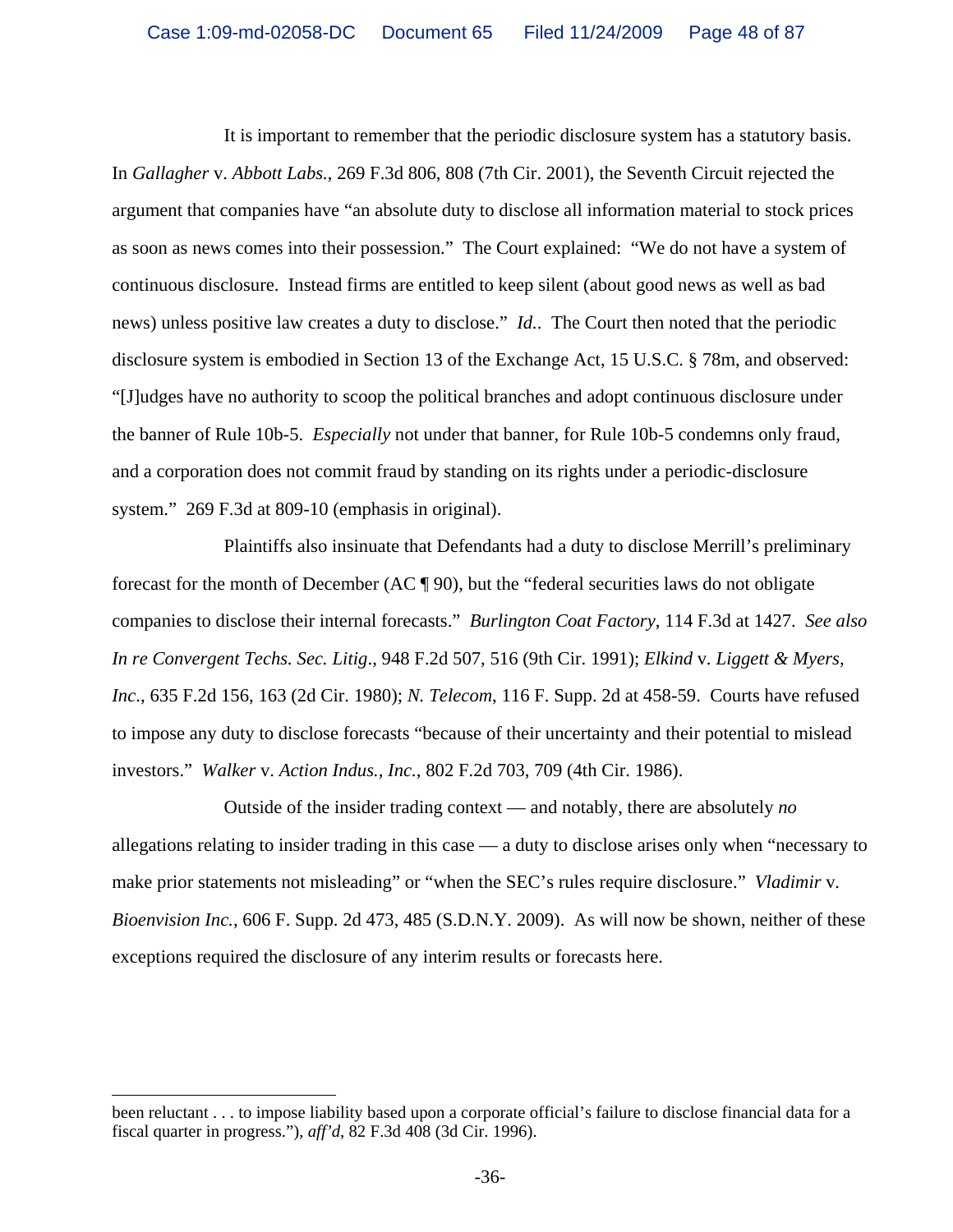#### **B. Neither The Duty To Correct Nor The Duty To Update Required Defendants To Disclose Their Interim Results Or Forecasts.**

Plaintiffs allege that Defendants had a duty to disclose Merrill's interim financial results or forecasts because "they were required to update and/or correct their prior misstatements or omissions." AC ¶ 291; *see also id.* ¶¶ 208, 210. But there were no such "prior misstatements or omissions" and Plaintiffs' invocation of these duties is to no avail.

The federal courts have imposed a "duty to correct" under the federal securities laws only "when a company makes a historical statement that, at the time made, the company believed to be true, but as revealed by subsequently discovered information actually was not. The company must then correct the prior statement within a reasonable time." *Stransky* v*. Cummins Engine Co*., 51 F.3d 1329, 1331 (7th Cir. 1995). *See also In re IBM Corp. Sec. Litig*. (*Kowal* v*. IBM*), 163 F.3d 102, 109 (2d Cir. 1998). Plaintiffs do not allege facts showing that any historical statement made by any of the defendants was later revealed to be false when made, much less that disclosure of interim results or forecasts for Merrill or the Bank was somehow required to correct their previously disclosed historical financial information.<sup>26</sup> There was nothing for the Defendants to "correct."

Some federal courts have found a "duty to update" to arise "when a statement, reasonable at the time it is made, becomes misleading because of a subsequent event." *IBM*, 163 F.3d at 109-10. No duty to update arose here because neither the Bank nor Merrill made any public forecast of their fourth quarter results or disclosed any interim results for the quarter. In their third quarter Form 10-Qs, the Bank and Merrill disclosed that "[i]n recent weeks [*i.e.*, during the fourth quarter], the volatility and disruption [had] reached unprecedented levels" and predicted that "turbulent market conditions in the short- and medium-term will continue to have an adverse impact on [Merrill's] core businesses" and that Merrill's "future results may continue to be materially impacted by the valuation adjustments" necessitated by those market conditions. Merrill 3Q08 10Q at 83 (Ex. 34); BofA 3Q08 10Q at 176-7 (Ex. 35). But these trend disclosures were hardly rendered

<sup>&</sup>lt;sup>26</sup> The only historical statements Plaintiffs challenge relate to the merger due diligence efforts and negotiations. *See* Points IV.B-C, *infra*. These historical statements "were not misleading when made," and there was thus no duty to correct them. *IBM*, 163 F.3d at 109. But even if these statements were found to be misleading, nothing in the forecasted or interim results for the fourth quarter could "correct" them.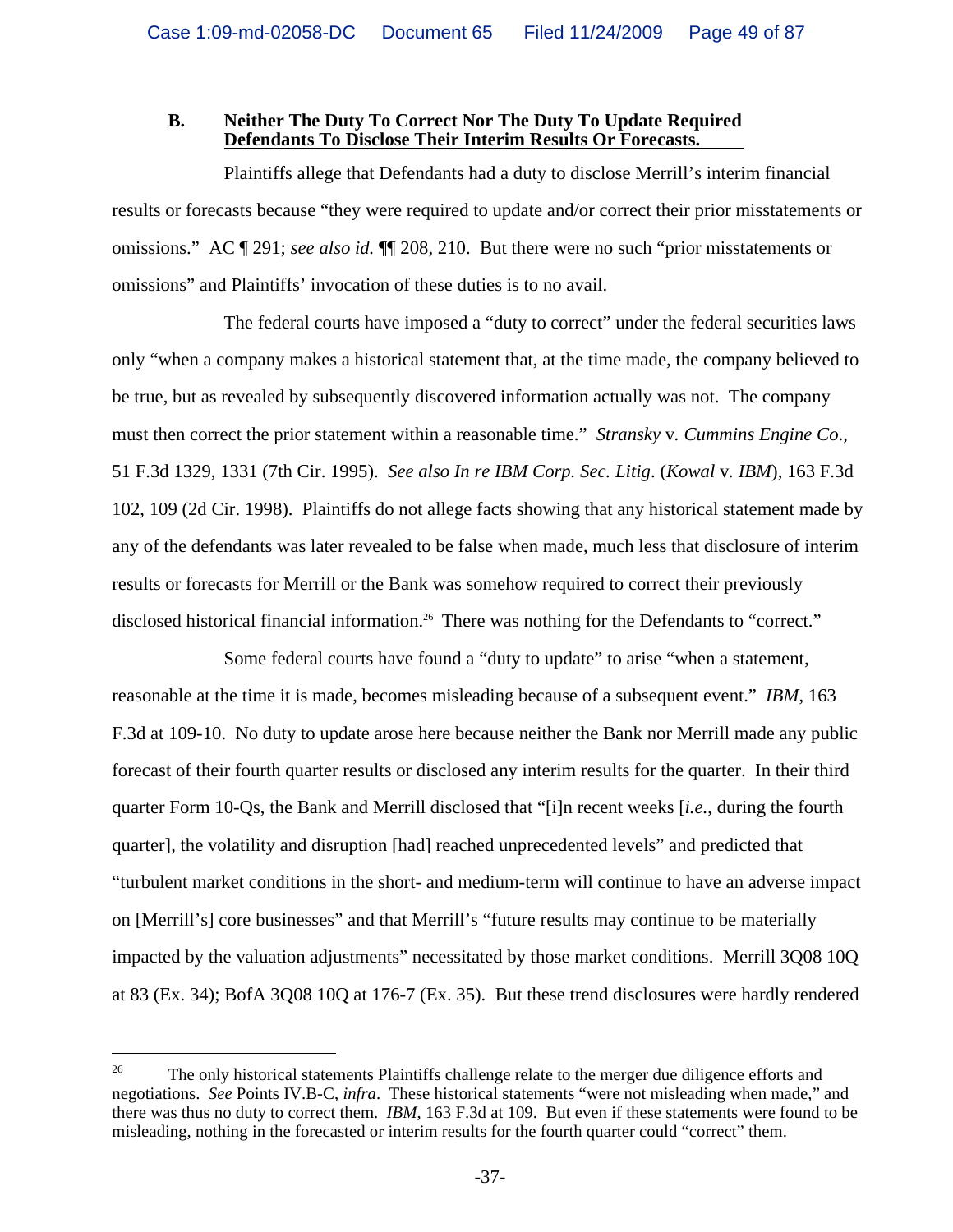misleading by subsequent events; to the contrary, they turned out to be accurate assessments of the extraordinary market conditions that had arisen in the fourth quarter and the ongoing adverse impact on both companies.

# **C. The Proxy Rules Did Not Require Disclosure Of Interim Results Or Forecasts.**

The proxy rules likewise imposed no obligation on Defendants to disclose interim results or forecasts. None of the applicable "line-items" requires that interim financial results or forecasts be included in a proxy statement. To the contrary, the only financial results required to be disclosed in a merger proxy are historical financial results, including pro forma historical financial statements based on the merging companies' most recent quarterly reports.<sup>27</sup> The Proxy satisfied this requirement. *See* Proxy at 19-21 (Ex. 1).<sup>28</sup>

Item 10 of Form S-4, 17 C.F.R. § 239.25, requires that the registrant "[d]escribe any and all material changes in the registrant's affairs that have occurred since the end of the latest fiscal year for which audited financial statements were included in the latest annual report to security holders and that have not been described in a report on Form 10-Q . . . or Form 8-K." But this is not a "line item" requirement dictating disclosure of forecasts or interim results. It is instead a requirement that a proxy statement simply "describe" the material changes in the affairs of the registrant (here, Merrill or the Bank) since the end of its last fiscal year that have not been reported on Form 10-Q, including "any known trends or uncertainties that have had or that the registrant reasonably expects will have a material favorable or unfavorable impact on net sales or revenues or income from continuing operations." *See* Reg. S-K, 17 C.F.R. § 229.303(a)(3)(ii). The Proxy fully

<sup>&</sup>lt;sup>27</sup> Item 5 of Form S-4, 17 C.F.R. § 239.25, requires the disclosure of the "Pro Forma Financial" Information . . . required by Article 11 of Regulation S-X," — *i.e.*, information showing how the proposed merger "might have affected *historical financial statements* if the transaction had been consummated at an earlier time." Reg. S-X, 17 C.F.R. § 210.11-02(a) (emphasis added). And Regulation S-X, in turn, makes clear that the "*historical* financial statements" to be used for this exercise are the company's most recent quarterly reports. *See* Reg. S-X, 17 C.F.R. § 210.3-01 (emphasis added). The Proxy also incorporates by reference other SEC filings, including those with historical financial statements. Proxy at 123-24 (Ex. 1).

<sup>&</sup>lt;sup>28</sup> In addition, in accordance with Item 11 of Form S-4, the Proxy incorporated by reference the latest annual reports, quarterly reports and current reports filed by both companies, as well as such reports subsequently filed up to the date of the shareholder meetings. *See* Proxy at 123-24 (Ex. 1).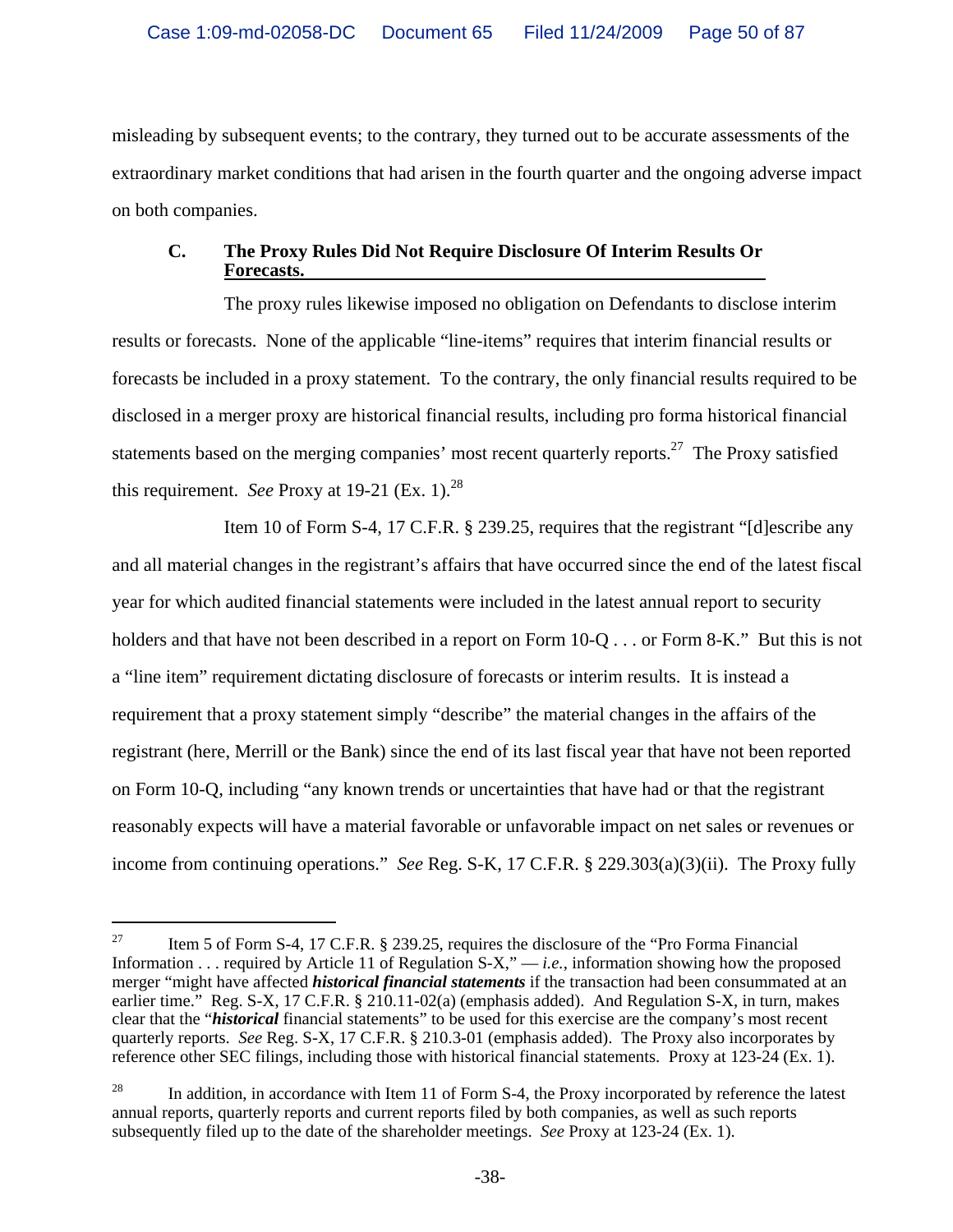satisfied Item 10 because the Forms 10-Q filed by Merrill and the Bank in 2008 — including the Forms 10-Q filed only a few days after the Proxy was mailed — laid out in substantial detail the "material changes" in the affairs of both Merrill and the Bank since the end of 2007, including the "known trends and uncertainties" that were having an unfavorable impact on their revenues and income. *See, e.g.*, Merrill 3Q08 10Q, at 4-9, 76-84 (Ex. 34); BofA 3Q08 10Q, at 3-6, 59-70 (Ex. 35); Point II.D, *infra*. Plaintiffs have not alleged that this disclosure in the Forms 10-Q was false or misleading.

Moreover, nothing in Rule 14a-9 required the disclosure of Merrill or the Bank's interim or forecasted results. Prior to the shareholder vote, neither company issued any projections of future performance or disclosed any partial fourth quarter results. As a result, there was no obligation under Rule 14a-9 to correct any prior statement that had become false or misleading by making new disclosures about fourth quarter performance. *See Resnik*, 303 F.3d at 154 ("[N]o duty of disclosure has been established" where "the relevant rule of the Commission. . . does not require disclosure" of the specific information and the "information is not required to make other information presented in the proxy statement not materially false or misleading."). *See also Kahn* v. *Wien*, 842 F. Supp. 667, 676 n.7 (E.D.N.Y. 1994) ("while the courts have recently become more permissive about *allowing* financial projections to be included in proxy solicitations, they have not changed their view that such disclosure is not *required*") (emphasis in original), *aff'd* 41 F.3d 1501 (2d Cir. 1994). Indeed, the federal courts have rejected the concept that a company has a "duty to correct" forecasted results even when a public forecast turns out to be incorrect because "a projection is not rendered false when the world turns out otherwise." *Gallagher*, 269 F.3d at 810. *A fortiori*, there is nothing to "correct" when no forecast was made public in the first place.<sup>29</sup>

 $29$  Plaintiffs allege that Defendants were "under a continuing duty to update and correct the Proxy," but violated Section 14(a) by issuing two Proxy Supplements — on November 21 and 26 — "without correcting or updating any of their prior false and misleading statements." AC ¶ 221. But just as the interim and forecasted results were not required to be disclosed in the Proxy, they were not required to be disclosed in the Proxy Supplements. As noted, Rule 14a-9 requires that a company supplement its proxy statement only where "necessary to correct any statement in any earlier communication . . . which has become false or misleading." 17 C.F.R. § 240.14a-9. Thus, even if Defendants learned information about the interim or forecasted fourth quarter results for either company as the quarter progressed and, even if this information differed from information known to Defendants as of the mailing of the Proxy on November 3, there was no duty to correct here because the Proxy did not contain any fourth quarter forecasts or partial results or any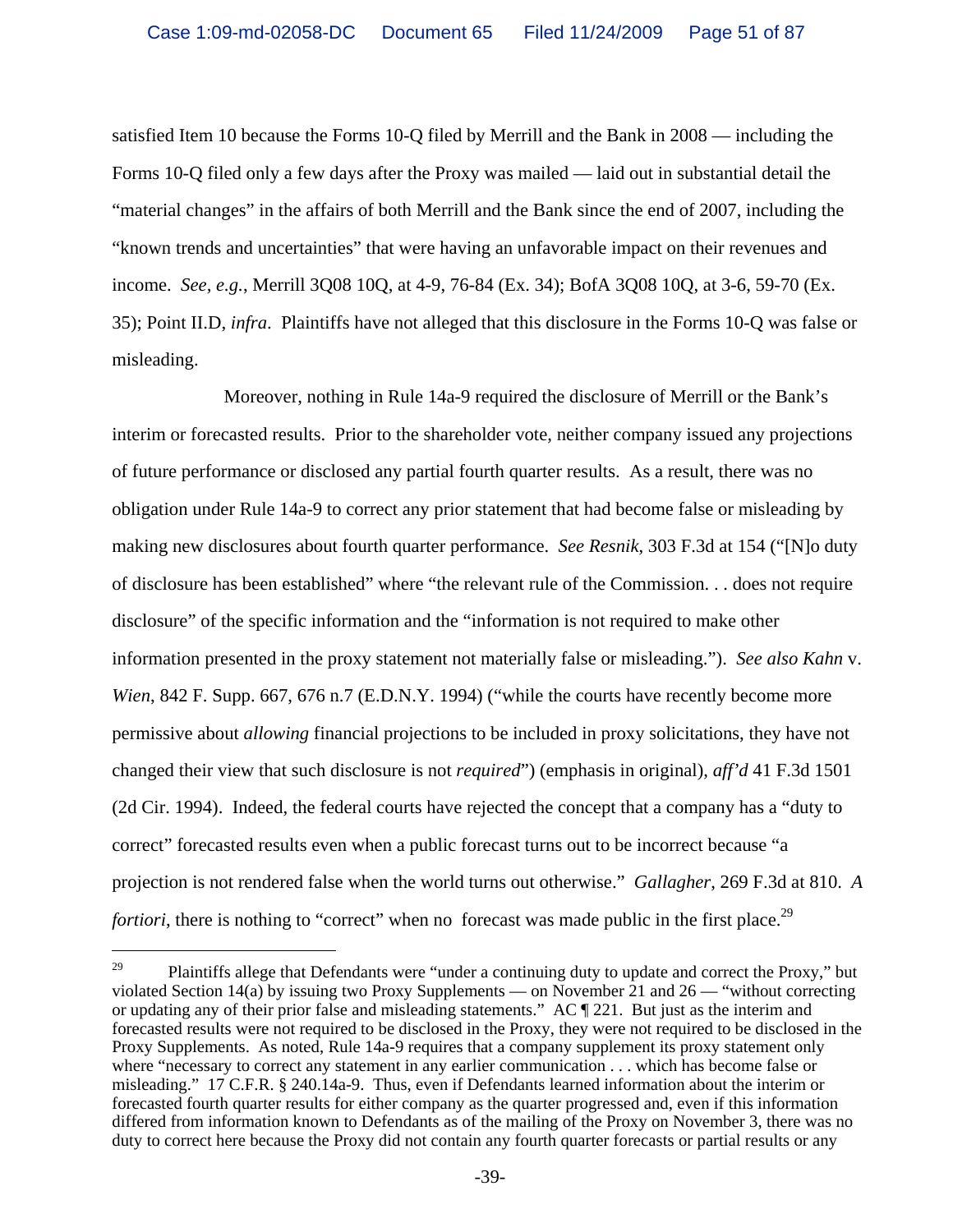## **D. Merrill's Interim Results And Forecasts Were Immaterial As A Matter Of Law.**

Even when the federal securities laws impose a duty to disclose, there is no liability under the federal securities laws absent an "omission of material fact." *IBM*, 163 F.3d at 106. An omitted fact is material "only if there is a 'substantial likelihood that the disclosure of the omitted fact would have been viewed by the reasonable investor as having significantly altered the 'total mix' of information made available.'" *Id*. at 106-07 (quoting *Basic*, 485 U.S. at 231-32). The "total mix" of information here includes matters disclosed by the Bank and Merrill in the Proxy and the SEC filings incorporated therein by reference. $30$  It also includes widely disseminated media reports.<sup>31</sup>

Here, the allegedly omitted information relating to Merrill's interim results and forecasts was not material as a matter of law. Thus, even if the Complaint can be read to allege that the Bank was aware prior to the vote that Merrill had incurred \$13.3 billion in losses for the months of October and November, (*but see* Point II.E.1, *infra*), disclosure of those losses would not have "significantly altered the total mix" of information available to shareholders in view of (a) Merrill's history of losses of similar magnitude, (b) the disclosures made by both companies in the weeks leading up to the meeting regarding the adverse market environment and its expected impact on profitability, and (c) the widely reported market disclosures.

Merrill's SEC filings for the five prior fiscal quarters since mid-2007 disclosed that the company had lost billions of dollars –– a total of *\$38 billion pre-tax* –– largely due to its

i<br>Li other statements that had become "false or misleading." The mere existence of a supplement does not create a duty to disclose additional information.

<sup>30</sup> *See* n.4, *supra*; *see also In re Browning-Ferris Industries, Inc. S'holder Deriv. Litig.*, 830 F. Supp. 361, 367 n.2 (S.D. Tex. 1993) (claim that proxy statement violated Section 14(a) "precluded as a matter of law by the disclosures in the Annual Reports and Form 10-Ks"), *aff'd sub. nom. Cohen* v. *Ruckelshaus*, 1994 WL 121802 (5th Cir. 1994).

<sup>31</sup> *See, e.g.*, *GAF Corp.* v. *Heyman*, 724 F.2d 727, 729 (2d Cir. 1983) (total mix of information available at time of proxy contest "included the many news stories that the closely watched contest had generated"); *Siebert* v. *Sperry Rand Corp.*, 586 F.2d 949, 952 (2d Cir. 1978) (dismissing Section 14(a) and Rule 14a-9 allegations because alleged omissions in proxy statement "were matters of general public knowledge" and "were reported countrywide in the press and on radio and television, were discussed in Congress, and were analyzed in published administrative and judicial opinions"); *In re Apple Computer Sec. Litig*., 886 F.2d 1109, 1115 (9th Cir. 1989) ("failure to disclose. . . information may be excused where that information has been made credibly available to the market by other sources").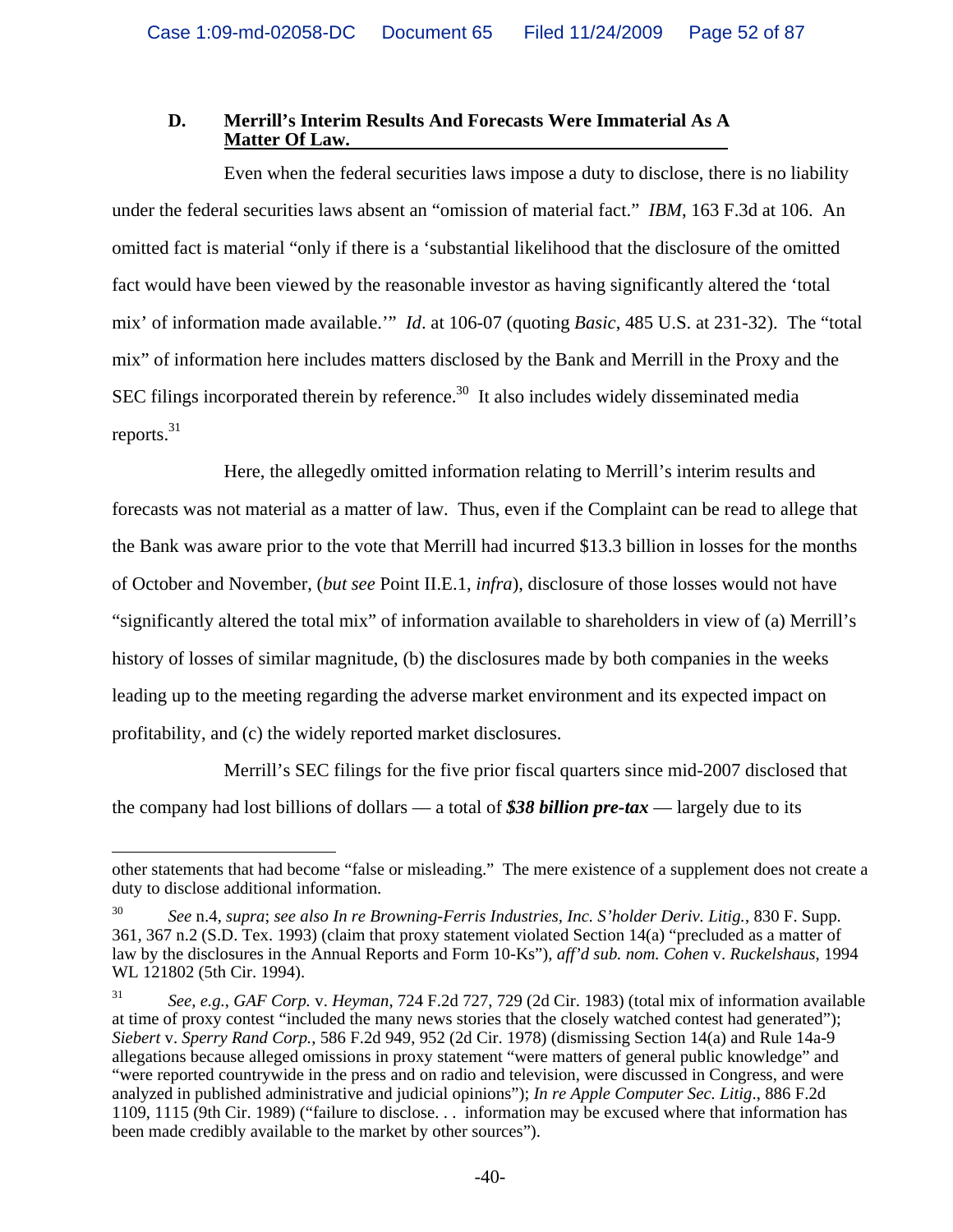exposure to CDOs, mortgage-backed securities and other fixed income exposures. These same SEC filings disclosed that, were it not for several extraordinary one-time gains, Merrill's losses would have been far greater –– *\$50 billion pre-tax*. 32 Merrill's losses for this period –– both as reported and as adjusted for one-time gains — are set forth in the following chart:

| Period                         | <b>Reported Pre-tax</b><br>Gains/(Losses) from<br><b>Continuing Operations</b> | Reported<br><b>One-time Gains</b> | <b>Adjusted Pre-tax</b><br>Gains/(Losses) Excluding<br>One-Time Gains |
|--------------------------------|--------------------------------------------------------------------------------|-----------------------------------|-----------------------------------------------------------------------|
| Q3 '07                         | (\$3.6 billion)                                                                | \$0.6 billion                     | (\$4.2 billion)                                                       |
| Q4 '07                         | (\$14.9 billion)                                                               | \$1.3 billion                     | (\$16.2 billion)                                                      |
| Q1 '08                         | $(\$3.3 billion)$                                                              | \$2.1 billion                     | $(\$5.4 billion)$                                                     |
| Q <sub>2</sub> '0 <sub>8</sub> | (\$8.1 billion)                                                                | \$0.1 billion                     | (\$8.2 billion)                                                       |
| Q3 '08                         | (\$3.3 billion)                                                                | \$7.1 billion                     | (\$15.4 billion)                                                      |
| <b>TOTAL</b>                   | (\$38.2 billion)                                                               | \$11.2 billion                    | (\$49.4 billion)                                                      |

Thus, over the five fiscal quarters beginning with the third quarter of 2007, Merrill's average quarterly loss (excluding one-time gains) was *nearly \$10 billion per quarter*. It was readily apparent to investors in the fall of 2008 that the disruption in the credit markets since mid-2007 had resulted in an unbroken string of multibillion-dollar losses at Merrill.

Furthermore, the "total mix of information" available to investors in the fall of 2008 included a steady drumbeat of media reports concerning the deteriorating condition of the credit markets, as well as disclosures by the Bank and Merrill in the weeks leading up to the December 5 shareholder vote that the anticipated impact of these worsening conditions on Merrill's fourth quarter results would be material:

<sup>&</sup>lt;sup>32</sup> These one-time gains are properly excluded here as they relate to discrete items that did not reflect the ability of the combined companies to generate earnings going forward. The third quarter 2008 adjustment of \$7.1 billion was comprised of a \$4.3 billion pre-tax one-time gain from the sale of Merrill's 20% ownership stake in Bloomberg and "[n]et gains of \$2.8 billion due to the impact of the widening of Merrill Lynch's credit spreads on the carrying value of certain of [its] long-term debt liabilities," resulting from "severe market movements in September." Merrill 10/16/08 8K, Ex. 99.1, at 1 (Ex. 25). As Merrill explained in its third quarter 2008 Form 10-Q, the gain on the impact of widening of credit spreads reflected the market's perception that Merrill's creditworthiness was declining but, under GAAP, Merrill was required to book the corresponding decline in the fair value of its liabilities to purchasers of its structured notes as a gain. *See* Merrill 3Q08 10Q, at 29, 77 (Ex. 34); SFAS No. 157 ¶¶ 15, 28; SEC Release No. AS-150, 1973 WL 149263, at \*1 (Dec. 20, 1973). Adjustments for prior quarters reflect simply the elimination of one-time gains due to the widening of credit spreads. *See, e.g.*, Merrill 10/24/07 8K, at Ex. 99.1 at 3 (Ex. 4); Merrill 1/17/08 8K, at 4 (Ex. 5); Merrill 2007 10K, at 22 (Ex. 6); Merrill 1Q08 10Q, at 26, 67 (Ex. 9); Merrill 2Q08 10Q, at 28, 74 (Ex. 11).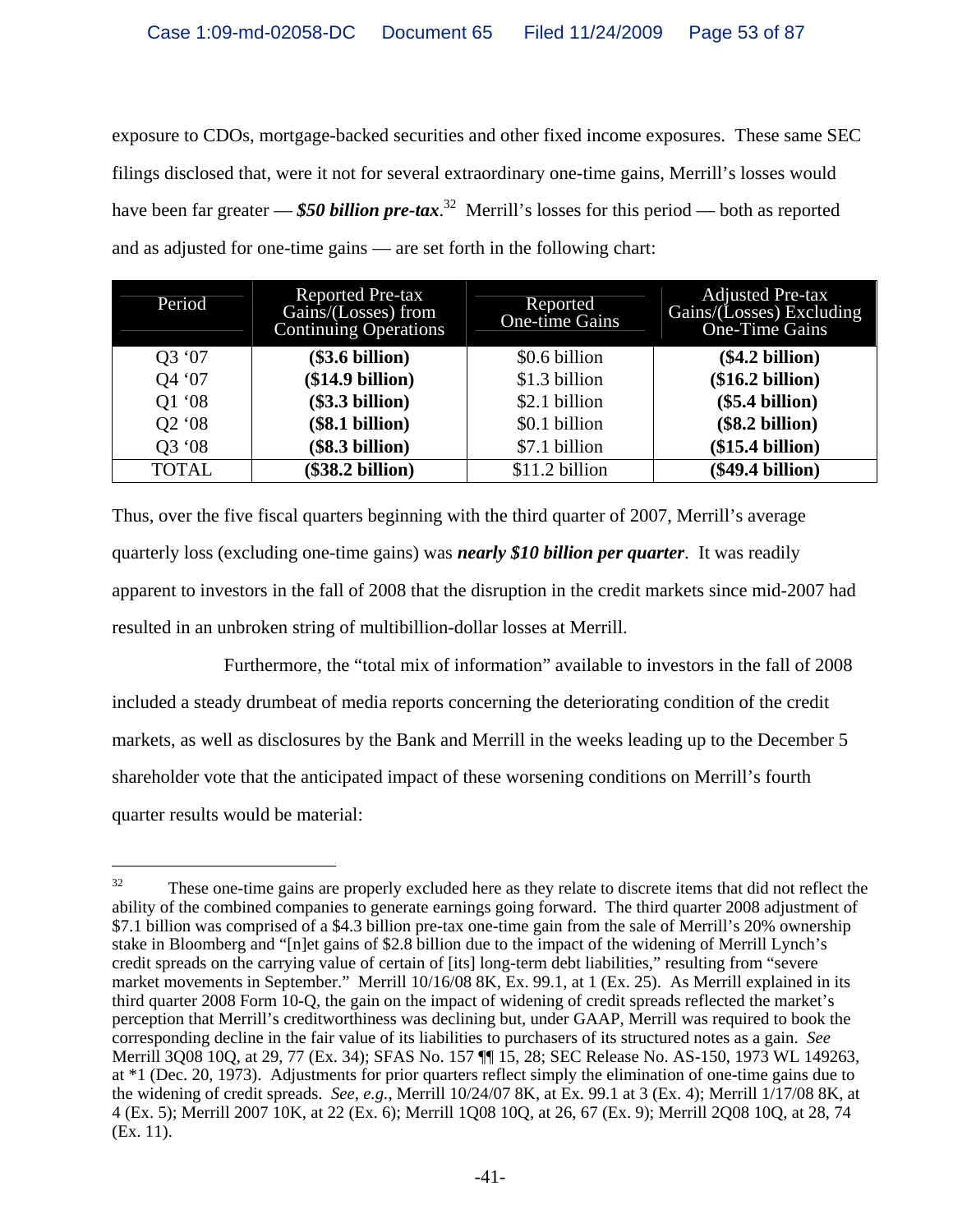- On a September 15 investor call, Lewis stated that "the financial system is operating under *almost unprecedented stress*" and "the remainder of this year and all of next year will be a relatively tough time for the financial services industry" and accordingly "revenue opportunities will be tough, and *high levels of charge-offs will continue*." Thain added in the same September 15 press conference that: "[t]his is probably the *most difficult environment in the financial markets that I have experienced in my 30 years* in the business" and that "[i]t is a very, very difficult time and *it's not going to get better quickly*." 9/15/08 Acquisition Call Tr. at 2 (Ex. 14); 9/15/08 Press Conf. Tr. at 8, 10 (Ex. 13) (all emphasis added).
- In the wake of the Lehman Brothers bankruptcy filing on September 15, the financial crisis entered an acute phase marked by stock price collapses, severe contractions of liquidity and extraordinary efforts by central bankers to restore confidence and inject liquidity into the markets. *See, e.g.*, n.1, *supra*.
- On October 6, the Bank announced disappointing third quarter earnings of \$1.18 billion and cut its dividend in half. During an investor conference call, Lewis stated that the Bank's economic outlook now called for a "*weaker economy going into 2009*," as the recession was going to be "deeper than we originally thought." Lewis added that "it is difficult to focus on what is going right at this time" and that "*charge-offs are going to remain high* for a more extended period of time than we would have thought just since last quarter." BofA 10/6/08 8K; BofA 3Q 2008 Earnings Call Tr., at 2, 9 (Exs. 22 and 23) (emphasis added).
- The November 3 Proxy disclosed that Merrill had entered into the Merger Agreement in light of the imminent collapse of Lehman Brothers and that Merrill's Board had approved the merger in response to the "challenging and uncertain" market environment, which the Bank "*expected to persist*." The Proxy further disclosed Merrill's third quarter losses and noted the "*extremely volatile*" market conditions "[d]uring the past few weeks." Proxy at 52, 38 (Ex. 1) (emphasis added).
- On November 5, Merrill's third quarter 10-Q disclosed that the "adverse market environment" intensified towards the end of the [third] quarter," and predicted that "*[t]urbulent market conditions in the short- and medium-term will continue to have an adverse impact* on [its] core businesses" in light of the "severe" dislocations in the credit markets. Merrill 3Q08 10Q, at 82-83 (Ex. 34) (emphasis added).
- On November 6, the Bank's third quarter 10-Q likewise noted the ongoing "*market turmoil* and tightening of credit" and that "*[i]n recent weeks* [*i.e.*, during the fourth quarter], the *volatility and disruption [had] reached unprecedented levels*." It stated that these difficult conditions could "continue or worsen" and that the Bank did not expect that they would be "likely to improve in the near future," and warned they "*could lead to losses or defaults*." The Bank also predicted that the valuation of Merrill's various exposures to the credit market "*will continue to be impacted by external market factors*," and that *Merrill's* **"***future results may continue to be materially impacted by valuation adjustments*." BofA 3Q08 10Q, at 175-177 (Ex. 35) (emphasis added).
- At a November 11 financial services conference, Thain stated that the company was "*not going to get better quickly*" and that the "U.S. economy is contracting very rapidly, *asset prices are falling*, and that is creating a great degree of uncertainty, both in the equity markets and in the debt markets, about the near-term outlook, at least over the next few quarters." Thain added that while he was optimistic, Merrill was "going to be in a *difficult credit environment in the near term*" and "in a *very difficult economic environment for a significant period of time*." Merrill 11/11/08 Banking & Fin. Servs. Conf. Tr., at 2-3 (Ex. 36) (emphasis added).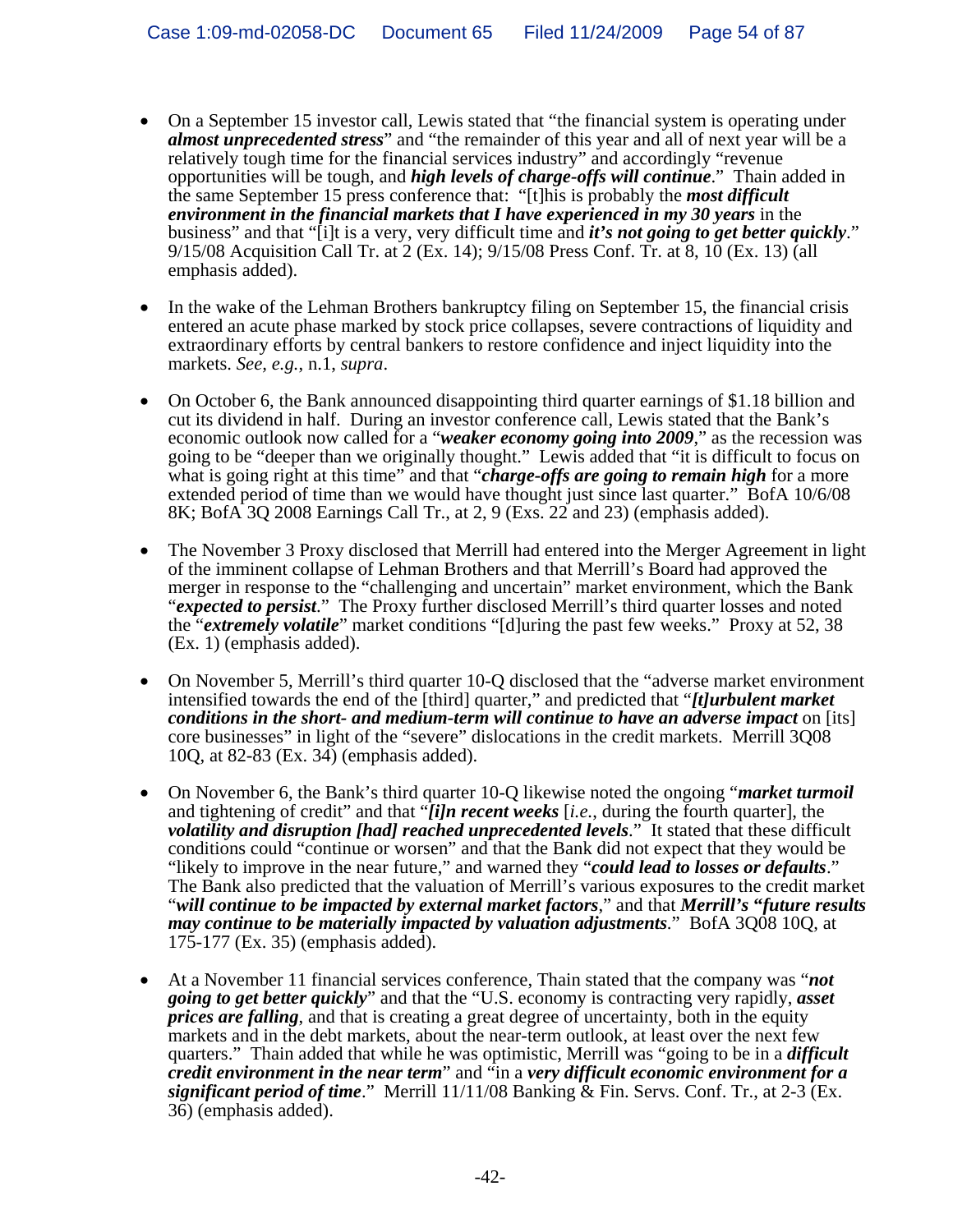- In days leading up to the December 5 shareholder meeting, the major financial media reported that there existed "growing pressures in financial firms amid a steep and unexpected fall in prices of all kinds of assets" and that "credit spreads [had] widened sharply as gloomy macroeconomic and corporate news fuelled a fresh bout of risk aversion." *Goldman Faces Loss of \$2 Billion for Quarter*, WALL ST. J., Dec. 2, 2008 (Ex. 39); *Equities in Retreat as Risk Aversion Returns*, FIN. TIMES, Nov. 13, 2008 (Ex. 38).
- At the December 5 shareholder meeting to approve the issuance of stock in support of the merger, Lewis told the audience: "I mean it is *extraordinary bad times*" and "I would say we are in the *worst economic slump since the Great Depression* and we are Bank of America and reflective of that economy." Transcript of Bank of America Special Shareholder Meeting, December 5, 2008, at 14, 15 (Ex. 64).

In sum, when the extensive media coverage of the distress of the securities and credit markets is coupled with the detailed disclosures made by Merrill and the Bank regarding the ongoing impact of the market environment on their near-term results, only one conclusion is possible –– the total mix of information regarding the likely impact of the financial crisis on Merrill's fourth quarter 2008 performance would not have been "significantly altered" by the public disclosure of its interim or forecasted results for the quarter, as they may have appeared to be at a particular point in time. Merrill's history of losses, coupled with the widely-understood and dramatic worsening of the financial and economic environment, gave investors sufficient warning of the distinct possibility of further substantial losses. *See ABC Arbitrage* v. *Tchuruk*, 291 F.3d 336, 360-61 (5th Cir. 2002) (non-disclosure of information concerning defendant's "problems and losses" immaterial as a matter of law); *Yukos*, 2006 WL 3026024, at \*21-22 (omission immaterial given "total mix" of information available to investors).<sup>33</sup>

# **E. Plaintiffs Have Failed To Satisfy The Pleading Requirements Imposed by Rule 9(b) and the PSLRA With Respect To Their Interim Losses Or Forecasts Claim.**

# **1. Plaintiffs Have Failed To Plead Fraud With Particularity.**

i<br>Li

As noted, Plaintiffs are required under the PSLRA and Rule 9(b) to plead their

Section 10(b) and Section 14(a) claims with particularity; among other things, the Complaint must

<sup>&</sup>lt;sup>33</sup> Merrill's interim results were also immaterial in view of the fact that the losses were principally the result of mark-to-market adjustments, as opposed to cash losses. For example, as credit spreads widened, the value of Merrill's fixed income positions would generally fall. *See, e.g.*, Merrill 10/16/08 8K, Ex. 99.1 (Ex. 25) (attributing \$9.9 billion loss for the quarter in Merrill's fixed income business to "credit spreads widening across most asset classes to significantly higher levels at the end of the quarter"). But if spreads were then to narrow, the same positions would increase in value, and, at a time of great market volatility, even a sizable loss mid-quarter would not necessarily mean a large loss at the end of the quarter.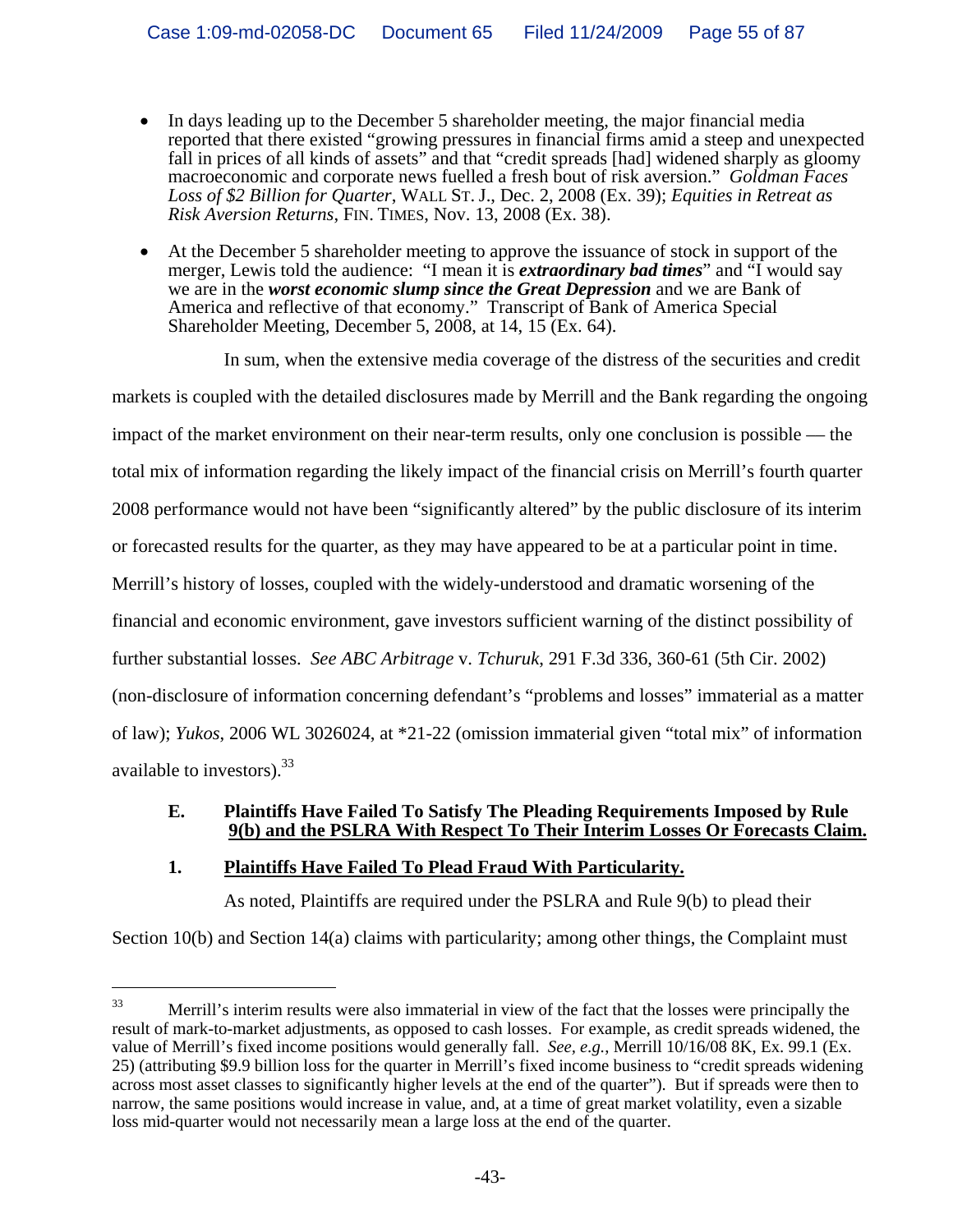"specify the statements that the plaintiff contends were fraudulent" and "explain why the statements were fraudulent." *ATSI Commc'ns*, 493 F.3d at 99. *See* Point I.E, *supra*.

Here, Plaintiffs fail to particularize which Defendants were apprised of Merrill's interim losses or forecasts prior to the shareholder vote and precisely what they knew. Thus, while the Complaint alleges the existence of an "internal document" showing that Merrill had incurred a \$13.3 billion loss for the months of October and November (AC ¶ 90), the Complaint does *not* allege that, prior to the shareholder vote, anyone at the Bank had possession of this document or even knew of its contents. Plaintiffs also allege that a letter from the New York Attorney General dated September 8, 2009 states that "'prior to the shareholder vote,' Merrill had suffered 'more than \$14 billion' in losses" and that, as a result, "Bank of America officers sought guidance" as to the applicability of the MAC clause of the Merger Agreement. But Plaintiffs fail to specify which Bank officers were aware of this document and fail to identify the report allegedly containing this information. Plaintiffs have thus failed to plead fraud with particularity.34 *See Dynex*, 531 F.3d at 196 ("Where plaintiffs contend defendants had access to contrary facts, they must specifically identify the reports or statements containing this information.") (quoting *Novak* v. *Kasaks*, 216 F.3d 300, 309 (2d Cir. 2000)); *SafeNet,* 2009 WL 2391849, at \*17-18 (dismissing complaint that failed to "distinguish between the mental states of the four individuals" and allege "what they each knew" and "how they knew").

*CALPERS* v. *Chubb Corp.*, 394 F.3d 126 (3d Cir. 2004), is instructive. Plaintiff shareholders of an insurance company alleged that Chubb and its officers failed to disclose Chubb's disappointing second quarter results while soliciting their approval for a merger between the two

<sup>34</sup> Plaintiffs also mischaracterize the NY Attorney General's letter. The letter does *not* state that "prior to the shareholder vote, Merrill *had suffered* more than \$14 billion of losses." AC ¶ 101 (emphasis added). The letter instead recites that by December 3, 2008, the Bank had learned that Merrill's "*forecasted losses* had risen to more than \$11 billion, and with the addition of a \$3 billion 'contingency' they rose to more than \$14 billion." NYAG 9/8/09 Letter, at 3 (Ex. 56) (emphasis added). Indeed, in the series of Congressional hearings that Plaintiffs likewise liberally, but selectively, draw upon, the \$3 billion contingency has been explained as being in the nature of a "wild ass guess." *See* Stmt. of Timothy J. Mayopoulos Before the House Comm. on Oversight & Gov't Reform, at 10 (Nov. 17, 2009) (Ex. 60). Plaintiffs thus deliberately conflate historical losses with forecasted losses, and ignore the fact that even the \$14 billion forecast included a \$3 billion plug. *See In re Optionable*, 577 F. Supp. 2d at 690 (particularity lacking where allegation not supported by its source).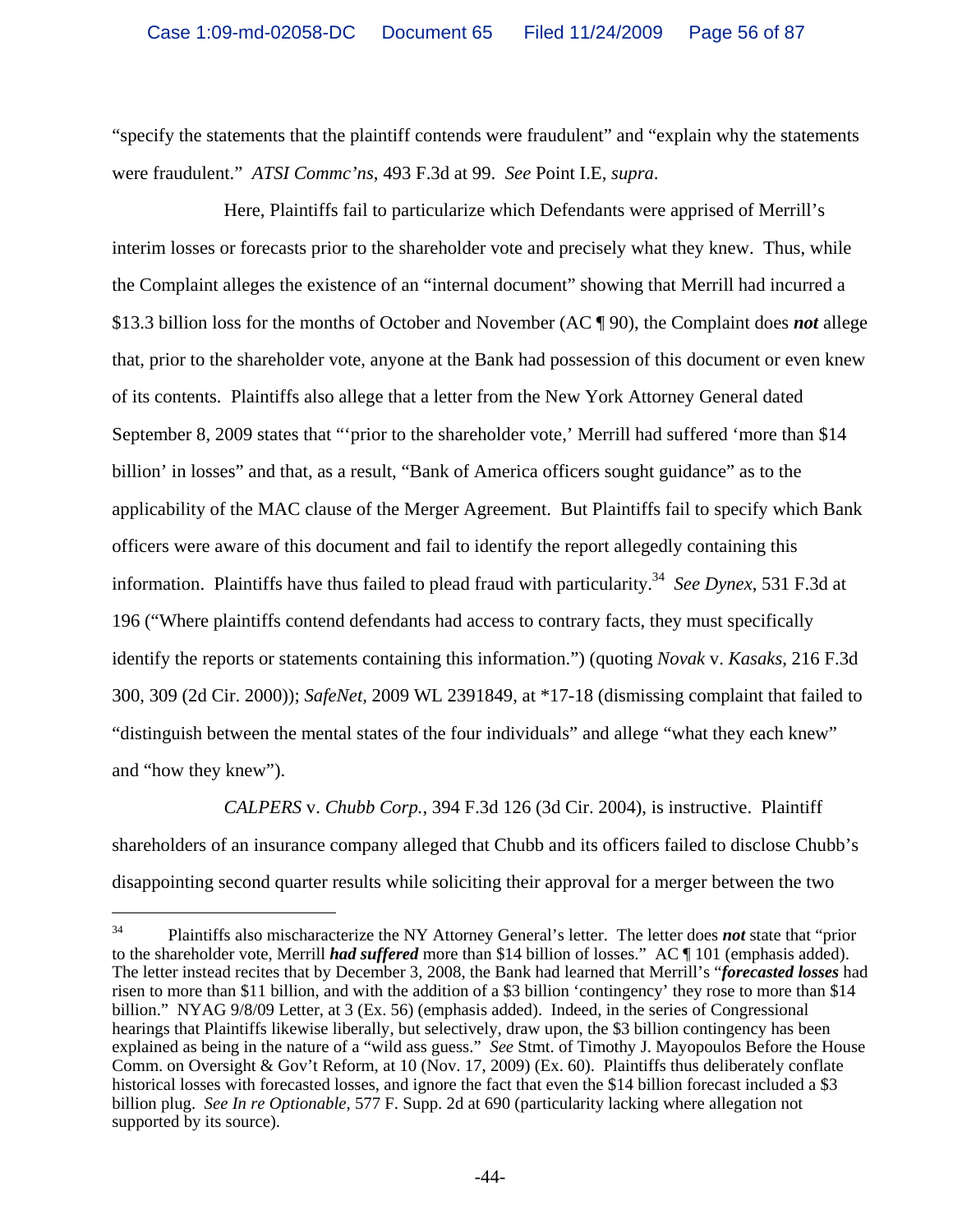companies. *Id.* at 154. The second quarter had ended 19 days *prior* to the shareholder vote, and Chubb released its disappointing results just eight days after the vote. *Id.* The Third Circuit dismissed plaintiffs' Section 14(a) claims because they failed to plead with particularity facts suggesting that defendants knew Chubb's second quarter results at the time of the vote.

Plaintiffs fail to allege with any particularity . . . that Defendants knew of the final second quarter 1999 results at the time the merger vote took place. The conclusory assertion that "O'Hare and the other defendants had access to these financial results far in advance of when they were announced, and before the Executive Risk shareholders voted" is patently insufficient, as is the speculation that "[i]f defendants were paying any attention . . . any serious problems in the second quarter should have been glaringly apparent to them by the time of the July 19 shareholder vote." *Id.*

# **2. Plaintiffs Have Failed To Satisfy The PSLRA's Strong Inference Of Scienter Standard.**

Plaintiffs' pleading also fails to meet the "strong inference" of scienter standard (*see*

Point I.E, *supra*), with respect to their claim that Defendants failed to disclose either company's

interim results or forecasts. *First*, the Complaint fails to demonstrate a "concrete and personal

benefit" that any Defendant stood to receive by withholding disclosure of interim results or forecasts

for the fourth quarter. *See ECA*, 553 F.3d at 198; Point I.E.1, *supra*. 35

i<br>Li

*Second*, Plaintiffs have also failed to plead any facts showing Defendants' "strong circumstantial evidence of conscious behavior or recklessness" with respect to the failure to disclose interim losses or forecasts prior to the shareholder vote. Plaintiffs conclusorily allege that senior

 $35$  Plaintiffs' allegations that Lewis had a "motive" to commit fraud demonstrate no such thing. For example, Plaintiffs allege that Lewis was motivated to conceal material facts "because he knew that if these facts were disclosed prior to the close of the merger he would be terminated." AC ¶ 241. But the Complaint fails to set forth any facts to substantiate that allegation. The Complaint alleges that Secretary Paulson advised Lewis that the Federal Reserve "would remove BoA's Board and management if it tried to *terminate the transaction*." *Id.* ¶ 126 (emphasis added). The alleged statement by Secretary Paulson post-dated the shareholder vote. Moreover, the Complaint nowhere alleges facts to support the allegation that Lewis believed he would lose his job *if any particular facts were publicly disclosed*. Plaintiffs further allege that Lewis was motivated to conceal facts because he knew that "if investors learned the truth about Merrill's financial condition" it would reveal that the statements Lewis previously made regarding the purported benefits of the merger were false and lead investors to question his competence. *Id.* ¶ 242. This allegation falls far short of a showing that Lewis "benefited in some concrete and personal way from the purported fraud." *ECA*, 553 F.3d at 198. *See Xerion Partners, I LLC* v*. Resurgence Asset Mgmt., LLC*, 474 F. Supp. 2d 505, 519 (S.D.N.Y. 2007) (scienter allegations that defendants "wished to conceal prior [allegedly] illegal activity" deemed insufficient and dismissed), *aff'd sub nom.*, *Bay Harbors Mgmt, LLC* v. *Carothers*, 282 F. App'x. 71 (2d Cir. 2008).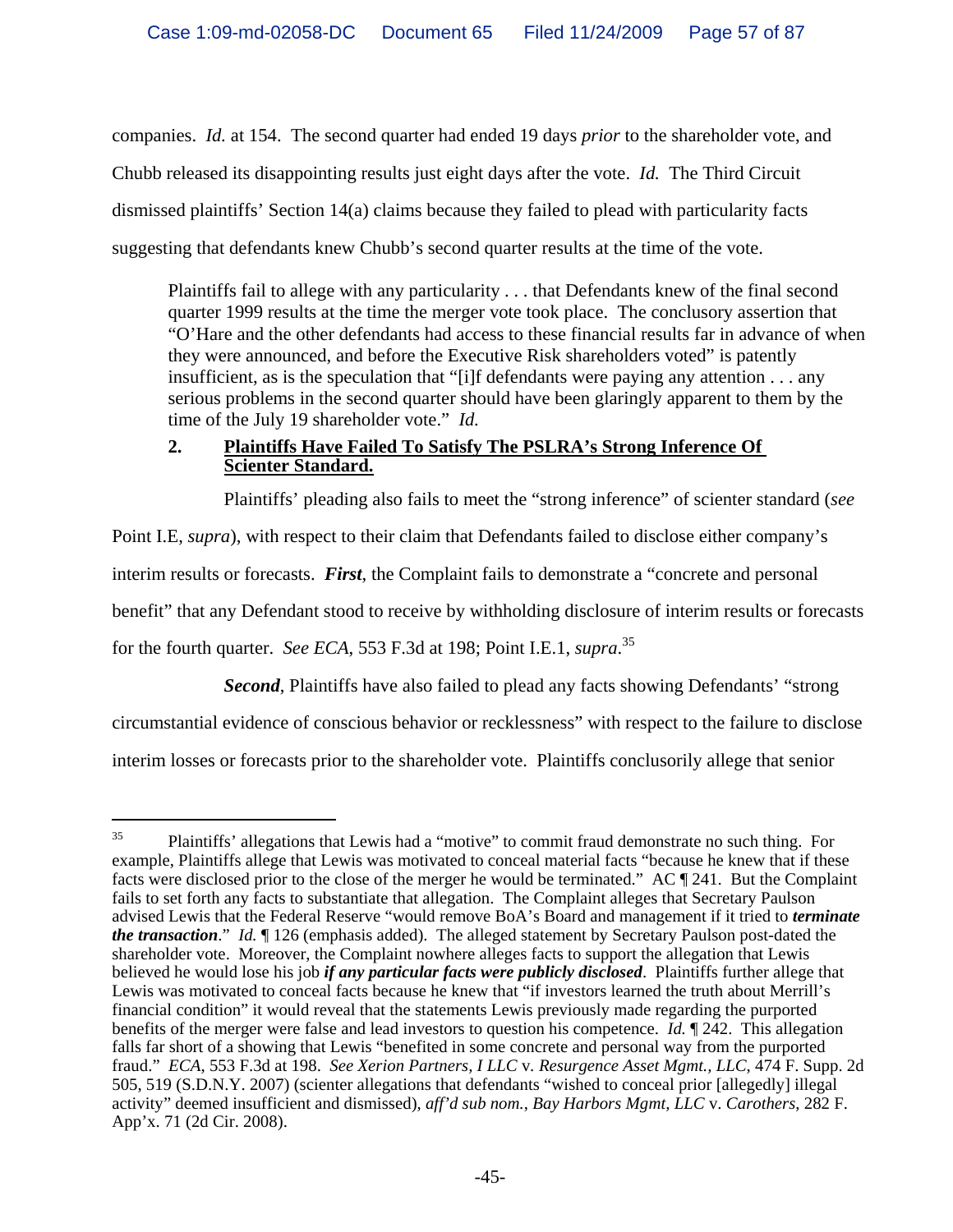executives of the Bank "possessed direct knowledge of Merrill's losses" (AC ¶ 231), but Plaintiffs have failed to allege facts sufficient to support an inference that any of the Defendants knew or believed that disclosure of Merrill's interim results or forecasts was required. *See ECA*, 533 F.3d at 202 (affirming dismissal where plaintiff failed to allege facts supporting inference that defendants knew that GAAP required disclosure of related-party transaction). Indeed, as is apparent in the New York Attorney General's September 8, 2009 letter (on which Plaintiffs rely) prior to the shareholder vote, senior officials at the Bank conferred with legal counsel as to whether disclosure of Merrill's interim results was required. This conduct is plainly inconsistent with any intent to defraud.<sup>36</sup> Thus, even without considering any potential competing inferences, the allegations of the Complaint do not give rise to the "strong inference" of fraudulent intent required under the PSLRA.

But, of course, the Supreme Court's decision in *Tellabs* makes clear that "any opposing inference of nonfraudulent intent" must be considered. 551 U.S. at 309; *see* Point I.E.1, *supra*. Here, the competing inferences of non-fraudulent intent are more compelling. *First*, as noted (Point I.E.1.b, *supra*), Defendants' substantial stock holdings aligned their interests with those of the Bank's shareholders, such that it was not in Defendants' financial interest to deceive the Bank's shareholders into supporting a merger that Defendants themselves did not support. The

<sup>&</sup>lt;sup>36</sup> Plaintiffs' other scienter allegations with respect to the individual Defendants are similarly deficient. The Complaint alleges that Lewis admitted during congressional testimony that "Merrill's losses," were facts "' of enormous consequences to the company and the shareholders." AC  $\P$  243. Plaintiffs then assert that Lewis made a "conscious decision" not to disclose them. *Id.* The only support offered for this allegation is Lewis's December 22 e-mail to the Bank Board that, the Complaint elsewhere acknowledges, pertained to the *Government's* obligation to make a public disclosure if it reached a definitive agreement to provide TARP funding to the Bank. *Id.* ¶ 134. This allegation thus falls far short of showing that *Lewis* intended to defraud the Bank's shareholders by failing to disclose material information that the Bank had a duty to disclose at the time. Plaintiffs also repeatedly suggest that alleged inconsistencies in statements made by Lewis in the context of government investigations support an inference of scienter. *Id.* ¶¶ 244-50. But Plaintiffs do not (and cannot) contrast any of the statements they attribute to Lewis with inconsistent statements made by Lewis himself. Rather, Plaintiffs can only contrast his statements with claims made by others who may have differing recollections or motives, or whose understanding of the underlying events is at best second-hand. *See, e.g.*, *id.* ¶¶ 245-46, 250 (after-the-fact commentary by other witnesses), ¶¶ 244, 247, 249, 251 (commentary by regulators), ¶ 248 (commentary by a member of Congress). Such commentary, where it is based on governmental investigations where no "official findings of fact or legal conclusions have issued" are not probative of Lewis's own state of mind and therefore cannot establish the factual basis necessary for a strong inference of scienter. *See In re BearingPoint, Inc. Sec. Litig.*, 525 F. Supp. 2d 759, 777 (E.D. Va. 2007) (references to government investigations constitute an "end-run around the stringent pleading requirements of the PSLRA"), *rev'd in part on other grounds sub nom. Matrix Capital Mgmt. Fund LP* v. *BearingPoint, Inc.*, 576 F.3d 172 (4th Cir. 2009).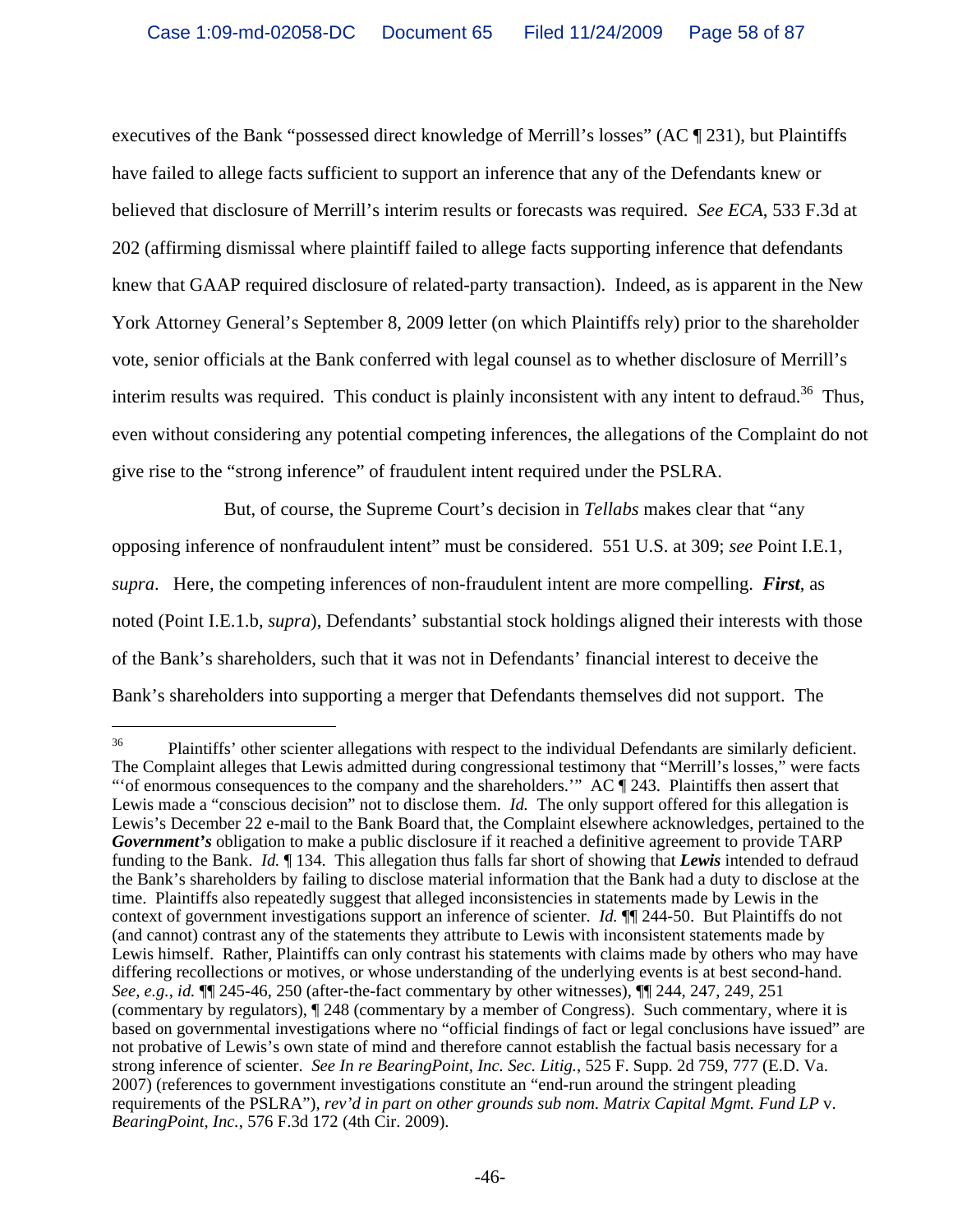inference that these Defendants did not intentionally or recklessly endanger their own portfolios is compelling. *See Cole* v. *Health Mgmt. Assocs.*, 2009 WL 2713178, at \*9 (M.D. Fla. July 17, 2009).

*Second*, if Defendants intended to deceive investors as to the companies' fourth quarter performance, why did they issue third quarter 10-Qs disclosing the "turbulent market conditions" and their anticipated effect on Merrill's "short- and medium-term" results?

*Third*, had the Defendants come to the conclusion prior to the December 5 shareholder vote that Merrill's interim fourth quarter losses were so material that they called into question the Bank's rationale for the merger, what conceivable motive did they have to deliberately withhold that information from the market? If they believed this information was material, the Bank Defendants would have had a strong financial incentive to disclose these facts to the Bank's shareholders in the hope that they would vote down the merger. It simply makes no sense (as Plaintiffs would have the Court believe) that the Bank Defendants willfully suppressed information they believed they were required to disclose with the intention of later asserting a MAC claim — as to which Delaware law imposes a stringent legal standard — when they had available to them before the vote the far less risky route of disclosing the allegedly material facts to the Bank's shareholders who had the power to simply vote the deal down. The opposing inference of non-fraudulent intent — that the Bank Defendants did not disclose these matters to the shareholders before the vote because they did not believe that they had a duty to do so or because these matters were not material  $\sim$  is far more compelling than any inference of scienter.<sup>37</sup>

Consequently, all of Plaintiffs' claims against the Bank Defendants relating to Merrill's fourth quarter interim results prior to the shareholder meeting should be dismissed.

<sup>&</sup>lt;sup>37</sup> Plaintiffs have likewise failed to allege facts giving rise to a strong inference that Defendants were even negligent in failing to disclose interim results or forecasts. Not only did the Bank consult with counsel on the disclosure issue, but in deciding not to disclose Merrill's intra-quarter losses, the Bank was adhering to customary disclosure practices that have developed in connection with corporate mergers and otherwise. As noted above, the SEC imposed a quarterly reporting system; there is no general duty to disclose intra-quarter results. *See* Point II.A, *infra*. The Bank's adherence to customary disclosure practices undercuts any inference of recklessness, much less negligence. *See In re PXRE Group,* 600 F. Supp. 2d at 540-41.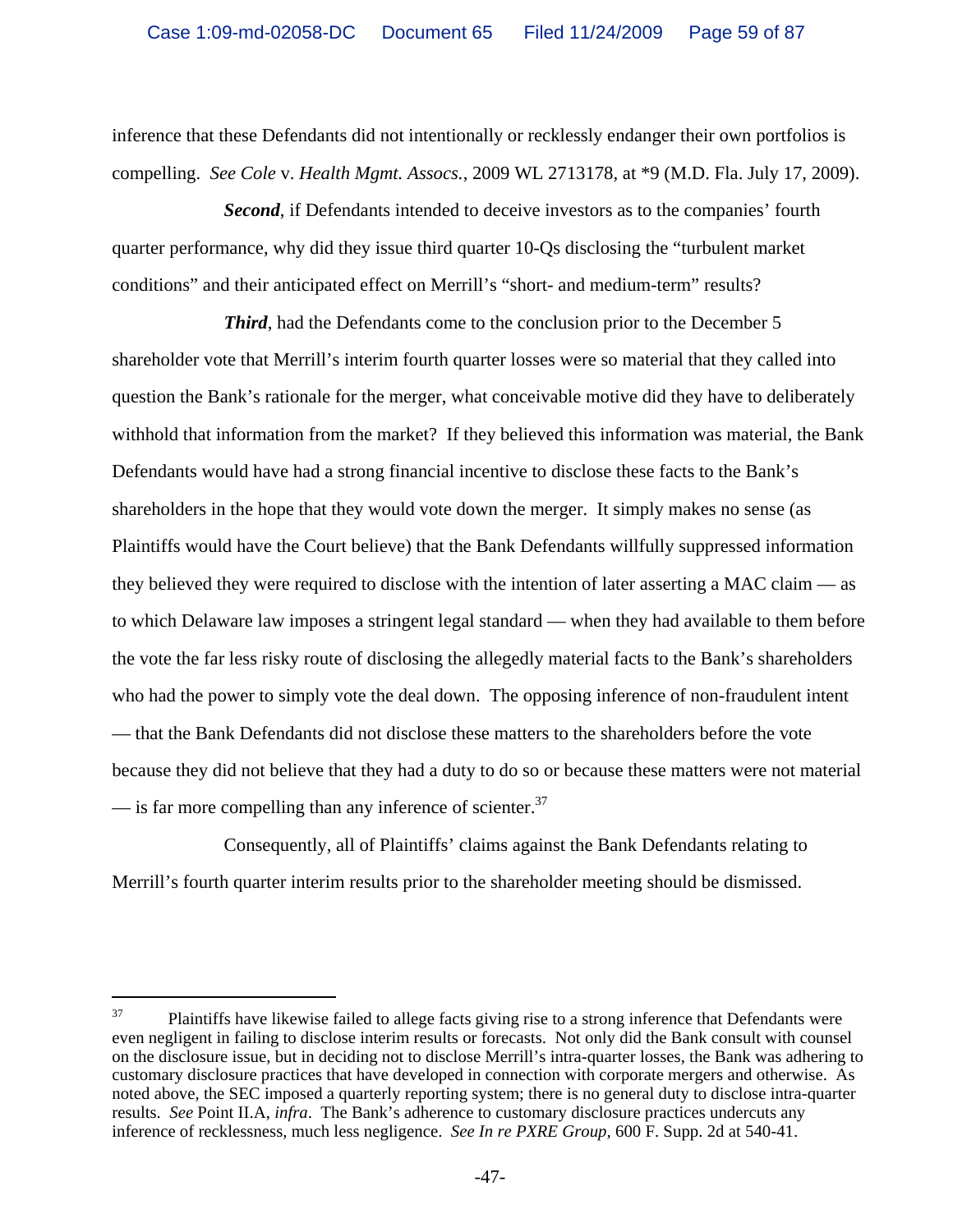#### **III. PLAINTIFFS' CLAIMS REGARDING POST-VOTE DISCLOSURE OF FOURTH QUARTER 2008 INTERIM RESULTS AND FORECASTS, DISCUSSIONS WITH REGULATORS, OR CONSIDERATION OF ASSERTING A "MATERIAL ADVERSE EFFECT" DO NOT STATE A CLAIM.**

#### **A. There Was No Material Misrepresentation Or Omission Post-Vote Regarding Fourth Quarter 2008 Interim Results And Forecasts.**

Plaintiffs allege that, after the December 5, 2008 shareholder vote and before the close of the merger on January 1, 2009, the Bank failed to disclose escalating estimates of losses at Merrill, discussions with government regulators concerning the possibility of invoking the MAC clause and a taxpayer "bailout," as well as the Bank's own loss of \$1.8 billion for the fourth quarter of 2008. AC ¶ 228. Plaintiffs do not incorporate allegations regarding events that occurred after the shareholder vote into their Section 14(a) claims, apparently conceding that once the shareholder vote occurred any obligations under the proxy rules ceased. *Id.* ¶¶ 327-35. Only liability under Rule 10b-5 is alleged with respect to these post-vote events.

## **1. Defendants Had No Duty To Disclose Interim Results Or Forecasts.**

There is no requirement whatsoever that firms disclose their financial results before regular quarterly filings. *See* Points II.A-C, *supra*. That is true regardless of how material the results might be deemed to be. Thus, Plaintiffs' argument that there was a duty to disclose fourth quarter results because they were "highly material" (AC ¶ 292) simply misses the mark. The Complaint points to no factor that would give rise to a duty to pre-announce earnings. Since there is no dispute that the Bank's (and Merrill's) results were announced in timely fashion in January 2009, that ends the matter.

#### **2. The January 1, 2009 Press Release Was Not Misleading Because It Did Not Include Any Statement Regarding Fourth Quarter Earnings For Merrill Or The Bank.**

Plaintiffs point to only one actual statement by the Bank during the post-vote period that they claim was misleading: the January 1, 2009 press release announcing the completion of the merger. AC ¶ 229. The press release says nothing about earnings for the fourth quarter of 2008, and it is simply nonsense to assert that a brief announcement of the closing of the merger is somehow misleading for failing to include a pre-announcement of the latest quarter's results for both the merged entities. Furthermore, the Complaint is devoid of allegations concerning when the Bank's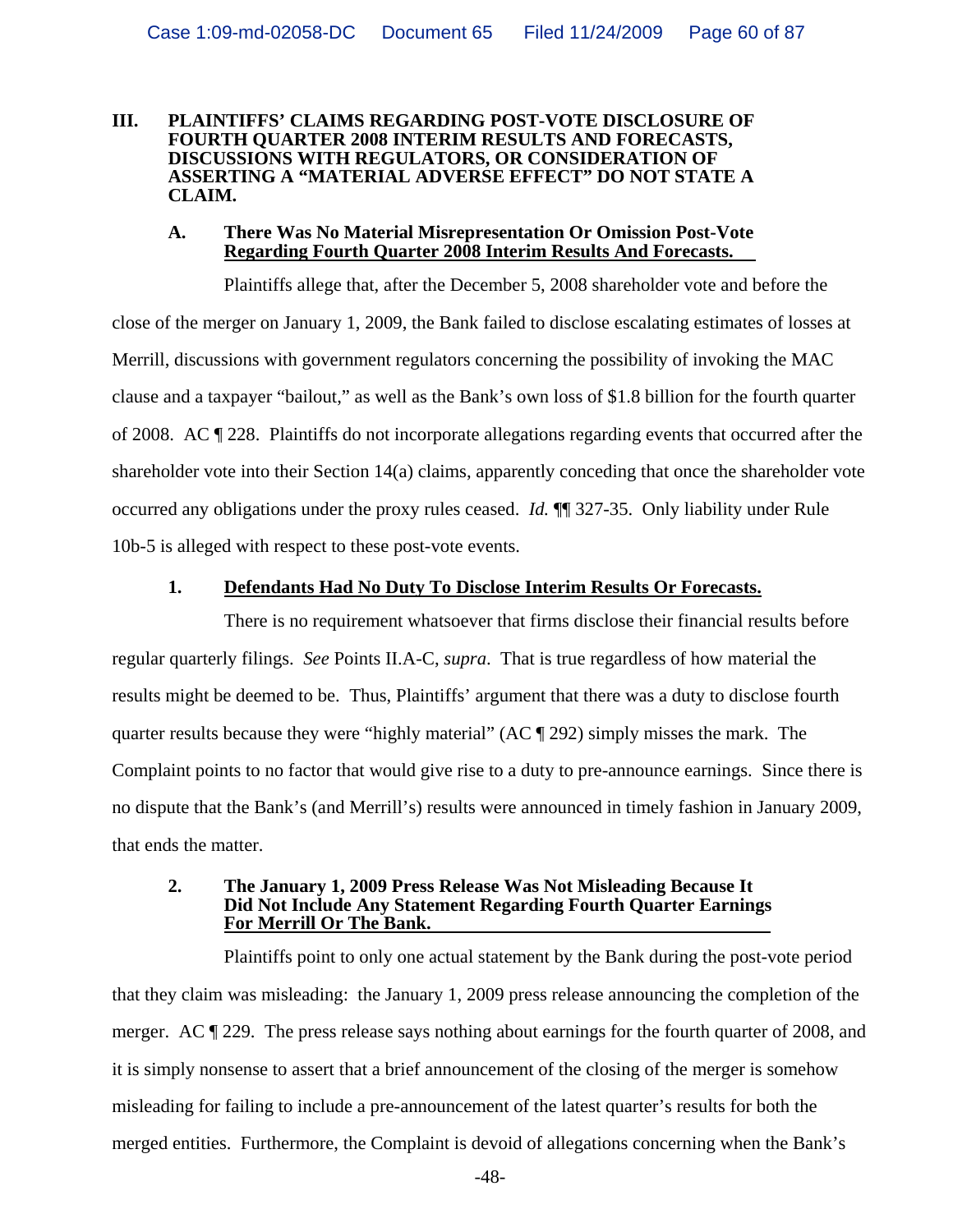own fourth quarter 2008 results became available — by itself a fatal defect that warrants dismissal of this claim.

### **3. Neither The Duty To Correct Nor The Duty To Update Required Defendants To Disclose Merrill's Interim Results Or Forecasts.**

Plaintiffs' allegation that Defendants had a duty to disclose Merrill's interim financial results or forecasts "to correct and/or update" prior statements made on September 15, 2008 and in the Proxy (AC ¶ 292) is also unavailing. As to the duty to update, the "vague statements of optimism or expressions of opinion" regarding the merger that Plaintiffs point to in the September 15, 2008 statements and in the Proxy cannot trigger a duty to update. *IBM*, 163 F.3d at 110. And there were no predictions or guidance in the September 15 statements or in the Proxy regarding fourth quarter 2008 income for either the Bank or Merrill, and the Bank's other statements (as well as press reports) included numerous warnings as to the difficult conditions being encountered during the quarter. *See* Point IV.A, *infra*.

A "duty to correct" could apply only when an earlier statement is found subsequently to have been false when made. *See* Point II.B, *supra*. Plaintiffs point to nothing of that sort here.

## **4. Merrill's Interim Results And Forecasts Were Immaterial As A Matter Of Law.**

Even if, contrary to fact, there was somehow a duty to disclose fourth quarter financial results after the December 5, 2008 shareholder vote, those results were not material, given the "total mix" of negative information that was available to investors. Here, that "total mix" included: Merrill's heavy losses — nearly \$10 billion per quarter when one-time gains are excluded — in each of the preceding five fiscal quarters since mid-2007; a virtual avalanche of negative media reports detailing the deteriorating conditions in the credit markets in which Merrill operated, as well as the devastating (indeed fatal) impact of those conditions on other investment banks; and extensive disclosures by Merrill and the Bank about the potential impact of these conditions on Merrill's fourth quarter results. *See* Point II.D, *supra*.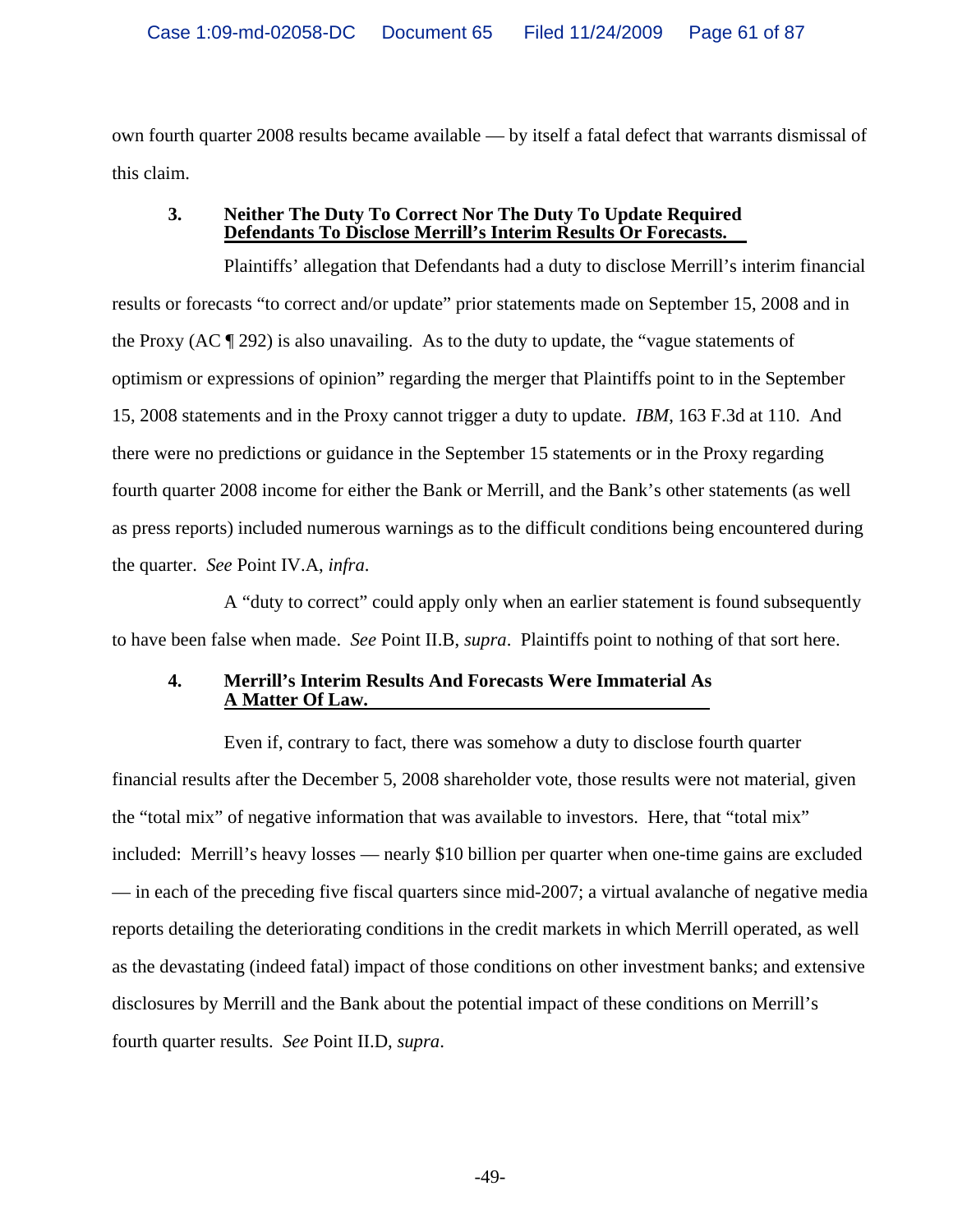#### **5. No Strong Inference Of Scienter Is Pled With Respect To Disclosing Fourth Quarter Results After The December 5 Shareholder Vote.**

The PSLRA requires that a complaint's allegations give rise to a "strong inference" of scienter — one that is "at least as compelling" as any non-fraudulent inference that can be drawn. *See* Point I.E, *supra*. Plaintiffs' allegations with respect to the post-shareholder vote period do not suffice. What did Defendants gain, or hope to gain, from not pre-announcing results in December 2008, when all of them knew that results would have to be announced in mid-January 2009? Indeed, the fact that the Bank announced its earnings and Merrill's on January 16, 2009 — well in advance of the date their respective 10-Ks were due — negates any inference of scienter, as the Second Circuit has held. *See Rombach,* 355 F.3d at 176-77. Far from giving rise to any inference of fraud, let alone a strong inference, the facts give rise to an overwhelming inference that, given the massive uncertainty that surrounded all of the events of December, Defendants complied with their normal, proper practice of announcing their results a few weeks after the quarter's close.

#### **B. There Was No Material Misrepresentation Or Omission Regarding Consideration Of Asserting A "Material Adverse Effect" Or Discussions With Regulators.**

Plaintiffs allege that, prior to the shareholder vote, unnamed senior executives of the Bank "debated whether Merrill's losses were so severe that the Bank could walk away from the deal, citing the 'material adverse effect' clause in the merger agreement." AC ¶ 100. *See also id*. ¶ 101. Plaintiffs assert that the Bank violated Section 14(a) by failing to disclose this alleged internal "debate" before December 5. *Id.* ¶ 331(d).

The Complaint further alleges that, on December 17, with Merrill then projecting losses for the quarter of \$18 billion pre-tax, Lewis and Price met with federal regulators in Washington and stated that the Bank "had concluded that a material adverse change had occurred." *Id.* 115. In a December 19 conversation with the regulators, Lewis reported that Merrill was now projected to have fourth quarter losses of \$21 billion, and stated that the Bank "would likely invoke the MAC." *Id.* ¶ 124. On December 21, in response to Secretary Paulson's warning that "it would be unthinkable for [the Bank] to take this destructive action," (*id.* ¶ 126), Lewis decided to proceed with the merger instead in reliance upon oral assurances from the regulators regarding government assistance. *Id.* ¶¶ 128, 133. The merger closed on January 1, but the terms of the government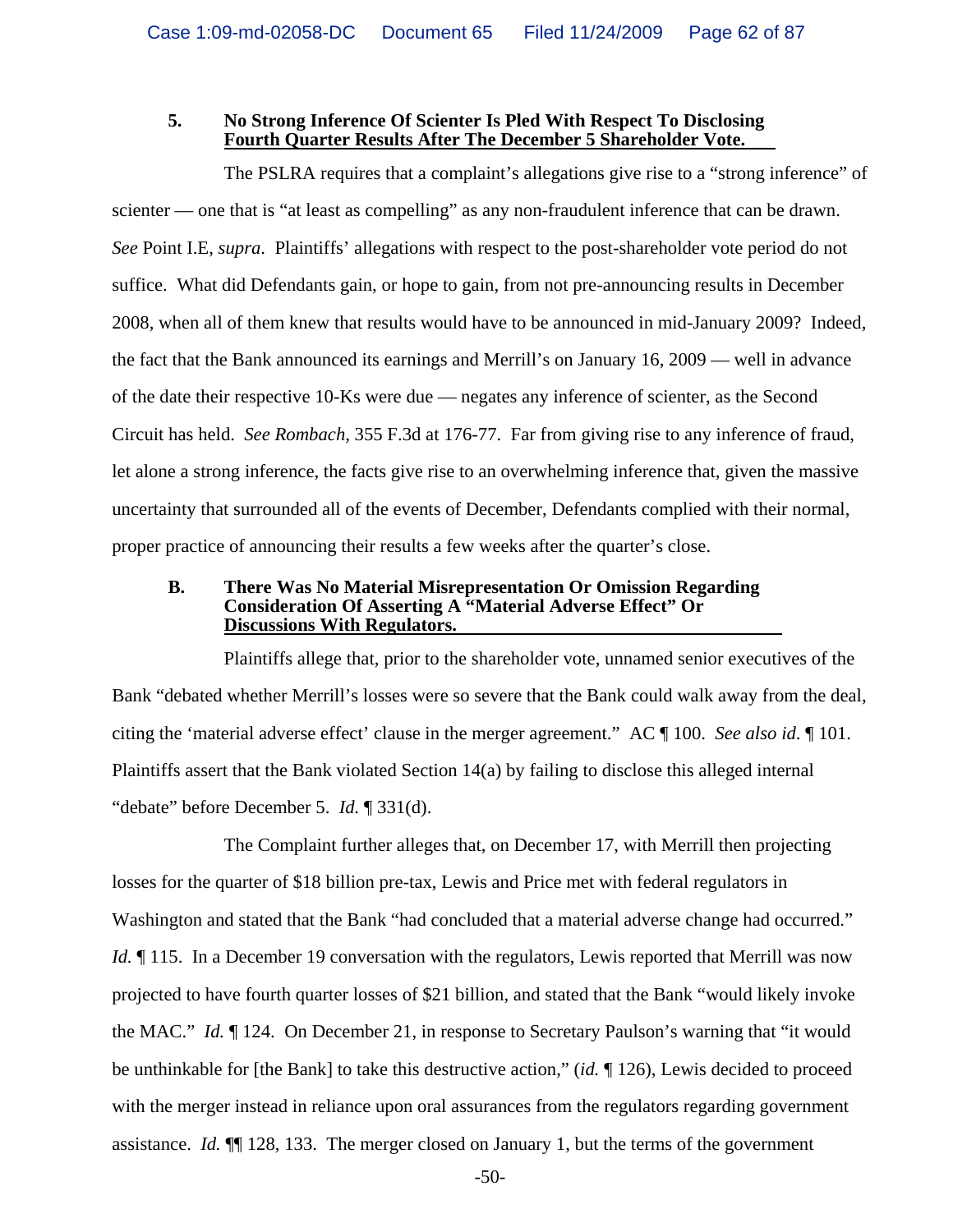assistance were not finalized until January 16. *Id.* ¶¶ 139, 143-44. Plaintiffs allege that, following the shareholder vote and before the merger closed, the Bank was required to disclose its consideration of invoking the MAC, its discussions with regulators regarding the potential assertion of a MAC claim, and its negotiations with the government. *Id.* ¶¶ 134, 136-37, 228. These claims lack merit.

#### **1. There Was No Duty To Disclose The Bank's Consideration Of Asserting A "Material Adverse Effect."**

The Bank had no duty to disclose its consideration of the possibility of invoking the MAC clause — either before or after the shareholder vote. Form 8-K, Item 1.02 — entitled "Termination of a Material Definitive Agreement" — requires the disclosure of certain information "[i]f a material definitive agreement which was not made in the ordinary cause of business . . . is terminated, . . . and such termination is material." 17 C.F.R. § 249.308. But Instruction No. 1 to that Item expressly states: "*No disclosure is required* solely by reason of this Item 1.02 during negotiations or discussions regarding termination of a material definitive agreement *unless and until the agreement has been terminated*." *Id.* (emphasis added). Thus, the SEC rule that directly pertains to the disclosure of termination of contracts provides that — until termination occurs — a company need not disclose its participation in negotiations or discussions regarding the possibility of termination.

Plaintiffs concede, as they must, that the Bank never terminated the Merger Agreement. *See* AC ¶ 139. Plaintiffs allege only that, prior to the shareholder vote, unnamed senior executives of the Bank "debated" and "discussed" whether to do so (*id.* ¶¶ 100-01) and that, thereafter, the Bank told its regulators on December 19 that it "would likely invoke" the MAC clause (*id.* ¶ 124), but relented on December 21. *Id.* ¶ 126. None of these alleged events triggered a duty to disclose for the Bank under Form 8-K, Item 1.02 or otherwise. *See DeCicco* v. *United Rentals, Inc.*, 602 F. Supp. 2d 325, 345 (D. Conn. 2009) (no duty to disclose "party's change in attitude or position with respect to a transaction" unless change is "sufficiently significant as to render prior or subsequent public disclosures materially misleading"); *Evanoski* v. *BankWorcester*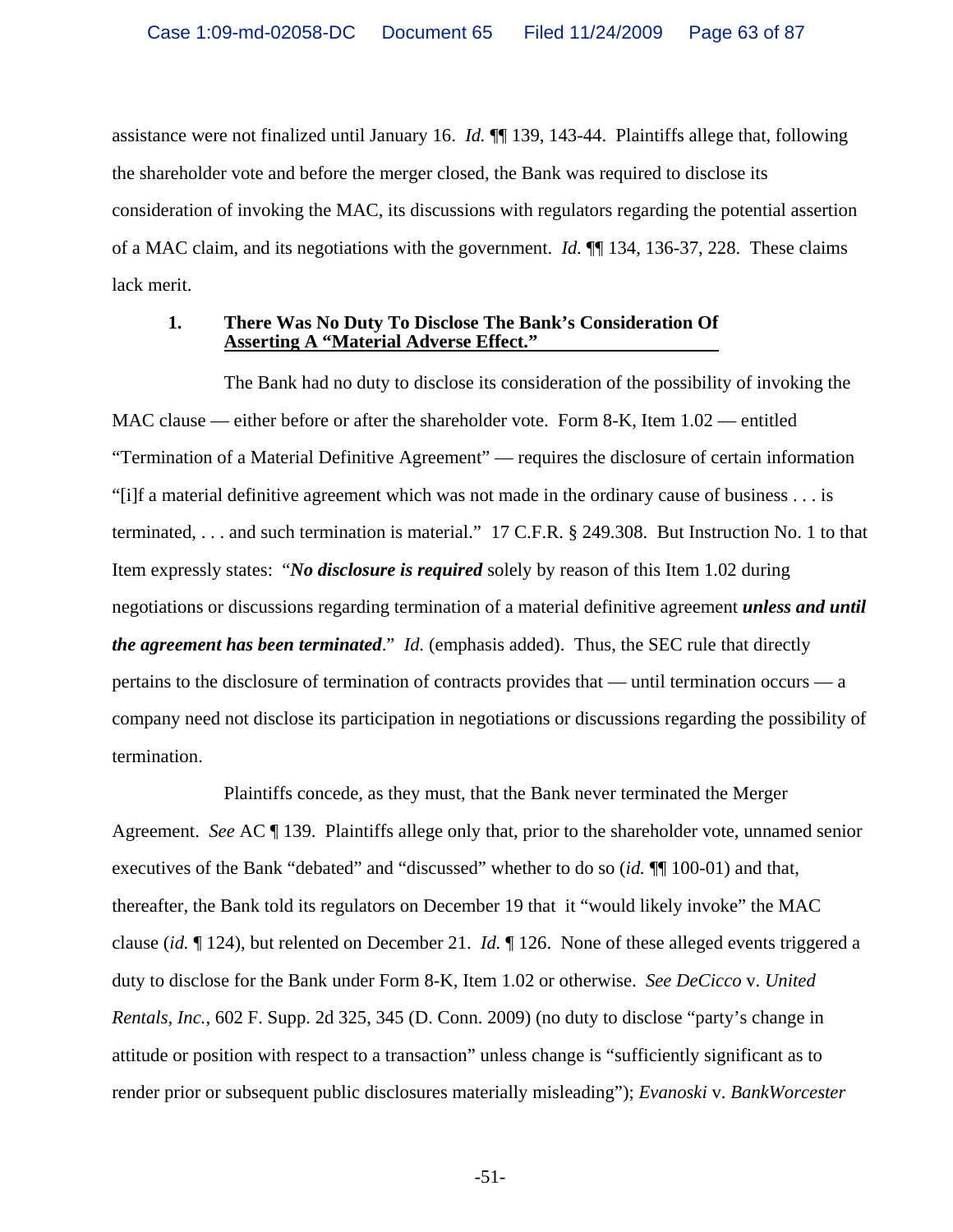*Corp.*, 788 F. Supp. 611, 614-15 (D. Mass. 1991) (no disclosure duty even though merger renegotiation discussions lasted over five weeks).<sup>38</sup>

Common sense dictates that the law could not be otherwise. It would be nonsensical to require companies to disclose their participations in discussions or negotiations about the potential termination of a material definitive agreement before any decision to terminate has been made. Imposing such a requirement would deprive companies of the ability to consider their legal options in confidence and would result in the potentially misleading disclosure of preliminary strategic considerations. And it would be particularly absurd to say that the Bank had a duty to disclose any consideration that was being given to invoking the MAC clause where, as Plaintiffs must concede, the clause was never invoked and the Merger Agreement was never terminated.

In tacit recognition that Defendants had no affirmative duty to disclose their consideration of invoking the MAC clause in the Merger Agreement, Plaintiffs have contrived a claim for misrepresentation by alleging that the Proxy and the Merger Agreement misrepresented that there was an "absence of material adverse changes" in the financial condition of Merrill and the Bank. AC ¶¶ 211-12. This claim, too, lacks merit.

Neither the Merger Agreement nor the Proxy represented to investors that no material adverse change had occurred at Merrill or the Bank. Rather, the Proxy accurately disclosed that in the Merger Agreement each company represented and warranted to the other that, since the end of its second quarter, it had not suffered a "Material Adverse Effect" to its financial condition. Proxy at 82-83 (Ex. 1). As noted above, the Proxy and the SEC filings it incorporated by reference cautioned investors that the parties' representations and warranties in the Merger Agreement were "subject to important qualifications and limitations agreed to between the parties" and were "included in the agreement for the purpose of allocating risk between the parties rather than to establish matters as facts." *Id.* at 125; *see also* BofA 9/18/08 8K, at Item 1.01 (Ex. 17); Merrill 9/18/08 8K, at Item 1.01

 $38$  Section 14(a) and Rule 14a-9 imposed no such duty either. There is no line item in Form S-4 that requires any such disclosure, and no statement in the Proxy is alleged to have been rendered false and misleading by virtue of any internal "debate" over the MAC issue such that Rule 14a-9 required it to be "corrected."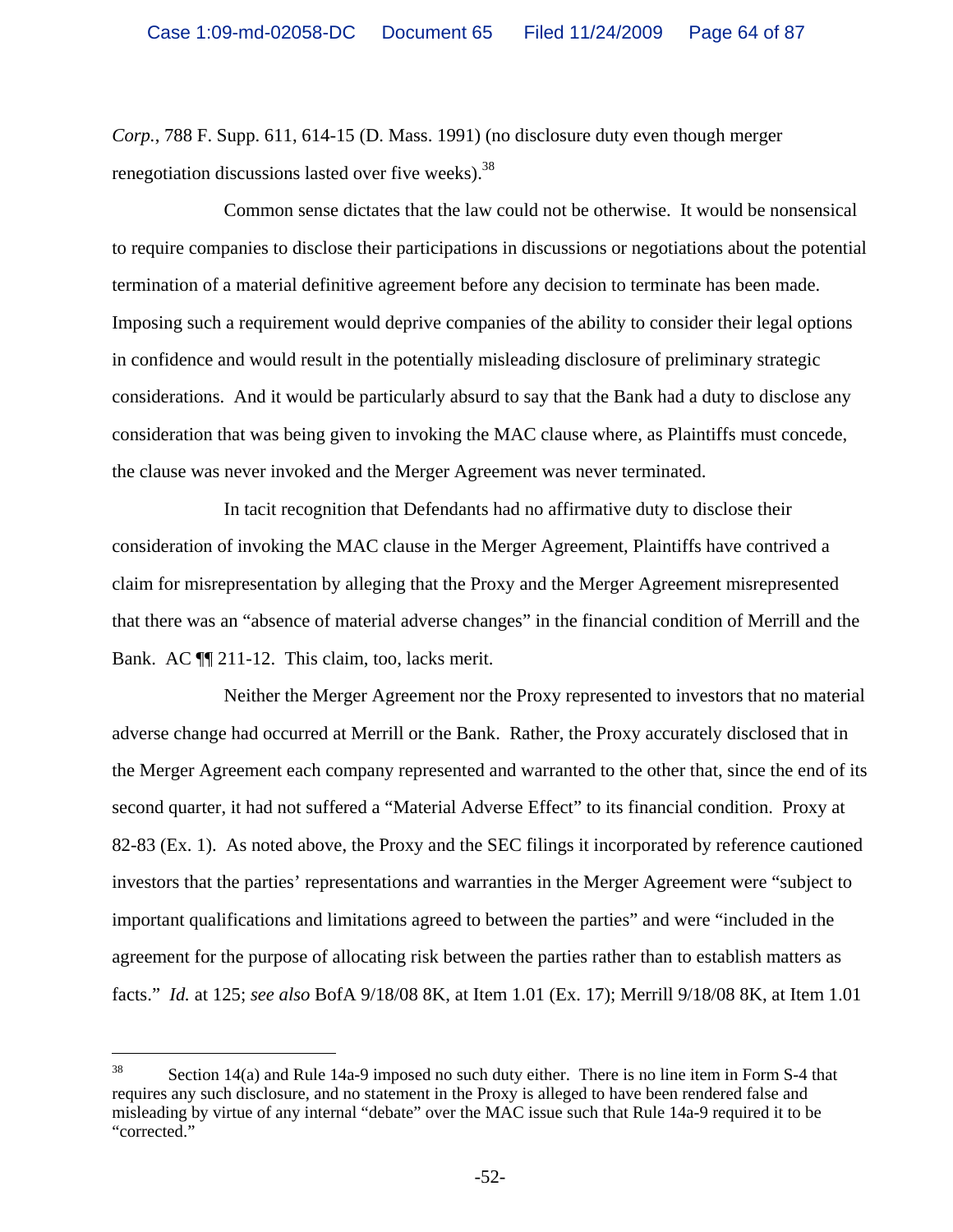(Ex. 18). Accordingly, no reasonable investor would have relied on the Proxy's description of the MAC clause in the Merger Agreement as a factual representation as to the financial condition of either company. Indeed, MAC clauses appear in virtually every merger agreement (as well as in other transactional agreements) and to accept Plaintiffs' argument would perforce impose a requirement that whenever an acquirer was considering invoking a MAC clause, it would be obligated to disclose that consideration even before making a decision or providing notice to the company to be acquired. $39$ 

As to Plaintiffs' allegations that there was "debate" before the December 5, 2008 shareholder vote over whether the Bank could walk away from the merger  $(AC \parallel 7, 100-01, 232, ...)$ 247), if those allegations are meant to suggest that anyone within the Bank desired to terminate the merger at that time, they are implausible. Before the shareholder vote, all that would have been required to extricate the Bank from the Merger was for the Bank Board to withdraw its recommendation to vote for the merger and for the shareholders to vote the merger down. There would be no need to go the far more difficult route of trying to invoke the MAC clause. In short, the allegations would fail to meet the "plausible on [their] face" test of *Iqbal*, 129 S. Ct. at 1949.<sup>40</sup>

# **2. There Was No Duty To Disclose The Bank's Discussions With Regulators.**

There is no duty to disclose a company's participation in negotiations over a potential business transaction, no matter how material it may be. SEC rules, set forth in Form 8-K, require disclosure of "material definitive agreement[s] not made in the ordinary course of business." Form 8-K, at Item 1.01(a). Unless and until there is a definitive agreement, there are "no specific SEC

<sup>39</sup> Further, to the extent that any investor nonetheless read this description of the Merger Agreement as a factual representation regarding each company's financial condition, the total mix of information available regarding the difficult market conditions in the fourth quarter and their anticipated impact on both companies' financial results in the short- and medium-term rendered the alleged misrepresentation immaterial as a matter of law. See Point II.D, supra. *See also ABC Arbitrage*, 291 F.3d at 360-61 & n.118.

<sup>&</sup>lt;sup>40</sup> Moreover, Plaintiffs' claim that the NY Attorney General's September 8, 2009 letter refers to "three separate occasions," to wit November 20, December 1, and December 3, 2008, on which Bank executives discussed "whether Bank of America had a MAC" (AC ¶¶ 7, 101, 232, 247) is not accurate. In fact, the letter claims only that the MAC clause was discussed at a December 1 meeting; the November 20 and December 3 meetings are claimed to have involved a discussion of Merrill's losses but not the MAC clause. NYAG 9/8/09 Letter, at 3 (Ex. 56). Nor does the February 5, 2009 *Wall Street Journal* article cited by Plaintiffs support their claim that discussions of a MAC occurred "shortly before Thanksgiving." *Id.*  $\llbracket$  100.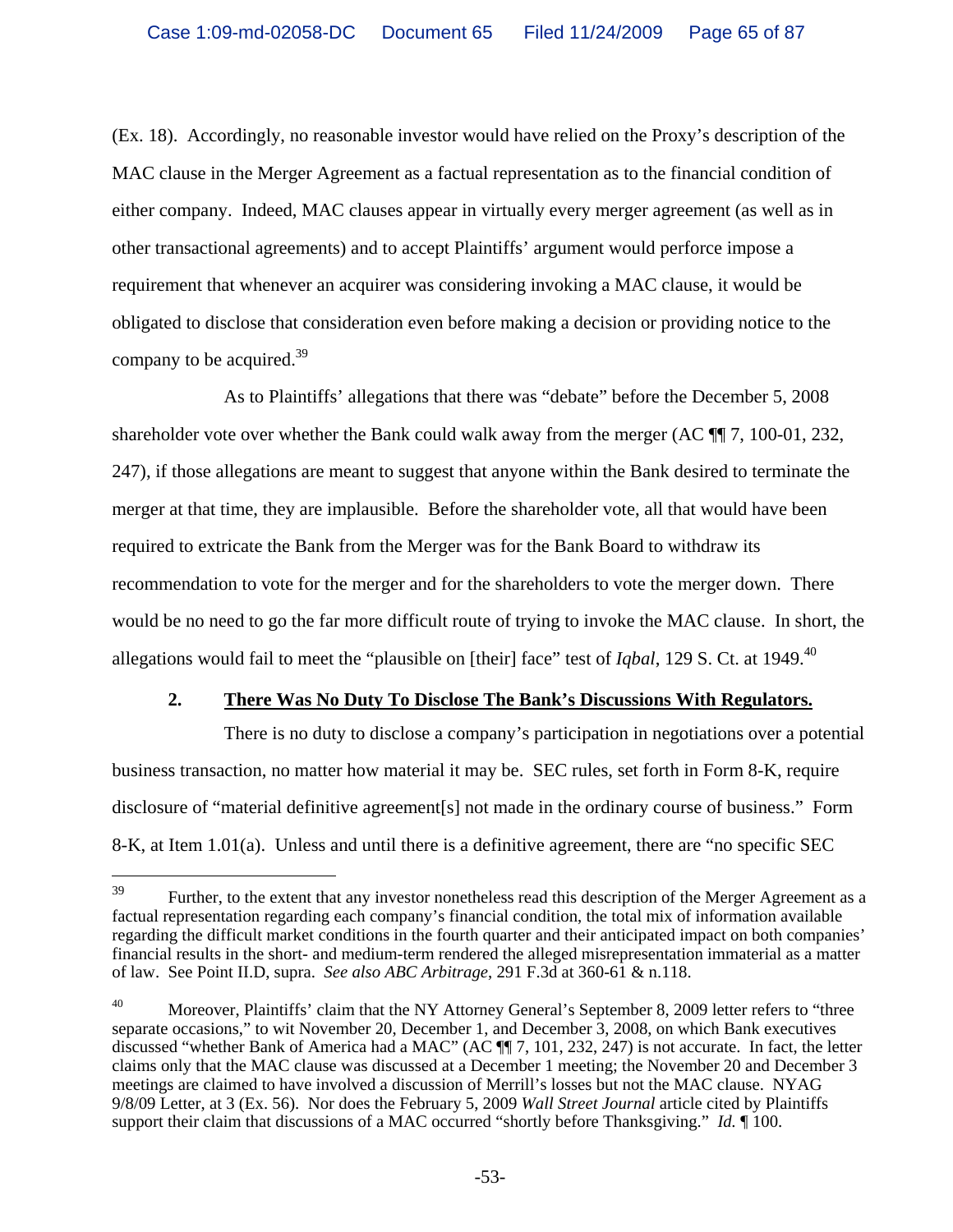rules that would have required [defendants] to disclose . . . negotiations." *Vladimir*, 606 F. Supp. 2d at 486. Moreover, the Second Circuit has made clear that "the mere fact that exploration of . . . possibilities may have reached a stage where that information may be considered material does not, of itself, mean that the companies have a duty to disclose." *Glazer* v. *Formica Corp.*, 964 F.2d 149, 157 (2d Cir. 1992). While insiders would be required to abstain or disclose confidential material they may be privy to in the trading context, in these circumstances, where no trading violation is alleged, no broader duty to disclose such sensitive and strategic matters exists.

Plaintiffs do not allege that any material agreement was reached with the government prior to the execution of the final agreement in mid-January 2009. Plaintiffs allege only the existence of a "verbal commitment of the Fed and Treasury" (AC ¶ 133) and "detailed oral assurances from the federal regulators" (*id.* ¶ 135) prior to that date. But such informal assurances by government agencies do not create any binding contractual obligation.<sup>41</sup>

There are many good reasons why disclosure of negotiations prior to entry into a definitive agreement is not required. Among others, the negotiations may never yield a definitive agreement; negotiations may evolve, adding and deleting points continually; negotiating positions need not be statements of fact and may mislead investors relying on them as such; and competitively sensitive information may be discussed in negotiations, which would be harmful to the parties to disclose. Those reasons were particularly cogent in the volatile market environment that existed in the fourth quarter of 2008. Indeed, had the Bank disclosed its discussions at one point or another in the course of the back-and-forth of negotiations, there undoubtedly would have been lawsuits premised on such statements.

# **3. The January 1, 2009 Press Release Was Not Misleading.**

Plaintiffs' claim (AC ¶ 229) that the January 1, 2009 press release announcing the closing of the merger was misleading because it did not disclose that the Bank considered, but

<sup>41</sup> 41 *See 1st Home Liquidating Trust* v. *United States*, 581 F.3d 1350, 1357 (Fed. Cir. 2009) (finding "mere encouragement of a merger does not amount to a governmental promise"); *Teachers Ins. & Annuity Ass'n of Am.* v. *Tribune Co.*, 670 F. Supp. 491, 499 (S.D.N.Y. 1987) (noting the "strong presumption against finding binding obligation[s] in agreements which include open terms . . . and expressly anticipate future preparation and execution of contract documents").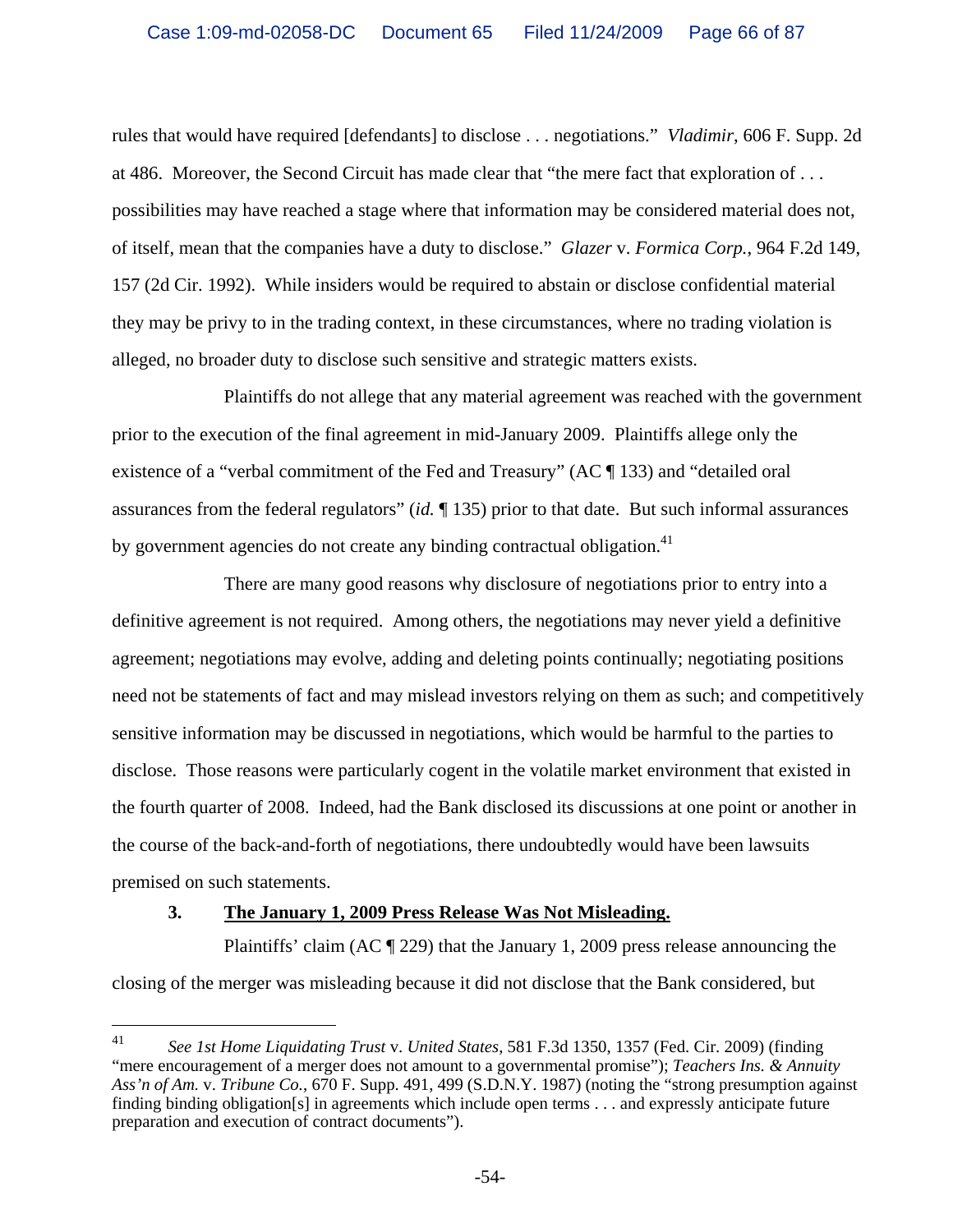ultimately decided against, invoking the Merger Agreement's MAC clause, or discussions with regulators in December 2008, is far-fetched. There is simply nothing in the press release that addresses in any way any internal consideration leading up to the closing of the merger, or whether the Bank would seek additional capital from regulators. Moreover, as shown above, there was no requirement to disclose any discussions with regulators regarding a capital infusion before agreement had been reached on the matter.

As to the press release's statement that the acquisition would create a "premier" financial services franchise "with significantly enhanced wealth management, investment banking and international capabilities," the Complaint is devoid of any showing that this statement was false or misleading in any way (or that any Defendant believed it to be false). *See* BofA 1/2/09 8K, at Ex. 99.1 (Ex. 43). The addition of Merrill, with its premier network of brokers, its extensive investment banking business, and its international reach, absolutely enhanced the Bank's capabilities in each of these areas. The Complaint lacks any allegations, not to mention the particularized allegations that are required under the PSLRA and Rule 9(b), demonstrating the contrary. This claim must be dismissed for that reason alone.

#### **4. No "Strong Inference" Of Scienter Is Pled With Respect To Consideration Of Invoking The MAC Clause, Discussions With Regulators Or The January 1, 2009 Press Release.**

With respect to the consideration of invoking the MAC clause and discussions with regulators, there are several non-fraudulent inferences more cogent and compelling than any inference of fraud, particularly since Plaintiffs point to absolutely nothing that Defendants stood to gain from the supposed "fraud" in this instance. As the Complaint acknowledges, the regulators made clear to the Bank that attempting to terminate the transaction would be viewed as "destructive action," and the Bank decided not to do so as a result. *See* AC ¶¶ 126-27. And the Complaint also admits that while the regulators gave the Bank oral assurances that they would provide assistance to the Bank if it closed on the transaction, the regulators simultaneously advised the Bank that they would not put those assurances in writing because, among other things, doing so would require the Government to publicly disclose those assurances. *Id.* ¶¶ 133-34. Compelling non-fraudulent explanations for the Bank's conduct after December 5 include: (a) the Bank believed no disclosure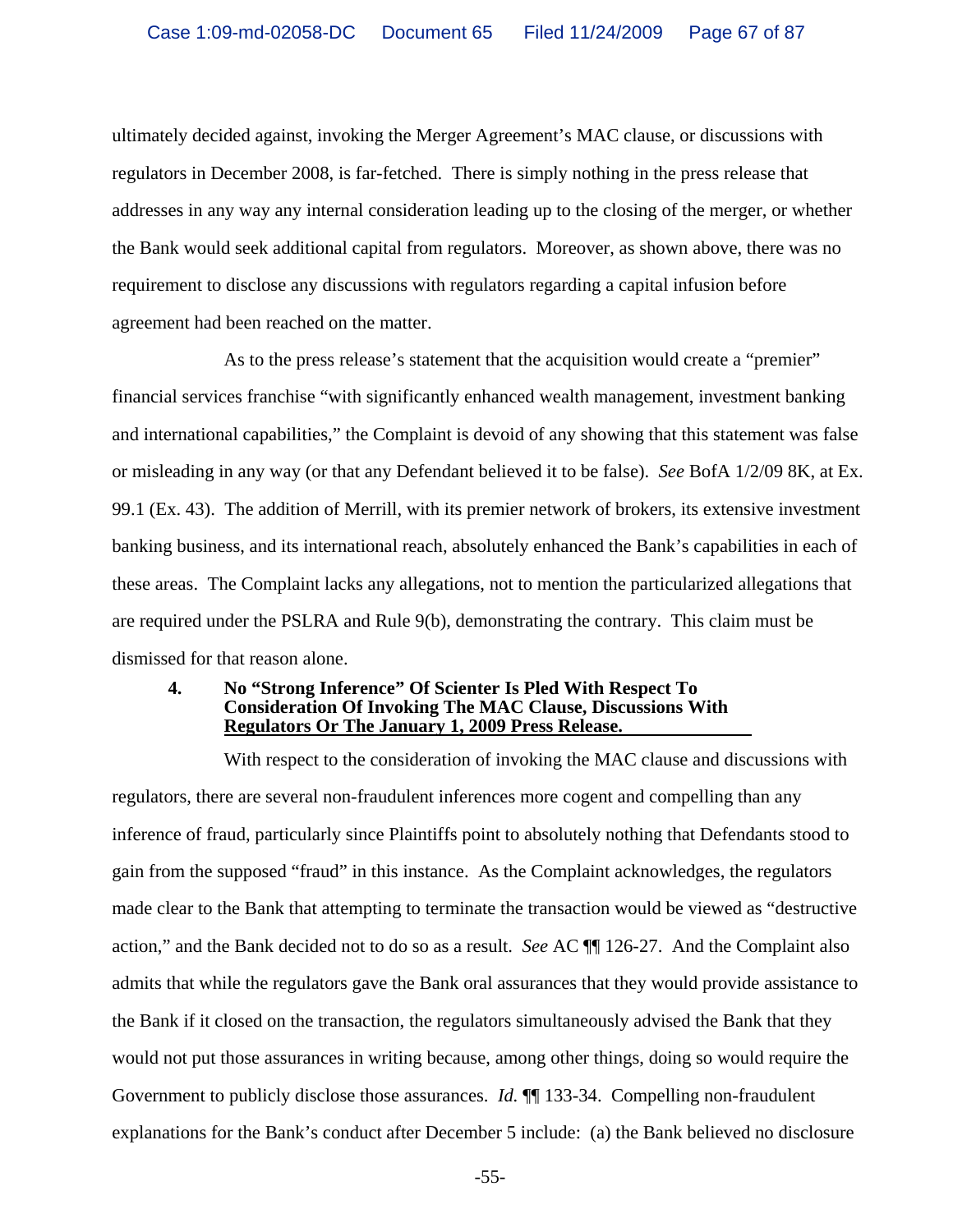of the Bank's consideration of invoking the MAC clause or its discussions with the regulators was legally required; and (b) the Bank believed that disclosing its discussions with regulators before a binding agreement with the government was reached would create a substantial risk of harm to both companies and the financial system as a whole. These inferences, moreover, are far more compelling under the circumstances than any fraudulent inference suggested by Plaintiffs. With respect to the alleged consideration of the MAC clause before the shareholder vote, had senior officials at the Bank believed prior to December 5 that Merrill had been materially impaired so that they were looking for a way out of the deal, they would have been highly motivated to disclose that information in the hope that the Bank's shareholders might reject the share issuance necessary to complete the transaction. *See* Merger Agreement § 8.1(h); Proxy at Ex. A-42 (Ex. 1). "Where a plaintiff's theory of motive is 'belied by logic,' it must be rejected." *Duane Reade*, 2003 WL 22801416, at \*9 n.22.

Accordingly, all of Plaintiffs' claims against the Bank Defendants relating to Merrill's losses following the shareholder vote, the consideration of invoking the MAC clause, or discussions with regulators should be dismissed.

#### **IV. PLAINTIFFS' CLAIMS RELATING TO ANTICIPATED MERGER BENEFITS, THE EXTENT OF DUE DILIGENCE AND THE MERGER NEGOTIATIONS SHOULD BE DISMISSED.**

i<br>Li

Plaintiffs challenge a litany of statements made on September 15, 2008 in a press release, at a press conference and on an investor call relating to (1) the expected merger benefits, (2) the extent of due diligence performed by the Bank, and (3) the negotiation of the merger, *see* AC ¶¶ 179-80, 185, 187, 189, 191-92, as well as later statements on the same subjects in the Bank's October 7, 2008 offering prospectus, the Proxy and the January 1, 2009 press release.<sup>42</sup> All of these statements are generalized expressions of corporate optimism, forward-looking statements

 $42$  Plaintiffs challenge all of these statements in their Rule 10b-5 claims. A number of statements made by Bank executives on September 15 and October 6 are also challenged under Section 14(a). These include: Defendants' statements regarding the anticipated benefits of the merger (AC  $\P$  333(b), (f)); the adequacy of the Bank's due diligence (*id.* ¶¶ 333(a), (c)); the role of the regulators and John Thain in the merger negotiations (*id.*  $\P$ <sup> $\hat{I}$ </sup> 333(d), (e)); and the perceived adequacy of the Bank's capital after the October 7 secondary offering (*id.* ¶ 333(h)). Additionally, Plaintiffs' claims under Sections 11 and 12(2) of the Securities Act include claims related to statements made in the September 15, 2008 press release. *Id.* ¶ 369.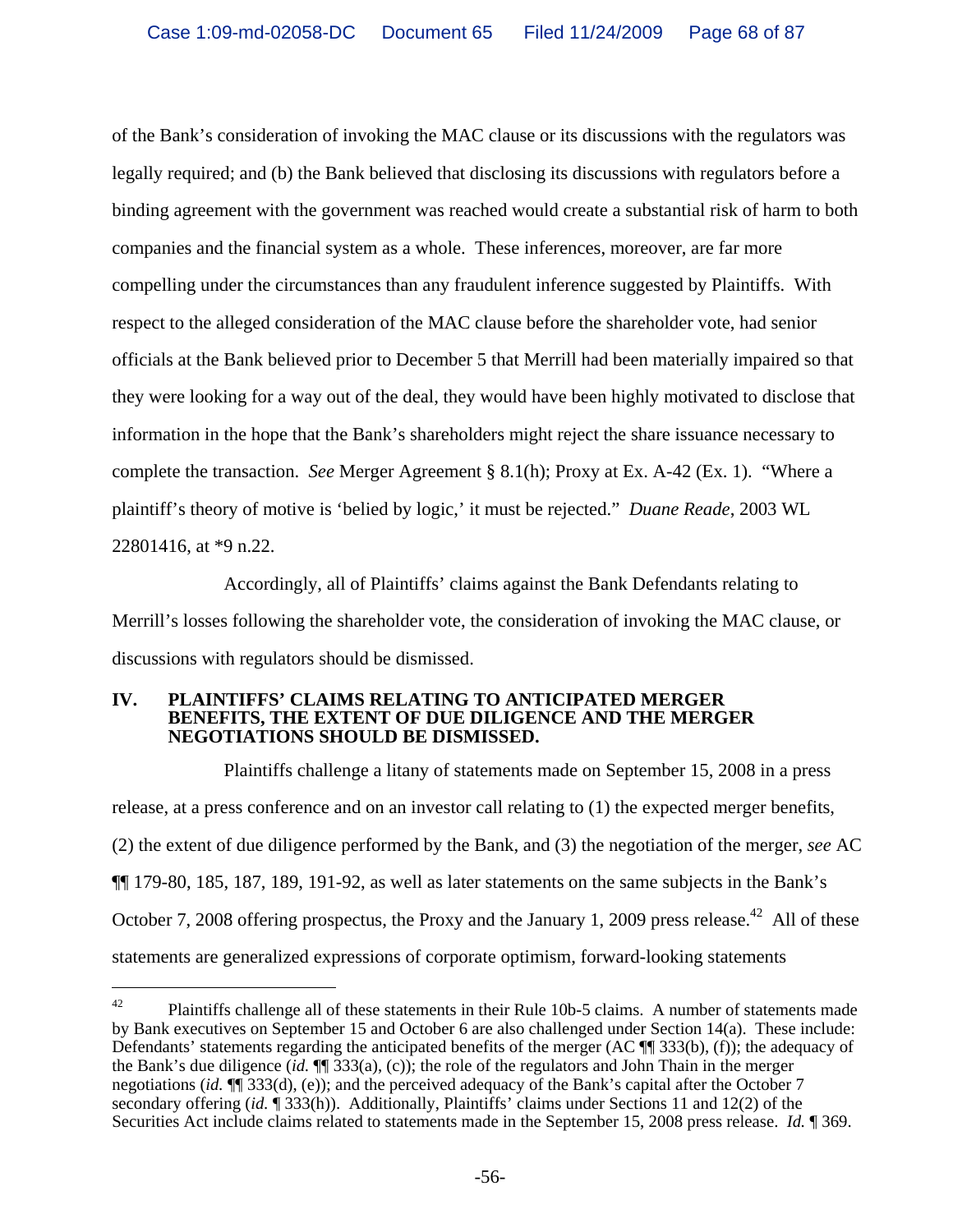accompanied by meaningful cautionary language, or statements protected under the "bespeaks caution" doctrine.<sup>43</sup>

# **A. The Statements Regarding Anticipated Merger Benefits Are Not Actionable.**

Plaintiffs' allegations of misstatements on September 15 related to the anticipated benefits of the merger (*id.* ¶¶ 191-92) fail to state a claim because they are (a) non-actionable statements of corporate optimism and (b) protected by the PSLRA safe harbor for forward-looking statements and/or the "bespeaks caution" doctrine.

**1. Statements of corporate optimism on September 15 are not actionable.** 

Plaintiffs challenge optimistic characterizations of the merger, including that it was a "great opportunity" and an "attractive transaction" with which the Bank was "very, very pleased," and other similar statements made in the September 15 press release, press conference and investor call announcing the merger. *Id.*  $\P$  191-92. The Second Circuit has "consistently" held, as a matter of law, that such generalized statements of corporate optimism or "puffery" cannot give rise to a securities claim. For example, in *Lasker* v. *N.Y. State Elec. & Gas Corp*., 85 F.3d 55-56, 59 (2d Cir. 1996), the Court affirmed the dismissal of a complaint based on a corporation's statements that a newly-formed, start-up venture would "help augment future earnings and dividend growth," without any "compromise [of] financial integrity." The Court held that this was "precisely the type of 'puffery' that this and other circuits have consistently held to be inactionable." *Id.* at 59 (citations omitted).<sup>44</sup> In particular, statements concerning anticipated future benefits from a merger are, by

 $\overline{\phantom{0}}$ 

44 *See also San Leandro Emergency Med. Group Profit Sharing Plan* v. *Philip Morris Co., Inc.*, 75 F.3d 801, 807, 811 (2d Cir. 1996) (finding "expressions of opinion and not guarantees" not actionable); *Harborview Master Fund, LP* v*. LightPath Techs., Inc*., 601 F. Supp. 2d 537, 549 (S.D.N.Y. 2009) ("[O]ptimism about current and future economic growth" not actionable); *In re Bristol-Meyers Squibb Sec.*  Litig., 312 F. Supp. 2d 549, 557-58 (S.D.N.Y. 2009) (statement that "this is a tremendous strategic opportunity" not actionable); *Rombach* v. *Chang*, 2002 WL 1396986, at \*5 (E.D.N.Y. June 7, 2002)

<sup>43</sup> These doctrines are fully applicable to Section 14(a) claims. *See, e.g., Shaev* v. *Hampel*, 2002 WL 31413805, at \*6-7 (S.D.N.Y. Oct. 25, 2002) (dismissing 14(a) claims pursuant to bespeaks caution doctrine); *Fisher* v. *Kanas*, 467 F. Supp. 2d 275, 282 (E.D.N.Y. 2006) (dismissing 14(a) claims based on "inactionable puffery"); *Fanni* v. *Northrup Grumman Corp*., 2000 U.S. Dist. LEXIS 21626, at \*31-32 (C.D. Cal. Apr. 10, 2000) (dismissing 14(a) claim based on PSLRA safe harbor for forward-looking statements); *see also* 15 U.S.C. § 78u-5(c)(1). These doctrines are also applicable to Securities Act claims. *See also* 15 U.S.C. § 77z-2(a), (c) (PSLRA's safe-harbor amendment to the Securities Act); *Rombach*, 355 F.3d at 173 (claims challenged under the Securities Act protected by the PSLRA safe-harbor and the bespeaks caution doctrine); *Rubin* v. *MF Global, Ltd.*, 634 F. Supp. 2d 459, 472-73 (S.D.N.Y. 2009) (dismissing Securities Act claims).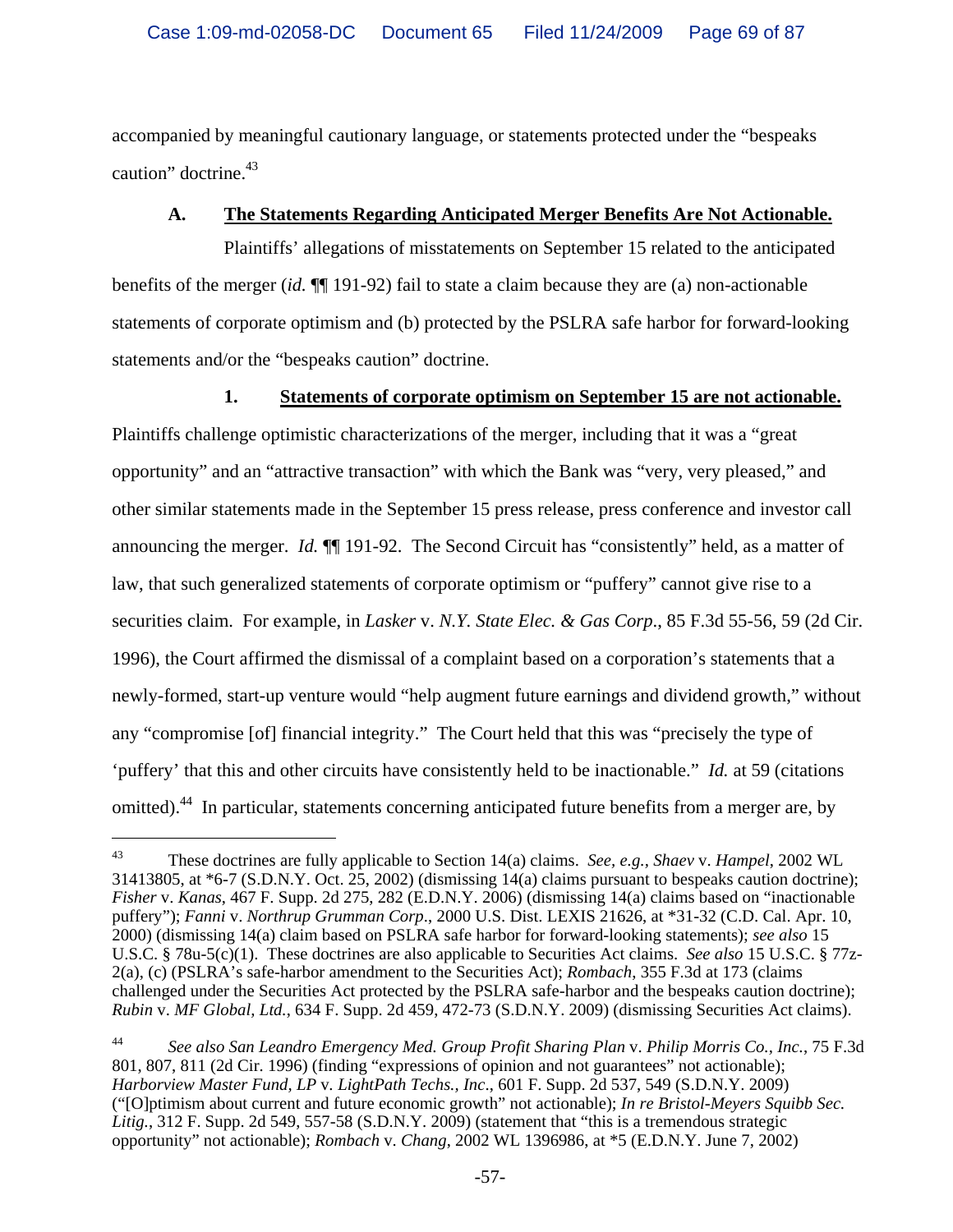their nature, the type of expressions of opinion that are not actionable. *See Grossman* v. *Novell, Inc.*, 120 F.3d 1112, 1121-22 (10th Cir. 1997) (statement that merger offered a "compelling set of opportunities" was exactly the "sort of soft, puffing statements, incapable of objective verification, that courts routinely dismiss as vague statements of corporate optimism"); *Kane* v. *Madge Networks N.V.*, 2000 WL 33208116, at \*2-3 (N.D. Cal. May 26, 2000) (positive statements about merger immaterial because "it is to be expected that [an] acquiring company will characterize [its] acquisition[s] in a positive light").

**2. Forward-looking statements on September 15 are not actionable.** The Bank's statements concerning the anticipated future benefits of the merger — for example, that it would "creat[e] more value for shareholders" or "create what will be the leading financial institution in the world"  $(AC \parallel 191-92)$  — are also protected by the "bespeaks caution" doctrine and the PSLRA "safe harbor" for forward-looking statements. The PSLRA safe harbor applies to protect such forward-looking statements when accompanied by "meaningful cautionary statements identifying important factors that could cause actual results to differ materially from those in the forward-looking statement" *or* upon a plaintiff's failure to plead with particularity that such statements were made with "actual knowledge" that they were false or misleading. 15 U.S.C. § 78u-5(c)(1). *See Rombach* v. *Chang*, 355 F.3d 164, 174 (2d Cir. 2004). Similarly, under the "bespeaks caution" doctrine, misrepresentations are "immaterial as a matter of law [if] it cannot be said that any reasonable investor could consider them important in light of adequate cautionary language." *Id.* at 173. *See Halperin* v. *eBanker USA.com, Inc.*, 295 F.3d 352, 360 (2d Cir. 2002).

Plaintiffs' conclusory allegation that "[n]one of the statements complained of herein were forward-looking statements" (AC  $\parallel$  276) is simply wrong. The statements challenged here concerning the anticipated benefits of the merger use the future tense and comment on yet-unrealized opportunities and value. *See, e.g.*, *id.* ¶ 191 ("I think this is going to be . . . ."); *id.* ¶ 192 ("I look forward to . . . ."); *see also* 15 U.S.C. § 78u-5(i)(1) (forward-looking statements include "projection[s] of revenues, income" or "loss[es]," "other financial items," "plans and objectives of

 $\overline{\phantom{0}}$ (statement that company was "very pleased" with quarterly results deemed mere puffery), *aff'd*, 355 F.3d 164 (2d Cir. 2004).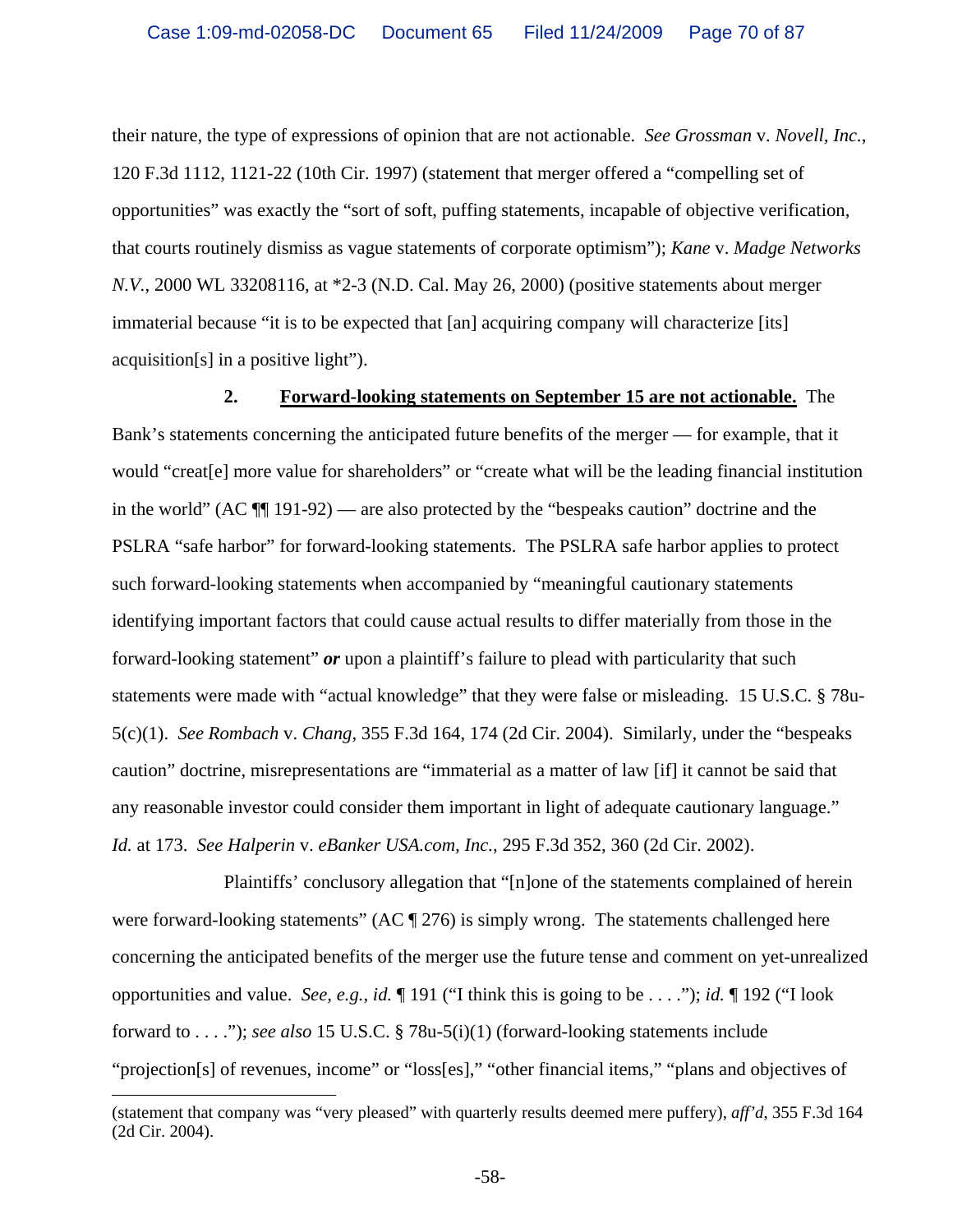management," "statement[s] of future economic performance," "assumptions underlying or relating to any of the foregoing," and other "projection[s] or estimate[s]"). For example, in *In re Livent, Inc. Noteholders Sec. Litig.*, 151 F. Supp. 2d 371, 440-41 (S.D.N.Y. 2001), the Court found that statements that defendant remained a "viable company financially" and had "greater potential than ever before" were forward-looking because they were "statements 'about the state of a company whose truth or falsity [are] discernible only after [they are] made [and] necessarily refer[] only to future performance.'" (quoting *Haris* v. *Ivax Corp.*, 82 F.3d 799, 805 11th Cir. 1999)). *See also In re Aegon N.V. Sec. Litig.*, 2004 WL 1415973, at \*12 (S.D.N.Y. June 23, 2004) ("Forward-looking statements . . . include management's plans and objectives for future operations, statements of future economic performance and assumptions underlying either."). This case, where the statements at issue referred to a merger that was yet to occur, is *a fortiori*.

Plaintiffs' allegation that the forward-looking statements they challenge were not accompanied by sufficiently "meaningful cautionary language" required to come within the safe harbor (AC ¶ 277) is without merit. The September 15 statements regarding the future benefits of the merger were accompanied by specific cautionary statements, including warnings that the extremely difficult market conditions then prevailing could result in the anticipated benefits of the merger not being realized. The press release announcing the merger specifically warned investors about the "risks and uncertainties" inherent in any "forward-looking statements" and "cautioned [investors] not to place undue reliance on forward-looking statements" because various factors "may cause actual results or earnings to differ materially from such forward-looking statements," including if "investments are lower than expected," "changes in market rates and prices . . . adversely impact the value of financial products" or "economic conditions are less favorable." 9/15/08 Press Release, at 3 (Ex. 12). Similar cautionary statements were made on the investor conference call announcing the merger. *See* 9/15/08 Acquisition Call Tr. at 1 (Ex. 14) (advising investors that "forward-looking statements regarding both our financial condition and financial results . . . involve certain risks that may cause actual results in the future to be different from [the Bank's] current expectations," including "changes in economic conditions" and other factors noted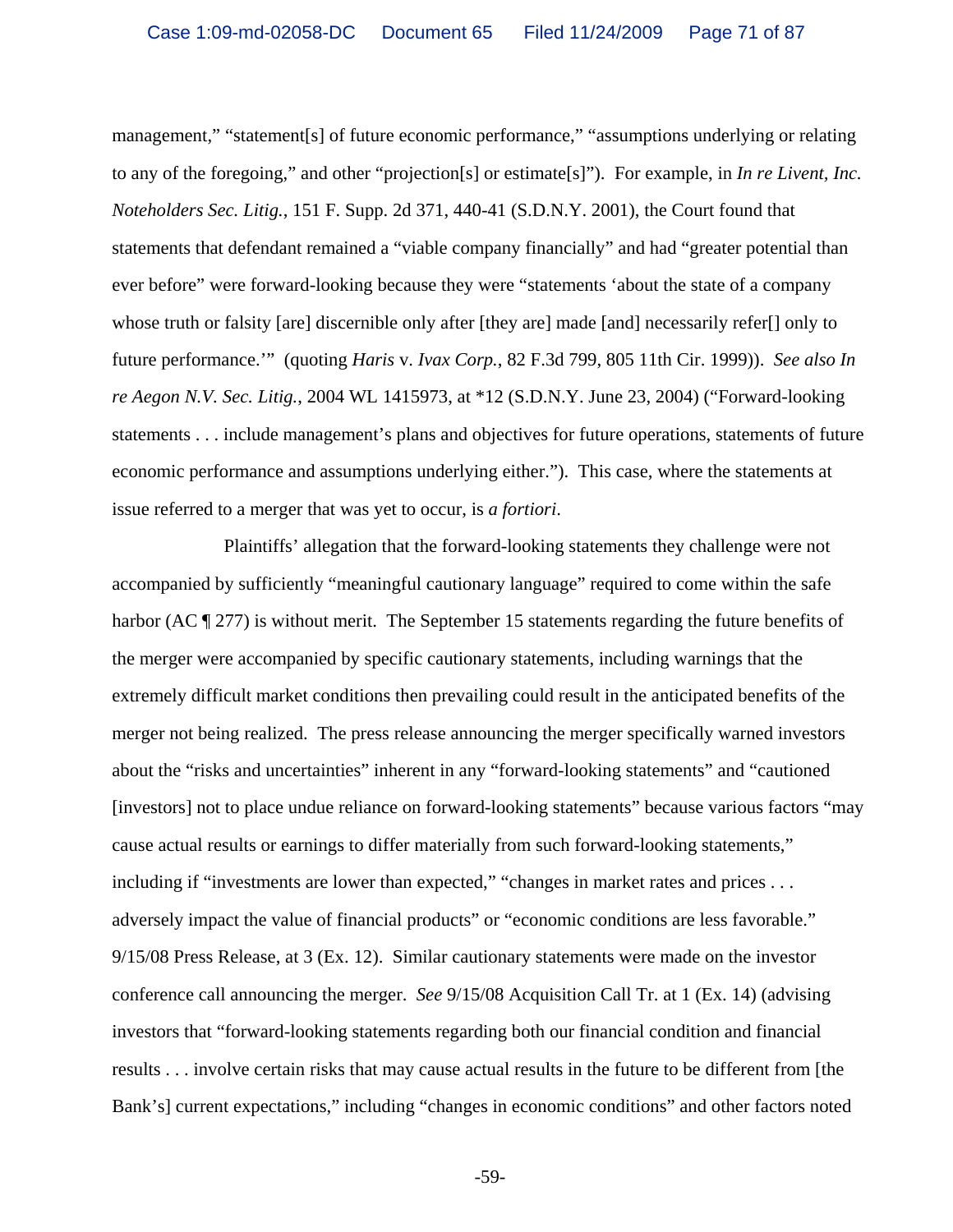in the Bank's press release and SEC filings).<sup>45</sup> And the October 7, 2008 Prospectus Supplement likewise contained pages of Risk Factors and other cautionary language, such as:

- there could be "significant fluctuations due to a change in sentiment in the market regarding [the Bank's] operations or business prospects, the Merrill Lynch merger and [the Bank's] potential assumption of Merrill's debt securities";
- "stock markets, in general, have experienced over the year, and continue to experience, significant price and volume volatility"; and
- "[i]ncreased volatility could result in a decline in the market price of our common stock."

10/9/08 Prospectus Supplement, at S-7 (Ex. 24). The Prospectus Supplement also expressly referenced the Bank's SEC filings, which provided detailed risk factors and cautionary statements. *See id.* at S-4; *see also* Point II.D, *supra*.

These warnings were sufficient to bring the September 15 and October 6 statements within the PSLRA safe harbor. *See Fort Worth Employers' Ret. Fund* v. *Biovail Corp.*, 615 F. Supp. 2d 218, 232-33 (S.D.N.Y. 2009) (warning not to place "undue reliance" on forward-looking statements because they "involve risk and uncertainties" held to be meaningful cautionary language); *Duane Reade*, 2003 WL 22801416, at \*2 nn.5-6 (warning that "economic conditions" could "adversely affect<sup>[]"</sup> "revenues and profitability" held to be meaningful cautionary language).

Plaintiffs' alternative theory that the safe harbor is unavailable despite the cautionary language employed because the alleged misrepresentations were "knowingly" made by Defendants (AC ¶ 278) misreads the PSLRA. The safe harbor provisions are written in the disjunctive, protecting a forward-looking statement if it is accompanied by meaningful cautionary language "*or*" if a plaintiff fails to prove that the statement was made with "actual knowledge" of falsity. *See* 15 U.S.C. § 78u-5(c); *Rombach*, 355 F.3d at 173 (quoting 15 U.S.C. § 77z-2(a), (c)(1)). Thus, in the presence of cautionary language sufficient to bring the safe harbor into play, allegations regarding defendants' state of mind are irrelevant. *In re Gilat Satellite Networks Ltd. Sec. Litig*., 2005 WL 2277476, at \*12 (E.D.N.Y. Sept. 19, 2005) ("Once a court determines that a forward-looking statement is accompanied by cautionary language sufficiently meaningful as to render it incapable of

 $^{45}$  Other SEC filings, including the companies' annual and quarterly reports, contained graphic risk disclosures and may be considered as well. *See* Point I.B.1, *supra.*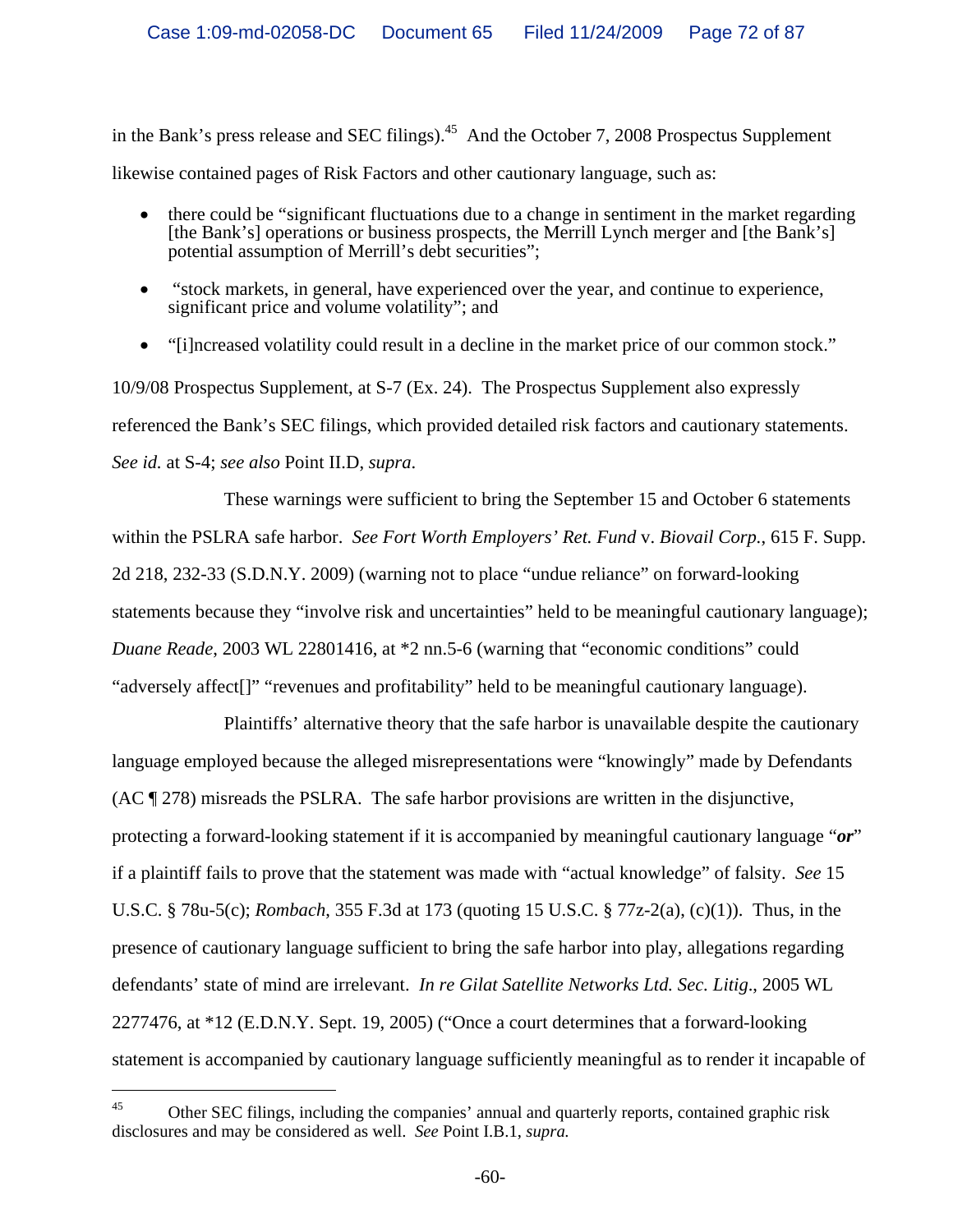being reasonably relied upon, it is immaterial as a matter of law and the court need not consider the defendants' state of mind.").

#### **3. Statements in connection with the secondary offering regarding the**

**benefits of the merger are not actionable.** Plaintiffs allege that statements made in early October 2008 in connection with the Bank's stock offering (the "Offering Documents") were false. Specifically, Plaintiffs allege that the Bank's CFO Joe Price misled investors on a conference call on October 6, 2008 when he said that the Bank had "considered the Merrill deal" in evaluating its capital position and that the Bank believed the offering "covered our anticipated needs from a Merrill standpoint." AC ¶ 199 (referring to the conference call); *see also id.* ¶ 294.

This allegation is insufficient. First, there are no particularized allegations showing that this statement was untrue when made or even that, as of the October 7 date of the prospectus supplement, the Bank believed that it would need to raise more than \$10 billion in capital as a result of the Merrill acquisition. Second, at the outset of the October 6 investor call, a Bank of America spokesperson gave investors a "forward-looking statements" warning. 10/16/08 BofA 3Q08 Earnings Call Tr., at 1 (Ex. 23). Accordingly, Price's statements regarding anticipated capital sufficiency are protected under the PSLRA safe harbor and the "bespeaks caution" doctrine. *See* Point IV.A.2, *supra*.

#### **4. Statements in the Proxy regarding the benefits of the merger are not**

**actionable.** Plaintiffs allege that the statement in the Proxy that one of Merrill's principal reasons for the merger was its belief that the combined company would have a "strong capital position, funding capabilities and liquidity" was false. AC ¶¶ 212-13. However, these optimistic expressions of opinion are not actionable. *Leykin* v. *AT&T Corp.*, 423 F. Supp. 2d 229, 247 (S.D.N.Y. 2006) (statement that "business is strong" found not actionable).<sup>46</sup>

Moreover, the statement at issue is forward-looking in nature and protected under the PSLRA safe harbor and the "bespeaks caution" doctrine because, as discussed in Point IV.A.2,

i<br>Li

<sup>46</sup> *See also Pollio* v. *MF Global, Ltd.*, 608 F. Supp. 2d 564, 571 (S.D.N.Y. 2009) ("transaction will provide our stakeholders certainty around our capital structure" and produce a "stronger company than ever before" not actionable despite claims that capital would not be sufficient absent additional infusions); *Rosenzweig* v. *Azurix Corp.*, 332 F.3d 854, 869 (5th Cir. 2003) ("Our fundamentals are strong" was "obviously immaterial puffery").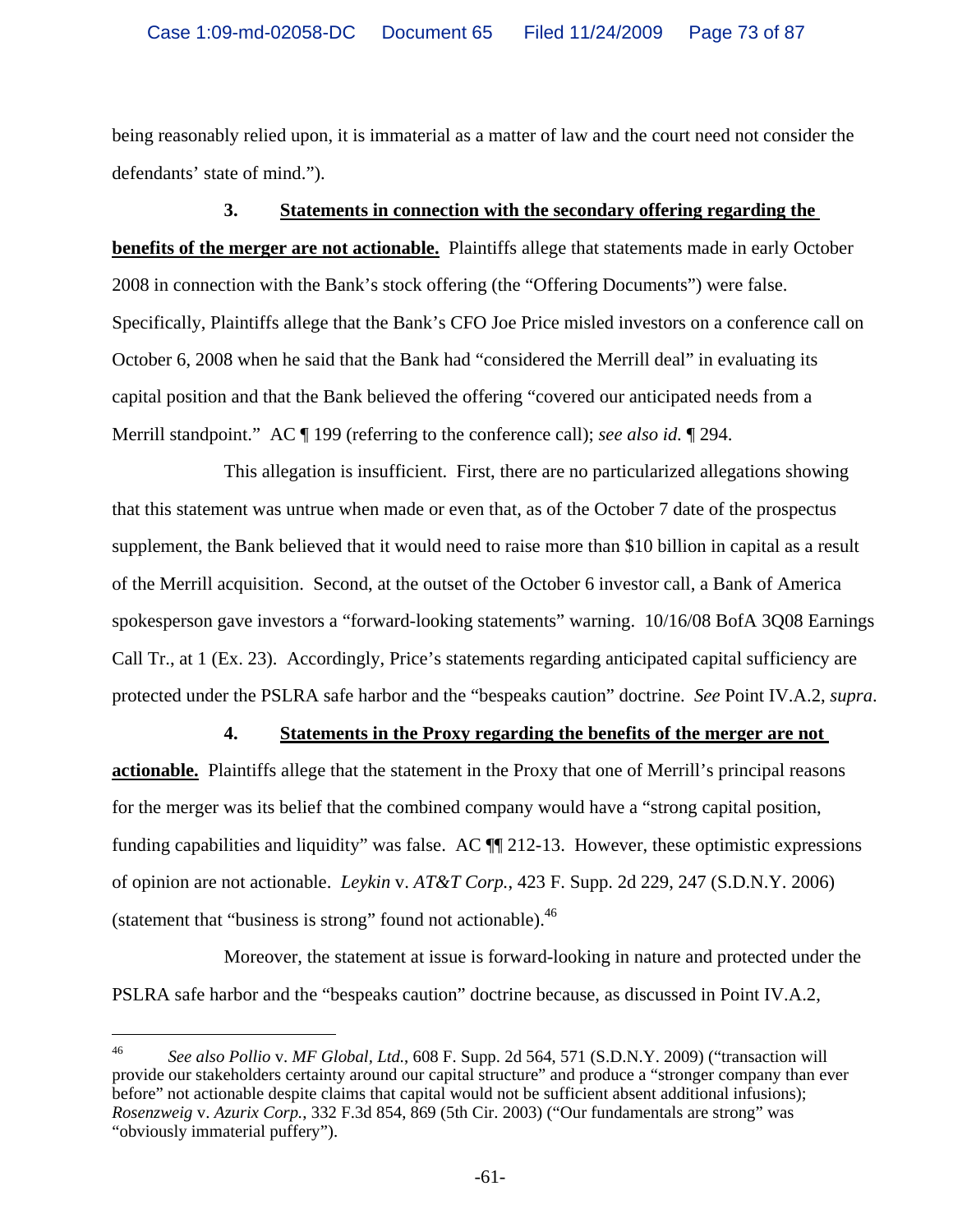*supra*, it was accompanied by "meaningful cautionary language." *See, e.g.*, *Rombach*, 355 F.3d at 173. The Proxy "cautioned [investors] not to place undue reliance" on forward-looking statements because (i) "forward-looking statements are subject to assumptions and uncertainties," (ii) "actual results may differ materially from those expressed or implied by these forward-looking statements," and (iii) "the integration of Merrill Lynch's business and operations with those of Bank of America may take longer than anticipated, may be more costly than anticipated and may have unanticipated adverse results relating to Merrill Lynch's or Bank of America's existing businesses." Proxy at 22 (Ex. 1). The Proxy specifically reminded shareholders of what everyone already knew — market conditions had continued to worsen since the announcement of the merger:

## During the past few weeks, *market conditions have been extremely volatile* and a number of significant events have occurred including actions taken by the federal government. *These items may have a significant impact on a number of items (e.g., whole loans held-for-sale, mortgage-backed and other securities, etc.), which will affect the actual purchase price allocation that will be recorded upon completion of the merger.*

*Id.* at 38 (emphasis added).<sup>47</sup> The Proxy also incorporated by reference the extensive and graphic cautionary language in the companies' annual and quarterly reports. *Id.* at 123-24 (incorporation by reference); Point II.D, *supra* (risk disclosures). Thus, for the same reasons discussed above, *see*  Points IV.A.1-2, *supra*, the statements in the Proxy regarding the benefits of the merger are not actionable.

# **B. The Statements Regarding Due Diligence Are Not Actionable.**

 $\overline{\phantom{0}}$ 

Here, Plaintiffs do not plead any facts demonstrating that any statement about due diligence was misleading. Indeed, Plaintiffs do not even address the underlying factual disclosures that were made. Notably, the Bank's stated opinions regarding the scope of its due diligence were

<sup>47</sup> *See also* Proxy at 49 (Ex. 1) (referencing "extremely distressed conditions in the financial services industry generally and the investment banking industry in particular" and an "unprecedented market environment that had triggered significant dislocations"); *id.* at 52 (stating "the current and prospective environment in which Merrill Lynch operates, which reflects challenging and uncertain investment banking industry conditions and risks . . . [is] expected to persist, including: the volatile valuations and illiquidity of certain financial assets and exposures . . . [and] . . . generally uncertain national and international economic conditions," and citing "the risk of Merrill Lynch's credit ratings being further downgraded and the potential effect such actions would have on certain of Merrill Lynch's businesses and its liquidity position and funding capabilities").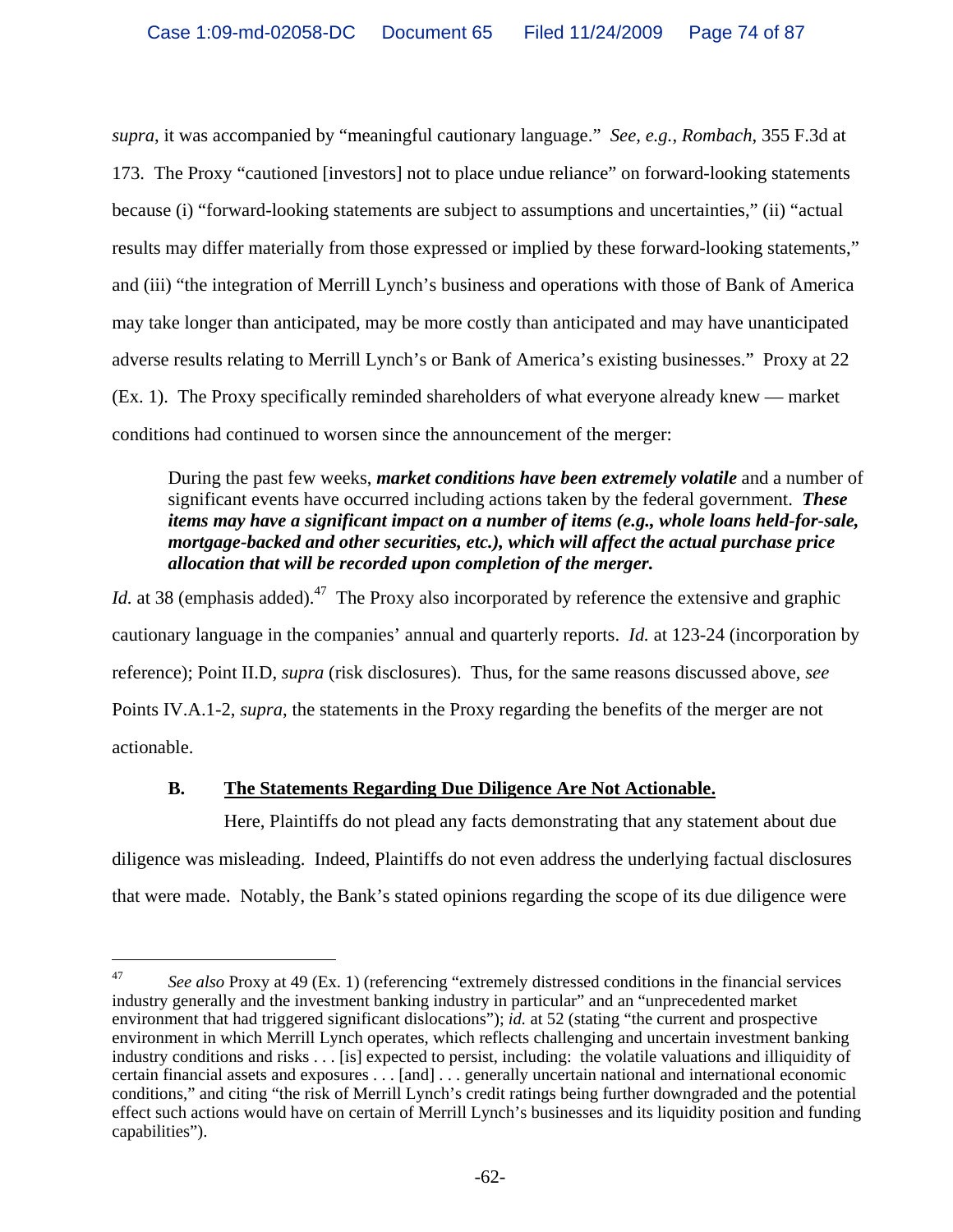accompanied by disclosures of specific facts that permitted investors to put those opinions in context. The Bank made clear that:

- Due diligence was conducted over a single weekend by a team of the Bank's reviewers and financial advisors. AC ¶ 179; *see also* 9/15/08 Press Conf. Tr., at 3 (Ex. 13).
- The financial advisors who worked on the diligence effort had previously analyzed Merrill's positions in connection with another matter. AC ¶¶ 179-80; 9/15/08 Press Conf. Tr., at 9-10 (Ex. 13).
- Merrill had reduced (but not eliminated) its high risk assets. AC ¶ 180; Merrill 7/29/08 8K, Ex. 99.1, at 2 (Ex. 10) (reporting sale of over \$30 billion in CDOs and billions in residual exposure).

In light of these disclosures, the notion that investors were misled about the scope of the Bank's due diligence is untenable. *See Olkey* v. *Hyperion 1999 Term Trust, Inc.*, 98 F.3d 2, 5 (2d Cir. 1996) (disclosure at issue must be "[r]ead as a whole" and "taken together and in context").

The challenged statements made on September 15 regarding due diligence including that the process was "extensive" (AC ¶ 179), involved looking at Merrill's marks "comprehensively" (*id.* ¶ 180) and resulted in the Bank concluding that Merrill had a "much lower risk profile" (*id.* ¶ 180) and "had the liquidity and capacity to see this through" on its own (*id.* ¶ 185) — are also all "too general to cause a reasonable investor to rely upon them." *ECA,* 553 F.3d at 206. *See also San Leandro*, 75 F.3d at 808, 811 (dismissing allegations based on statements that were "plainly expressions of opinion").

In its recent decision in *ECA*, the Second Circuit explained that "generalizations" regarding "business practices" that do not "amount to a guarantee" are precisely the type of statements that "this and other circuits have consistently held to be inactionable." *ECA*, 553 F.3d at 205-06.The statements at issue in *ECA* related to JP Morgan Chase's risk management practices and included representations that such practices were "highly disciplined" and "set the standard for best practices in risk management techniques." *Id*.The Court of Appeals held that there was no material misstatement because each of the misrepresentations was "so general that a reasonable investor would not depend on it as a guarantee." *Id.* at 206.

The statements made by the Bank regarding its due diligence efforts were, if anything, even more "general" than the statements at issue in *ECA. See* 9/15/08 Press Conf. Tr., at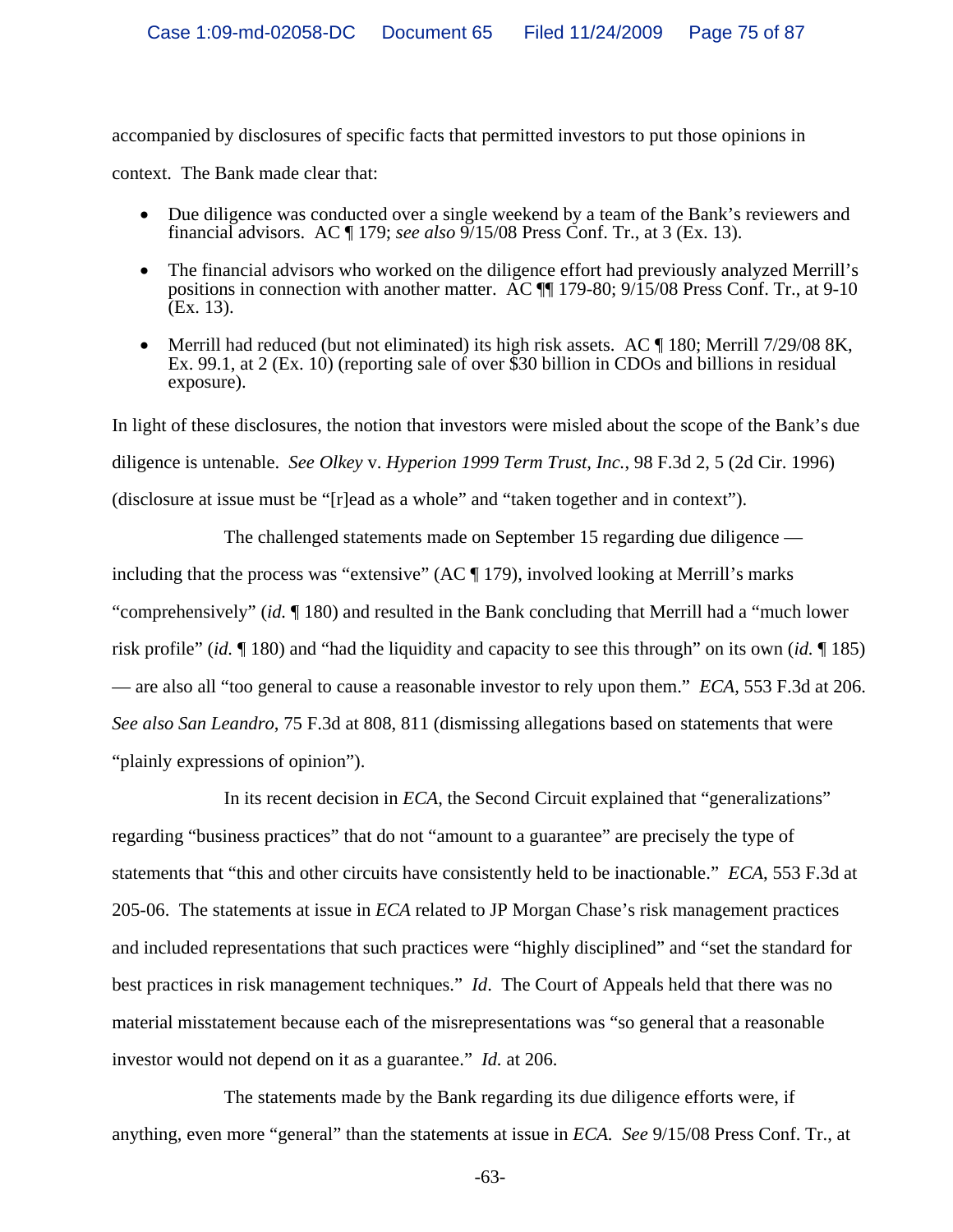10 (Ex. 13). No reasonable investor would have viewed the Bank's statements that it had engaged in "extensive" due diligence or "comprehensively" reviewed Merrill's marks as any form of guarantee that Merrill had reduced its risk in such a manner that no future losses could or would arise. *See San Leandro*, 75 F.3d at 807, 811 (statements that are "expressions of opinion and not guarantees" are not actionable). This is particularly true given the volatility of Merrill's trading operations and the unsettled state of the markets when the Merger Agreement was signed.<sup>48</sup>

 Plaintiffs also fail to allege with particularity how or why the Bank's stated opinion of the extent of its due diligence efforts was misleading. *See Podany* v. *Robertson Stephens, Inc*., 318 F. Supp. 2d 146, 154 (S.D.N.Y. 2004) ("Plaintiffs who charge that a statement of opinion . . . is materially misleading, must allege with particularity provable facts to demonstrate that the statement of opinion is both objectively and subjectively false."). Thus, Plaintiffs allege that the Bank must have conducted inadequate due diligence, in view of the magnitude of Merrill's losses that materialized *after* the Merger Agreement was signed. *See* AC ¶¶ 182-84. But the law is clear that a plaintiff cannot plead "fraud by hindsight." *See Tellabs,* 551 U.S. at 320 (quoting *Denny* v. *Barber*, 576 F.2d 465, 470 (2d Cir. 1978)).<sup>49</sup> Similarly, Plaintiffs' allegations that assertions by federal banking regulators — made *months after* the merger agreement was signed — that there were "substantial deficiencies in the due diligence carried out in advance of and subsequent to the acquisition" (AC ¶ 182) and that the Bank had become "very thinly capitalized" (*id.* ¶¶ 234-35) hardly show that the Bank *itself* believed on September 15 that its due diligence was anything less than "extensive" and "comprehensive" (given the publicly-disclosed circumstances or that the Bank did not believe that its capital position was adequate on September 15 before market conditions worsened). *See Rosenzweig* v. *Azurix Corp.,* 332 F.3d 854, 867-68 & n.8 (5th Cir. 2003) (rejecting sufficiency of scienter allegation directed at defendants' statement that company "fundamentals are strong" based on a report issued "well after the alleged misrepresentations and omissions;" report

i<br>Li

<sup>48</sup> *See Lentell* v*. Merrill Lynch & Co.*, 396 F.3d 161, 176 (2d Cir. 2005) (considering "the pricevolatility risk inherent in the stocks [plaintiffs] chose to buy" in affirming dismissal of securities law claims).

<sup>49</sup> *See also In re JPMorgan Chase Sec. Litig.*, 363 F. Supp. 2d 595, 630 (S.D.N.Y. 2005) ("[P]laintiffs have only alleged poor prognostication, which cannot support a claim for securities fraud."), *aff'd*, 553 F.3d 187 (2d Cir. 2009).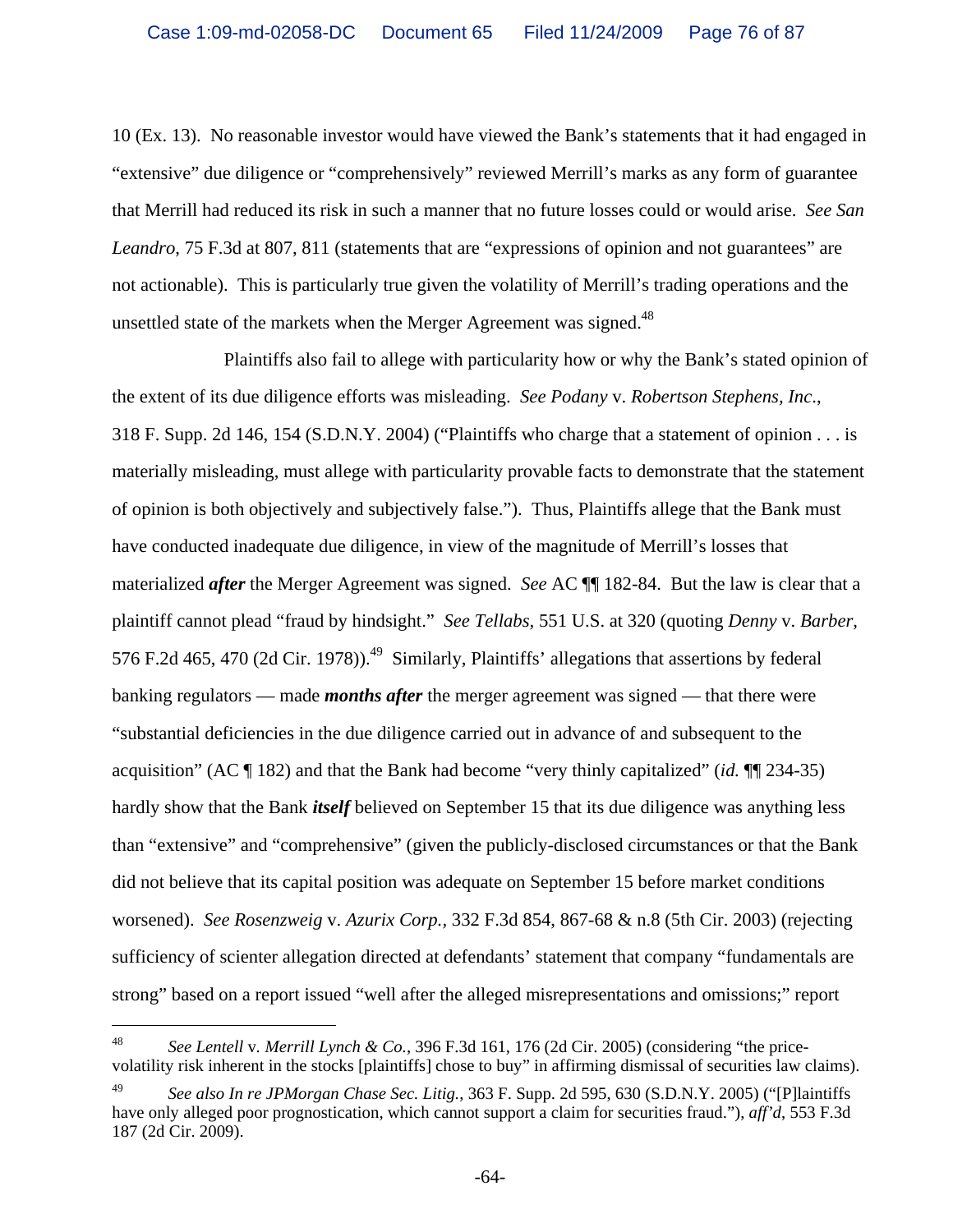was "plainly a *hindsight* assessment" and did not support the inference that "management knew of the problems all along") (emphasis in original). And the conclusion reached by a Federal Reserve official on December 23 that Lewis "knows [the Bank] did not do a good job of due diligence" (AC ¶¶ 122, 251) likewise does not give rise to any inference that Lewis did not in fact believe on September 15 that the Bank's due diligence had been "extensive."

Plaintiffs also challenge the oral statements (made in response to analysts' questions at the September 15 conference call announcing the merger) that Merrill had "dramatically reduc[ed] [its] marks" and thus had a "much lower risk profile." AC ¶ 180. For the reasons set forth above, *see* Points IV.A.1 and IV.A.4, *supra*, these statements of corporate optimism are too general to give rise to securities law claims. *See ECA*, 553 F.3d at 206; *Malin* v*. XL Capital Ltd*., 499 F. Supp. 2d 117, 144 (D. Conn. 2007) (statement that "we think we've turned a corner" not actionable (emphasis omitted)). Furthermore, Plaintiffs allege no particularized facts challenging the truth of Merrill's disclosure early in the third quarter of 2008 that it had sold \$30.6 billion of troubled assets (U.S. Super Senior ABS CDOs), but still maintained substantial exposure to such assets on its balance sheet. *See* Merrill 7/29/08 8K, at 2 (Ex. 10); *see also* Merrill 3Q08 10Q, at 90 (Ex. 34) (reporting more than a billion dollars in remaining ABS CDO net exposure). No representation was made then or thereafter that the sale of these assets had eliminated the potential for future marks to Merrill's balance sheet or that the company's remaining trading positions would be risk-free. To the contrary, as Merrill later disclosed in its third quarter Form 10-Q: "The challenging market conditions that have existed since the second half of 2007, particularly those relating to the credit markets, continued through the third quarter of 2008. Although the greatest impact to date had been on U.S. ABS CDOs and the U.S. sub-prime residential mortgage products, the adverse conditions in the credit markets have also affected other products . . . . At September 26, 2008, we maintained exposures to these markets through securities, derivatives, loans and loan commitments." Merrill 3Q08 10Q, at 88, 90 (Ex. 34). In fact, during Merrill's analyst call reporting its third quarter results on October 16, 2008, its CFO made clear that the company would "continue over the fourth quarter [to] continue to find opportunities to de-risk the balance sheet." Merrill 3Q08 Earnings Call Tr., at 6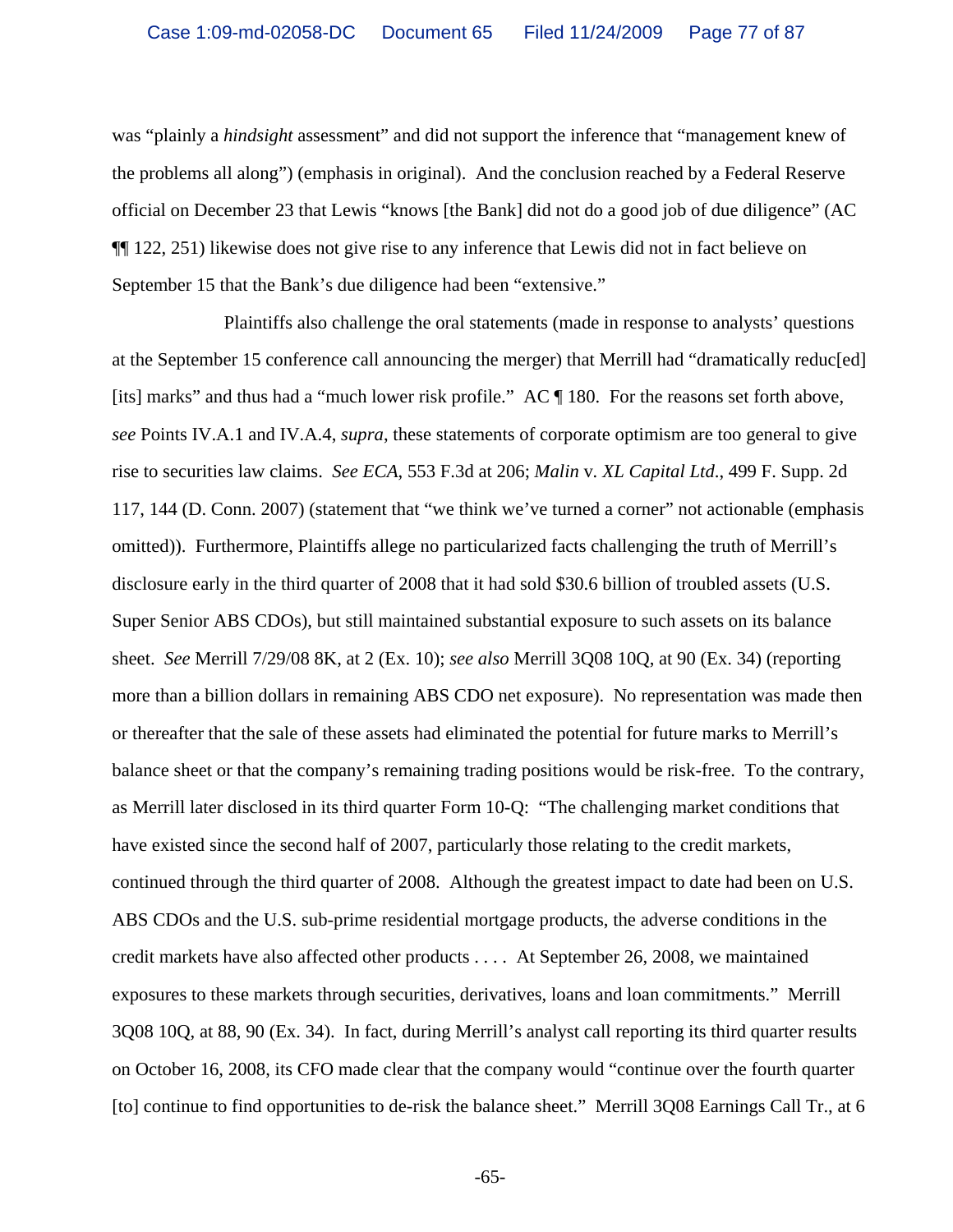(Ex. 26). Far from a guarantee that Merrill would have no further losses, the disclosures to shareholders suggested that losses likely would continue into the fourth quarter.

Plaintiffs also challenge Lewis's oral response to a reporter's question at the September 15 press conference that "probably . . . Merrill had the liquidity and capacity to see this through" and "more likely than not, they would have seen this through and come out on the other side." AC ¶ 185.This entirely hypothetical and speculative statement of opinion cannot be the subject of a securities law claim, because a statement about what might have happened if things were different is incapable of being true or false when made. The statement is also forward-looking and is protected by the PSLRA safe harbor and the "bespeaks caution" doctrine. *See* Points IV.A.1-2, *supra*. It is also not actionable because Plaintiffs fail to plead particularized facts sufficient to support an inference of fraudulent intent: Plaintiffs allege that *Lewis's* opinion was false and misleading because *Thain* testified months later that, in his view, Merrill would have become effectively insolvent on September 15 had the merger not been agreed to (AC ¶ 186), but this allegation does not support the inference that when Lewis offered this opinion on September 15, he did not actually believe that Merrill would have had sufficient "liquidity and capacity" to survive absent a merger. *See Time Warner,* 9 F.3d at 266 (affirming dismissal of claims based on opinion where complaint "contains no allegations to support the inference that the defendants either did not have these favorable opinions on future prospects when they made the statements or that the favorable opinions were without a basis in fact").

## **C. The Statements Regarding Merger Negotiations Are Not Actionable.**

Plaintiffs also challenge two statements made in the September 15 press conference Q&A session regarding the merger negotiations — *i.e.*, that "there was no pressure from regulators" to enter into the Merger Agreement (AC ¶ 187) and that the merger negotiations were "never about [Thain]; it was always about the deal" (*id.* ¶ 189). *See* 9/15/08 Press Conf. Tr., at 3 (Ex. 13).

In response to a question from a reporter concerning why the Bank decided to pay the price it did to acquire Merrill, Lewis stated that "there was no pressure from regulators" (AC ¶ 81) to enter into the merger. 9/15/08 Press Conf. Tr., at 3 (Ex. 13).Plaintiffs challenge Lewis's statement as false and misleading, but they fail to set forth particularized facts to support that assertion.

-66-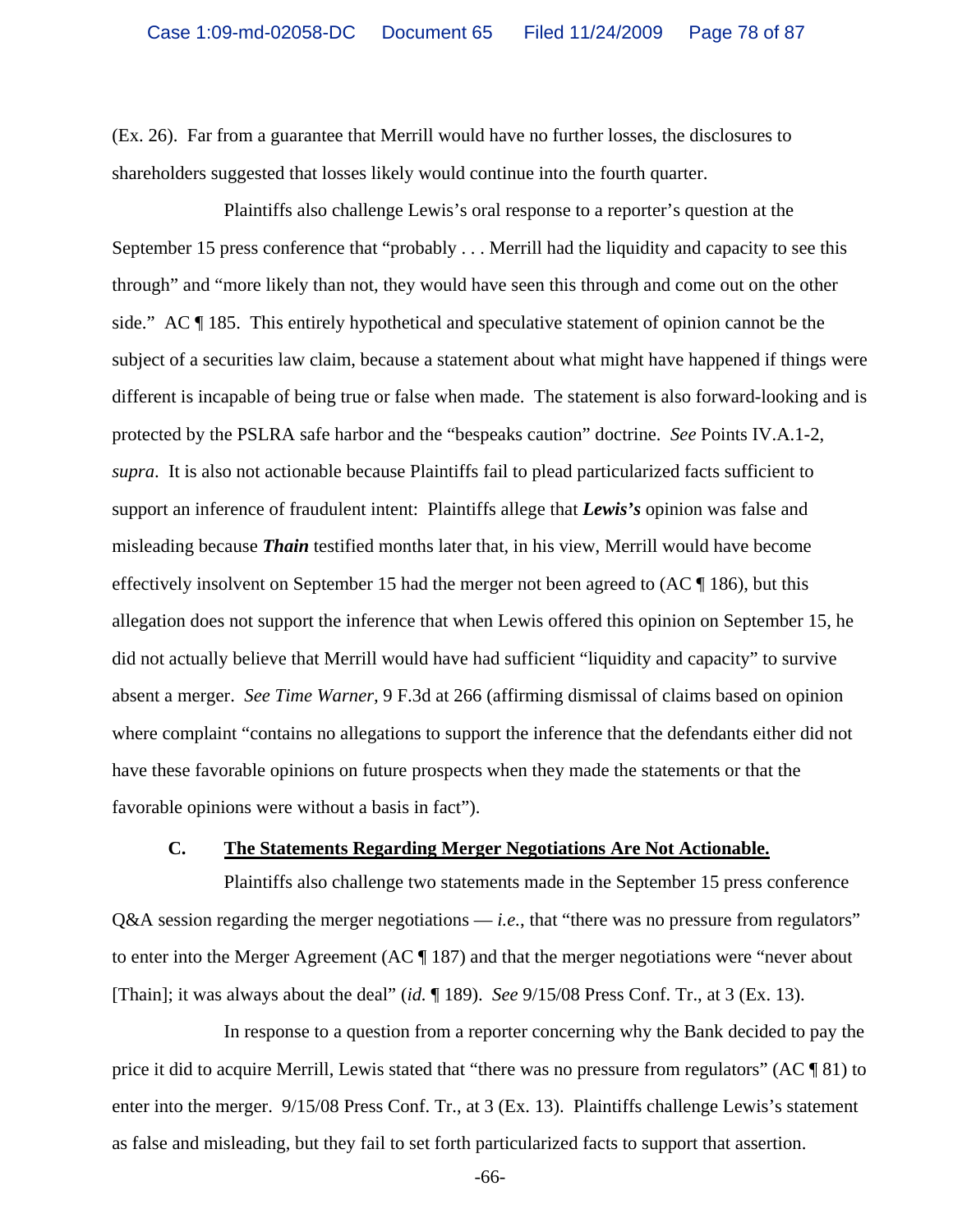Instead of alleging facts demonstrating that *Lewis or the Bank* was in fact under regulatory pressure to enter into the merger or pay the price agreed, Plaintiffs rely upon an excerpt from an interview of *Merrill's CEO John Thain* broadcast as part of a television documentary that aired a year after the Merger Agreement was signed. In one clip of that program, Thain said that he recalled Treasury Secretary Paulson having told him "John, you'd better make sure this happens." AC ¶ 65. But Plaintiffs nowhere allege facts demonstrating that Lewis was aware of the statement made to Thain by Secretary Paulson, much less facts suggesting that Lewis understood whatever Secretary Paulson said to Thain was "pressure" from the government on Merrill (as opposed to, *e.g.*, the Secretary's opinion that a merger was in the best interests of Merrill and its shareholders). In any event, whether there was government pressure on *Thain or Merrill* is in no way related to whether the government exerted pressure on *the Bank or Lewis*, especially since the Bank and Merrill were dealing at arm's length at the time.

Lewis's statement moments later at the September 15 press conference that the focus of the merger negotiations was "always about the deal" and "never about him" (referring to Thain) (AC ¶ 189; 9/15/08 Press Conf. Tr., at 3 (Ex. 13)) is likewise a vague statement of opinion that conveys so little information that it cannot give rise to a securities claim. *See* Point IV.A.1, *supra.*  Plaintiffs allege that Lewis's statement was false because, one year later, Thain reportedly stated that one of the "main things" the parties negotiated on the night of September 14 was the bonuses to be paid to Merrill employees (AC ¶¶ 67, 190). But it is apparent from a transcript of the September 15 press conference that Lewis's statement was not about bonuses. 9/15/08 Press Conf. Tr., at 3 (Ex. 13). After Thain answered a reporter's question concerning his future role in the combined company, Lewis interjected by (accurately) stating that that issue was not raised in the negotiations because Thain's focus was "about the deal" and "not about him." *Id*. Thus, Thain's September 2009 statement about the negotiation of bonuses simply does not demonstrate that Lewis's September 2008 statement about Thain's future role in the combined company was false.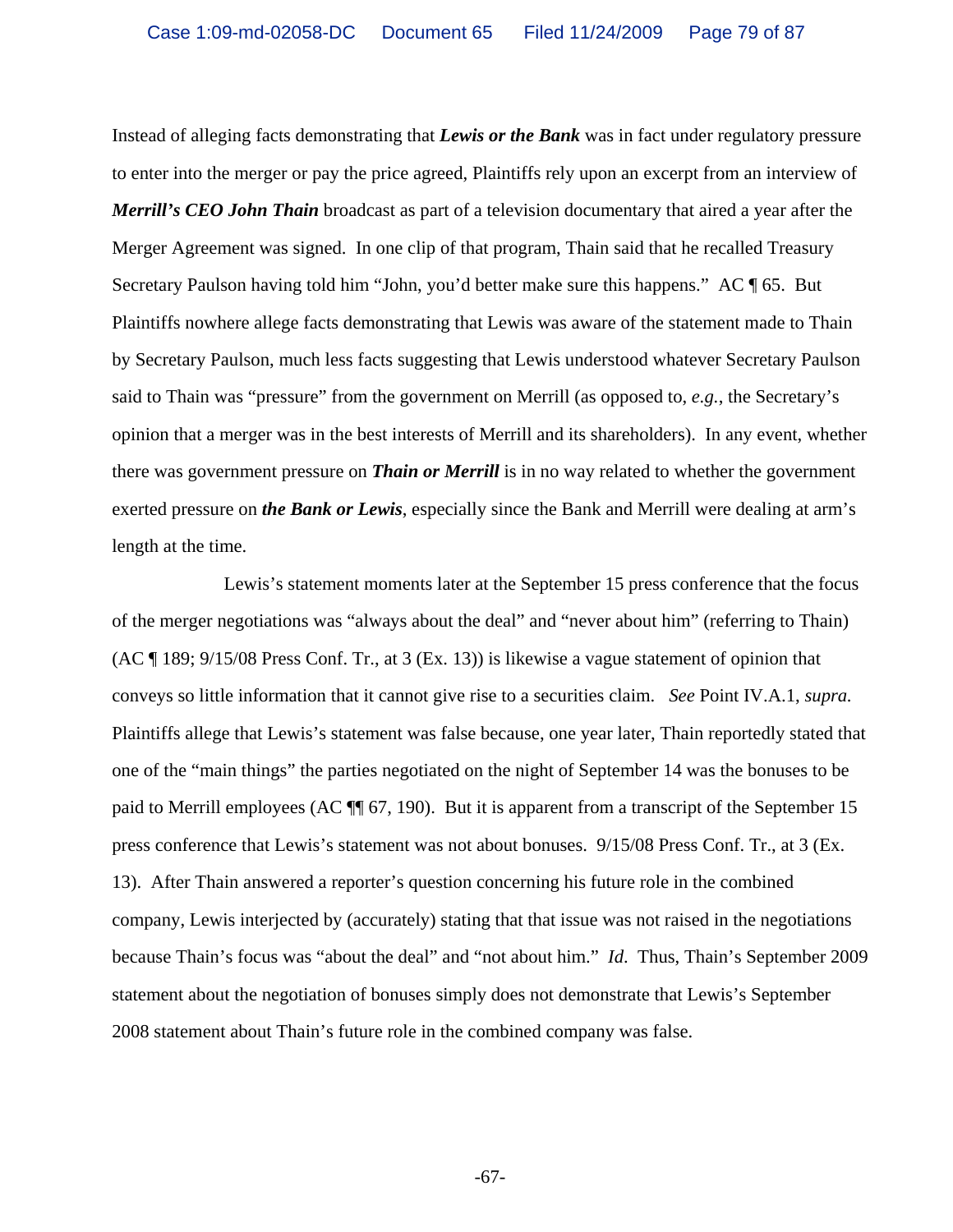#### **D. Plaintiffs Fail To Plead Actual Knowledge Of Falsity With Respect To Forward-Looking Statements And Statements Of Opinion.**

Under the PSLRA, a forward-looking statement is not actionable unless the plaintiff proves that it was "made with actual knowledge . . . that the statement was false or misleading." 15 U.S.C. §§ 78u-5(c)(1)(B)(i) (applicable to claims under the Exchange Act); 77z-2(a), (c) (applicable to claims under the Securities Act). These provisions of the PSLRA apply to all of Plaintiffs' claims, whether under Section 10(b) or Section 14(a) of the Exchange Act, or under Section 11 or Section 12 of the Securities Act, despite Plaintiffs' disclaimers that their Section 14(a), Section 11 and Section 12 claims "are not based on any knowing or reckless conduct by or on behalf of Defendants." AC  $\P$  327, 362. Thus to the extent that Plaintiffs' claims are predicated on "forwardlooking statements," it is incumbent on Plaintiffs to plead particularized facts demonstrating that Defendants had "actual knowledge" that the statements were false when made. *Aegon*, 2004 WL 1415973, at \*12 ("Because the statements at issue are forward-looking, they are immunized unless the Plaintiffs plead that the statements were made with 'actual knowledge by [the speaker] that the statement was false or misleading."") (quoting 15 U.S.C.  $\S$  78u-5(c)(1)(B)(ii)).

Plaintiffs have utterly failed to sustain this burden. The Complaint contains no allegation whatsoever demonstrating that any forward-looking statements were made with actual knowledge of falsity. Indeed, with respect to their Section 14(a) and Securities Act claims, Plaintiffs not only fail to allege facts that would establish that Defendants' forward-looking statements were made with "actual knowledge" that they were false, but indeed, Plaintiffs affirmatively disclaim any such allegations. *See, e.g.*, AC ¶ 327 (alleging that "[t]he Proxy Claims are based solely on negligence. They are not based on any knowing or reckless conduct"); ¶ 362 (alleging that "[t]he Securities Act claims . . . are not based on any knowing or reckless conduct[.]"). Plaintiffs here have failed to allege particularized facts in support of their conclusory allegation that Defendants' forward-looking statements were made with "actual knowledge" that they were false, and for this reason alone the safe harbor is available. *See In re GeoPharma, Inc. Sec. Litig.*, 399 F. Supp. 2d 432, 448 n.122 (S.D.N.Y. 2005).

In addition, many of Plaintiffs' claims challenge what are plainly statements of opinion or belief. Statements of opinion or belief are actionable only to the extent Defendants did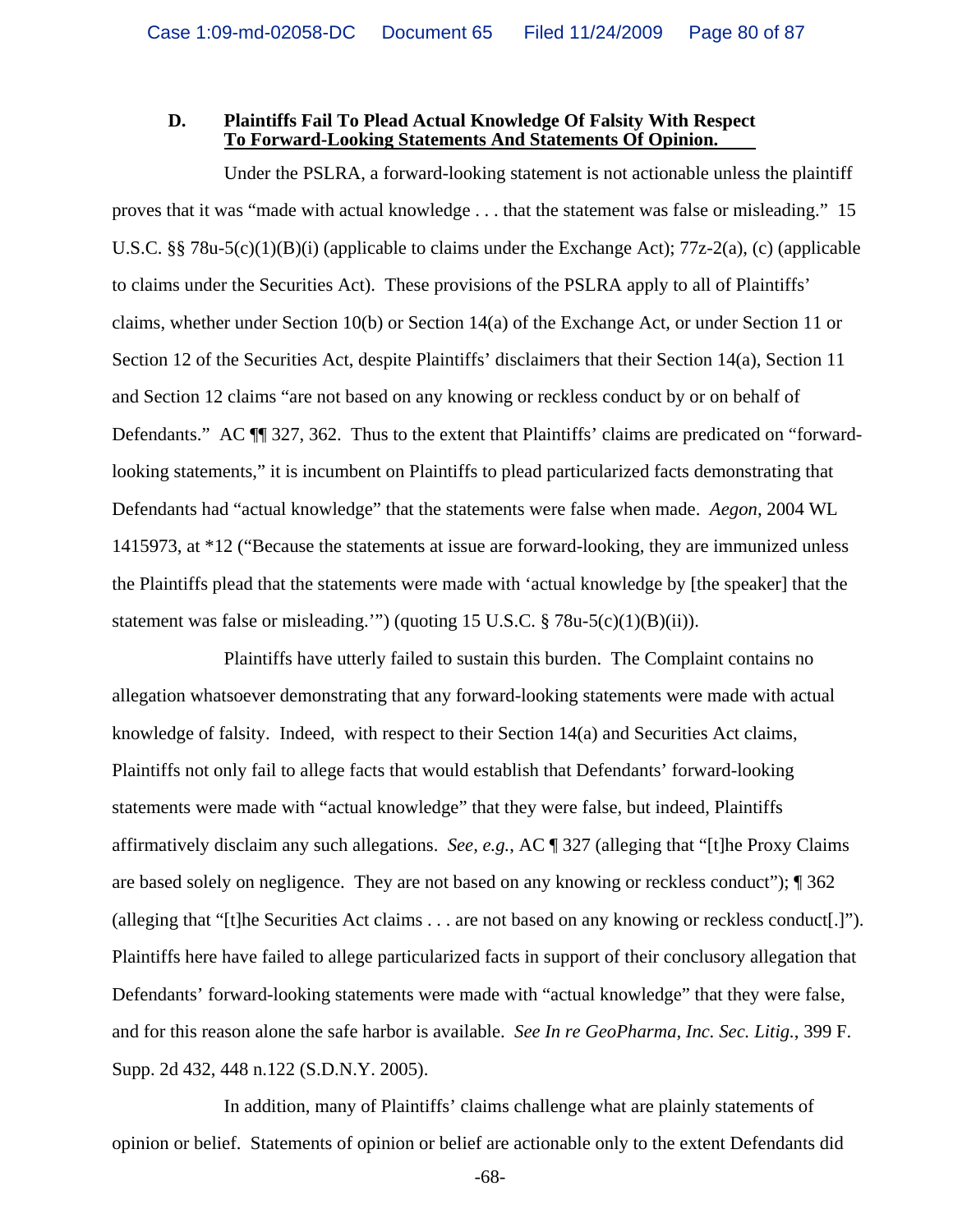not actually or reasonably believe the statements at the time they were made. To satisfy this burden, Plaintiffs "must 'allege with particularity' 'provable facts' to demonstrate that the statement of opinion is both objectively and subjectively false." *Bond Opportunity Fund*, 2003 WL 21058251, at \*5.50 Here, Plaintiffs have failed to allege any "provable facts" demonstrating that the opinions expressed by Defendants in connection with their solicitation of proxies were either objectively or subjectively false at the time they were made.

For the reasons described above, all of Plaintiffs' claims against the Bank Defendants concerning the anticipated merger benefits, the extent of due diligence performed on Merrill or the negotiation of the merger should be dismissed.

## **E. Plaintiffs Fail To Plead Facts That Give Rise To A Strong Inference Of Scienter.**

As set forth above, *all* of Plaintiffs' claims require Plaintiffs to plead facts giving rise to a strong inference of scienter, because all are premised on claims of fraud — the Complaint's disclaimers of any intent to rely on allegations of scienter with respect to its Section 14(a) and Securities Act claims notwithstanding. *See* Point I.E., *supra*. Plaintiffs have utterly failed to plead any facts that would give rise to the required "strong inference" of scienter. Indeed, to the contrary, the Complaint's allegations of scienter with respect to the statements at issue here are wholly illogical. Nothing in the Complaint answers the questions: Why would Defendants enter into a merger with Merrill if they did not believe that it offered the strategic and other benefits referred to in the September 15 statements? Why would they do an offering that they knew to be inadequate to meet the Bank's capital needs? Why would they do due diligence that they themselves believed to be inadequate? To the contrary, the only logical inference that can be drawn from the facts in the Complaint is that Defendants believed what they said about the benefits of the merger and their own due diligence.

 $\overline{\phantom{0}}$ 

<sup>50</sup> *See also Shields* v. *Citytrust Bancorp, Inc.*, 25 F.3d 1124, 1131 (2d Cir. 1994) ("A statement of reasons, opinion or belief by [a director] when recommending a course of action to stockholders can be actionable under the securities laws if the speaker knows the statement to be false."); *JP Morgan*, 363 F. Supp. 2d at 625 ("When . . . as here, information contrary to the alleged misrepresentations is alleged to have been known by defendants at the time the misrepresentations were made, the falsity and scienter requirements are essentially combined.") (internal quotation marks omitted; ellipsis in original).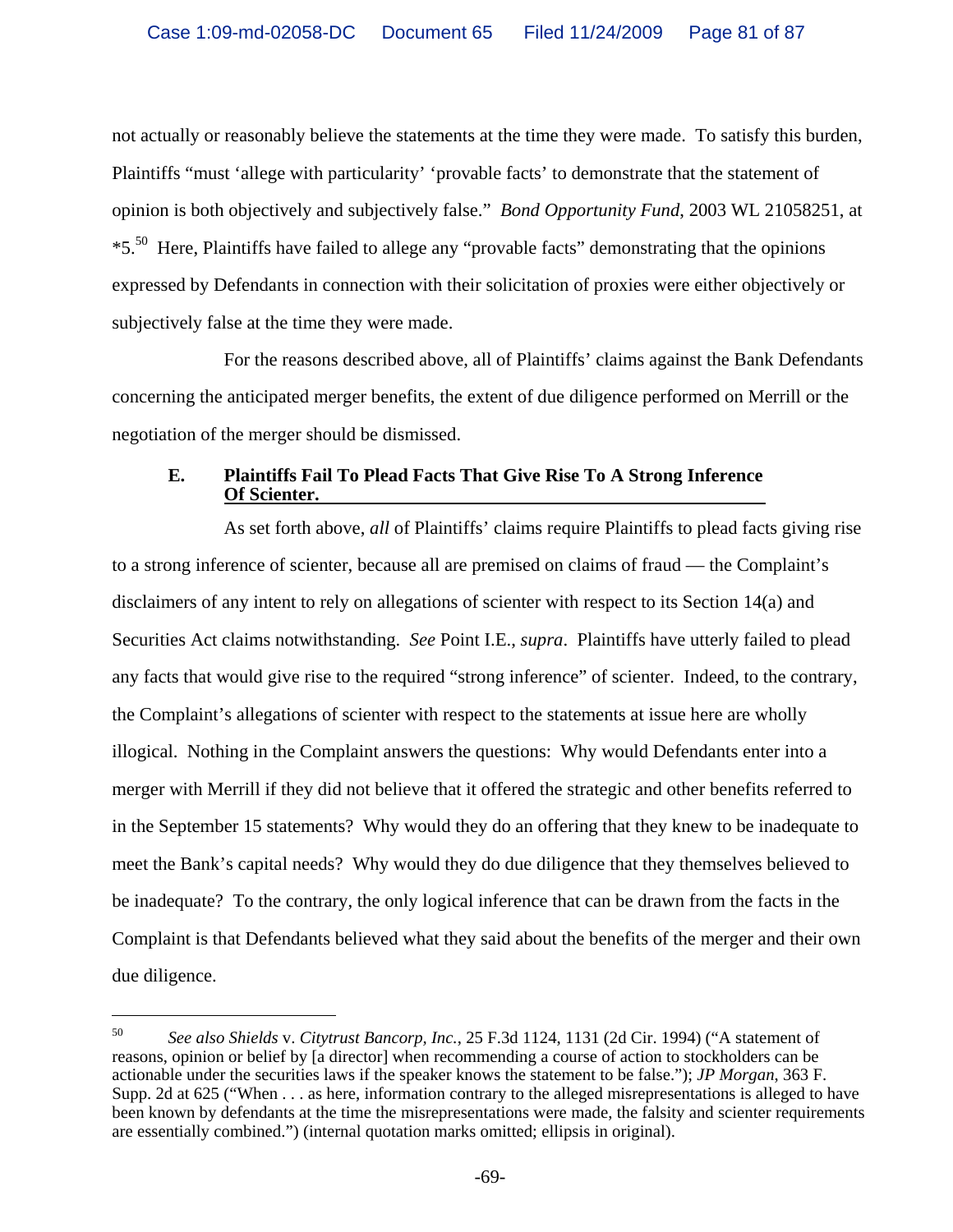#### **F. Plaintiffs' Securities Act Claims Regarding The September 15 Press Release Are Not Pled With The Requisite Particularity.**

Plaintiffs' Securities Act claims, on their face, disclaim any intent to incorporate by reference or rely upon factual allegations made elsewhere in the Complaint. *See* AC ¶¶ 362, 372, 383, 391. Thus, even if the grounds for dismissal discussed above — non-actionability as statements of corporate optimism or forward-looking statements — were not wholly dispositive, whether the statements complained of were materially misleading would turn on the allegations of Paragraphs 370 and 371 of the Complaint, which are conclusory and insufficient. Plaintiffs' alleged grounds for why the statements in the September 15, 2008 press release were untrue or omitted to disclose material facts are fundamentally premised on events that occurred after the October 7 offering (*e.g.*, the loss incurred in October 2008 or Merrill's fourth quarter losses) or vague, general references to after-the-fact observations by Thain and vague allusions to a Federal Reserve "analysis," none of which directly contradict the generalized statements of corporate optimism or forward-looking statements complained of (*e.g.*, the fact that Merrill had "large risk exposures" or "vulnerability" is not inconsistent with the statements about the potential benefits of the merger to the Bank). And, in any event, no material misrepresentation is pled in light of the total mix of information in the market regarding Merrill, the Bank and the potential adverse impact of the then-difficult market conditions. *See Rombach*, 355 F.3d at 173; *see also* Point II.D, *supra*.

For the reasons described above, all of Plaintiffs' claims against the Bank Defendants concerning the anticipated merger benefits, the extent of due diligence performed on Merrill or the negotiation of the merger should be dismissed.

#### **V. THE BANK'S SHAREHOLDERS — WHO DID NOT BUY, SELL OR EXCHANGE THEIR SHARES — SIMPLY DO NOT HAVE ANY DIRECT SECTION 14(a) CLAIM.**

Plaintiffs' allegations under Section 14(a) of the Exchange Act are not cognizable as direct claims. In *J.I. Case Co.* v. *Borak*, 377 U.S. 426, 431 (1964), the Supreme Court held that shareholders have a private right of action under Section 14(a) of the Exchange Act, and that this right of action extends "to both derivative and direct causes." Explaining the need to imply a private right of action for derivative causes, the Court pointed out that shareholders cannot sue directly in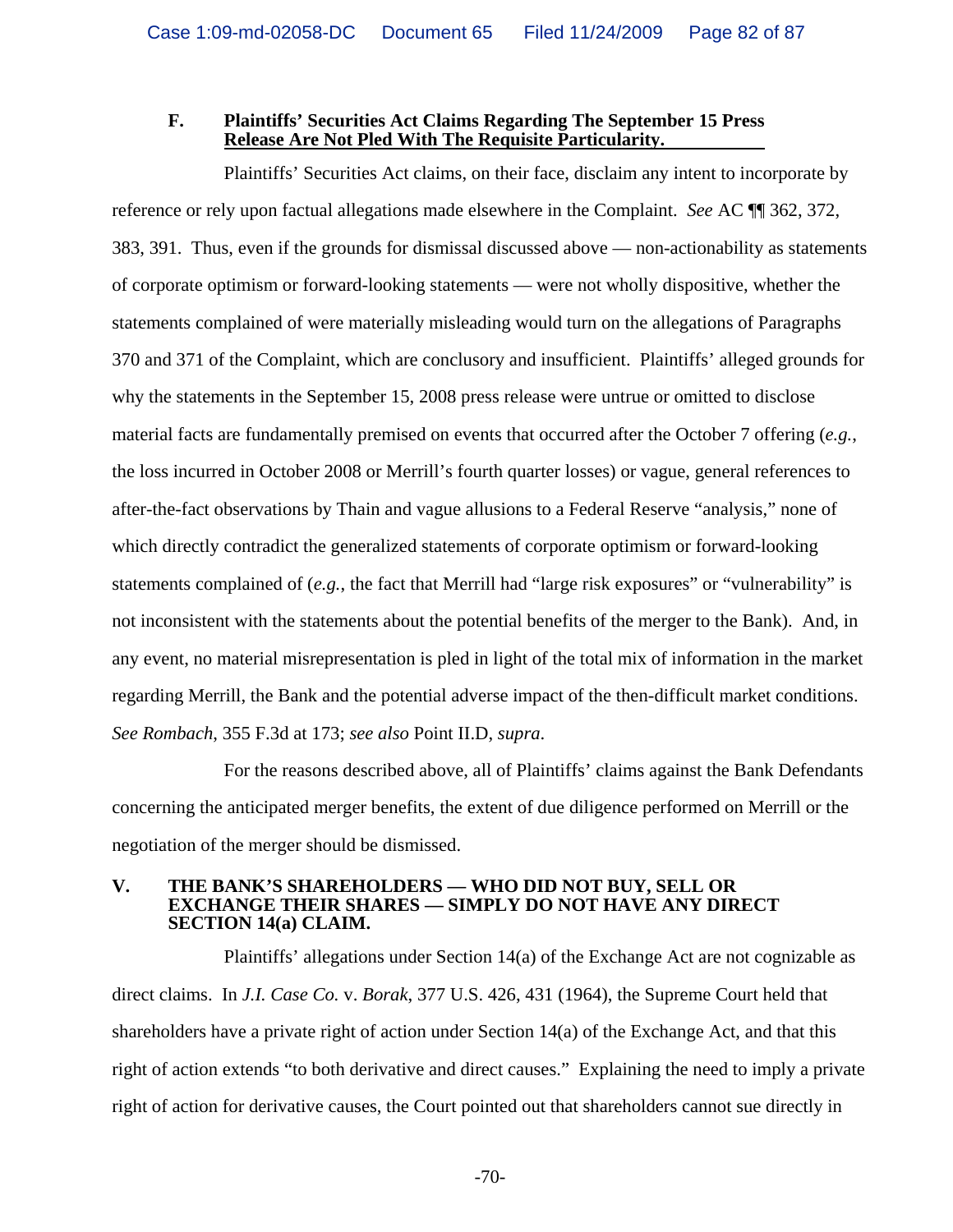most cases because the damage from a deceptive proxy solicitation is usually not suffered by the shareholders:

The injury which a stockholder suffers from corporate action pursuant to a deceptive proxy solicitation ordinarily flows from the damage done the corporation, rather than from the damage inflicted directly upon the stockholder. The damage suffered results not from the deceit practiced on him alone but rather from the deceit practiced on the stockholders as a group. To hold that derivative actions are not within the sweep of the section would therefore be tantamount to a denial of private relief. *Id.* at 432.

The Supreme Court's recognition that Section 14(a) cases "ordinarily" involve damage to the corporation, not directly to shareholders is directly applicable here.

To determine whether a shareholder can sue directly, a federal court applies the law of the defendant corporation's state of incorporation. *Kamen* v*. Kemper Fin. Servs. Inc.,* 500 U.S. 90, 99 (1991) (holding that courts should look to state law to "fill the interstices of federal remedial schemes"); *Vogel* v. *Jobs*, 2007 WL 3461163, at \*2 (N.D. Cal. Nov. 14, 2007) ("The proper characterization of a [14(a)] claim as direct or derivative is governed by the law of the state of incorporation."); *see also Strougo* v. *Bassini*, 282 F.3d 162, 167-69 (2d Cir. 2002) (looking to state law to determine whether Investment Company Act claim was direct or derivative). Since the Bank is a Delaware corporation (AC  $\P$  33), that State's law applies here.

Under Delaware law, Plaintiffs' characterization of their claims as direct is irrelevant. *See Lipton* v. *News Int'l,* 514 A.2d 1075, 1079-80 (Del. 1986). The determination of whether a shareholder can sue directly is instead "based solely on the following questions: Who suffered the alleged harm — the corporation or the suing shareholder individually — and who would receive the benefit of the recovery or other remedy?" *Tooley* v. *Donaldson, Lufkin & Jenrette, Inc.*, 845 A.2d 1031, 1035 (Del. 2004). To assert a direct claim, a "stockholder must demonstrate that the duty breached was owed to the stockholder and that he or she can prevail without showing an injury to the corporation." *Id*.

Shareholders cannot sue directly unless their injuries are "independent of any alleged injur[ies] to the corporation" and can be shown "without showing an injury to the corporation." *In re Syncor Int'l Corp. S'holders Litig.*, 857 A.2d 994, 997 (Del. Ch. 2004). *See In re J.P. Morgan Chase & Co. S'holder Litig.*, 906 A.2d 808, 817 (Del. Ch. 2005) (dismissing claims as derivative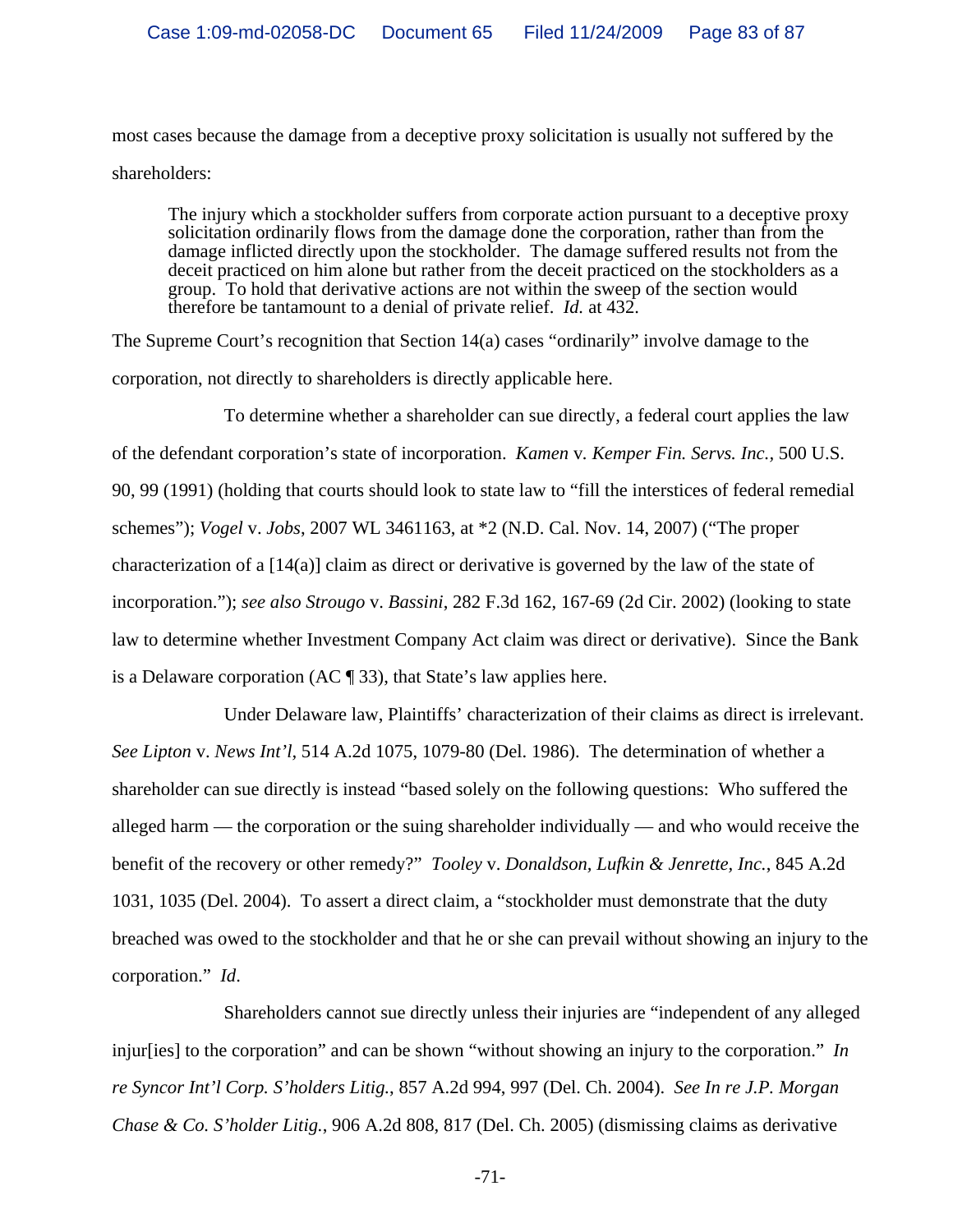and noting that to show direct injury under *Tooley*, plaintiff must show "that he or she can prevail without showing an injury to the corporation"), *aff'd*, 906 A.2d 766 (Del. 2006). As the Delaware Supreme Court stated in *Feldman* v. *Cutaia*, 951 A.2d 727, 733 (Del. 2008), "[t]he mere fact that the alleged harm is ultimately suffered by, or the recovery would ultimately inure to the benefit of, the stockholders does not make a claim direct under *Tooley*. In order to state a direct claim, the plaintiff must have suffered some individualized harm not suffered by all of the stockholders at large."

The inability of Plaintiffs to sue directly in this case is crystal clear under Delaware law, in light of the decision of the Delaware Supreme Court in *In re J.P. Morgan Chase & Co. S'holder Litig.*, 906 A.2d 766 (Del. 2006). In that case, JP Morgan Chase ("JPMC") shareholders alleged that they had been misled into approving a merger whereby JPMC acquired Bank One because the proxy materials failed to disclose that Bank One had stated a willingness to be acquired in a no-premium deal. The Delaware Supreme Court rejected the claim that the plaintiffs had a cognizable direct disclosure claim separate and apart from the derivative claim that the defendant directors had breached state law fiduciary duties by causing JPMC to overpay in the merger:

To the extent the plaintiffs' claim is that the compensatory damages worth \$7 billion flow from the disclosure violation, that damages claim is derivative, not direct. Even if it were assumed that improper proxy disclosures induced JPMC's shareholders to approve the merger (including the \$7 billion overpayment), the harm resulting from the overpayment was to JPMC. Therefore, any damages recovery would flow only to JPMC, not to the shareholder class. *Id.* at 772.

The Court specifically rejected the claim that "where a disclosure violation arises from a corporate transaction in which the shareholders suffer a dilution of the economic and voting power of their shares, the shareholders automatically become entitled to recover the identical damages on their disclosure claim, that the corporation would be entitled to recover on its underlying (derivative) claim." *Id.* at 772-73.<sup>51</sup>

i

<sup>51</sup> Indeed, even before *J.P. Morgan*, the Delaware Supreme Court had repeatedly made clear that there is no direct cause of action for shareholder dilution where the harm alleged impacts all shareholders equally (on a per share basis), because such harm is not independent of harm to the company. *Gentile* v. *Rossette*, 906 A.2d 91, 99-100 (Del. 2006) (citing cases). And since *J.P. Morgan*, the Delaware courts have reaffirmed that principle. *See Feldman*, 951 A.2d at 732; *Langford* v. *Barnholt,* 2009 Del. Ch. LEXIS 37, at \*2 (Del. Ch. Mar. 17, 2009) ("[I]n the absence of a controlling shareholder, a claim for equity dilution must be pleaded as a derivative claim.").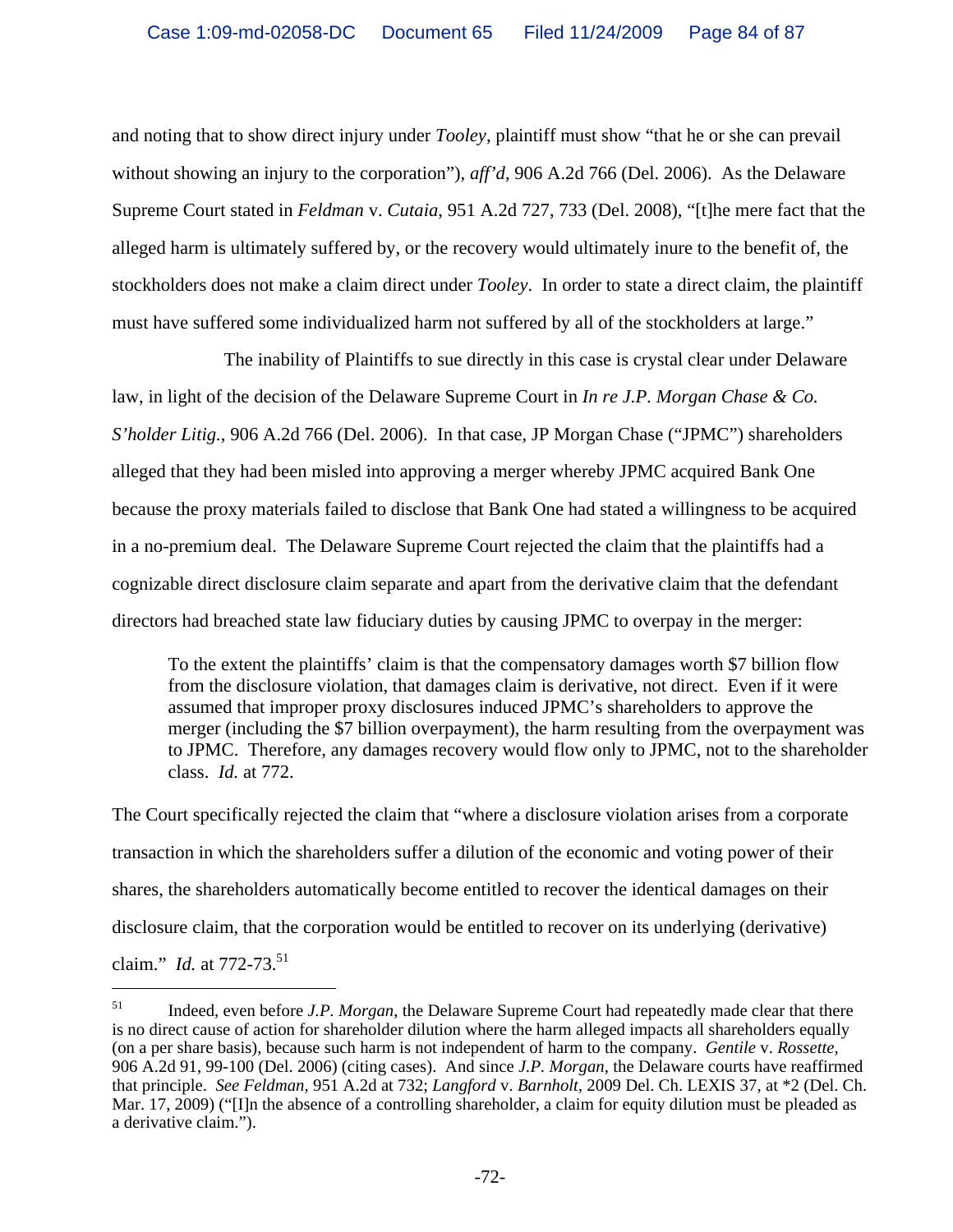The same logic compels the conclusion that no direct Section 14(a) claims can be brought here. Any damages resulting from alleged overpayment or undue dilution in the merger would accrue to the Bank itself, which issued shares in the merger to acquire Merrill, not to individual Bank shareholders. *See J.P. Morgan*, 906 A.2d at 772-73. *See also Kelley* v. *Rambus*, *Inc.*, 2008 WL 5170598 (N.D. Cal. Dec. 9, 2008) (expressing skepticism "that Plaintiffs could show that their § 14 claim [was] direct" because equity dilution "does not generally constitute a direct harm, but a derivative one").

The fact that the Complaint references the very same damages for its Section 14(a) claim as for its Section 10(b) claims (*i.e.*, damages measured by the decline in the price of Bank stock in January 2009) and studiously avoids any mention of the Merrill merger or its effects on the Bank, in no way makes the Section 14(a) claim direct under the relevant Delaware law test, discussed above.<sup>52</sup> Plaintiffs have not shown that the corporate action for which proxies were solicited here — the acquisition of Merrill — caused any change in their economic or voting rights as shareholders. To the contrary, the outcome of the vote had no direct impact for the Bank's shareholders, who retained exactly the same Bank shares that they had before the merger. In other words, the Bank engaged in a transaction as a result of the Proxy Statement; the Bank's shareholders did not.

Even assuming *arguendo* that the January 2009 decline in the Bank's stock price resulted from the factors Plaintiffs allege, that would only reflect the market's perception of the diminished value of the Bank after the merger, and would thus not reflect harm to shareholders that is *independent* of injury to the corporation, as Delaware law requires. *See Tooley*, 845 A.2d at 1035. In any case where there is harm to the corporation, that harm may be expected to result in a lower

 $\overline{\phantom{0}}$ 

 $52$  Paragraph 334 of the Complaint states: "The false statements and omissions as set forth above proximately caused foreseeable losses to Lead Plaintiffs and members of the Class, as the risks concealed by these false and misleading statements and omissions materialized through a series of partial disclosures, causing the Bank's stock to fall from \$12.99 on January 9, 2009 to a Class Period low of \$5.10 on January 20, and to fall again on January 22, 2009, as set forth more fully above at ¶¶ 261-271." Paragraphs 261-71, the loss causation allegations underlying Plaintiffs' Section 10(b) claims, in turn allege generally that the Bank's stock price was "inflated" during the class period and that some or all of the "inflation" left the stock price lower as a result of a series of what Plaintiffs term "corrective disclosures."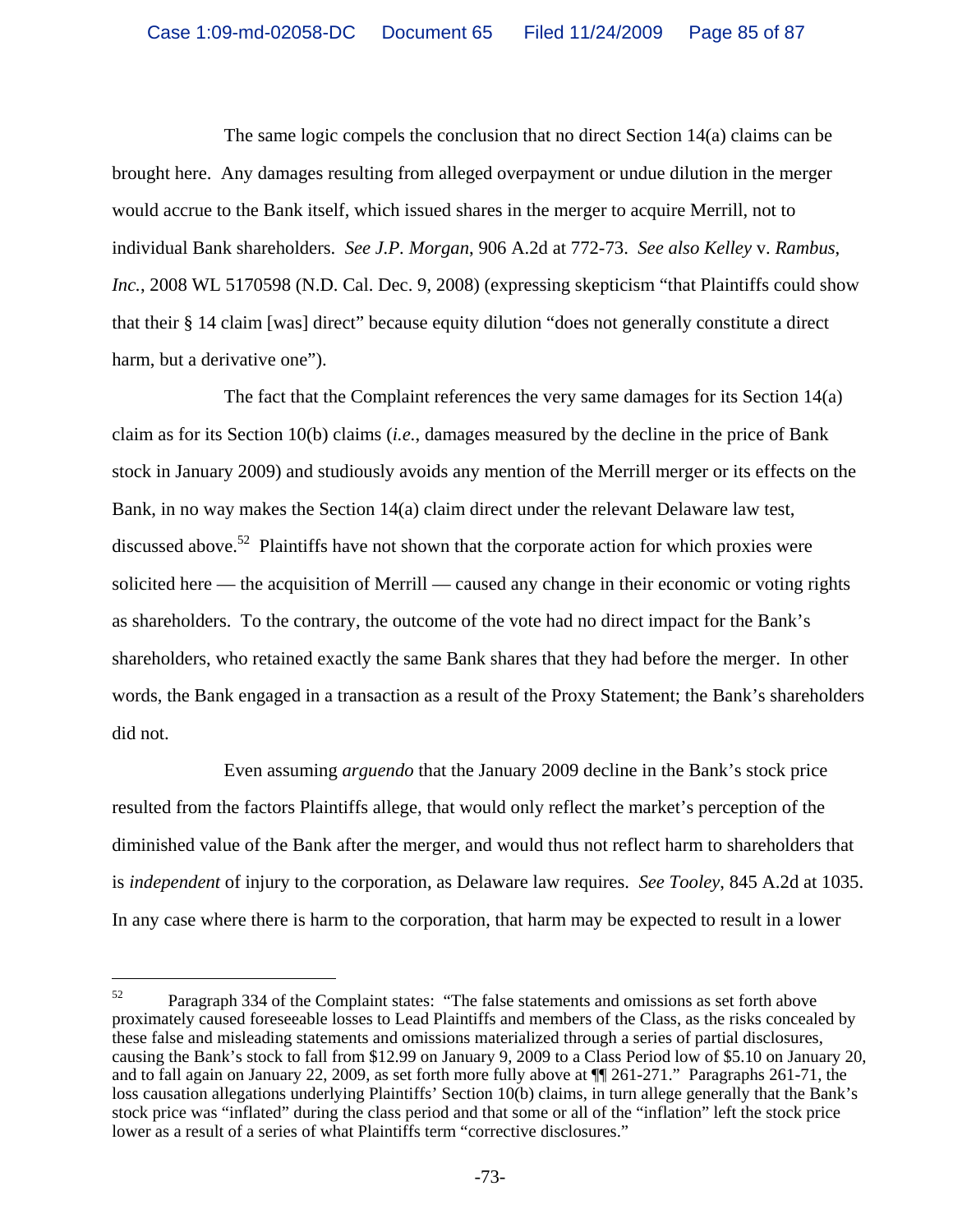stock price, but this does not mean that shareholders have standing to sue directly. Shareholders cannot make their claims direct simply by artful pleading that references declines in stock price while omitting reference to the underlying harm to the corporation.<sup>53</sup>

## **VI. PLAINTIFFS' SECTION 15 AND 20 CLAIMS MUST BE DISMISSED.**

Without a primary violation, Plaintiffs' Section 15 and Section 20 claims must also be dismissed. *See Rombach*, 355 F.3d at 169, 177-78.

# **CONCLUSION**

For the foregoing reasons, the Complaint should be dismissed with prejudice.

 $\overline{\phantom{0}}$ 

<sup>&</sup>lt;sup>53</sup> A stock price decline not caused by the Merrill merger would also not be actionable under Section 14(a). Section 14(a) requires that the plaintiff "establish a causal nexus between the [] alleged injury and some corporate transaction authorized (or defeated) as a result of the allegedly false and misleading proxy statements." *Royal Bus. Group, Inc.* v. *Realist, Inc.*, 933 F.2d 1056, 1063 (1st Cir. 1991). *See Rediker* v. *Geon Indus., Inc.*, 464 F. Supp. 73, 81 (S.D.N.Y. 1978) ("damage claim under Section 14(a) must arise out of corporate action taken pursuant to a proxy statement"); *In re Penn Cent. Sec. Litig.*, 347 F. Supp. 1327, 1342 (E.D. Pa. 1972) ("plaintiff can only establish a § 14(a) claim based on a purchase or sale of securities if the purchase or sale was the result of a corporate transaction whose approval was obtained by a misleading proxy statement, *e.g*., a traditional merger"). Thus, in this case, Section 14(a) damages are limited to those caused by the Merrill transaction that was the subject of the relevant solicitation. As set forth above, claims for those damages are derivative because if (contrary to fact) the Bank undertook a misguided acquisition or overpaid for Merrill, the harm is to the Bank. The viability of any such derivative claims can, and will, be addressed in the separate, related actions in which such claims are alleged.